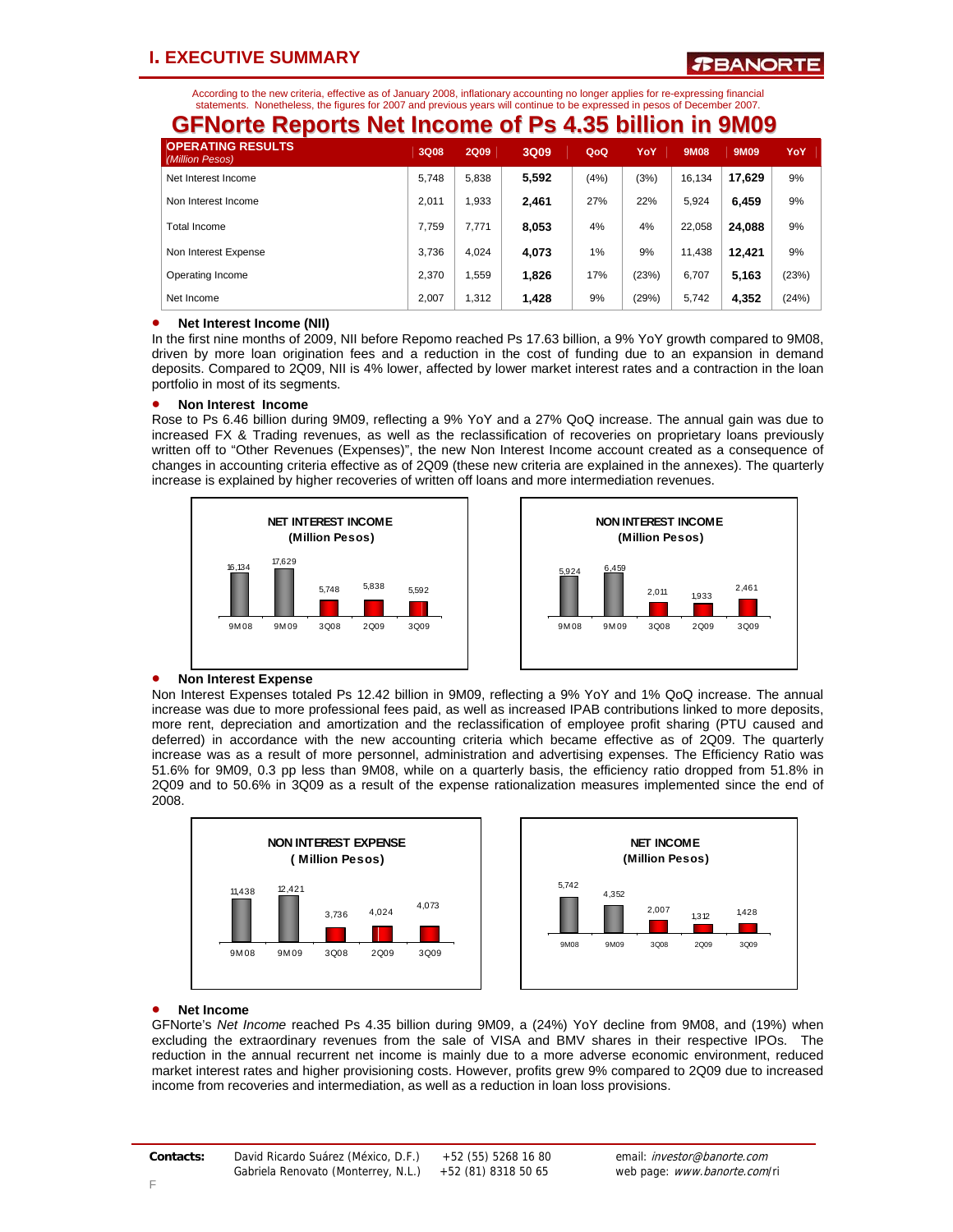## **I. EXECUTIVE SUMMARY**

### *T***BANORTE**

According to the new criteria, effective as of January 2008, inflationary accounting no longer applies for re-expressing financial<br>statements. Nonetheless, the figures for 2007 and previous years will continue to be expres

| <b>INCOME STATEMENT AND BALANCE</b><br><b>SHEET HIGHLIGHTS - GFNorte</b><br>(Million Pesos) | 3Q08    | <b>2Q09</b> | 3Q09    | QoQ    | YoY    | <b>9M08</b> | <b>9M09</b> | YoY   |
|---------------------------------------------------------------------------------------------|---------|-------------|---------|--------|--------|-------------|-------------|-------|
| <b>Income Statement</b>                                                                     |         |             |         |        |        |             |             |       |
| Net Interest Income before REPOMO                                                           | 5,748   | 5,838       | 5,592   | (4%)   | (3%)   | 16,134      | 17,629      | 9%    |
| Non Interest Income                                                                         | 2,011   | 1,933       | 2,461   | 27%    | 22%    | 5.924       | 6.459       | 9%    |
| <b>Total Income</b>                                                                         | 7,759   | 7,771       | 8,053   | 4%     | 4%     | 22,058      | 24,088      | 9%    |
| Non Interest Expense                                                                        | 3,736   | 4,024       | 4,073   | 1%     | 9%     | 11,438      | 12,421      | 9%    |
| Provisions                                                                                  | 1,653   | 2,188       | 2,154   | (2%)   | 30%    | 3,912       | 6,504       | 66%   |
| Operating Income                                                                            | 2.370   | 1,559       | 1,826   | 17%    | (23%)  | 6.707       | 5.163       | (23%) |
| Non Operating Income (Expense)                                                              | 618     | 168         | 138     | (18%)  | (78%)  | 1,932       | 720         | (63%) |
| Taxes and Profit Sharing                                                                    | 982     | 429         | 545     | 27%    | (44% ) | 2,808       | 1,549       | (45%) |
| Subsidiaries & Minority Interest                                                            | 1       | 14          | 10      | (31%)  | 808%   | (90)        | 18          | 120%  |
| Net Income                                                                                  | 2,007   | 1,312       | 1,428   | 9%     | (29%)  | 5,742       | 4,352       | (24%) |
| <b>Balance Sheet</b>                                                                        |         |             |         |        |        |             |             |       |
|                                                                                             |         |             |         | 4%     | 1%     |             |             |       |
| Assets Under Management                                                                     | 629,971 | 608,399     | 635.060 |        |        | 629,971     | 635.060     | 1%    |
| <b>Total Assets</b>                                                                         | 343,204 | 581,922     | 570,347 | (2%)   | 66%    | 343,204     | 570,347     | 66%   |
| Perfoming Loans (a)                                                                         | 231,111 | 235,342     | 235,429 | $-$ %  | 2%     | 231,111     | 235,429     | 2%    |
| Past Due Loans (b)                                                                          | 3,979   | 6,299       | 6,103   | (3%)   | 53%    | 3,979       | 6,103       | 53%   |
| Total Loans (a+b)                                                                           | 235.091 | 241,641     | 241,532 | $-9/6$ | 3%     | 235,091     | 241,532     | 3%    |
| Total Loans (Net) (d)                                                                       | 230,187 | 235,216     | 233,985 | (1%)   | 2%     | 230,187     | 233,985     | 2%    |
| Acquired Collection Rights (e)                                                              | 3,232   | 2.804       | 2,705   | (4% )  | (16%)  | 3,232       | 2,705       | (16%) |
| Total Loans (d+e)                                                                           | 233,419 | 238,020     | 236,690 | (1%)   | 1%     | 233,419     | 236,690     | 1%    |
| <b>Total Liabilities</b>                                                                    | 304,085 | 541,330     | 528,559 | (2%)   | 74%    | 304,085     | 528,559     | 74%   |
| <b>Demand Deposits</b>                                                                      | 107,694 | 123,755     | 122,312 | (1%)   | 14%    | 107,694     | 122,312     | 14%   |
| <b>Time Deposits</b>                                                                        | 133,799 | 141,608     | 147.447 | 4%     | 10%    | 133,799     | 147.447     | 10%   |

| <b>FINANCIAL RATIOS - GFNorte</b> | 3Q08   | <b>2Q09</b> | 3Q09   | QoQ                | YoY                | <b>9M08</b> | 9M09   | YoY                |
|-----------------------------------|--------|-------------|--------|--------------------|--------------------|-------------|--------|--------------------|
| Profitability (1):                |        |             |        |                    |                    |             |        |                    |
| NIM before REPOMO (2)             | 7.7%   | 4.3%        | 4.2%   | $(0.1~\text{pp})$  | $(3.5 \text{ pp})$ | 7.7%        | 4.4%   | $(3.3$ pp)         |
| NIM after Provisions (3)          | 5.5%   | 2.7%        | 2.6%   | $(0.1~\text{pp})$  | $(2.9$ pp $)$      | 5.8%        | 2.8%   | $(3.0$ pp $)$      |
| ROE(4)                            | 21.8%  | 13.5%       | 14.5%  | 1.0 <sub>pp</sub>  | $(7.3 \text{ pp})$ | 21.9%       | 14.9%  | $(7.0 \text{ pp})$ |
| <b>ROA (5)</b>                    | 2.4%   | 0.9%        | 1.0%   | $0.1$ pp           | $(1.4 \text{ pp})$ | 2.5%        | 1.0%   | $(1.5$ pp $)$      |
| Operation:                        |        |             |        |                    |                    |             |        |                    |
| Efficiency Ratio (6)              | 48.2%  | 51.8%       | 50.6%  | $(1.2~\text{pp})$  | $2.4$ pp           | 51.9%       | 51.6%  | $(0.3$ pp $)$      |
| Operating Efficiency Ratio (7)    | 4.5%   | 2.8%        | 2.8%   | $-pp$              | $(1.7 \text{ pp})$ | 4.9%        | 2.9%   | $(2.0 \text{ pp})$ |
| Liquidity Ratio (8)               | 59.9%  | 63.1%       | 60.4%  | $(2.7 \text{ pp})$ | $0.5$ pp           | 59.9%       | 60.4%  | $0.5$ pp           |
| <b>Asset Quality:</b>             |        |             |        |                    |                    |             |        |                    |
| Past Due Loan Ratio               | 1.7%   | 2.6%        | 2.5%   | $(0.1~{\rm pp})$   | $0.8$ pp           | 1.7%        | 2.5%   | $0.8$ pp           |
| Coverage Ratio                    | 123.2% | 102.0%      | 123.7% | 21.7 pp            | $0.5$ pp           | 123.2%      | 123.7% | $0.5$ pp           |

1) The 4Q08 NIM and ROA indicators are not fully comparable to previous periods as a result of recording repos as on balance sheet assets.<br>2) NIM= Annualized Net Interest Margin before REPOMO / Average Eamings Assets.<br>3) N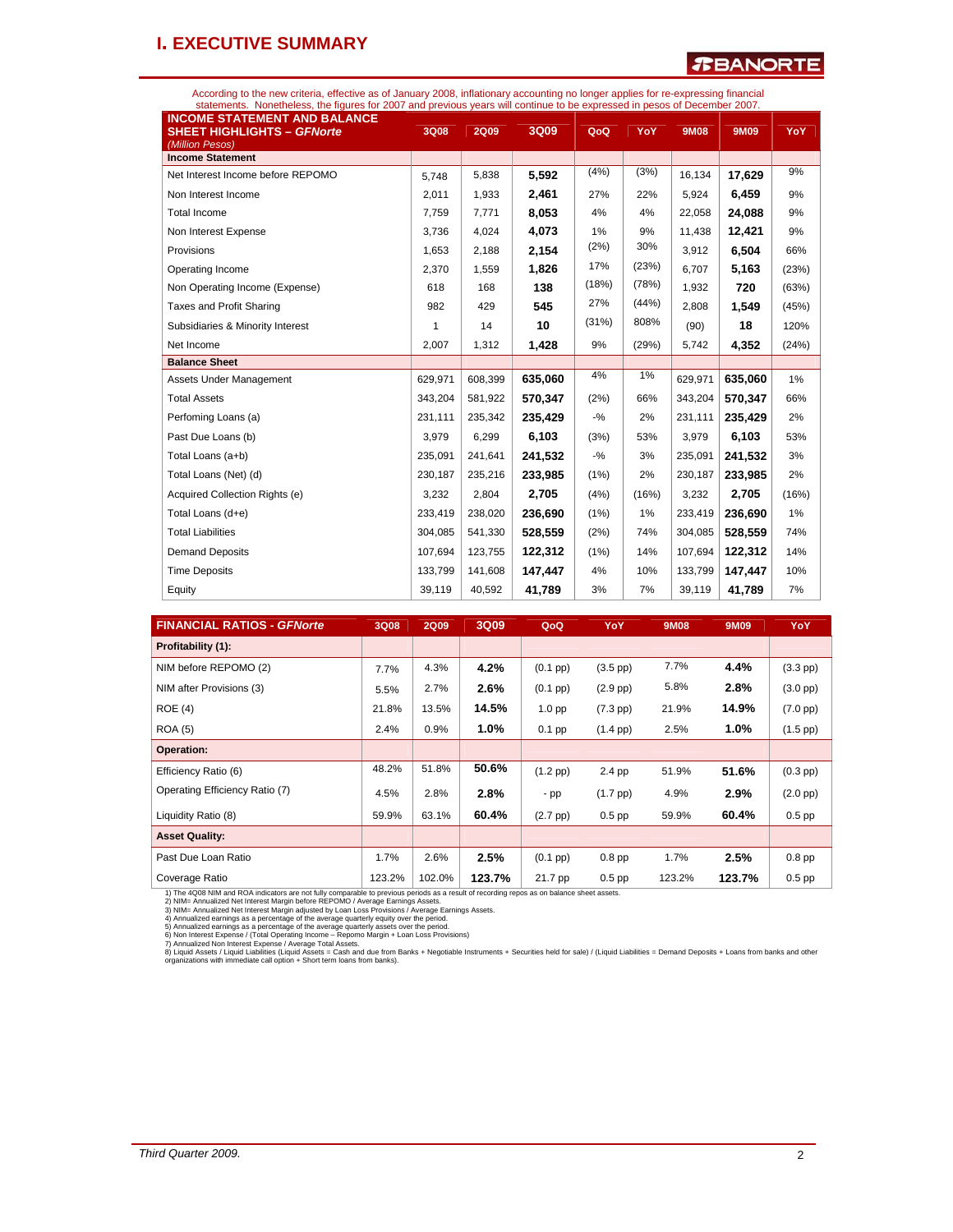## **I. EXECUTIVE SUMMARY**

According to the new criteria, effective as of January 2008, inflationary accounting no longer applies for re-expressing financial<br>statements. Nonetheless, the figures for 2007 and previous years will continue to be expres

| <b>SUBSIDIARIES</b><br>(Million Pesos) | <b>3Q08</b>                  | <b>2Q09</b>    | 3Q09  | QoQ   | YoY    | <b>9M08</b> | 9M09  | YoY   |
|----------------------------------------|------------------------------|----------------|-------|-------|--------|-------------|-------|-------|
| <b>Bank</b>                            | 1,802                        | 1,104          | 1,199 | 9%    | (33%)  | 5,042       | 3,649 | (28%) |
| Banco Mercantil del Norte (1)          | 1.802                        | 1.104          | 1,199 | 9%    | (33%)  | 5,042       | 3,649 | (28%) |
| <b>Broker Dealer</b>                   | 58                           | 32             | 42    | 31%   | (27%)  | 272         | 115   | (58%) |
|                                        |                              |                |       |       |        |             |       |       |
| <b>Long Term Savings</b>               | 111                          | 60             | 88    | 47%   | (21%)  | 254         | 267   | 5%    |
| Retirement Funds (Afore)               | 23                           | 21             | 38    | 81%   | 65%    | 62          | 89    | 44%   |
| Insurance                              | 76                           | 43             | 43    | (1%)  | (44% ) | 173         | 163   | (5%)  |
| Annuities                              | 12                           | (4)            | 7     | N.A.  | (39%)  | 20          | 15    | (24%) |
|                                        |                              |                |       |       |        |             |       |       |
| <b>Other Finance Companies</b>         | 60                           | 113            | 97    | (14%) | 63%    | 215         | 311   | 45%   |
| Leasing & Factoring (2)                | 53                           | 106            | 91    | (14%) | 71%    | 197         | 291   | 48%   |
| Warehousing                            | 6                            | $\overline{7}$ | 6     | (14%) | (7%)   | 17          | 20    | 12%   |
|                                        |                              |                |       |       |        |             |       |       |
| <b>Microlending (Pronegocio)</b>       | (24)                         | 6              | 3     | (55%) | N.A.   | (40)        | 15    | N.A.  |
|                                        |                              |                |       |       |        |             |       |       |
| G.F. Banorte (Holding<br>Company)      | $\qquad \qquad \blacksquare$ | (3)            | (1)   | N.A.  | N.A.   | (1)         | (5)   | N.A.  |
|                                        |                              |                |       |       |        |             |       |       |
| <b>Total Net Income</b>                | 2,007                        | 1,312          | 1,428 | 9%    | (29%)  | 5.742       | 4,352 | (24%) |

1) Considering a participation of 96.11% until 2006. Participation increased to 97.07% in 3009. To Select floures don't yet reflect the IFC's investment in Banco<br>Mercantil del Norte because the operation was concluded afte

| <b>SHARE DATA</b>                         | 3Q08    | <b>2Q09</b> | 3Q09    | QoQ | YoY   | 9M08    | 9M09    | YoY   |
|-------------------------------------------|---------|-------------|---------|-----|-------|---------|---------|-------|
| Earnings per Share (Pesos)                | 0.99    | 0.65        | 0.71    | 9%  | (29%) | 2.85    | 2.16    | (24%) |
| Book Value per Share (1) (Pesos)          | 18.43   | 19.30       | 19.86   | 3%  | 8%    | 18.43   | 19.86   | 8%    |
| Total Shares Outstanding (million shares) | 2.018.3 | 2.018.3     | 2.018.3 |     |       | 2.018.3 | 2.018.3 | ۰     |
| Stock Price (Pesos)                       | 34.92   | 32.05       | 45.19   | 41% | 29%   | 34.92   | 45.19   | 29%   |
| P/BV (Times)                              | 1.89    | 1.66        | 2.28    | 37% | 20%   | 1.89    | 2.28    | 20%   |
| Market Capitalization (Million Dollars)   | 6.443   | 4.911       | 6.755   | 38% | 5%    | 6.443   | 6.755   | 5%    |

1) Excluding Minority Holdings.

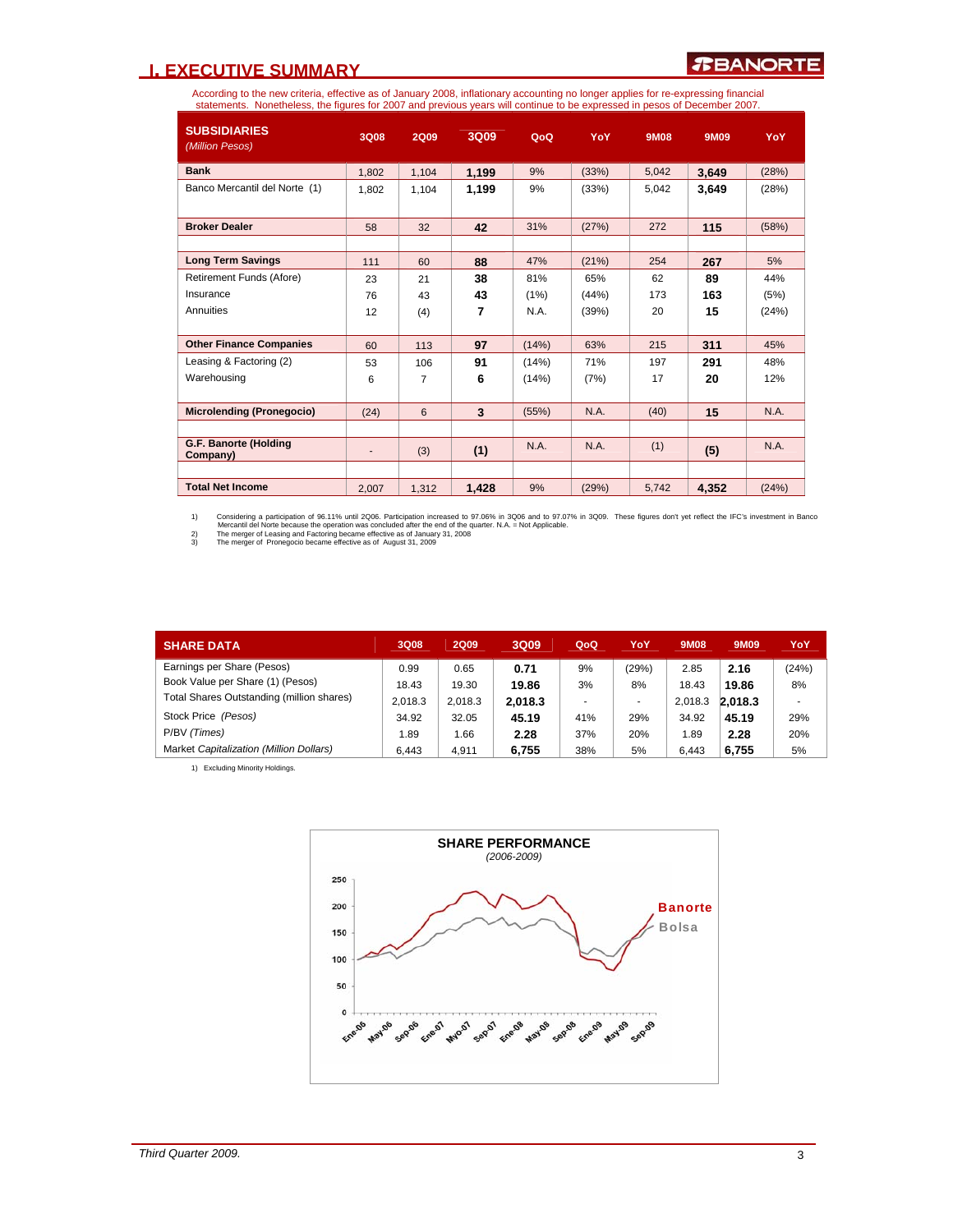According to the new criteria, effective as of January 2008, inflationary accounting no longer applies for re-expressing financial statements. Nonetheless, the figures for 2007 and previous years will continue to be expressed in pesos of December 2007.

# **RECENT EVENTS**

### • **CNByV authorizes Banorte to operate through third party correspondents.**

TELECOMM-TELEGRAPHS, a public decentralized organism of the Ministry of Transport and Communications (SCT) and BANORTE, received approval on September 30th by the National Banking and Securities Commission (CNBV) to jointly offer financial services on a national level in areas with little or no banking presence. This accreditation positions both institutions as the leading financial service providers through the new figure approved by the CNBV for third parties and commissioned agents, better known as third party correspondents; and continue to support the Federal Government's program to increase financial penetration throughout the entire country.

### • **GFNorte's General Ordinary Shareholders' Meeting decreed a cash dividend payment for shareholders.**

GFNorte's General Ordinary Shareholders' Meeting held on October 5th decreed the payment of a cash dividend of Ps 0.18 per share. The dividend was paid on October 16th in accordance with the stated dividend policy approved by the Shareholders' Meeting of April 29th, 2003 which established a "payout ratio" of 15% of GFNORTE's net recurring income, provided that there is no legal impediment, and that market conditions and the Group's financial situation allow it. The decreed dividend corresponds to the first of three payments that will be made for a total amount of Ps 0.52 per share, which was approved by the Group's Board of Directors. In accordance with the decision taken in the session held on July 23rd, the Board of Directors will propose to the respective Shareholders' Assemblies to decree additional dividends for a total of \$0.34 pesos per share, to be covered in two payments of Ps 0.17, in February and May of 2010.

#### • **Banco Mercantil del Norte's Extraordinary Shareholders' Meeting authorizes a share capital increase of this subsidiary.**

On October 23rd, Grupo Financiero Banorte announced that its banking subsidiary Banco Mercantil del Norte S.A. authorized, in an Extraordinary Shareholders' Meeting an increase in its ordinary capital and the modification of its corporate bylaws in order to execute the capitalization with International Financial Corporation (IFC), an member of the World Bank. A total of 4.8 billion shares of Banco Mercantil del Norte S.A., will be issued, with the remainder to be kept in Treasury . According to the announcement made by Grupo Financiero Banorte on July 23rd, 2009, the IFC will invest US\$150 million dollars in Banco Mercantil del Norte S.A. This transaction was approved by Grupo Financiero Banorte's Board of Directors during the session held last July.

### • **Banorte launches its " Anniversary Mortgage", a new mortgage product to support Mexicans**

To commemorate its 110th Anniversary, on September 9th Banorte launched a new mortgage product with a low interest rate of 11.0% and origination fee of 1.10%. This mortgage also offers the lowest initial payment available on the market and unemployment insurance. As part of this offer, Banorte clients have access to its Mobile Mortgage Quotes, the only tool on the market providing instant quotes for a whole range of mortgage options over a mobile phone - to help clients make the best decision when acquiring a home. Through this mortgage, Banorte provides support in the difficult economic situation facing Mexicans by offering lower initial payments, enabling them to acquire a larger home with the same monthly salary.

#### • **Banorte launches its "Cuenta Fuerte": an all-inclusive package with additional benefits.**

With the objective of offering all Mexicans the best package of banking products with the highest value, on September 3rd, Banorte launched its "Cuenta Fuerte", a set of products that includes an Enlace Global checking account, credit card, demand and time investments, internet banking, Banorte Movil, telephone banking, ATM services and life insurance; all under one contract.

#### • **Moody's, a rating agency, changes some of Banorte's ratings as part of its revised methodology to rate global financial institutions.**

Moody's new methodology re-evaluates the ability of governments to offer support to banks in their own countries during a prolonged systemic crisis. As a result, Banorte's deposits' global rating in local currency is reduced to A3 from A2, as well as short term deposits in local currency to Prime-2 (from Prime 1). Long term deposits' global ratings in local currency for subordinated debt eligible as Tier 2 and Tier 1 were lowered to Baa1 (previously A3) and Baa2 (previous Baa1) respectively; ratings for subordinated debt eligible as Tier 1 on a national scale in local currency was also lowered to Aaa1.mx (previously Aaa.mx). Ratings for the Broker Dealer and the Leasing and Factoring companies as long-term issuers in local currency was reduced from A2 to A3 and as short term issuers lowered from Prime -1 to Prime-2. The outlook of all these ratings was ratified as stable.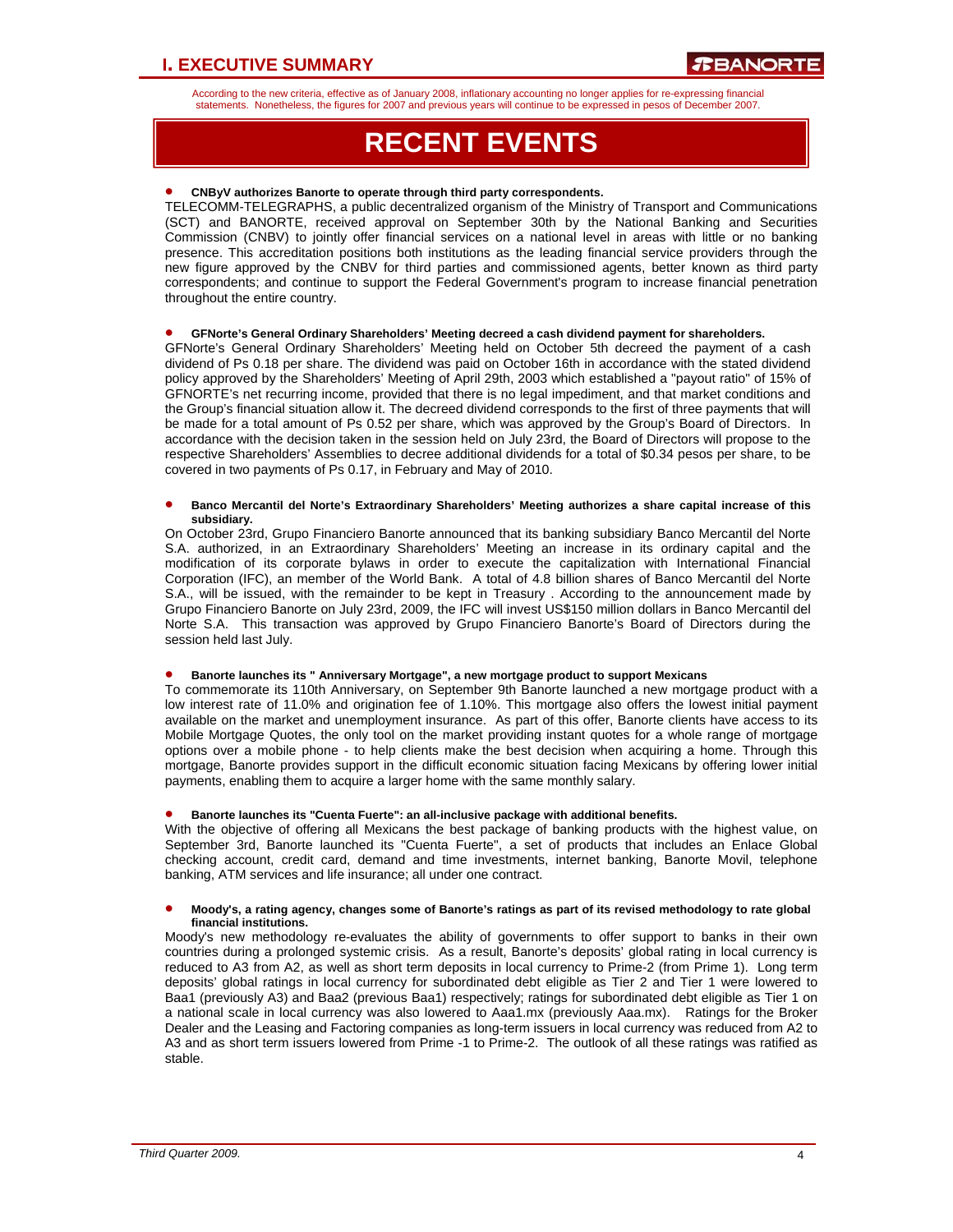According to the new criteria, effective as of January 2008, inflationary accounting no longer applies for re-expressing financial statements. Nonetheless, the figures for 2007 and previous years will continue to be expressed in pesos of December 2007.

# **GRUPO FINANCIERO BANORTE**

| <b>NET INTEREST INCOME</b><br>(Million Pesos) | 3Q08                     | <b>2Q09</b> | 3Q09    | QoQ        | YoY                | <b>9M08</b> | 9M09    | YoY                |
|-----------------------------------------------|--------------------------|-------------|---------|------------|--------------------|-------------|---------|--------------------|
| Interest Income                               | 12.820                   | 11.358      | 10.269  | (10%)      | (20%)              | 35.803      | 34,768  | (3%)               |
| <b>Interest Expense</b>                       | 7.209                    | 5,656       | 4,803   | (15%)      | (33%)              | 20.023      | 17,553  | (12%)              |
| Loan Origination Fees                         | 137                      | 139         | 137     | (2%)       | $-$ %              | 354         | 429     | 21%                |
| Fees Paid                                     | $\overline{\phantom{a}}$ | 4           | 11      | 186%       | N.A.               |             | 14      | N.A.               |
| Net Interest Income before REPOMO             | 5.748                    | 5.838       | 5.592   | (4%)       | (3%)               | 16.134      | 17.629  | 9%                 |
| <b>Average Earning Assets</b>                 | 298.705                  | 542.444     | 538,613 | (1%)       | 80%                | 280,288     | 539.355 | 92%                |
| Net Interest Margin before REPOMO (1)         | 7.7%                     | 4.3%        | 4.2%    | $(0.1$ pp) | $(3.5 \text{ pp})$ | 7.7%        | 4.4%    | $(3.3 \text{ pb})$ |

**Net Interest Margin before REPOMO (1)** 7.7% 4.3% 18. 22% 0.1 pp) 3.5 pp) 7.7% 4.4% 3.3 pp)<br>Note: In according critical B-3 "Repos" issued last October 14, as well as the authorization given by the Baking and Securities Co

### • **Net Interest Income**

In 9M09, NII before Repomo increased 9% YoY, driven by a 2% annual growth in the performing loan portfolio and higher spreads on new loans as a consequence of reduced liquidity in the financial markets, combined with lower funding costs due to a 14% annual increase in demand deposits. NII growth was also driven by a 21% increase in fees charged on new loans. NII fell (4%) QoQ vs. 2Q09, affected by a 10% QoQ decline in interest revenues in the face of a 1.02 pp drop in market interest rates (TIIE averaged 4.91% in 3Q09 vs. 5.93% in 2Q09), coupled with a decline in several segments of the loan portfolio, which was partially offset with a 15% QoQ decline in interest expenses as a consequence of the expansion in non interest bearing demand deposits. Also, lower loan volumes resulted in a 2% QoQ decline in loan origination fees, while commissions paid on loans increased compared to the previous quarter.

Net Interest Margin (NIM was 4.4% during 9M09, reflecting a YoY decline of 3.3 percentage points (pp) compared to the previous year. However, these figures are not fully comparable due to the significant increase in productive assets at the end of 4Q08 as a result of the accounting criteria issued by CNBV for the reclassification of repos. NII declined 0.1 pp in 3Q09 vs. 2Q09, affected by lower market interest rates.

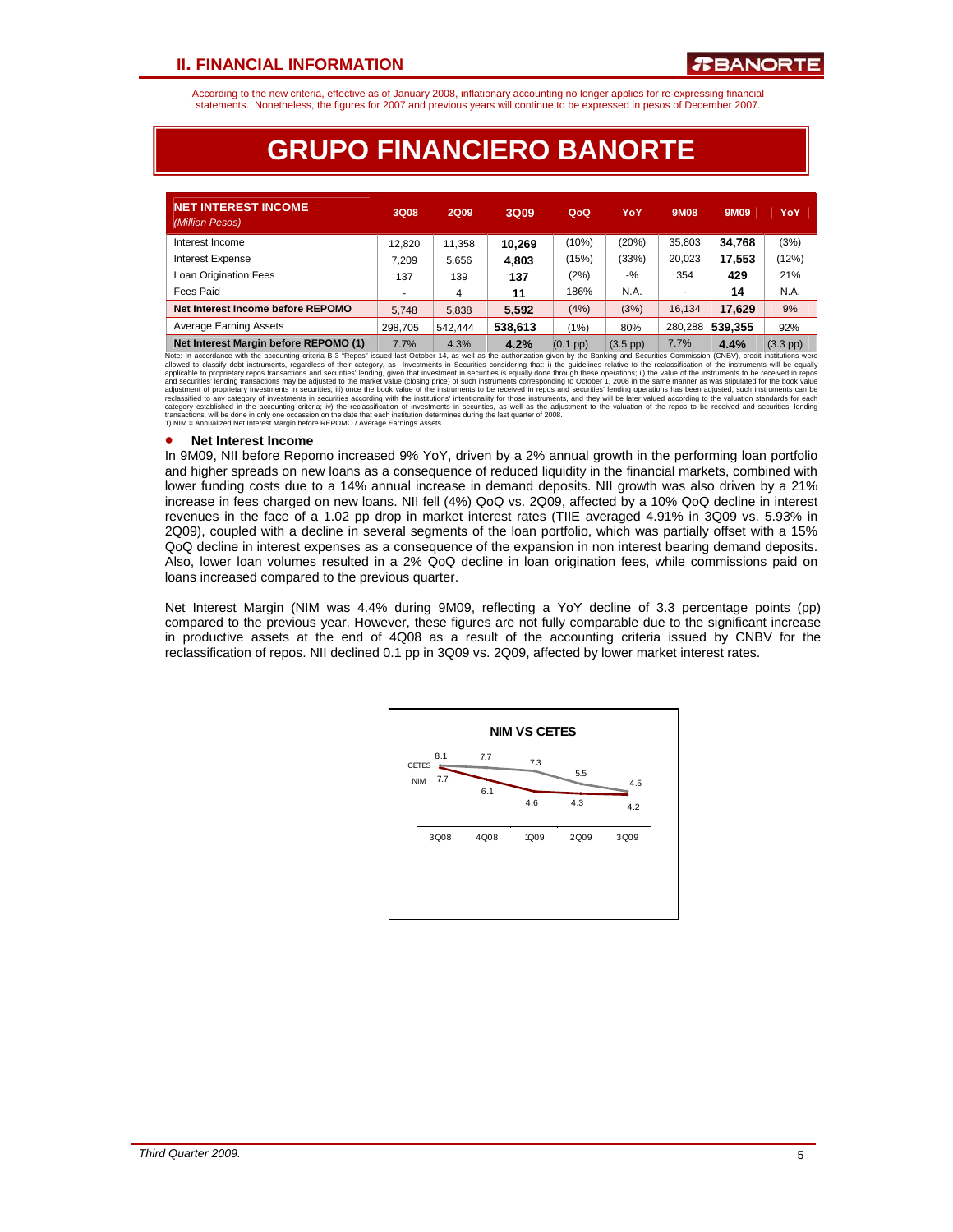### **TEANORTE**

According to the new criteria, effective as of January 2008, inflationary accounting no longer applies for re-expressing financial statements. Nonetheless, the figures for 2007 and previous years will continue to be expressed in pesos of December 2007.

| <b>NON INTEREST INCOME</b><br>(Million Pesos) | <b>3Q08</b>              | <b>2Q09</b> | 3Q09  | QoQ         | YoY         | 9M08   | 9M09  | YoY         |
|-----------------------------------------------|--------------------------|-------------|-------|-------------|-------------|--------|-------|-------------|
| <b>Fees charged on Services</b>               | 2,185                    | 1,918       | 2,053 | 7%          | (6%)        | 6,314  | 5,885 | (7%)        |
| <b>Fund Transfers</b>                         | 53                       | 61          | 63    | 4%          | 20%         | 160    | 184   | 15%         |
| <b>Account Management Fees</b>                | 260                      | 237         | 233   | (2%)        | $(11\%)$    | 745    | 700   | (6%)        |
| Fiduciary                                     | 79                       | 68          | 62    | (9%)        | (22%)       | 224    | 180   | (19%)       |
| Income from Real Estate Portfolios (1)        | 223                      | 164         | 229   | 40%         | 3%          | 530    | 530   | $-$ %       |
| <b>Electronic Banking Services</b>            | 256                      | 256         | 253   | (1%)        | (1%)        | 739    | 759   | 3%          |
| <b>Credit Card Fees</b>                       | 675                      | 520         | 571   | 10%         | (15%)       | 1.877  | 1,681 | (10%)       |
| Fees from IPAB (2)                            |                          |             |       |             |             |        |       |             |
| Fees charged by Afore                         | 242                      | 246         | 282   | 15%         | 17%         | 759    | 759   | $-9/6$      |
| Other Fees Charged (3)                        | 398                      | 366         | 359   | $-9/6$      | (10%)       | 1.280  | 1,090 | (15%)       |
| <b>Fees Paid on Services</b>                  | 298                      | 306         | 343   | 12%         | 15%         | 871    | 979   | 12%         |
| <b>Fund transfers</b>                         | 4                        | 5           | 5     | (7%)        | 5%          | 14     | 16    | 12%         |
| Other Fees Paid                               | 293                      | 301         | 338   | 12%         | 15%         | 857    | 963   | 12%         |
| Expenses from Real Estate Portfolios (1)      |                          |             |       |             |             |        |       |             |
| <b>Net Fees</b>                               | 1.887                    | 1.612       | 1,710 | 6%          | (9%)        | 5,443  | 4,906 | (10%)       |
|                                               |                          |             |       |             |             |        |       |             |
| <b>Trading Income</b>                         | 123                      | 167         | 411   | 146%        | 234%        | 480    | 823   | 71%         |
|                                               |                          |             |       |             |             |        |       |             |
| Other Operating Income (Expenses) (4)         | $\overline{\phantom{a}}$ | 154         | 340   | <b>N.A.</b> | <b>N.A.</b> | $\sim$ | 730   | <b>N.A.</b> |
|                                               |                          |             |       |             |             |        |       |             |
| <b>Non Interest Income</b>                    | 2,011                    | 1,933       | 2,461 | 27%         | 22%         | 5,924  | 6,459 | 9%          |

1) Since 1Q07, it only reflects Income from recoveries and amortizations of Real Estate Portfolios. Until 4Q06, it included income from recoveries and amortization of Acquired Portfolios.

2) Includes Fees received by Recovery Banking and by the Bank.<br>3) It includes fees from letters of credit, from transactions with pension funds, wharehousing services, financial advisory services and securities trading by

#### • **Non Interest Income**

In 9M09, Non Interest Income grew 9% YoY driven by increased FX & Trading revenues and the positive impact of the reclassification of revenues from portfolio recoveries to "Other Operating Revenues and Expenses " in accordance with the new accounting criteria. The 27% QoQ growth from 2Q09 is due to greater recoveries from previously written off loans and increased intermediation revenues.

| NON INTEREST INCOME<br>(Million Pesos) | 3Q08  | <b>2Q09</b> | 3Q09  | QoQ  | YoY      | 9M08  | 9M09  | YoY    |
|----------------------------------------|-------|-------------|-------|------|----------|-------|-------|--------|
| Services                               | .665  | .447        | 1.481 | 2%   | $(11\%)$ | 4.913 | 4.375 | (11%)  |
| Recovery                               | 223   | 164         | 229   | 39%  | 3%       | 530   | 531   | $-9/2$ |
| Trading                                | 123   | 167         | 411   | 146% | 234%     | 481   | 823   | 71%    |
| Other Operating Income (Expense)       |       | 154         | 340   | 120% | 100%     |       | 730   | 100%   |
| Non Interest Income                    | 2.011 | 1,933       | 2.461 | 27%  | 22%      | 5.924 | 6.459 | 9%     |

#### • **Service Fees**

During 9M09 accumulated fees were Ps 4.37 billion, (11%) less YoY due to a (19%) decrease in Fiduciary Revenues and (15%) in Other Fees Charged due to lower business volumes, as well as (10%) in Credit Card Fees due to reduced card originations and the elimination or reduction in some commissions to benefit clients and as a result of tougher regulation that also produced a (6%) decline in Account Management Fees. The 2% QoQ increase is due to growth in Credit Card Fees from higher billing volumes and deferred fixed payment purchases, and in commissions charged by the Afore pension fund derived from increased AUMs.

#### • **Recovery**

*Non Interest Income* from recoveries remained at the same level YoY in 9M09 due to the low volume of recoveries during the first half of the year as a result of the adverse economic environment. The 39% QoQ increase vs. 2Q09 is due to greater recoveries of real estate portfolios and an improvement in revenues related to investment projects. At closing of 3Q09 the total amount invested in these projects reached Ps 3.11 billion; the portfolio continues to show an adequate geographical diversification of projects, partners and industries.

### • **Intermediation**

*Intermediation Revenues* registered a 71% YoY increase during 9M09, mainly due to favorable dynamics in FX revenues as a consequence of the volatility registered in the exchange rate in the last 12 months.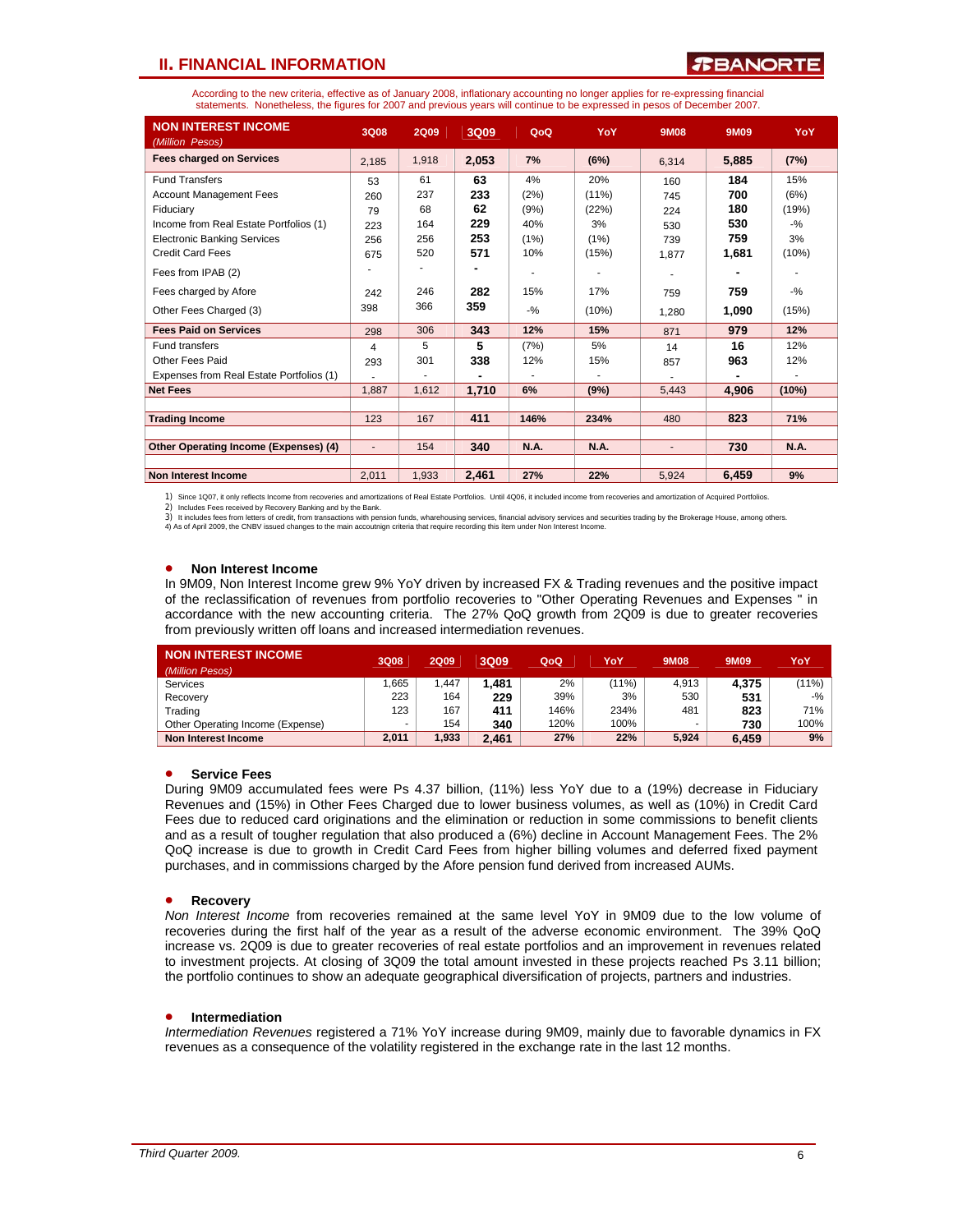**TEANORT** 

According to the new criteria, effective as of January 2008, inflationary accounting no longer applies for re-expressing financial statements. Nonetheless, the figures for 2007 and previous years will continue to be expressed in pesos of December 2007.

| <b>Non Interest Expense</b>                                                                                                                           | 3Q08  | 2Q09  | 3Q09  | QoQ   | YoY  | <b>9M08</b> | 9M09   | YoY  |
|-------------------------------------------------------------------------------------------------------------------------------------------------------|-------|-------|-------|-------|------|-------------|--------|------|
| (Million Pesos)                                                                                                                                       |       |       |       |       |      |             |        |      |
| + Personnel                                                                                                                                           | .572  | .544  | 1.704 | 10%   | 8%   | 4.598       | 4.947  | 8%   |
| + Professional Fees                                                                                                                                   | 293   | 340   | 307   | (10%) | 5%   | 756         | 982    | 30%  |
| + Administrative and Promotional                                                                                                                      | .093  | 1.099 | 1.102 |       | 1%   | 3.653       | 3.364  | (8%) |
| + Rents, Depreciation & Amortization                                                                                                                  | 407   | 435   | 404   | (7%)  | (1%) | 1.250       | 1.291  | 3%   |
| + Taxes other than income tax                                                                                                                         | 133   | 172   | 149   | (13%) | 12%  | 503         | 530    | 5%   |
| + Contributions to IPAB                                                                                                                               | 238   | 265   | 271   | 2%    | 14%  | 679         | 803    | 18%  |
| + Employee Profit Sharing (PTU)                                                                                                                       |       | 169   | 136   | (10%) | 100% |             | 504    | 100% |
| = Non Interest Expense                                                                                                                                | 3.736 | 4.024 | 4.073 | 1%    | 9%   | 11.438      | 12.421 | 9%   |
| 1) As of april 2009, the Banking and Securities Commission (CNBV) issued accounting changes that require recording this ítem as Non Interest Expense. |       |       |       |       |      |             |        |      |

### • **Non Interest Expense**

*Non Interest Expenses* during 9M09 increased 9% YoY, driven by 8% growth in Personnel Expenses as a result of the branch expansion program carried out during 2008 and to a lesser degree in 2009, as well as a 4% increase in remunerations to the AFORE sales force. Expenses also increased due to 30% growth in Professional Fees Paid from increased advisory services linked to the business, booking of micro-lending expenses as part of the merger of this unit with the bank, growth in employees hired under this regime, larger volume of professional fees for recovery of extra-judicial portfolios and an increase in expenses related to technological projects. IPAB contributions increased 18% YoY as a result of the important growth in deposits in the last 12 months. Expenses were also negatively affected YoY by the reclassification of Employee Profit Sharing (PTU) caused and deferred starting in 2Q09 as a result of the new accounting criteria effective as of April 2009. Non interest expenses grew only 2% on a comparable basis when profit sharing is added to 9M08 expenses.

Compared with 2Q09, expenses grew 1% QoQ mainly due to a 10% increase in Personnel Expenses resulting from the strengthening of the workforce in some areas, as well as a review of obligations for pensions, seniority bonuses and compensations derived from the periodic actuarial audit, which was offset by lower professional fees and other concepts.

The efficiency ratio remains practically at the same level of 52% compared to 2Q09.

### • **Provisions**

Provisions charged to results during 9M09 reached Ps 6.5 billion, reflecting a 66% YoY increase derived mainly from higher delinquencies in the consumer portfolio. On a quarterly basis, there is a (2%) decline compared to 2Q09 due to an improvement in asset quality in most segments of the loan portfolio, especially in the consumer loans.

Provisions represented 3.6% of the average loan portfolio during 3Q09, a similar level compared to 2Q09.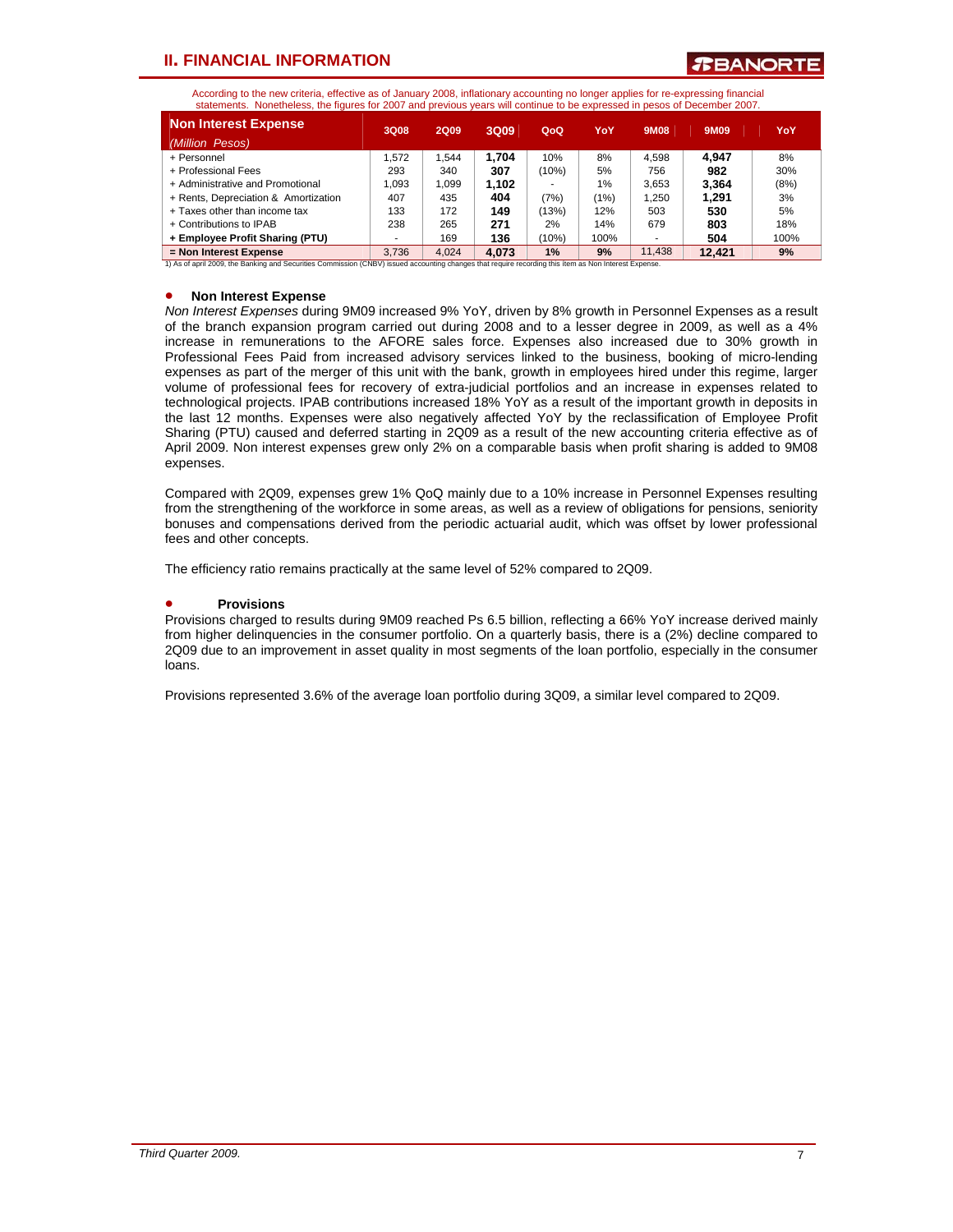According to the new criteria, effective as of January 2008, inflationary accounting no longer applies for re-expressing financial statements. Nonetheless, the figures for 2007 and previous years will continue to be expressed in pesos of December 2007.

| <b>NON OPERATING INCOME</b>         |      |             |       |       |       |             |         |       |
|-------------------------------------|------|-------------|-------|-------|-------|-------------|---------|-------|
| (EXPENSE) NET                       | 3Q08 | <b>2Q09</b> | 3Q09  | QoQ   | YoY   | <b>9M08</b> | 9M09    | YoY   |
| (Million Pesos)                     |      |             |       |       |       |             |         |       |
| <b>Non Operting Income</b>          | 701  | 690         | 442   | (36%) | (37%) | 2,292       | 1.780   | (22%) |
| <b>Other Revenues</b>               | 227  | 193         | 125   | (35%) | (45%) | 1,094       | 706     | (35%) |
| Foreign Exchange                    |      |             |       |       |       |             |         |       |
| Recoveries                          | 445  | 108         | 152   | 41%   | (66%) | 1.079       | 442     | (59%) |
| Repomo - Other Revenues             |      |             |       |       |       |             |         |       |
| Warehousing                         | 29   | 388         | 164   | (58%) | 466%  | 120         | 633     | 428%  |
| <b>Non Operating Expense</b>        | (83) | (521)       | (304) | (42%) | 266%  | (360)       | (1,060) | 194%  |
| Other Expenses                      | (55) | (139)       | (143) | 3%    | 160%  | (244)       | (437)   | 79%   |
| Foreign Exchange                    |      |             |       |       |       |             |         |       |
| Repomo - Other Expenses             |      |             |       |       |       |             |         |       |
| Warehousing                         | (28) | (383)       | (161) | (58%) | 475%  | (116)       | (623)   | 437%  |
| Non Operating Income (Expense), net | 618  | 168         | 138   | (18%) | (78%) | 1,932       | 720     | (63%) |

### • **Non Operating Income (Expense), net**

During 9M09, Non Operating Income was Ps 720 million, a (63%) YoY decline due to a (59%) reduction in recoveries of acquired portfolios as a result of the reclassification of recoveries from proprietary loans as Non Interest Income as of 2Q09, as well as a (35%) reduction in Other Revenues because of the non recurring income from the sale of VISA and INDEVAL shares registered in the first two quarters of 2008.

The (18%) QoQ decline is due to a (35%) reduction in Other Revenues as a result of lower cancellations of various creditors and a reduced level of adjustments in other liabilities, as well as a 3% increase in Other Expenditures for additional provisions related to FOVI guarantees.

### • **Taxes**

Taxes in 9M09 totaled Ps 1.55 billion, a (45%) YoY decline due to higher profits in 9M08, and a 27% QoQ increase as a result of growth in profits during 3Q09. The effective tax rate for 3Q09 was 32%, the same level compared to 2Q09 and slightly less than the 33% registered in 3Q08.

### • **Subsidiaries and Minority Interest**

During 9M09, subsidiaries and minority interest recorded profits of Ps 18 million, a favorable result compared to the Ps 90 million loss registered during the same period of 2008. The improvement is due to a profit of Ps 219 million from subsidiaries - mainly driven by the results of the Insurance company - that offsets a negative impact of Ps 201 million in minority interest from the AFORE results (Banorte owns 51%) and Banco Mercantil del Norte (GFNORTE owns 97.07% of Banorte). On a quarterly basis, this item registers a gain of Ps 10 million, less than the Ps 14 million profit of the 2Q09, driven by favorable results from the Insurance company and Siefores that were partially offset by the minority interest of the AFORE and the banking subsidiary.

| <b>Capitalization</b><br>(Million Pesos) | 3Q08    | 4Q08    | <b>1Q09</b> | <b>2Q09</b> | 3Q09    | QoQ               | YoY      |
|------------------------------------------|---------|---------|-------------|-------------|---------|-------------------|----------|
| Tier 1 Capital                           | 30,538  | 28,300  | 29,358      | 31.598      | 31,844  | 1%                | 4%       |
| Tier 2 capital                           | 14.822  | 17,076  | 14,840      | 14,351      | 15,054  | 5%                | 2%       |
| <b>Net Capital</b>                       | 45.360  | 45.376  | 44.198      | 45.949      | 46.898  | 2%                | 3%       |
| Credit Risk assets                       | 197.080 | 204.884 | 203,501     | 206,135     | 202,525 | (2%)              | 3%       |
| Net Capital/ Credit Risk Assets          | 23.0%   | 22.1%   | 21.7%       | 22.3%       | 23.2%   | 0.9 <sub>pp</sub> | $0.1$ pp |
| Total Risk Assets (1)                    | 287,412 | 302,279 | 301,905     | 294,272     | 291,314 | (1%)              | 1%       |
| Tier <sub>1</sub>                        | 10.6%   | 9.4%    | 9.7%        | 10.7%       | 10.9%   | $0.2$ pp          | $0.3$ pp |
| Tier 2                                   | 5.2%    | 5.6%    | 4.9%        | 4.9%        | 5.2%    | $0.3$ pp          | $-pp$    |
| <b>Capitalization Ratio</b>              | 15.8%   | 15.0%   | 14.6%       | 15.6%       | 16.1%   | $0.5$ pp          | $0.3$ pp |

(1) Includes Market and Operational Risks. Without inter-company eliminations. (\*) The capitalization ratio of the last period reported is estimated.

ds due to an adjustment in the calculation of subordinated debentures as regulatory capital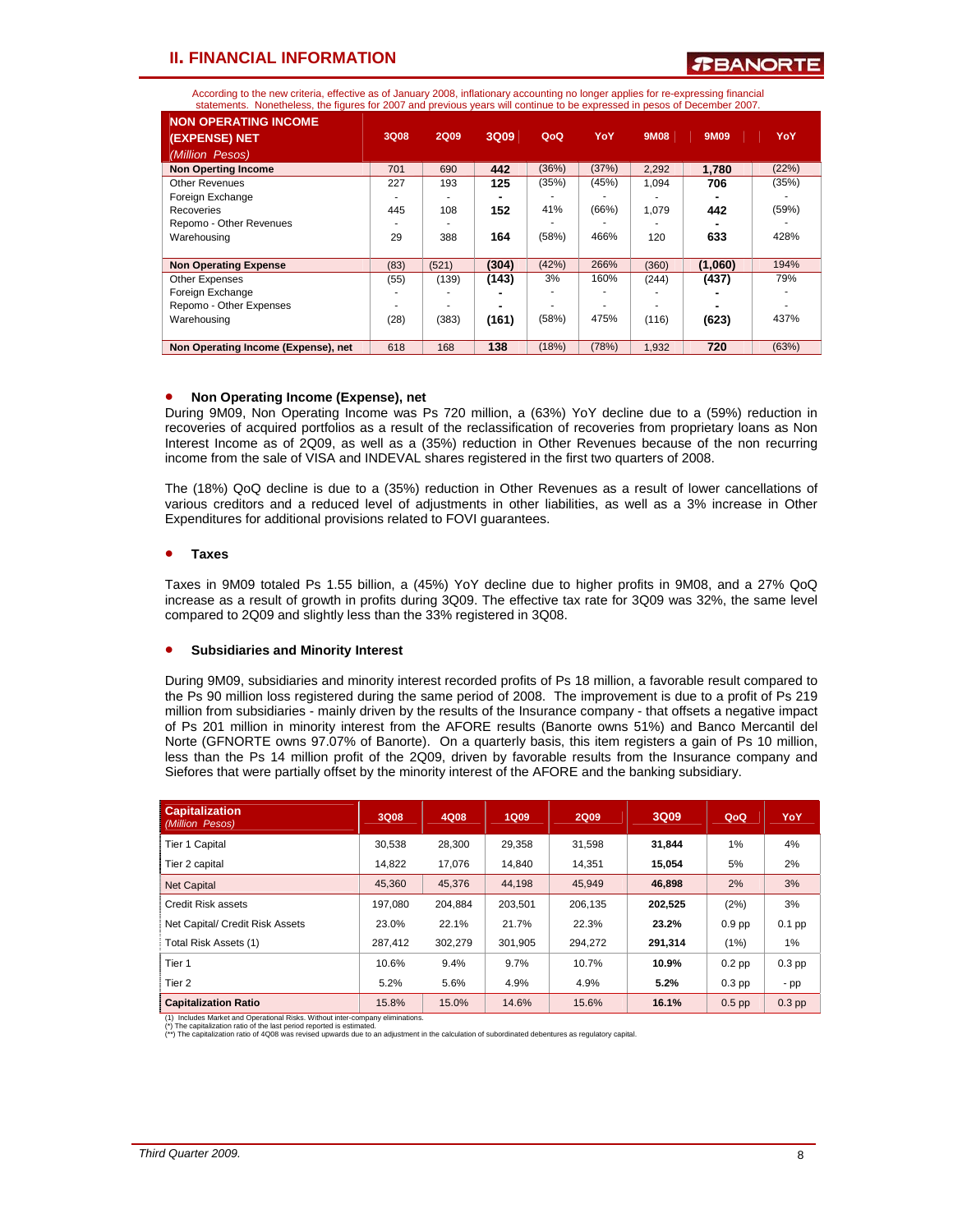According to the new criteria, effective as of January 2008, inflationary accounting no longer applies for re-expressing financial statements. Nonetheless, the figures for 2007 and previous years will continue to be expressed in pesos of December 2007.

### • **Capitalization**

The Capitalization Ratio (CR) was 16.1% for the 3Q09 ended September 30<sup>th</sup> considering credit, market and operational risks, and 23.2% considering only credit risks. The Tier 1 capital ratio was 10.9% and 5.2% for Tier 2. The QoQ increase of 0.5 percentage points (pp) is due mainly to the positive effect of reinvesting 3Q09's profits, - CR effect +0.55 pp, the positive impact to Tier 1 from securities and hedging instruments' valuation gains – CR effect +0.16 pp, and the reduction in Risk Assets – CR effect + 0.16 pp, which offset the negative impact of (0.38) pp from the additional credit card reserve requirement. The Capitalization Ratio of 3Q09 is higher than 3Q08 due to the reinvestment of the period's profits and the issuance of subordinated obligations for a total of Ps 2.2 billion, as well as the revalorization of dollar denominated obligations, which facilitated the absorption of a 1% increase in Total Risk Assets, the amortization of subordinated obligations in Feb-09, and diverse impacts on capital due to regulatory and market issues.

In 2008, the authorities determined that required capital for operational risk must be constituted during a 3 year term in proportional monthly allotments. The period of March 2008 to September 2009 has been covered (19/36 months) by 3Q09, having an impact of 1.14 basis points on the capitalization ratio.

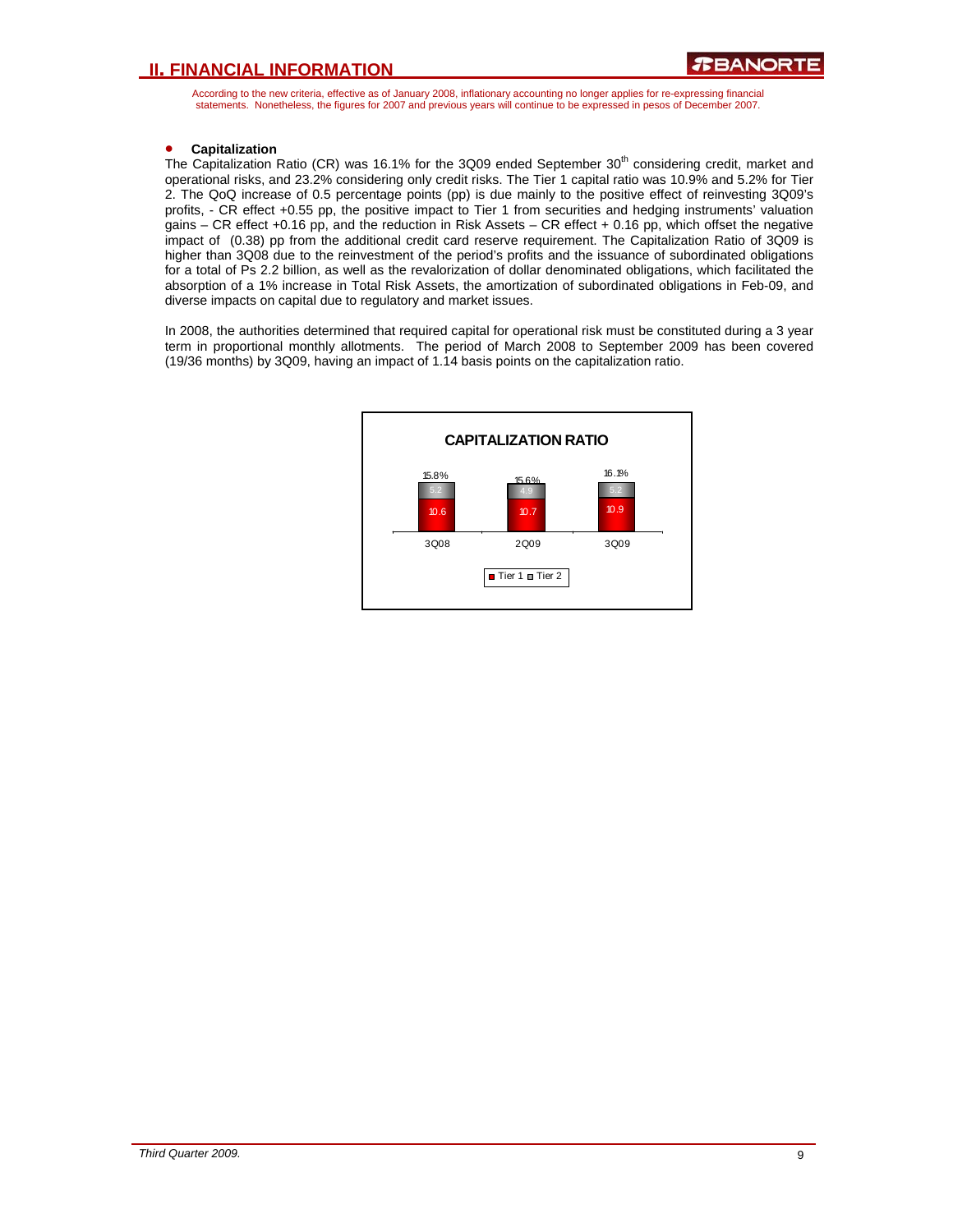According to the new criteria, effective as of January 2008, inflationary accounting no longer applies for re-expressing financial statements. Nonetheless, the figures for 2007 and previous years will continue to be expressed in pesos of December 2007.

| <b>DEPOSITS</b><br>(Million Pesos)   | 3Q08    | 2Q09    | 3Q09    | QoQ    | YoY  |
|--------------------------------------|---------|---------|---------|--------|------|
| Non Interest Bearing Demand Deposits | 45.749  | 56.382  | 56.968  | 1%     | 25%  |
| Interest Bearing Demand Deposits (1) | 61,951  | 67.378  | 65.458  | (3%)   | 6%   |
| <b>Total Demand Deposits (2)</b>     | 107,700 | 123.760 | 122.425 | (1%)   | 14%  |
| Time Deposits - Retail               | 66.556  | 83.068  | 83.832  | 1%     | 26%  |
| <b>Core Deposits</b>                 | 174.256 | 206.828 | 206.257 | $-9/2$ | 18%  |
| Money Market (3)                     | 67.457  | 58.692  | 63.768  | 9%     | (5%) |
| <b>Total Bank Deposits</b>           | 241,713 | 265,520 | 270.026 | 2%     | 12%  |
| <b>GFNorte's Total Deposits (4)</b>  | 241,483 | 265.345 | 269,739 | 2%     | 12%  |
| <b>Third Party Deposits</b>          | 146.221 | 155.372 | 155.296 | $-9/6$ | 6%   |
| <b>Total Assets Under Management</b> | 387.933 | 420.892 | 425.322 | 1%     | 10%  |

1) Includes Debit Cards.<br>2) Excludes IPAB cash management checking accounts for loan portfolios managed from Banpaís and Bancen. The balances of these accounts in 3Q08, 2Q09 and 3Q09 were<br>Ps \$10 million, Ps \$18 million and

### • **Total Deposits**

As of September 30<sup>th</sup> 2009, *Total Deposits* totaled Ps 270.0 billion, a 12% YoY increase, driven mainly by a 14% YoY growth in Demand Deposits, and in particular by a significant annual increase of 25% in Non Interest bearing Demand Deposits. Deposits grew by 2% QoQ, driven mainly by growth in Money Market Deposits, as well as slight increases in Non Interest bearing Demand Deposits and retail Time Deposits.

### • **Demand and Time Deposits**

Demand Deposits grew by 14% YoY as of September 30<sup>th</sup>, 2009, driven by a 25% YoY growth in Non-Interest bearing Demand Deposits as a result of increased balances in Corporate and Individual Enlace Global accounts and Mujer Banorte accounts, as well as a 6% growth in Interest Bearing Demand Deposits due to higher balances in Banorte Fácil, Sumanómina, Suma, Inversión Vista and Individual Enlace accounts. On a quarterly basis, deposits declined slightly by (1%) QoQ, due to a (3%) QoQ decline in Interest Bearing Demand Deposits.

Retail Time Deposits grew 26% YoY and 1% QoQ during 3Q09, as a result of the successful campaign to sell promissory notes through the branches.

As a result of efforts to increase deposits, accumulated net account openings during the first nine months of the year totaled 411.3 thousand individual and 9.1 thousand corporate accounts. Additionally, Banorte was able to significantly increase market share in core deposits during the last 12 months, having the second position in terms of deposit growth among the largest banks in the system.

### • **Money Market Deposits**

The (5%) YoY decline is explained by a decrease in deposits through the Broker Dealer, while the 9% QoQ increase in 3Q09 is explained by growth in deposits through the Broker Dealer and private client accounts.

### • **Third Party Deposits**

Registered growth of 6% YoY due to the increase in clients' securities received in custody, and remained at the same levels QoQ compared to 2Q09.

### • **Assets Under Management**

As of September 30<sup>th</sup>, 2009, AUMs totaled Ps 425.3 billion, a 10 % YoY increase, driven by higher bank and money market deposits. The 1% QoQ increase compared to 2Q09 was mainly as a result of money market deposit growth.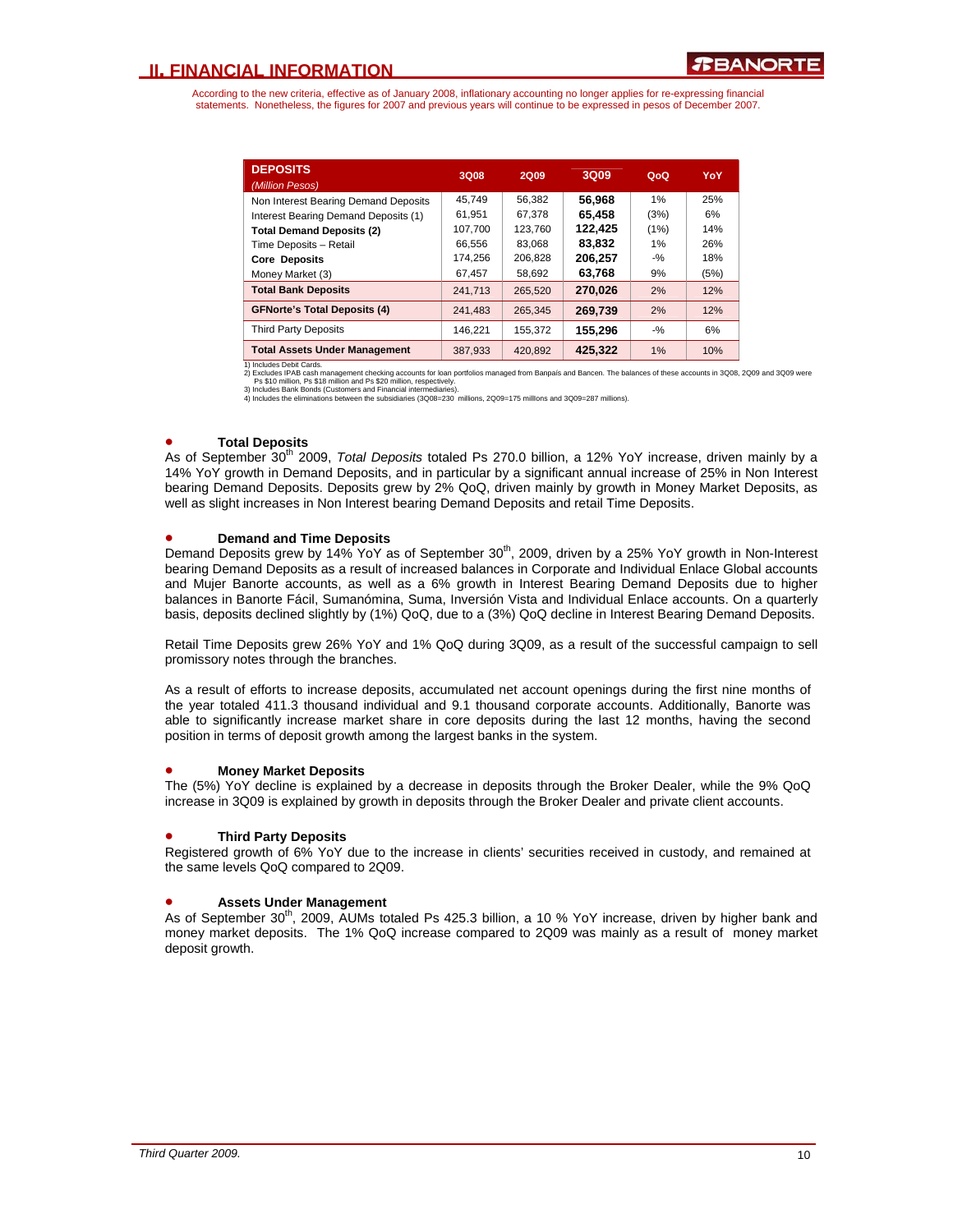According to the new criteria, effective as of January 2008, inflationary accounting no longer applies for re-expressing financial statements. Nonetheless, the figures for 2007 and previous years will continue to be expressed in pesos of December 2007.

| <b>PERFORMING LOAN PORTFOLIO</b><br>(Million Pesos) | 3Q08    | <b>2Q09</b> | 3Q09    | QoQ    | <b>YoY</b> |
|-----------------------------------------------------|---------|-------------|---------|--------|------------|
| Commercial                                          | 85.340  | 86.357      | 85.342  | (1%)   | $-$ %      |
| Consumer                                            | 74.260  | 73,626      | 74,281  | 1%     | $-9/2$     |
| Corporate                                           | 45.253  | 42.715      | 41.374  | (3%)   | (9%)       |
| Government                                          | 25.411  | 31.921      | 33,738  | 6%     | 33%        |
| <b>Sub Total</b>                                    | 230,265 | 234,619     | 234.735 | $-9/6$ | 2%         |
| Recovery Banking                                    | 847     | 722         | 695     | (4%)   | (18%)      |
| <b>Total</b>                                        | 231.112 | 235.342     | 235.430 | $-9/6$ | 2%         |

| <b>PERFORMING CONSUMER LOAN</b><br><b>PORTFOLIO</b><br>(Million Pesos) | 3Q08   | 2009   | 3Q09   | QoQ  | YoY    |
|------------------------------------------------------------------------|--------|--------|--------|------|--------|
| Mortgages                                                              | 42.847 | 46.976 | 48.105 | 2%   | 12%    |
| Car Loans                                                              | 7.821  | 7.394  | 7.297  | (1%) | (7%)   |
| Credit Cards                                                           | 16.450 | 12.913 | 12.397 | (4%) | (25%)  |
| Payroll                                                                | 7.141  | 6.343  | 6,483  | 2%   | (9%)   |
| <b>Consumer Loans</b>                                                  | 74.260 | 73.626 | 74,281 | 1%   | $-9/6$ |

| (Million Pesos)        | 3Q08  | <b>2Q09</b> | 3Q09           | QoQ  | YoY   |
|------------------------|-------|-------------|----------------|------|-------|
| <b>IPAB Loans</b>      | ٠     | ۰           | $\blacksquare$ |      | ۰     |
| Past Due Loans         | 3.979 | 6,299       | 6,103          | (3%) | 53%   |
| Loan Loss Reserves     | 4.904 | 6.426       | 7.547          | 17%  | 54%   |
| <b>Acquired Rights</b> | 3.232 | 2.804       | 2.705          | (4%) | (16%) |

### • **Total Performing Loans**

*Total Performing Loans* grew 2% YoY, from Ps 230.3 billion in 3Q08 to Ps 234.7 billion in 3Q09 excluding the portfolio managed by the Recovery Bank. This growth was driven by the government and mortgage portfolios.

Total Performing Loans had no growth compared to 2Q09, mainly due to a reduction in the Credit Card, Automobile, Commercial and Corporate portfolios, which was offset by growth in Government and Mortgage portfolios. The reduction in some portfolios is a result of the difficult economic situation which has reduced loan demand industrywide, as well as more restrictive placement policies implemented by most of the financial institutions.

Banorte is seeking to offset these industrywide lower loan volumes with greater penetration in sectors that continue to show high risk adjusted profitability and lower capital consumption, such as government and housing. The bank is also looking to take advantage of market opportunities in various segments as a result of less competition.

Itemized Loan Portfolio growth:

### **I. Loans to Individuals**

- ¾ **Consumer + Mortgage:** Remained unchanged compared to 3Q08 and grew by 1% QoQ. The annual growth in the mortgage portfolio is offset by a reduction in other consumer segments. The quarterly growth is due to an increase in balances of the mortgage and payroll portfolios.
	- **Mortgages**: Grew 12% YoY and 2% QoQ, driven by an increase in loans originated through the program established with Pemex and a higher average value of new loans. In spite of the portfolio growth, the number of new loan sold declined by 35% annually due to lower loan demand, adjustments to credit evaluation criteria and restrictions to penetrate in some categories of this product. In the last 12 months, 13,425 new loans were placed of which 3,019 were originated in 3Q09.
	- ⋅ *Credit Card:* Registered a (25%) YoY and (4%) QoQ decline at closing of 3Q09, as a consequence of a 75% annual reduction in new cards issued due to more stringent origination policies and less demand for this product; although it is important to note that the number of credit cards issued grew by 8% QoQ and the net total billing by 5% compared to 2Q09. Banorte registered 1.1 million accounts as of September  $30<sup>th</sup>$ , 2009, (19%) less than in the same period of 2008.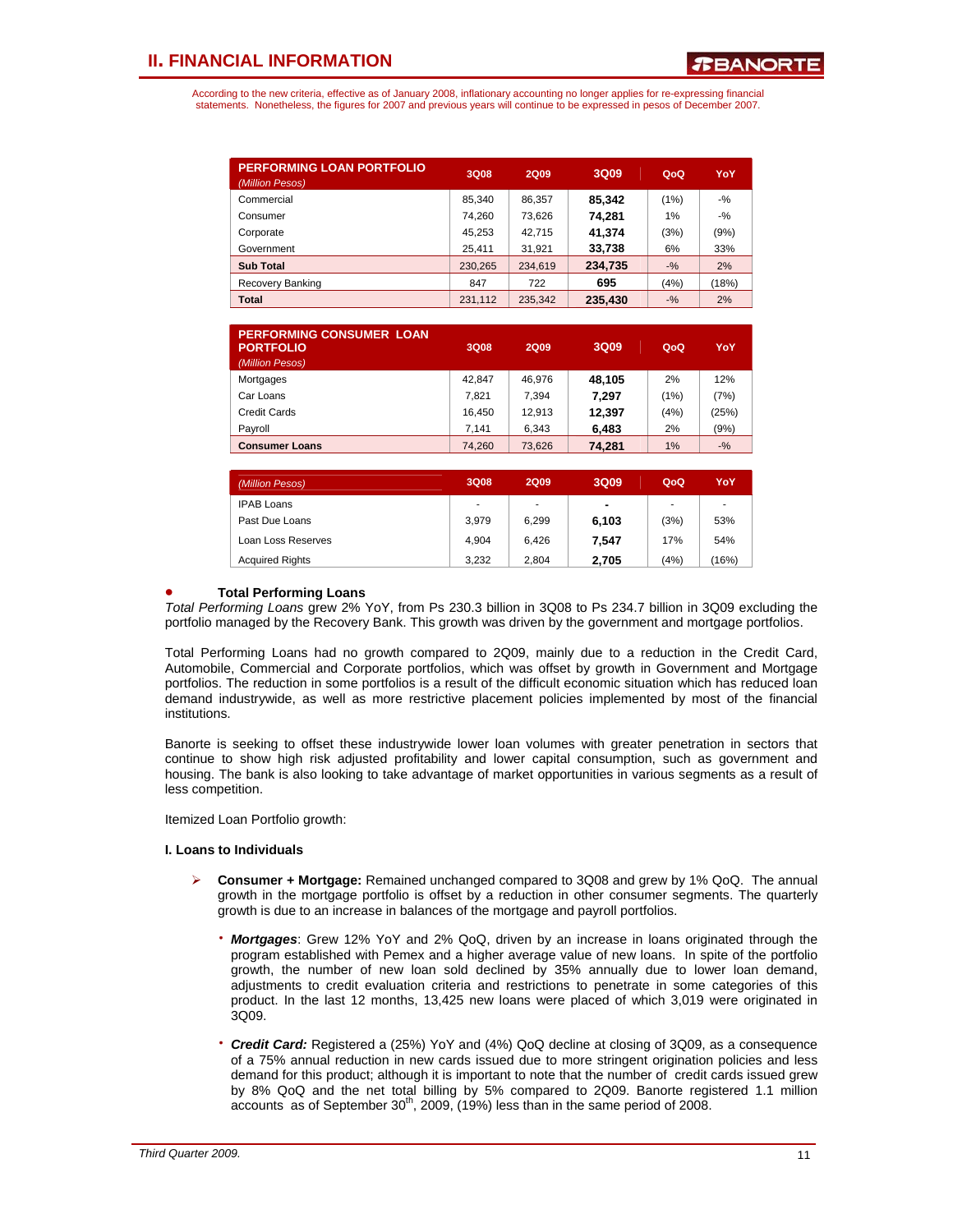According to the new criteria, effective as of January 2008, inflationary accounting no longer applies for re-expressing financial statements. Nonetheless, the figures for 2007 and previous years will continue to be expressed in pesos of December 2007.

- **Payroll Loans:** As of September 30<sup>th</sup>, 2009, the portfolio declined (9%) YoY as a result of more restrictive origination policies in this segment, especially in personal loans, as well as lower demand caused by rising unemployment. The 2% QoQ growth in balances was driven by an 11% increase in the number of new payroll loans originated resulting from the bank's strategy to increase its penetration with existing payroll clients.
- ⋅ *Car Loans:* The portfolio declined (7%) YoY and (1%) QoQ in 3Q09 due to a significant reduction in car sales in the domestic market and a more cautious approach to this segment because of the adverse economic conditions.

### **II. Loans to Institutions**

- ¾ **Commercial:** The balance of this portfolio had no growth in 3Q09 compared to last year. Growth in the portfolio of large businesses was offset by a decline in the Crediactivo SME product. The commercial portfolio decreased (1%) QoQ resulting from lower loan demand due to an unfavorable economic environment, as well as reduced balances of large businesses and the Crediactivo SME product.
- ¾ **Corporate**: Declined (9%) YoY and (3%) QoQ in 3Q09, mainly due to pre-payments received as part of the bank's strategy to reduce the size of some large exposures in this segment, as well as lower loan demand as a consequence of the difficult economic situation. It is important to reiterate that Banorte's loan portfolio is diversified by sectors and regions, showing low concentration. The bank's 20 most important corporate exposures represent only 16% of the bank's total loan portfolio. The largest loan represents 1.8% of the total portfolio, while the  $20<sup>th</sup>$  represents only 0.5%.
- ¾ **Government:** Rose 33% YoY and 6% QoQ in 3Q09 as a result of strengthening the area created to establish comprehensive banking relationships with these clients, offering integral solutions according to their needs, as well as participating in loans to finance productive projects of these entities.

### • **Past Due Loans**

As of September  $30<sup>th</sup>$  2009, past due loans grew by 53% YoY driven by a deterioration in the consumer portfolio, especially credit cards, commercial loans and to a lesser degree mortgages. The (3%) QoQ decline is due to a reduction in consumer past due loans. This decline breaks the growing trend in past due loans of the last ten quarters.

As of September 30<sup>th</sup> 2009, the Past Due Loan Ratio was 2.5%, 0.8 percentage points higher than in 3Q08, but (0.1) percentage point lower from 2Q09. This decline during 3Q09 was due to an improvement in the quality of the consumer portfolio. Despite a decline in the overall portfolio balance, the PDL ratio for credit cards was 12.7% at quarter's end, an improvement compared with the 14.4% registered in 2Q09. It is important to emphasize that in last few months the creation of new NPLs has diminished, as well as the overall balance of NPLs in this segment. On the other hand, at the end of 3Q09, the PDL Ratio for car loans was 2.7%, Credinómina 2.8%, Mortgages 2.0%, Commercial 3.6%, and Corporate 0.1% while Government remained at 0%. Most of the items in the loan portfolio show a lower PDL Ratio in 3Q09, and these levels are lower from the original estimates made by the bank to reflect the adverse economic environment.

|                                     | <b>PAST DUE LOAN VARIATIONS</b><br>(Million Pesos) |          |  |  |  |  |  |  |
|-------------------------------------|----------------------------------------------------|----------|--|--|--|--|--|--|
| Balance as of June 2009             |                                                    | 6,299    |  |  |  |  |  |  |
|                                     | Transfer from Performing Loans to Past Due Loans   | 3,890    |  |  |  |  |  |  |
|                                     | Renewals                                           | (38)     |  |  |  |  |  |  |
|                                     | <b>Cash Collections</b>                            | (778)    |  |  |  |  |  |  |
|                                     | <b>Discounts</b>                                   | (9)      |  |  |  |  |  |  |
|                                     | Charge Offs                                        | (1, 840) |  |  |  |  |  |  |
|                                     | Foreclosures                                       | (113)    |  |  |  |  |  |  |
|                                     | Transfer from Past Due Loans to Performing Loans   | (1, 321) |  |  |  |  |  |  |
|                                     | Foreign Exchange Adjustments                       | 12       |  |  |  |  |  |  |
| <b>Balance as of September 2009</b> |                                                    | 6,103    |  |  |  |  |  |  |

During 3Q09, 55% of new NPLs correspond to credit cards, while 49% of the required reserves and 62% of write-offs correspond to this segment.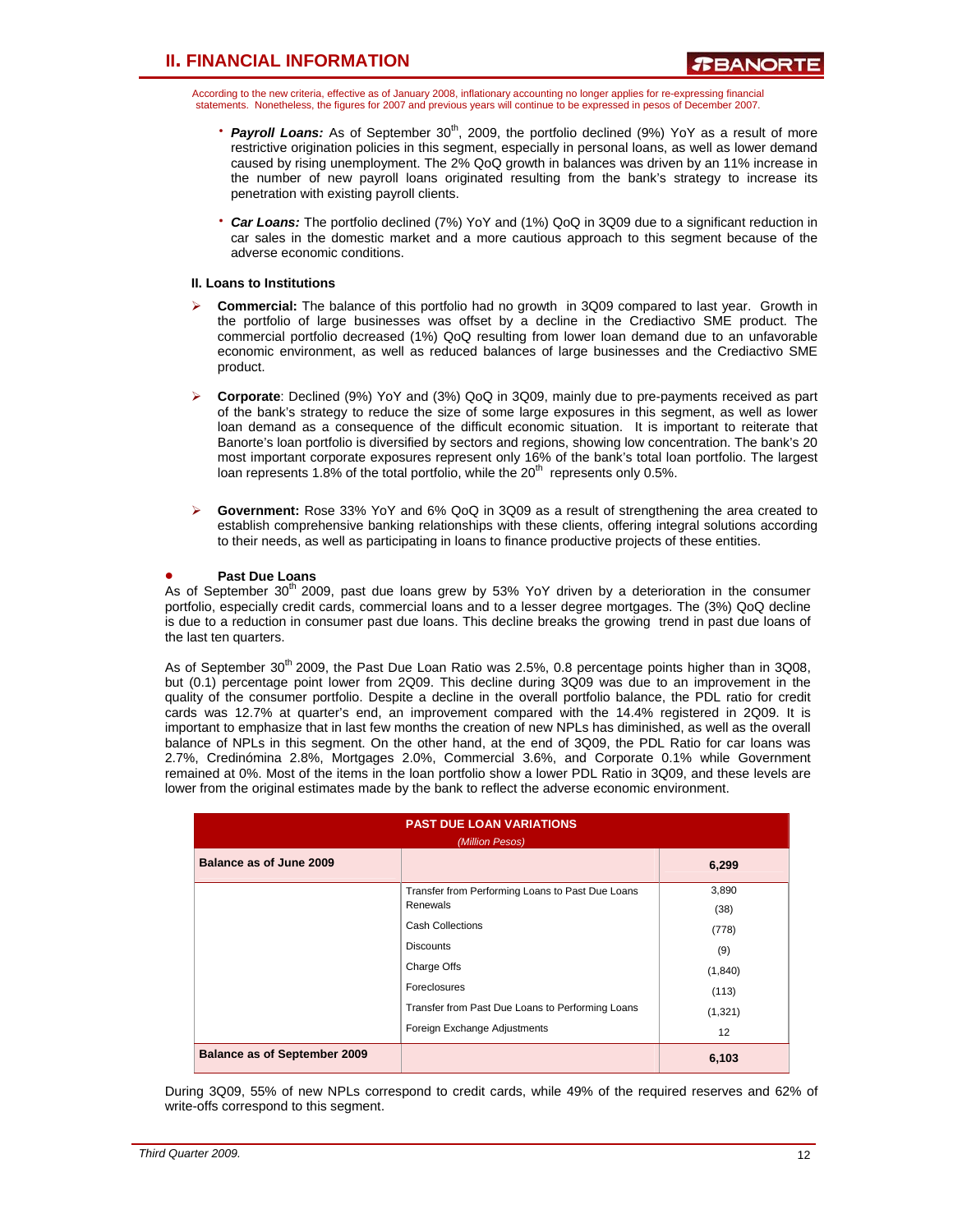According to the new criteria, effective as of January 2008, inflationary accounting no longer applies for re-expressing financial statements. Nonetheless, the figures for 2007 and previous years will continue to be expressed in pesos of December 2007.

| <b>RISK RATING OF PERFORMING LOANS - GFNorte</b><br>(Million Pesos) |              |                          |                 |                           |              |  |  |  |  |
|---------------------------------------------------------------------|--------------|--------------------------|-----------------|---------------------------|--------------|--|--|--|--|
|                                                                     |              |                          |                 | <b>LOAN LOSS RESERVES</b> |              |  |  |  |  |
| <b>CATEGORY</b>                                                     | <b>LOANS</b> | <b>COMMERCIAL</b>        | <b>CONSUMER</b> | <b>MORTGAGES</b>          | <b>TOTAL</b> |  |  |  |  |
| A                                                                   | 56,130       | $\overline{\phantom{0}}$ | 63              | 152                       | 215          |  |  |  |  |
| A <sub>1</sub>                                                      | 101,807      | 462                      |                 |                           | 462          |  |  |  |  |
| A <sub>2</sub>                                                      | 59,797       | 566                      |                 |                           | 566          |  |  |  |  |
| B                                                                   | 6,985        |                          | 98              | 221                       | 319          |  |  |  |  |
| <b>B1</b>                                                           | 6,260        | 106                      | 259             |                           | 366          |  |  |  |  |
| <b>B2</b>                                                           | 8,509        | 65                       | 540             |                           | 605          |  |  |  |  |
| B <sub>3</sub>                                                      | 2,240        | 236                      |                 |                           | 236          |  |  |  |  |
| C                                                                   | 2,650        |                          | 862             | 126                       | 988          |  |  |  |  |
| C <sub>1</sub>                                                      | 1,230        | 273                      |                 |                           | 273          |  |  |  |  |
| C <sub>2</sub>                                                      | 474          | 192                      |                 |                           | 192          |  |  |  |  |
| D                                                                   | 2,570        | 173                      | 1,460           | 238                       | 1,871        |  |  |  |  |
| E                                                                   | 1,048        | 824                      | 227             |                           | 1,051        |  |  |  |  |
| <b>Total</b>                                                        | 249,701      |                          |                 |                           |              |  |  |  |  |
| Not Classified                                                      | (58)         |                          |                 |                           |              |  |  |  |  |
| Exempt                                                              | 42           |                          |                 |                           |              |  |  |  |  |
| <b>Total</b>                                                        | 249,684      | 2,897                    | 3,510           | 737                       | 7,145        |  |  |  |  |
| <b>Reserves</b>                                                     |              |                          |                 |                           | 7,547        |  |  |  |  |
| <b>Excess (Deficit)</b>                                             |              |                          |                 |                           | 402          |  |  |  |  |

**Notes:**<br>1. The ratings of loans and reserves created correspond to the last day referred in the Balance Sheet at September 30<sup>\*</sup>, 2009.<br>2.- The loan portfolio is rated according to the rules issued by the Ministry of Fina

| <b>LOAN LOSS RESERVES</b><br>(Million Pesos)                               | 3Q09     |
|----------------------------------------------------------------------------|----------|
| <b>Previous Period Ending Balance</b>                                      | 6,426    |
| Provisions charged to results                                              | 2,113    |
| Created with net income margin                                             | 19       |
| Applied against retained earnings due to change in credit card methodology | 1,136    |
| Other items                                                                | (29)     |
| Charge offs and discounts:                                                 |          |
| Commercial Loans                                                           | (344)    |
| Consumer Loans                                                             | (1,515)  |
| Mortgage Loans                                                             | (239)    |
| Foreclosed assets                                                          | (24)     |
|                                                                            | (2, 122) |
| Cost of debtors support programs                                           | (11)     |
| Valuation and Others                                                       | 16       |
| <b>Loan Loss Reserves at Period End</b>                                    | 7,547    |

### • **Loan Loss Provisions**

As of September 30<sup>th</sup> 2009, loan loss provisions were Ps 7.55 billion, 17% higher than the level registered in 2Q09. This change is explained mainly by the Banking Commission's (CNBV) new methodology established for credit cards, requiring additional reserves of Ps 1.14 billion, which were created against capital (retained earnings). Provisions charged against results were Ps 2.15 billion in 3Q09, while write-offs, waivers and discounts, were Ps 2.12 billion, and liberated reserves, other concepts, debt support programs and appraisals did not have an important impact in the balance of this account.

#### • **Requirements for Loan Loss Reserves**

Loan Loss reserves charged againts results in 3Q09 were Ps 2.15 billion, equivalent to a 30% YoY increase, but a slight (2%) QoQ decline. The annual increase in loan loss reserves during the third quarter is mainly as a result of growth in delinquencies in the consumer portfolio, especially credit cards, and to a lesser degree because of new regulations for credit cards with zero missed payments that became effective at the end of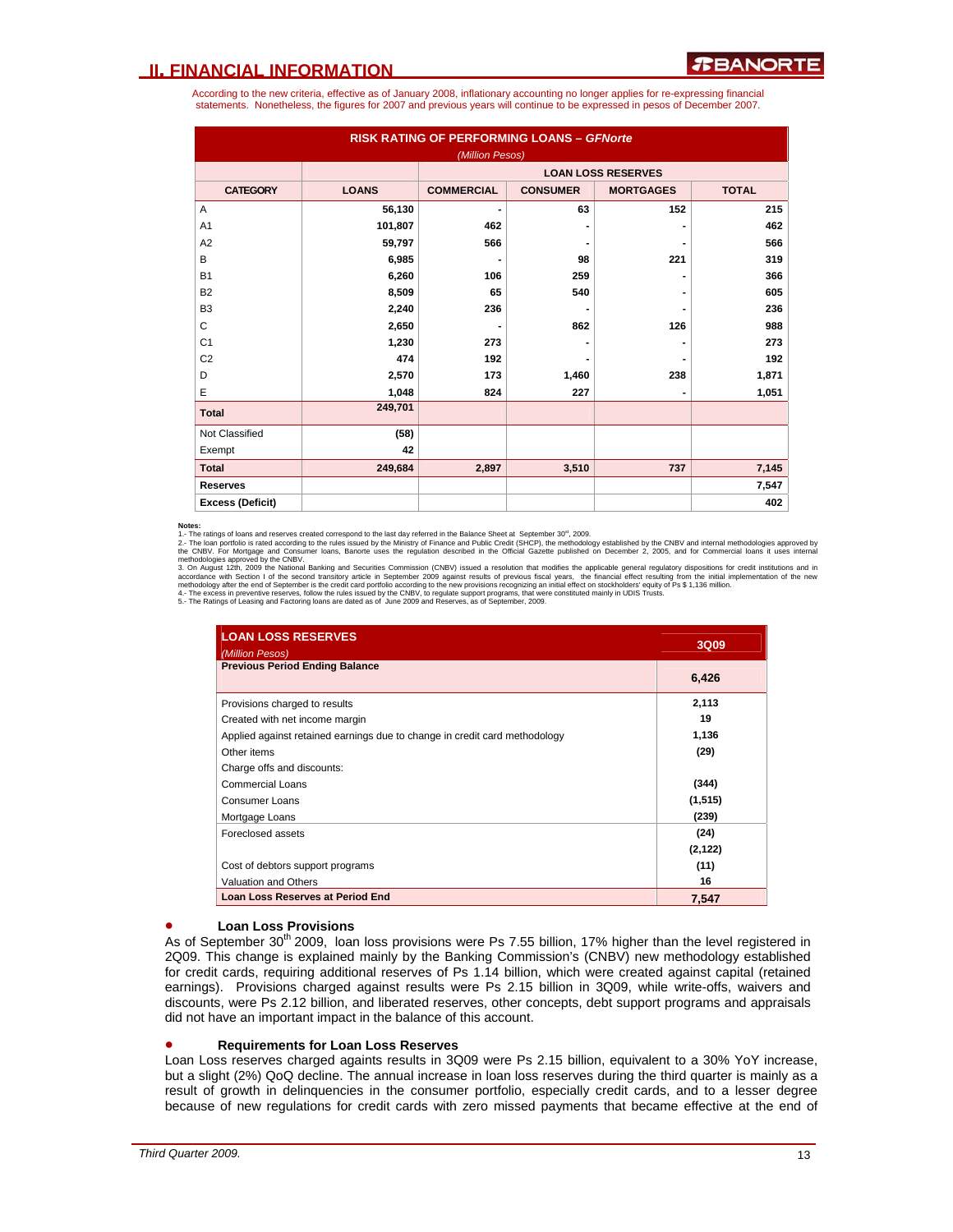According to the new criteria, effective as of January 2008, inflationary accounting no longer applies for re-expressing financial statements. Nonetheless, the figures for 2007 and previous years will continue to be expressed in pesos of December 2007. 2008. On the other hand, the quarterly decline is due to a stabilization in the asset quality indicators of the consumer portfolio.

| <b>BANKING SECTOR</b>                                                                 |         |         |         |        |       |             |                            |       |
|---------------------------------------------------------------------------------------|---------|---------|---------|--------|-------|-------------|----------------------------|-------|
| <b>INCOME STATEMENT &amp; BALANCE SHEET</b><br>HIGHLIGHTS- Banking<br>(Million Pesos) | 3Q08    | 2Q09    | 3Q09    | QoQ    | YoY   | <b>9M08</b> | 9M09                       | YoY   |
| <b>Income Statement</b>                                                               |         |         |         |        |       |             |                            |       |
| Net Interest Income before Repomo                                                     | 5.519   | 5.578   | 5,376   | (4%)   | (3%)  | 15.481      | 16.919                     | 9%    |
| Provisions                                                                            | 1.587   | 2.151   | 2,113   | (2%)   | 33%   | 3,808       | 6,407                      | 68%   |
| Non Interest Income                                                                   | 1.592   | 1,529   | 1,955   | 28%    | 23%   | 4.534       | 5,167                      | 14%   |
| Non Interest Expense                                                                  | 3,344   | 3.597   | 3,633   | 1%     | 9%    | 10,246      | 11,207                     | 9%    |
| Non Operating Income (Expense), Net                                                   | 633     | 147     | 137     | (7%)   | (78%) | 1.947       | 696                        | (64%) |
| Pre-Tax Income                                                                        | 2.813   | 1.506   | 1,722   | 14%    | (39%) | 7,908       | 5,168                      | (35%) |
| Net Income                                                                            | 1,880   | 1,159   | 1,274   | 10%    | (32%) | 5,258       | 3.851                      | (27%) |
| <b>Balance Sheet</b>                                                                  |         |         |         |        |       |             |                            |       |
| Performing Loans                                                                      | 223.916 | 226,328 | 225.716 | $-9/2$ | 1%    |             | $[223,916]$ <b>225,716</b> | 1%    |
| Deposits                                                                              | 241.722 | 265.538 | 270,046 | 2%     | 12%   |             | 241,722 270,046            | 12%   |

The results of the Banking Sector do not include Pronegocio (Micro-Lending) figures from January until August 2009 since the merger with Banco Mercantil del Norte was not effective during that period. These numbers are consolidated in GFNorte, which is why the banking subsidiary's results are fully comparable with previous quarters.

### • **Net Interest Income**

*Net Interest Income* before Repomo increased 9% YoY due to the 1% growth of Performing Loans, higher spreads in new loans due to the prevailing liquidity conditions in the financial markets, and to a reduction in the cost of funding as a consequence of increased demand deposits. Compared to 2Q09, NII is 4% lower, impacted by reduced market interest rates and the contraction of various segments of the loan portfolio.

### • **Loan Loss Reserves**

*Loan Loss Reserves* reported for 9M09 were 68% greater YoY mainly due to higher credit card delinquencies. The (2%) QoQ decline is a result of an improvement in the quality of the consumer portfolio.

### • **Non Interest Income**

Increased 14% YoY due to greater intermediation revenues and to the reclassification of revenues from previously written off loans to "Other Revenues and Expenses" according with the new accounting criteria effective as of April 2009. The 28% QoQ increase is explained by more revenues from intermediation and recoveries of written off loans.

### • **Non Interest Expenses**

Grew 9% YoY due to higher Personnel Expenses related to the branch expansion, as well as more professional fees. The 1% QoQ growth from 2Q09 is due to the more Personnel Expenses.

### • **Non Operating Income**

Diminished by (64%) YoY due to the extraordinary income recorded in 2008 from the sale of VISA and INDEVAL shares, as well as the reclassification of income from recoveries of proprietary loans as "Other Revenues and Expenses" in Non Interest Income under the new accounting criteria effective as of April 2009. The 7% QoQ decline compared to 2Q09 is due to a reduction in Other Revenues as a result of fewer cancellations of various creditors and a reduced level of adjustments in other liabilities, as well as an increase in Other Expenditures related to higher reserves to cover FOVI guarantees.

### • **Net Income**

The accumulated net income of the Banking Sector (100%, including the AFORE by the participation method) reached Ps 3.85 billion in 9M09, (27%) less than in 9M08 due to an increase in loan loss reserves and the decline in non operating income. The 10% QoQ increase is due to growth in non interest income, lower provisions and cost containment.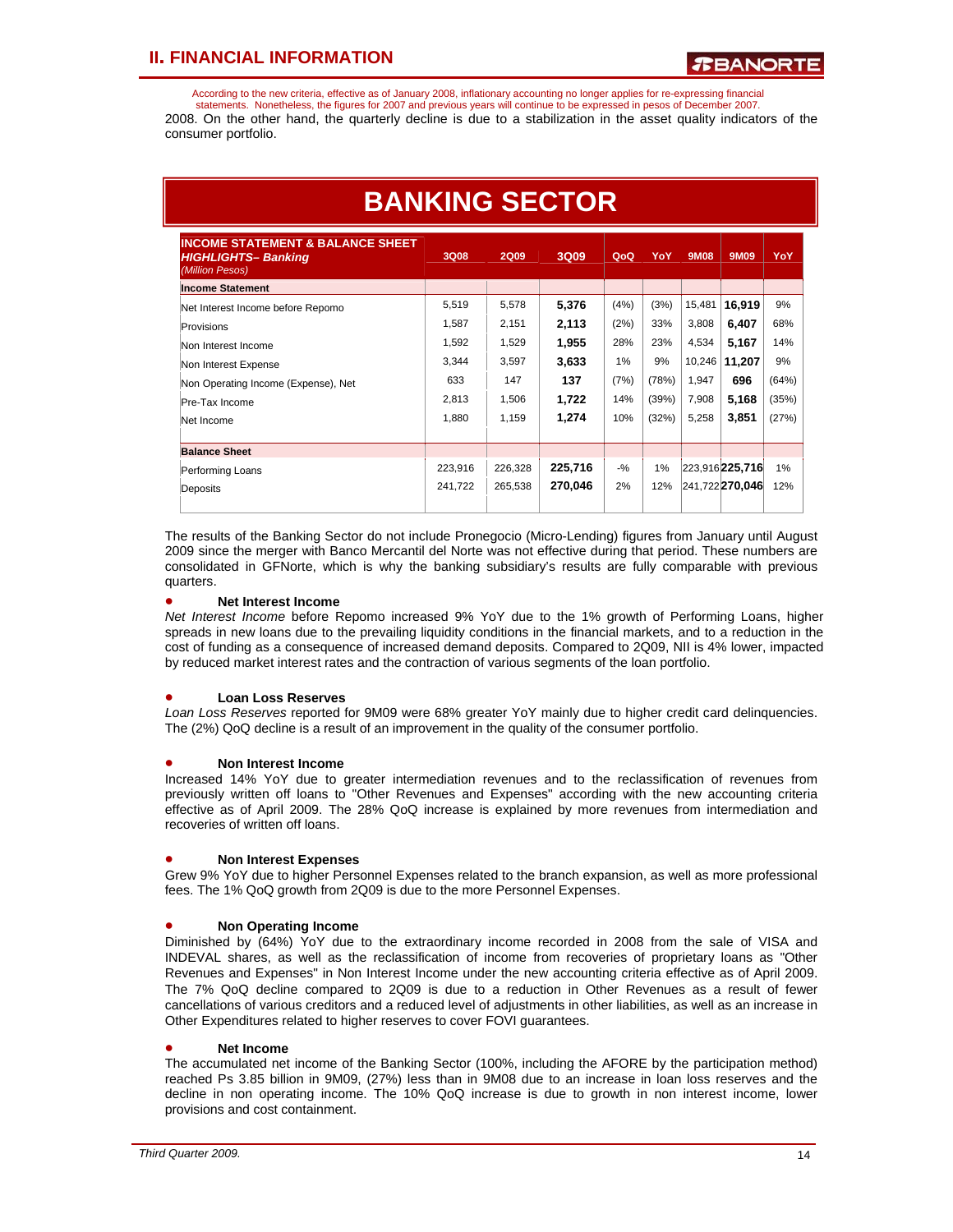According to the new criteria, effective as of January 2008, inflationary accounting no longer applies for re-expressing financial<br>statements. Nonetheless, the figures for 2007 and previous years will continue to be expres

| <b>FINANCIAL RATIOS - Banking</b><br><b>Sector</b><br>(Million Pesos) | <b>3Q08</b> | <b>2Q09</b> | 3Q09   | QoQ               | YoY                 | <b>9M08</b> | 9M09   | YoY                 |
|-----------------------------------------------------------------------|-------------|-------------|--------|-------------------|---------------------|-------------|--------|---------------------|
| Profitability                                                         |             |             |        |                   |                     |             |        |                     |
| NIM(1)                                                                | 7.6%        | 4.2%        | 4.1%   | $(0.1$ pp $)$     | $(3.5$ pp $)$       | 7.6%        | 4.3%   | $(3.3$ pp $)$       |
| ROE (2)                                                               | 21.9%       | 12.8%       | 13.7%  | 0.9 <sub>pp</sub> | $(8.2$ pp $)$       | 21.5%       | 14.0%  | $(7.5~\text{pp})$   |
| ROA (3)                                                               | 2.3%        | 0.8%        | 0.9%   | $0.1$ pp          | $(1.4 \text{ pp})$  | 2.3%        | 0.9%   | $(1.4 \text{ pp})$  |
| <b>Operation</b>                                                      |             |             |        |                   |                     |             |        |                     |
| Efficiency Ratio (4)                                                  | 46.9%       | 50.8%       | 49.6%  | $(1.2$ pp)        | 2.7 pp              | 51.0%       | 50.7%  | $(0.3$ pp $)$       |
| Operating Efficiency Ratio (5)                                        | 4.2%        | 2.6%        | 2.6%   | $-pp$             | $(1.6$ pp $)$       | 4.5%        | 2.7%   | $(1.8$ pp $)$       |
| Liquidity Ratio (6)                                                   | 61.3%       | 63.2%       | 62.0   | $(1.2$ pp)        | $0.7$ pp            | 61.3%       | 62.0%  | $0.7$ pp            |
| <b>Asset Quality</b>                                                  |             |             |        |                   |                     |             |        |                     |
| Past Due Loan Ratio                                                   | 1.7%        | 2.7%        | 2.6%   | $(0.1$ pp $)$     | 0.9 <sub>pp</sub>   | 1.7%        | 2.6%   | 0.9 <sub>pp</sub>   |
| Coverage Ratio                                                        | 124.8%      | 102.1%      | 123.1% | 21.0 pp           | $(1.7$ pp $)$       | 124.8%      | 123.1% | $(1.7~\text{pp})$   |
| Growth (7)                                                            |             |             |        |                   |                     |             |        |                     |
| Performing Loans (8)                                                  | 33%         | 7%          | 1%     | $(6$ pp $)$       | $(32.0 \text{ pp})$ | 33%         | 1%     | $(32$ pp $)$        |
| <b>Core Deposits</b>                                                  | 9%          | 21%         | 18%    | $(3$ pp $)$       | 9.0 <sub>pp</sub>   | 9%          | 18%    | 9.0 <sub>pp</sub>   |
| <b>Total Deposits</b>                                                 | 32%         | 20%         | 12%    | $(8$ pp $)$       | $(20.0~\text{pp})$  | 32%         | 12%    | $(20.0 \text{ pp})$ |
| <b>Capitalization</b>                                                 |             |             |        |                   |                     |             |        |                     |
| Net Capital/ Credit Risk Assets                                       | 23.0%       | 22.3%       | 23.2%  | 0.9 <sub>pp</sub> | $0.2$ pp            | 23.0%       | 23.2%  | $0.2$ pp            |
| <b>Total Capitalization Ratio</b>                                     | 15.8%       | 15.6%       | 16.1%  | $0.5$ pp          | 0.3 <sub>pp</sub>   | 15.8%       | 16.1%  | $0.3$ pp            |

1) NIM = Annualized arrings as a percentage of the average quarterly equity over the period.<br>2) Annualized earnings as a percentage of the average quarterly equity over the period.<br>3) Annualized earnings as a percentage of

7) Growth versus the previous period. 8) Does not include Fobaproa / IPAB and loans managed by Recovery Banking.



| <b>INCOME STATEMENT &amp; BALANCE SHEET</b><br><b>HIGHLIGHTS- Banking Sector with</b><br><b>Pronegocio Merged</b><br>(Million Pesos) | 3Q09<br>W/O<br><b>Merger</b> | Pronegocio | 3Q09<br><b>Merged Merged</b> | 9M09   |
|--------------------------------------------------------------------------------------------------------------------------------------|------------------------------|------------|------------------------------|--------|
| <b>Income Statement</b>                                                                                                              |                              |            |                              |        |
| Net Interest Income before Repomo                                                                                                    | 5,376                        | 50         | 5,426                        | 16,969 |
| Provisions                                                                                                                           | 2,113                        | 17         | 2,130                        | 6,424  |
| Non Interest Income                                                                                                                  | 1,955                        | 3          | 1.958                        | 5,170  |
| Non Interest Expense                                                                                                                 | 3,633                        | 25         | 3,658                        | 11,232 |
| Non Operating Income (Expense), Net                                                                                                  | 137                          | 9          | 147                          | 706    |
| Pre-Tax Income                                                                                                                       | 1,722                        | 21         | 1,742                        | 5,188  |
| Net Income                                                                                                                           | 1.274                        | 15         | 1.289                        | 3,866  |
|                                                                                                                                      |                              |            |                              |        |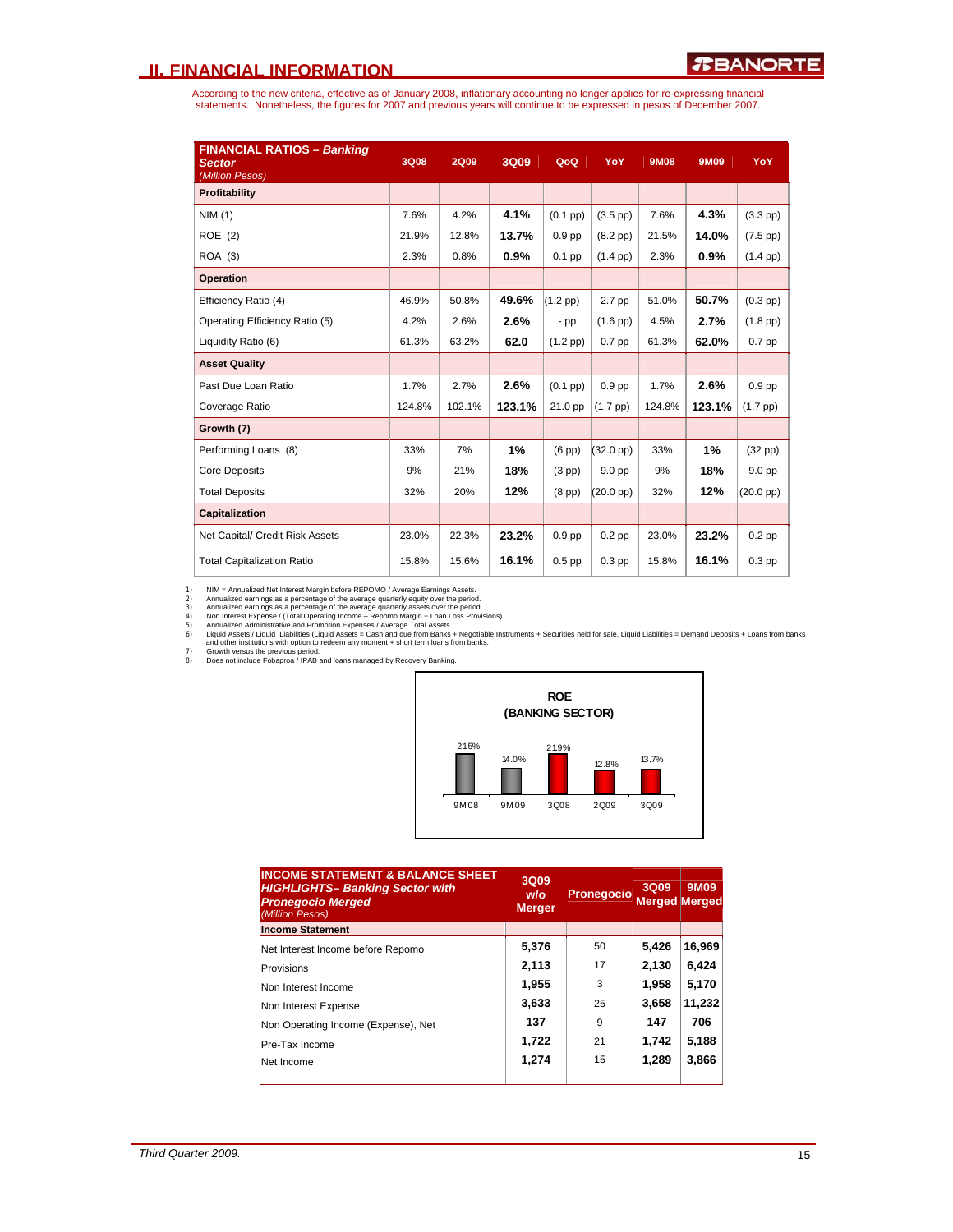According to the new criteria, effective as of January 2008, inflationary accounting no longer applies for re-expressing financial statements. Nonetheless, the figures for 2007 and previous years will continue to be expressed in pesos of December 2007.

# **BANORTE USA**

### **I. Banorte USA**

| <b>INCOME STATEMENT &amp; BALANCE</b><br><b>SHEET HIGHLIGHTS - Banorte USA</b><br><b>Figures in MEX GAAP (Million Pesos)</b> | <b>3Q08</b> | <b>2Q09</b> | 3Q09 | QoQ       | YoY    | 9M08 | 9M09  | YoY       |
|------------------------------------------------------------------------------------------------------------------------------|-------------|-------------|------|-----------|--------|------|-------|-----------|
| <b>Income Statement</b>                                                                                                      |             |             |      |           |        |      |       |           |
| Net Interest Income                                                                                                          | 171         | 187         | 218  | 17%       | 27%    | 493  | 626   | 27%       |
| Non Interest Income                                                                                                          | 32          | 31          | 30   | (3%)      | (5%)   | 79   | 99    | 25%       |
| Total Income                                                                                                                 | 203         | 218         | 248  | 14%       | 22%    | 573  | 725   | 27%       |
| Non Interest Expense                                                                                                         | 148         | 198         | 153  | (22%)     | 4%     | 442  | 549   | 24%       |
| Loan Loss Reserves                                                                                                           | 14          | 164         | 115  | (30%)     | 715%   | 23   | 287   | 1,128%    |
| Operating Income                                                                                                             | 41          | (144)       | (20) | 86%       | (149%) | 107  | (112) | (204%)    |
| Non Operating Income (Expense)                                                                                               | 50          | 61          | 41   | (33%)     | (19%)  | 165  | 151   | (9%)      |
| Taxes and Profit Sharing                                                                                                     | 29          | (30)        | 5    | 118%      | (82%)  | 91   | 14    | (84%)     |
| Subsidiaries & Minority Interest                                                                                             | 21          | (24)        | 0    | $(100\%)$ | (100%) | 65   | 0     | $(100\%)$ |
| Net Income                                                                                                                   | 41          | (29)        | 15   | 152%      | (63%)  | 117  | 25    | (79%)     |

Under Mexican GAAP (MX GAAP), Banorte USA's net income (subsidiary that owns 100% of Inter National Bank, as well as 100% of Uniteller and Motran, both remittance companies) was Ps 25 million in 9M09, declining (79%) compared to the same period in 2008. This decline was driven by an annual increase of Ps 264 million in INB's loan loss provisions due to a deterioration in the quality of the loan portfolio as a result of the difficult economic environment in the United States and a stricter regulatory environment.

### **II. InterNational Bank (US GAAP)**

| <b>INCOME STATEMENT &amp; BALANCE</b><br><b>SHEET HIGHLIGHTS - InterNational Bank</b><br>Figures in US GAAP (Millon Dollars) | 3Q08    | <b>2Q09</b> | 3Q09    | QoQ       | YoY        | <b>9M08</b> | 9M09             | YoY.         |
|------------------------------------------------------------------------------------------------------------------------------|---------|-------------|---------|-----------|------------|-------------|------------------|--------------|
| <b>Income Statement</b>                                                                                                      |         |             |         |           |            |             |                  |              |
| Net Interest Income                                                                                                          | 17.0    | 13.6        | 15.3    | 11.9%     | $(10.1\%)$ | 48.6        | 44.4             | (8.5%)       |
| Non Interest Income                                                                                                          | 3.9     | 4.1         | 4.1     | $(1.2\%)$ | 3.3%       | 11.5        | 11.3             | $(1.6\%)$    |
| Total Income                                                                                                                 | 20.9    | 17.8        | 19.3    | 8.8%      | (7.6%)     | 60.0        | 55.7             | $(7.2\%)$    |
| Non Interest Expense                                                                                                         | 8.9     | 9.8         | 9.2     | $(6.0\%)$ | 3.1%       | 25.4        | 27.4             | 7.7%         |
| Loan Loss Reserves                                                                                                           | 1.1     | 12.8        | 3.0     | (76.3%)   | 189.5%     | 4.2         | 16.8             | 298.8%       |
| Operating Income                                                                                                             | 10.9    | (4.9)       | 7.1     | 244.9%    | (35.3%)    | 30.4        | 11.6             | $(62.0\%)$   |
| Net Income                                                                                                                   | 7.2     | (3.0)       | 4.7     | 254.7%    | $(35.2\%)$ | 20.0        | 7.8              | $(61.1\%)$   |
| <b>Balance Sheet</b>                                                                                                         |         |             |         |           |            |             |                  |              |
| Investments in Securities                                                                                                    | 476.9   | 485.6       | 560.7   | 15.4%     | 17.6%      | 476.9       | 560.7            | 17.6%        |
| Performing Loans                                                                                                             | 1,084.2 | 1,086.3     | 1,072.6 | $(1.3\%)$ | $(1.1\%)$  | 1,084.2     | $1,072.6(1.1\%)$ |              |
| Past Due Loans                                                                                                               | 17.6    | 56.9        | 88.9    | 56.4%     | 404.9%     | 17.6        | 88.9             | 404.9%       |
| Demand Deposits                                                                                                              | 667.7   | 730.1       | 737.7   | 1.0%      | 10.5%      | 667.7       | 737.7            | 10.5%        |
| <b>Time Deposits</b>                                                                                                         | 747.1   | 963.9       | 1,015.7 | 5.4%      | 36.0%      | 747.1       | $1,015.7$ 36.0%  |              |
| <b>Total Deposits</b>                                                                                                        | 1,414.8 | 1,693.9     | 1,753.5 | 3.5%      | 23.9%      | 1,414.8     | 1,753.5 23.9%    |              |
| Equity                                                                                                                       | 140.1   | 367.2       | 404.7   | 10.2%     | 188.9%     | 140.1       |                  | 404.7 188.9% |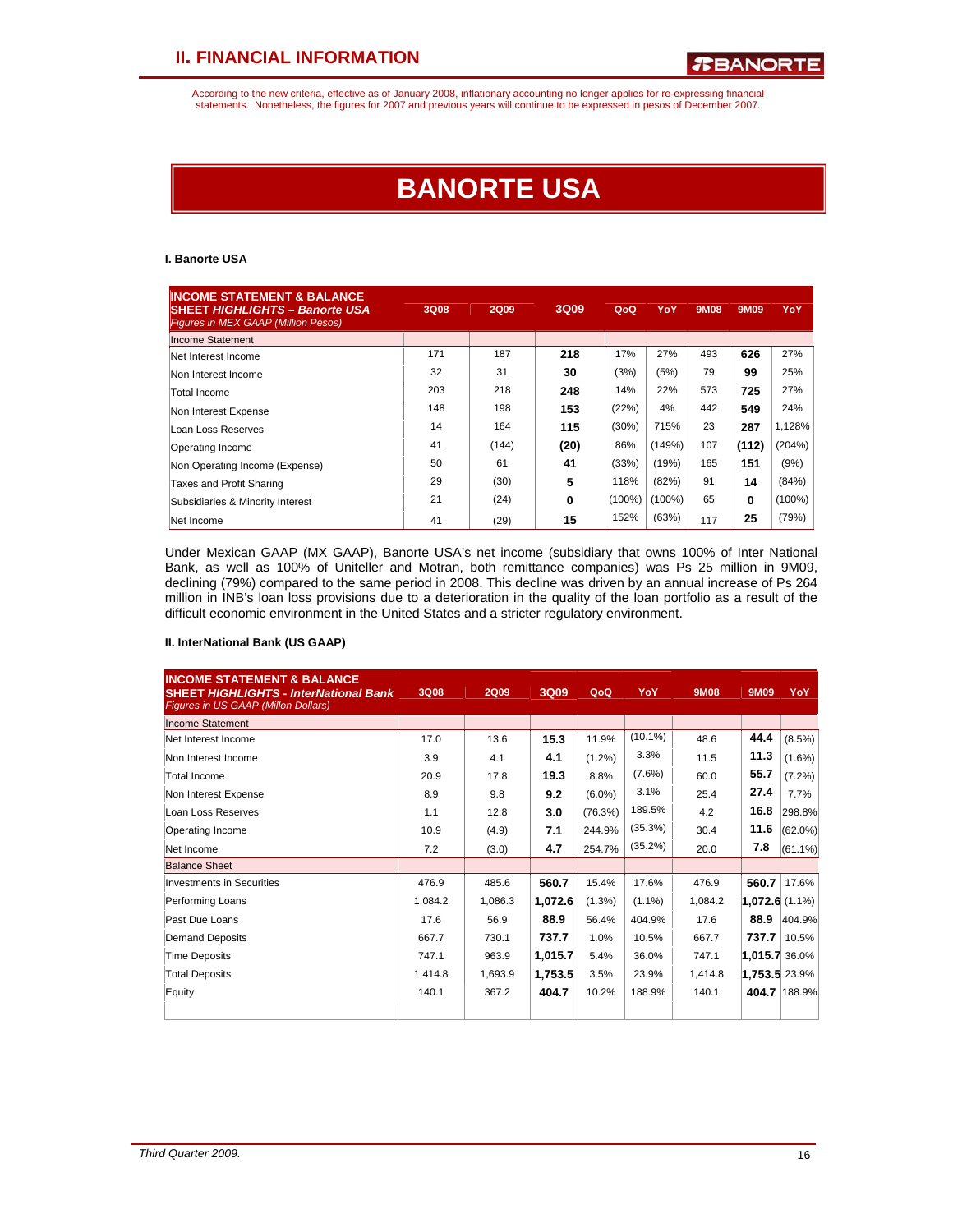According to the new criteria, effective as of January 2008, inflationary accounting no longer applies for re-expressing financial statements. Nonetheless, the figures for 2007 and previous years will continue to be expressed in pesos of December 2007.

| <b>Financial Ratios INB</b><br><b>Figures in US GAAP</b> | <b>3Q08</b> | <b>2Q09</b> | 3Q09  | QoQ    | YoY    | <b>9M08</b> | 9M09  | <b>YoY</b> |
|----------------------------------------------------------|-------------|-------------|-------|--------|--------|-------------|-------|------------|
| Profitability:                                           |             |             |       |        |        |             |       |            |
| <b>NIM</b>                                               | 4.3%        | 3.3%        | 3.5%  | 0.2    | (0.8)  | 4.3%        | 3.6%  | (0.7)      |
| <b>ROE</b>                                               | 21.6%       | $(4.6\%)$   | 4.8%  | 9.4    | (16.8) | 20.8%       | 3.9%  | (17.0)     |
| <b>ROA</b>                                               | 1.6%        | $(0.6\%)$   | 0.9%  | 1.5    | (0.8)  | 1.6%        | 0.5%  | (1.1)      |
| Operational:                                             |             |             |       |        |        |             |       |            |
| <b>Efficiency Ratio</b>                                  | 42.7%       | 55.2%       | 47.7% | (7.5)  | 4.9    | 42.3%       | 49.1% | 6.8        |
| <b>Asset Quality:</b>                                    |             |             |       |        |        |             |       |            |
| Past Due Loan Ratio                                      | 1.6%        | 4.9%        | 7.6%  | 2.7    | 6.0    | 1.6%        | 7.6%  | 6.0        |
| Coverage Ratio                                           | 79.7%       | 37.4%       | 25.3% | (12.1) | (54.4) | 79.7%       | 25.3% | (54.4)     |
| <b>Capitalization:</b>                                   |             |             |       |        |        |             |       |            |
| Leverage Ratio                                           | 7.5%        | 7.8%        | 9.3%  | 1.5    | 1.9    | 7.5%        | 9.3%  | 1.9        |
| Capitalization Ratio                                     | 11.9%       | 13.7%       | 16.9% | 3.2    | 5.0    | 11.9%       | 16.9% | 5.0        |

Under US GAAP, net income of Inter National Bank (INB) was \$7.8 million during 9M09, (61%) less than the same period last year. Net Income increased 255% QoQ due to higher margins, as well as lower expenses and provisions.

INB's investment portfolio is mainly concentrated in mortgage backed securities (MBS), which increased 15% QoQ and 18% YoY. The underlying mortgages of these securities are rated AAA. As of 3Q09 the portfolio presents an unrealized valuation gain of US \$13 million. The average weighted life of the portfolio is 3.5 years.

Total deposits increased 24% YoY and 4% QoQ driven by greater time deposits.

Performing Loans declined (1%) YoY and QoQ, while Past Due Loans increased 405% YoY and 56% QoQ, mainly due to greater delinquencies in real estate backed loans, due to the difficult environment in this sector. It is important to note that INB uses stricter US criteria to classify past due loans (30+ vs. 60+ days in Mexico).

During the quarter, INB's capitalization indicators improved considerably. The capitalization ratio was 16.9%, reflecting an increase of 5.0 pp YoY and the bank's leverage increased by 1.9 pp YoY to 9.3%, as a result of Banorte's US \$30 million capital contribution to Inter National Bank during 3Q09 through the controlling subsidiaries Banorte USA and INBFC. Regarding Asset Quality indicators, the Past-Due Loan Ratio was 7.6% at the end of the quarter, increasing 2.7 pp QoQ while the Reserve Coverage was 25.3% falling 12.1 pp QoQ. The Efficiency Ratio declined 7.5 pp QoQ to 47.7%. ROE increased 9.4 pp QoQ to 4.8%, while ROA increased 1.5 pp QoQ to 0.9% and NIM increased 0.2 pp QoQ to 3.5%.

On September 21<sup>st</sup>, 2009, Inter National Bank signed a formal agreement with the OCC (Office of the Comptroller of the Currency), the main US banking regulator for banks with national licenses, in response to the observations resulting from a recent revision. This measure is a reflection of a much stricter regulatory environment as a consequence of the economic and financial crisis in the United States.

The formal agreement requires, among other things:

- Development and implementation of an action plan to improve management of the Bank's loan portfolio.
- Revision of the models to calculate loan loss reserves and the establishment of a program to maintain an appropriate level of reserves, guaranteeing a minimal level according to regulation.
- Adoption and implementation of a program to diversify the loan portfolio in accordance with the banking regulations, including a method to determine compliance with this program.
- Adoption of a program to ensure a continuous and effective Portfolio Revision process.
- Development and fulfillment of a detailed 3 year strategic plan, including controls to monitor fulfillment of the plan.

The agreement is focused mainly in the loan management process and does not observe or establishes corrective measures regarding liquidity or capitalization, financial risk or prevention of money laundering.

The Formal Agreement will remain in effect until modified, suspended or canceled by the OCC. The Bank is advancing in the development of action plans and corrective measures to fulfill all the obligations established in this supervision agreement, and will make the adjustments needed to meet all the information and monitoring requirements.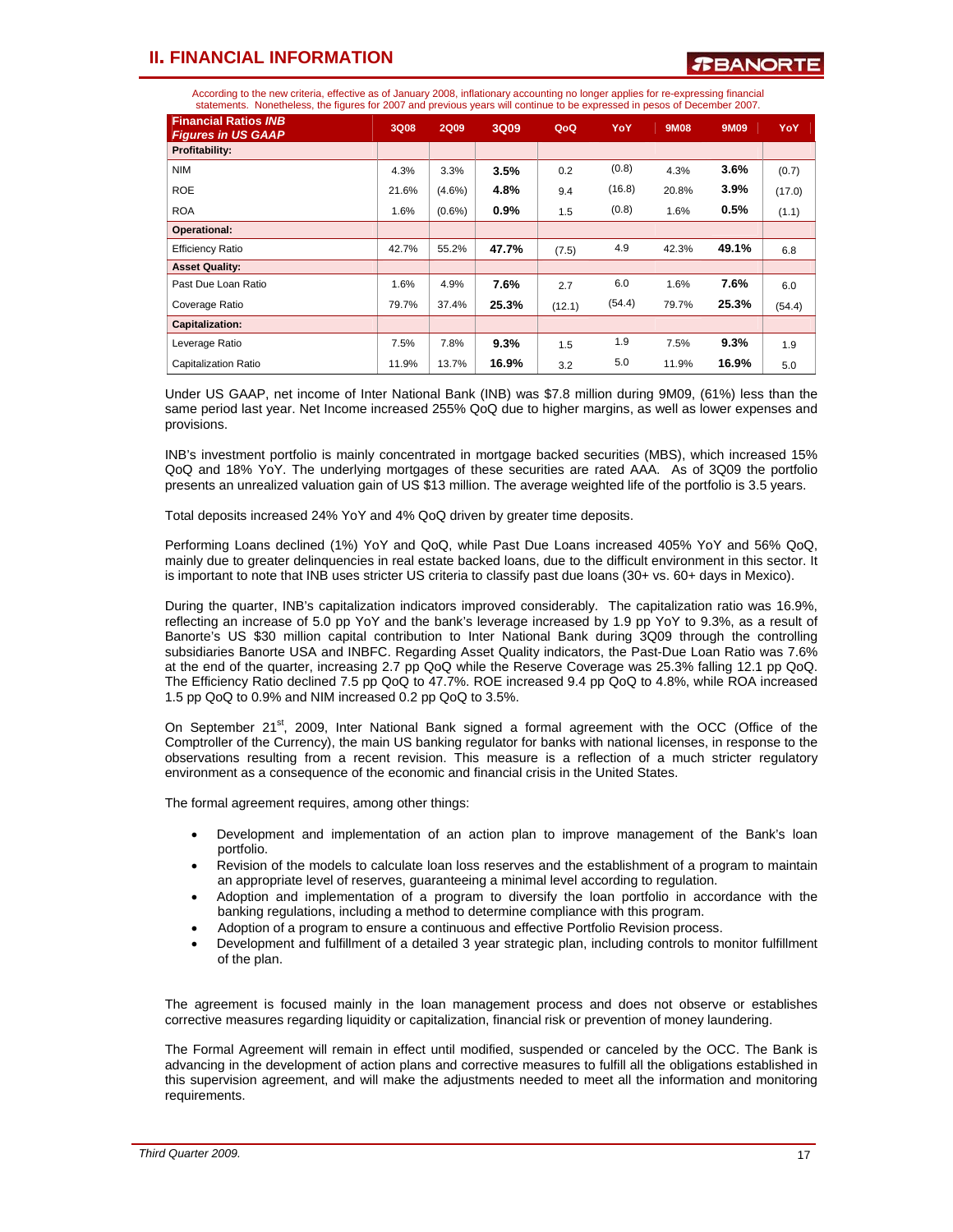According to the new criteria, effective as of January 2008, inflationary accounting no longer applies for re-expressing financial statements. Nonetheless, the figures for 2007 and previous years will continue to be expressed in pesos of December 2007.

# **RECOVERY BANKING**

| <b>INCOME STATEMENT HIGHLIGHTS - Recovery</b><br><b>Banking</b><br>(Million Pesos) | 9M08  | 9M09  | YoY   |
|------------------------------------------------------------------------------------|-------|-------|-------|
| Net Interest Income                                                                | (151) | (164) | 9%    |
| Loan Loss Provisions                                                               | 25    | 37    | 48%   |
| Non Interest Income                                                                | 899   | 1,049 | 17%   |
| Non Interest Expense                                                               | 649   | 641   | (1%)  |
| Non Operating Income (Expense), net                                                | 626   | 346   | (45%) |
| Pre-tax Income & Subsidiaries                                                      | 700   | 554   | (21%) |
| Income Tax & Profit Sharing                                                        | 215   | 152   | (29%) |
| Undistributed Earnings of Subsidiaries                                             |       |       |       |
| <b>Net Income</b>                                                                  | 485   | 402   | (17%) |

As of 1Q07, the financial information of Sólida Administradora de Portafolios is consolidated in Banorte according to the new accounting standards that went into effect in January 2007.

| <b>ASSETS UNDER</b><br><b>MANAGEMENT</b><br>(Million Pesos) | 3Q09   | <b>ACCOUNTING IN THE</b><br><b>BALANCE SHEET</b> | <b>ACCOUNTING IN THE</b><br><b>INCOME STATEMENT</b>              |
|-------------------------------------------------------------|--------|--------------------------------------------------|------------------------------------------------------------------|
| <b>Fobaproa-IPAB Portfolios:</b>                            | 372    | Off balance trusts                               | Fees charged to Fobaproa and Fiduciary                           |
|                                                             |        |                                                  |                                                                  |
| Loans purchased:                                            | 30.001 | Sólida Asset Management and<br>Banorte           | Non Interest Income and Other Revenues and<br>Expenses (Banorte) |
|                                                             |        |                                                  |                                                                  |
| <b>Investment Projects:</b>                                 | 3,111  | Sólida Asset Management                          | Non Interest Income                                              |
|                                                             |        |                                                  |                                                                  |
| <b>Banking Sector Portfolio:</b>                            | 30,988 | Banorte's Portfolio and Repossessed<br>assets    | Net Interest Income and Other Revenues and<br>Expenses           |
| <b>Total</b>                                                | 64.472 |                                                  |                                                                  |

- As of September  $30<sup>th</sup>$  2009, acquired loan portfolios totaled Ps 30.0 billion, broken down as follows: 41% corresponds to mortgages, 39% to corporate and commercial loans, 13% to real estate portfolios and 7% to foreclosed assets. Revenues generated by these portfolios during the first 9 months of the year reached Ps 468 million, (27%) less YoY, while net income was Ps 96 million, (49%) lower YoY. The recovery ratio was 57% during the first nine months of the year, higher than the 45% registered in 9M08. The Recovery Bank did not acquire any assets during 3Q09.
- The amount invested by Solida in investment projects as of September 30<sup>th</sup> 2009 reached Ps 3.1 billion, a similar level compared to 3Q08. The investments cover 34 projects nationwide. Revenues generated by these projects during the first 9 months of the year reached Ps 405 million, 5% more YoY, while net income was Ps143 million, (11%) lower YoY.
- Banorte's proprietary assets managed by the Recovery Bank amounted to Ps 31.0 billion as of September  $30<sup>th</sup>$  2009, of which 33% correspond to credit cards, 28% to mortgages, 10% to corporate and commercial loans, 11% to Crediactivo SME loans, 8% to car loans, 7% to payroll and personal loans and 3% to other goods. Revenues generated by this portfolio during the first 9 months of the year reached Ps 571 million, a 12% YoY increase, while profits were Ps163 million, a 20 % YoY increase.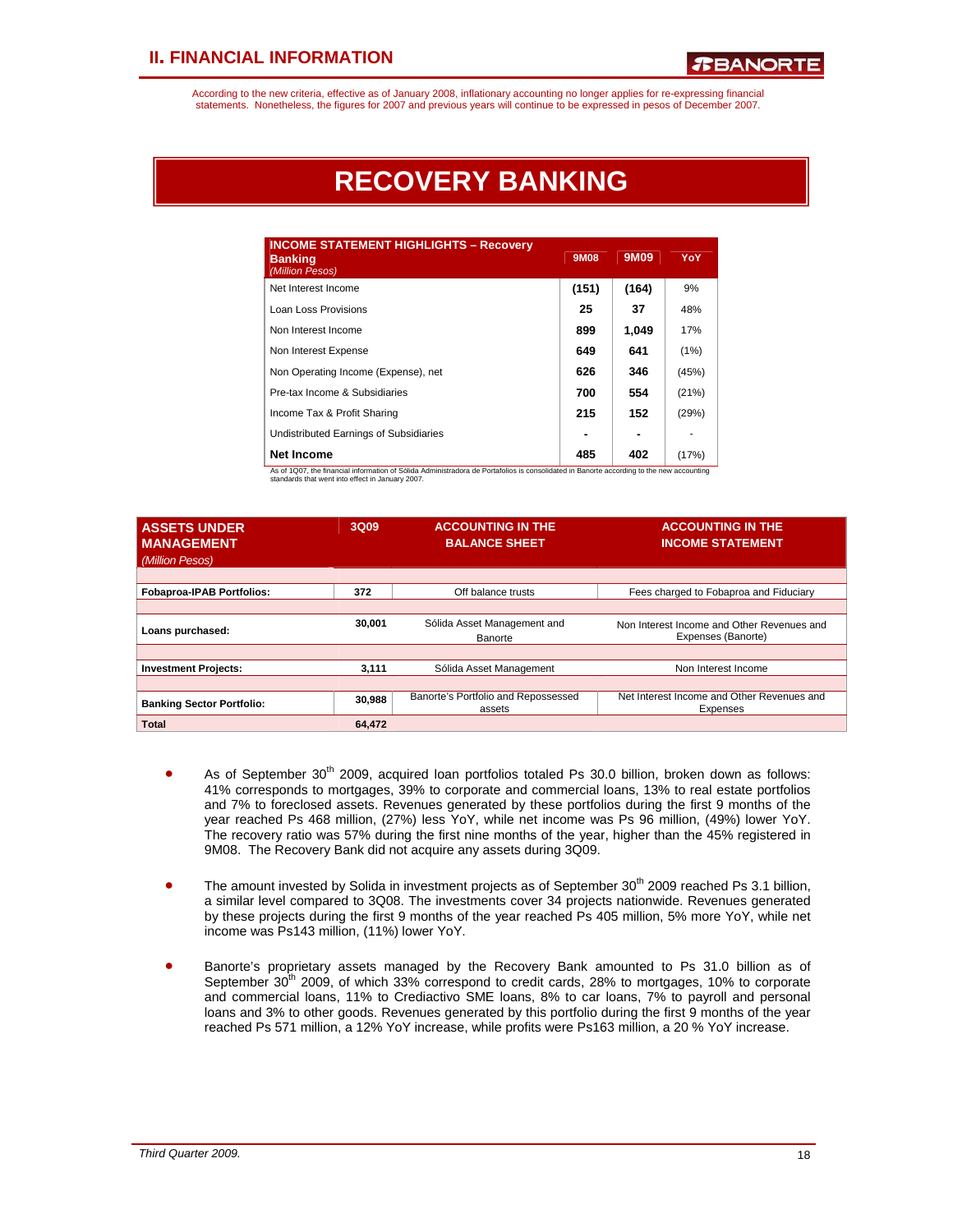According to the new criteria, effective as of January 2008, inflationary accounting no longer applies for re-expressing financial statements. Nonetheless, the figures for 2007 and previous years will continue to be expressed in pesos of December 2007.

# **BROKERAGE**

| <b>Brokerage</b><br>(Million Pesos) | 3Q08    | <b>2Q09</b> | 3Q09    | QoQ      | YoY               | <b>9M08</b> | 9M09    | YoY                 |
|-------------------------------------|---------|-------------|---------|----------|-------------------|-------------|---------|---------------------|
| <b>Brokerage</b>                    |         |             |         |          |                   |             |         |                     |
| Net Income                          | 58      | 32          | 42      | 31%      | (27%)             | 272         | 115     | (58%)               |
| Stockholder's Equity                | 1.292   | 1.223       | 1,323   | 8%       | 2%                | 1.292       | 1,323   | 2%                  |
| Assets Under Custody                | 165,833 | 114,776     | 131,603 | 15%      | (21%)             | 165,833     | 131.603 | (21%)               |
| Total Assets                        | 1.673   | 5.271       | 3,645   | (31%)    | 118%              | 1.673       | 3,645   | 118%                |
| <b>ROE</b>                          | 18.8%   | 10.8%       | 13.3%   | $2.5$ pp | $(5.6~\text{pp})$ | 31.7%       | 12.6%   | $(19.1 \text{ pp})$ |
| <b>Net Capital</b>                  |         |             |         |          |                   |             |         |                     |
| Net Capital                         | 1.049   | 984         | 1.074   | 9%       | 2%                | 1.049       | 1.074   | 2%                  |

### • **Broker-Dealer**

### **Net Income**

During the first 9M09, the Broker Dealer registered net income of Ps 115 million, a (58%) YoY decline due to lower revenues in fixed and variable income mutual funds, as well as the negative impact in variable income revenues due to lower portfolio management (discretionary accounts) activity. Income grew 31% QoQ driven by private banking accounts, investment banking and money market revenues, as well as the containment of general expenses.

### **Mutual Funds**

Assets under management grew 27% growth during the first nine months of the year as a result of efforts to improve the family of funds' yields, although there is still an annual decline in AUM given clientele migration towards checking accounts and other bank deposit products. Assets managed in fixed income funds rose to Ps 22.8 billion, while variable income mutual funds were Ps 4.0 billion. Banorte's market participation in mutual funds is currently 2.9%.

### **Assets Under Custody**

As of September  $30<sup>th</sup>$  2009, the broker dealer's assets under custody totaled Ps 131.6 billion, a (21%) YoY decline affected mainly by the decrease at the end of 2008 and the first semester of 2009 in mutual funds AUM's and also in other clients' securities under custody. There was a 14% QoQ increase driven by mutual funds AUM's, as well as money market & variable income assets, and assets managed by Banorte Securities.

The annual growth in the broker dealer's assets is due mainly to changes in accounting of Repos.

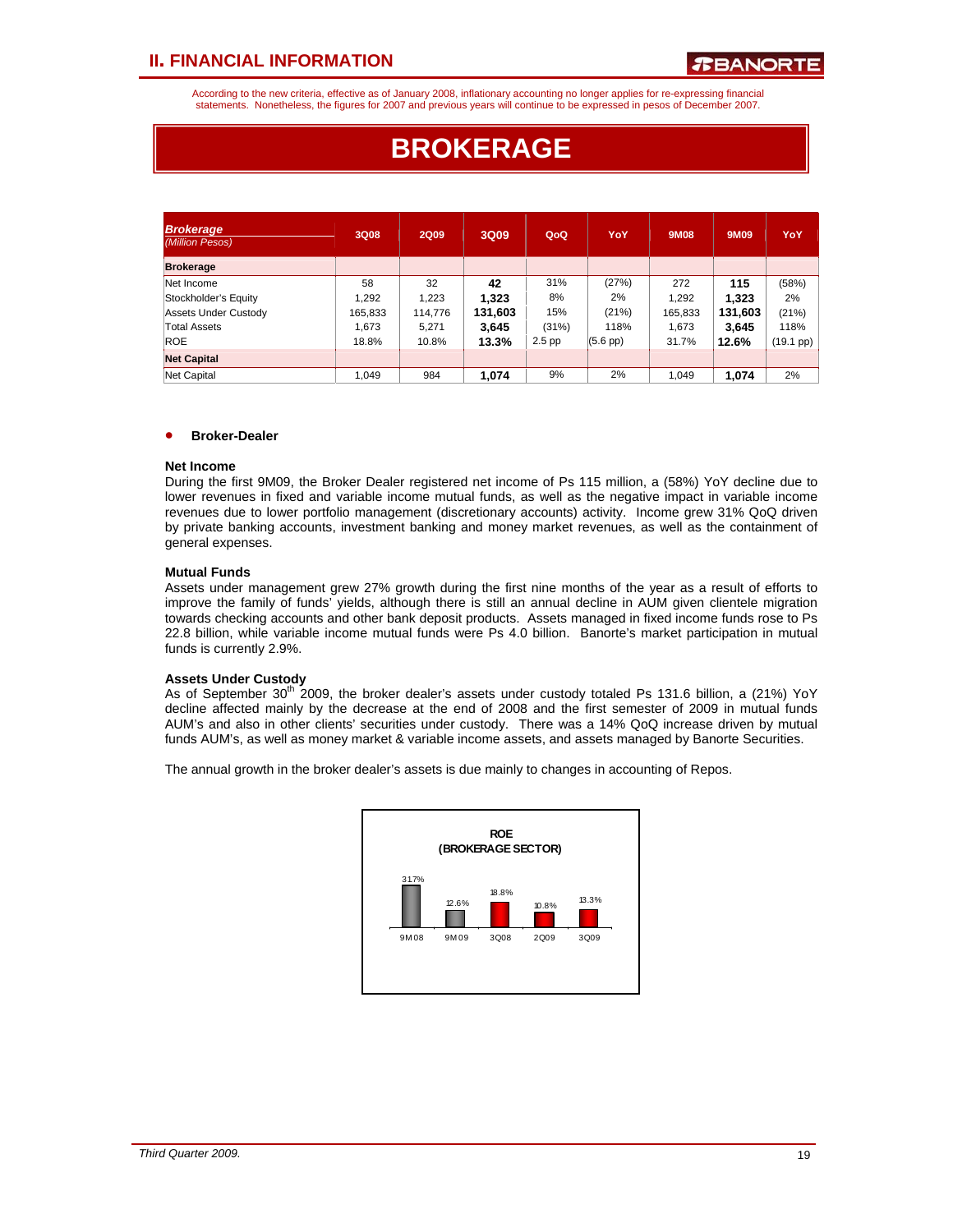According to the new criteria, effective as of January 2008, inflationary accounting no longer applies for re-expressing financial statements. Nonetheless, the figures for 2007 and previous years will continue to be expressed in pesos of December 2007.

| <b>LONG TERM SAVINGS</b><br>(Million Pesos) | <b>3Q08</b> | <b>2Q09</b> | 3Q09   | QoQ                | YoY                | 9M08   | 9M09   | YoY                |
|---------------------------------------------|-------------|-------------|--------|--------------------|--------------------|--------|--------|--------------------|
| Afore                                       |             |             |        |                    |                    |        |        |                    |
| Net Income                                  | 47          | 42          | 77     | 81%                | 65%                | 124    | 179    | 44%                |
| Equity                                      | 1,087       | 1,154       | 1,231  | 7%                 | 13%                | 1,087  | 1,231  | 13%                |
| <b>Total Assets</b>                         | 1.257       | 1,286       | 1,427  | 11%                | 14%                | 1.257  | 1,427  | 14%                |
| AUM (SIEFORE)                               | 56.148      | 62.785      | 68,115 | 8%                 | 21%                | 56,148 | 68,115 | 21%                |
| <b>ROE</b>                                  | 17.5%       | 15.0%       | 25.8%  | 10.8 <sub>pp</sub> | 8.3 pp             | 16.1%  | 21.0%  | 4.9 pp             |
| <b>Insurance</b>                            |             |             |        |                    |                    |        |        |                    |
| Net Income                                  | 149         | 85          | 84     | (1%)               | (44%)              | 338    | 320    | (5%)               |
| Equity                                      | 1.970       | 2,365       | 2,250  | (5%)               | 14%                | 1.970  | 2,250  | 14%                |
| <b>Total Assets</b>                         | 13,236      | 12,181      | 11,567 | (5%)               | (13%)              | 13,236 | 11,567 | (13%)              |
| <b>Technical Reserves</b>                   | 9.417       | 7.536       | 7,303  | (3%)               | (22%)              | 9,417  | 7,303  | (22%)              |
| Premiums sold                               | 1.665       | 1.717       | 1,420  | (17%)              | (15%)              | 6.664  | 5,217  | (22%)              |
| <b>ROE</b>                                  | 29.9%       | 14.6%       | 14.6%  | $-$ pp             | $(15.4~\text{pp})$ | 23.3%  | 18.9%  | $(4.4 \text{ pp})$ |
| <b>Annuities</b>                            |             |             |        |                    |                    |        |        |                    |
| Net Income                                  | 24          | (8)         | 14     | 270%               | (39%)              | 39     | 29     | (24%)              |
| Equity                                      | 991         | 1,001       | 1,015  | 1%                 | 2%                 | 991    | 1,015  | 2%                 |
| <b>Total Assets</b>                         | 13.703      | 16,257      | 16,949 | 4%                 | 24%                | 13,703 | 16,949 | 24%                |
| <b>Technical Reserves</b>                   | 12.408      | 15,100      | 15,703 | 4%                 | 27%                | 12,408 | 15,703 | 27%                |
| Premiums sold                               | 962         | 791         | 553    | (30%)              | (42%)              | 2.492  | 2,016  | (19%)              |
| <b>ROE</b>                                  | 8.9%        | $(3.4\%)$   | 5.7%   | 9.0 pp             | $(3.2$ pp $)$      | 4.7%   | 3.9%   | $(0.8$ pp)         |

# **LONG TERM SAVINGS**

### • **Afore**

During 9M09, the AFORE reported net income of Ps 179 million (51% corresponds to Banorte), a 44% YoY and 81% QoQ increase. The annual change is due to a significant increase in financial income, while the quarterly growth is due to greater operating income and financial income as a result of better market returns and the acquisition of IXE and Ahorra Ahora Afores. At closing of 3Q09, the AFORE's AUM grew by 21% YoY and 8% QoQ, reaching Ps 68.11 billion.

Banorte has a 6.3% market participation in AUM's, ranking 6th in the market at the end of September 2009. It also ranks 6th in the industry in terms of growth in AUM's.

On the other hand, at of the end of 3Q09, the AFORE had a total of 3,891,018 affiliates, with a 9.9% participation of total affiliates in the system and 9.8% of certified accounts.

### • **Insurance**

Profits were Ps 320 million in 9M09 (51% corresponds to GFNorte), (5%) less YoY, due to a decline in revenues as a result of lower accrued premiums, a decrease in financial income and higher tax payments. Net income declined (1%) QoQ, due to lower accrued premiums and financial income.

Issued premiums reduced by (22%) YoY reaching Ps 5.22 billion due to lower sales of private banking products, while accrued premiums rose to Ps 4.27 billion at closing of 9M09, a (4%) YoY decline. Technical reserves were Ps 7.30 billion, dropping (22%) YoY given the decline in the integral wealth management product, but remained stable QoQ.

### • **Annuities**

Reported net income of Ps 29 million in the first 9M09 (51% corresponds to GFNorte), dropping (24%) YoY given a decline in premiums sold and an increase in sales expenses. Profits rose 270% QoQ, due to revenue growth from interest paid on capital and reserves.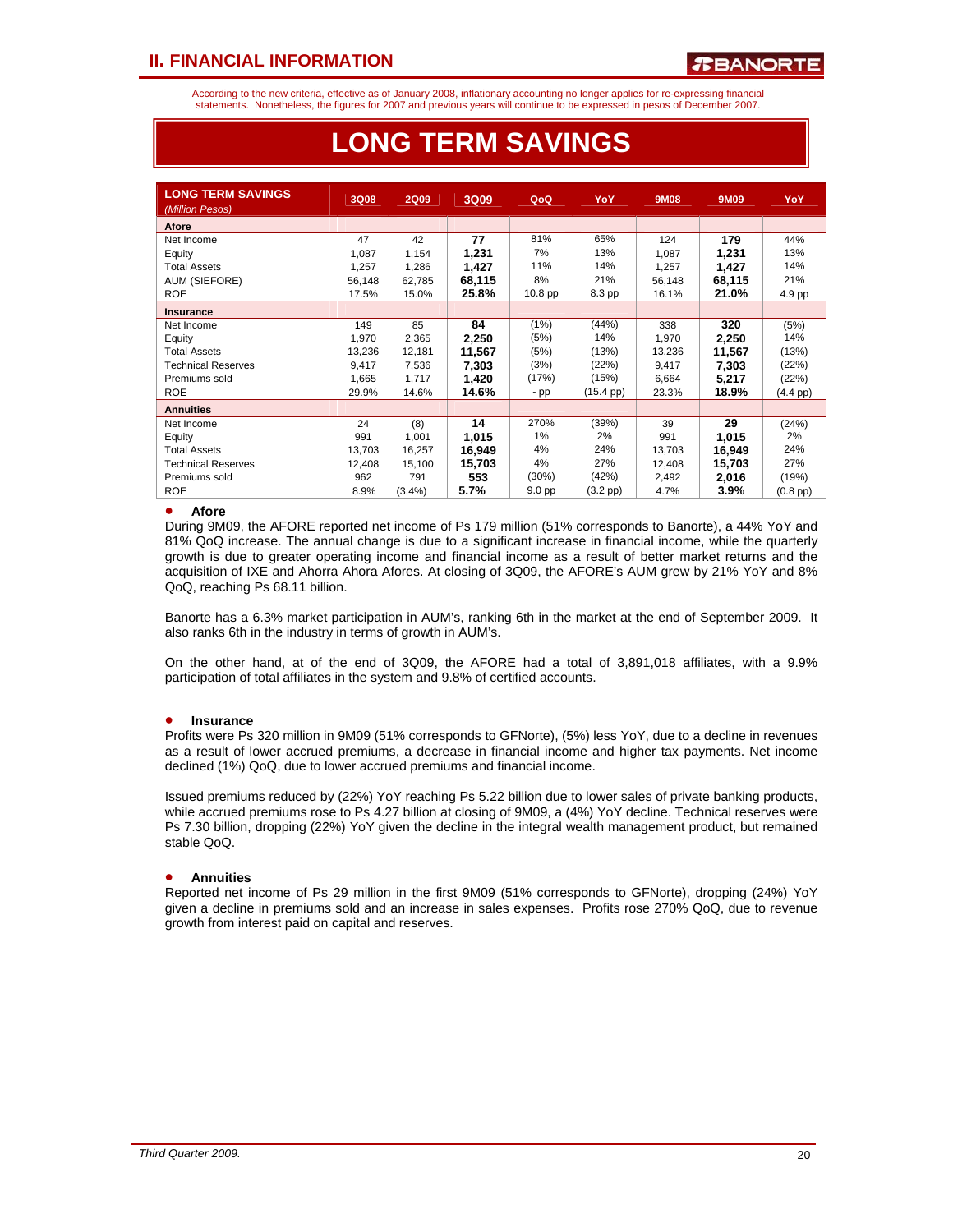



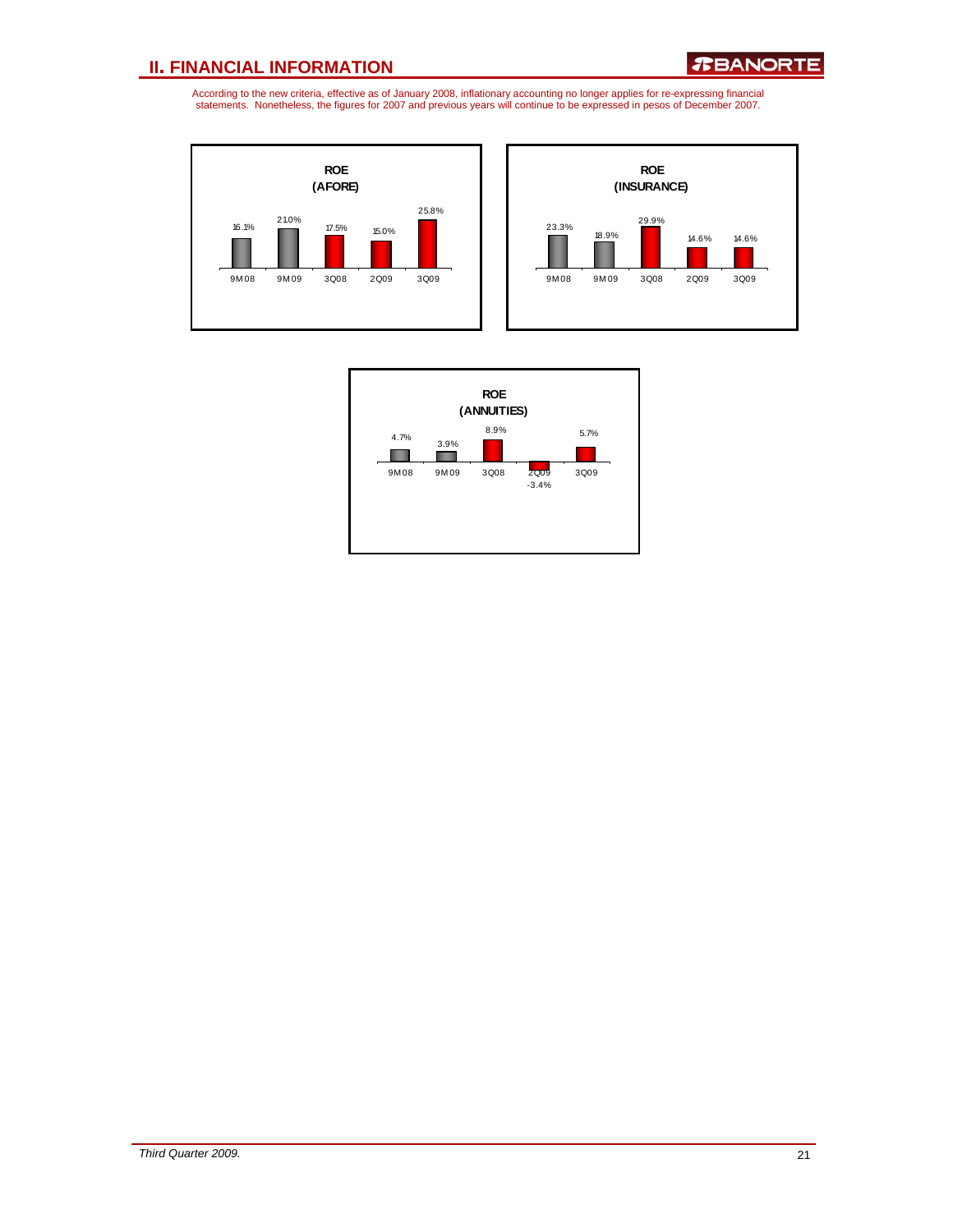According to the new criteria, effective as of January 2008, inflationary accounting no longer applies for re-expressing financial statements. Nonetheless, the figures for 2007 and previous years will continue to be expressed in pesos of December 2007.

# **OTHER FINANCE COMPANIES**

| <b>OTHER FINANCE</b><br><b>COMPANIES (1)</b><br>(Million Pesos) | 3Q08   | <b>2Q09</b> | 3Q09   | QoQ               | YoY           | 9M08   | 9M09   | YoY        |
|-----------------------------------------------------------------|--------|-------------|--------|-------------------|---------------|--------|--------|------------|
| <b>Leasing and Factoring</b>                                    |        |             |        |                   |               |        |        |            |
| Net Income                                                      | 53     | 106         | 91     | (14%)             | 71%           | 197    | 291    | 48%        |
| Equity                                                          | 1.189  | 1,384       | 1.375  | (1%)              | 16%           | 1.189  | 1.375  | 16%        |
| Loan Portfolio (2)                                              | 12.741 | 13,457      | 13.226 | (2%)              | 4%            | 12.741 | 13.226 | 4%         |
| Past Due Loans                                                  | 57     | 117         | 99     | (16%)             | 75%           | 57     | 99     | 75%        |
| Loan Loss Reserves                                              | 81     | 119         | 157    | 32%               | 93%           | 81     | 157    | 93%        |
| <b>Total Assets</b>                                             | 12.828 | 13.521      | 13,242 | (2%)              | 3%            | 12.828 | 13,242 | 3%         |
| <b>ROE</b>                                                      | 18.4%  | 31.8%       | 26.5%  | $(5.3$ pp $)$     | 8.1 pp        | 24.1%  | 29.8%  | 5.7 pp     |
| Warehousing                                                     |        |             |        |                   |               |        |        |            |
| Net Income                                                      | 6      | 7           | 6      | (14%)             | (7%)          | 17     | 20     | 12%        |
| Equity                                                          | 118    | 136         | 141    | 4%                | 19%           | 118    | 141    | 19%        |
| Inventories                                                     | 571    | 2.014       | 427    | 37%               | (25%)         | 571    | 427    | (25%)      |
| <b>Total Assets</b>                                             | 749    | 439         | 556    | 27%               | (26%)         | 749    | 556    | (26%)      |
| <b>ROE</b>                                                      | 21.4%  | 20.3%       | 16.7%  | $(3.6~\text{pp})$ | $(4.8$ pp $)$ | 21.3%  | 19.6%  | $(1.6$ pp) |

(1) When making annual comparisons of other finance companies, it is important to keep in mind that as of March 31 2007, the bonding company was divested from Grupo Financiero Banorte. During<br>1Q07 it reported a net income

### • **Leasing and Factoring**

As of February 2008, the Leasing and Factoring companies merged under a "Sociedad Financiera de Objeto Múltiple (SOFOM)", a regulated entity. This merger allows among other things, to optimize the use of capital, improve leverage capacity and the outlook for higher credit ratings of the new entity. Results of both companies, as of 1Q08 are presented on a consolidated basis under the denomination "Arrendadora y Factor Banorte, S.A. de C.V."

Arrendadora and Factor generated profits of Ps 291 million during the first 9M09, 48% higher YoY due to a 4% annual growth in the loan portfolio and an improvement in margins. Profits for 3Q09 are (14%) lower QoQ due to a 32% QoQ increase in the loan loss reserves resulting from the rating of the portfolio.

At the end of 2Q09, the PDL ratio was 0.75%, while the Capitalization Ratio was 10.28%, with average risk assets of Ps 13.75 billion.

As of September 30<sup>th</sup> 2009, Arrendadora and Factor Banorte ranked 2<sup>nd</sup> in terms of portfolio size among the 41 companies of this sector.

### • **Warehousing**

Net income during 9M09 was Ps 20 million, 12% higher YoY due mainly to an increase in the fitting of storage services and the commercialization of inventories. On a quarterly basis, Net Income fell (14%) due to the cyclical decline in fitting of storage services and the commercialization of inventories.

As of September 30<sup>th</sup> 2009, the Capitalization Ratio was 9.2% considering Ps 1.54 billion in total certificates at risk in circulation. It currently ranks  $3<sup>rd</sup>$  among the 20 Warehousing Companies in terms of profits generated.



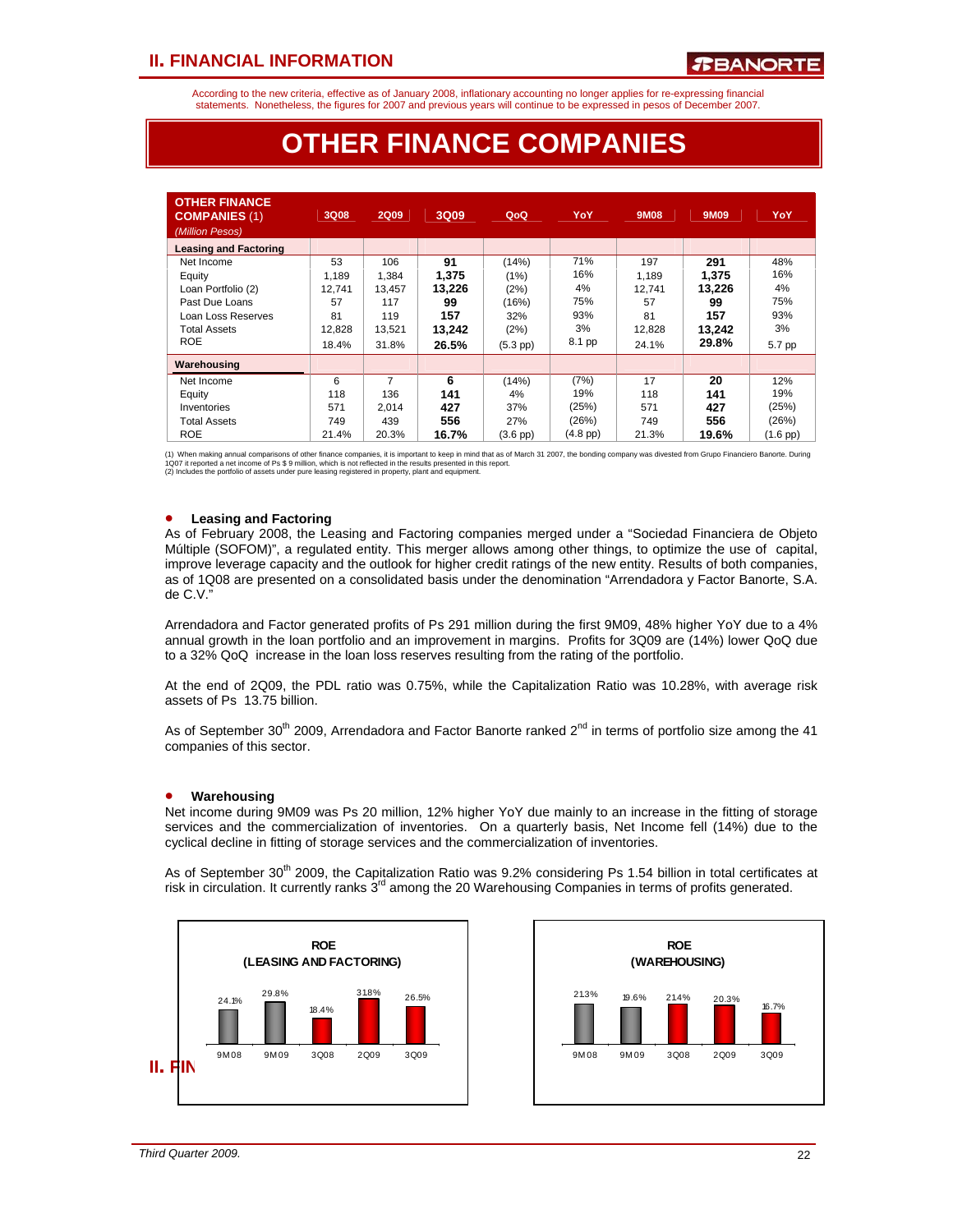According to the new criteria, effective as of January 2008, inflationary accounting no longer applies for re-expressing financial statements. Nonetheless, the figures for 2007 and previous years will continue to be expressed in pesos of December 2007.

# **PRONEGOCIO**

| <b>MICROLENDING</b>  |             |             |       |               |          |         |                |          |
|----------------------|-------------|-------------|-------|---------------|----------|---------|----------------|----------|
| <b>PRONEGOCIO</b>    | 3Q08        | <b>2Q09</b> | 3Q09  | QoQ           | YoY      | 9M08    | 9M09           | YoY      |
| (Million Pesos)      |             |             |       |               |          |         |                |          |
| Net Income           | (24)        | 6           | 3     | (55%)         | 112%     | (40)    | 15             | 137%     |
| Equity               | 51          | 60          | -     | N.A.          | N.A.     | 51      | -              | N.A.     |
| Loan Portfolio       | 347         | 102         | ۰     | N.A.          | N.A.     | 347     | $\blacksquare$ | N.A.     |
| Non Performing Loans | 82          | 13          | -     | N.A.          | N.A.     | 82      | $\blacksquare$ | N.A.     |
| Loan Loss Reserves   | 32          | 11          | -     | N.A.          | N.A.     | 32      | -              | N.A.     |
| Total Assets         | 463         | 197         | ۰     | N.A.          | N.A.     | 463     | $\blacksquare$ | N.A.     |
| <b>ROE</b>           | $(153.2\%)$ | 44.1%       | 37.3% | $(6.9$ pp $)$ | 190.5 pp | (82.2%) | 48.2%          | 130.5 pp |

### • **Pronegocio**

The Board of Directors' Meeting held on January 29<sup>th</sup>, 2009, approved the merger of Banco Mercantil del Norte as the merging company, with Créditos Pronegocio, S.A. de C.V., as the merged entity. Since this resolution was approved, there has been a gradual transfer of expenses to the bank and the relocation of performing clientele of the SOFOM to other Banorte products. The final merger agreement was signed on August  $31<sup>s</sup>$ 2009, after receiving the necessary authorizations from the regulating authorities.

The profits accumulated during 9M09 of Ps 15 million are not representative of this subsidiary's performance, because of the transfer of expenses and other accounting items in the course of the year to Banco Mercantil del Norte as part of the merger process.

 The merger process required a specific work plan to reduce the financial impact on Banorte's long term capitalization process of this company, as well as the absorption of recurring losses for several fiscal years. As a reference, just in 2008 Pronegocio accumulated a loss of Ps 120 million.

The work plan designed to conclude in December 2009 included among its objectives the closing of all branches at the end of 3Q09 and the reduction of the financial impact. In accordance to this plan, all branches were closed at the end of September of 2009 and the financial impact has been reduced to almost Ps 265 million. This cost could decrease if the loan portafolio is further controlled and the recovery of existing portfolio balances continues.

As of January 2010, the Asset Recovery unit will be in charge of monitoring the recovery of the remaining portfolio through third parties.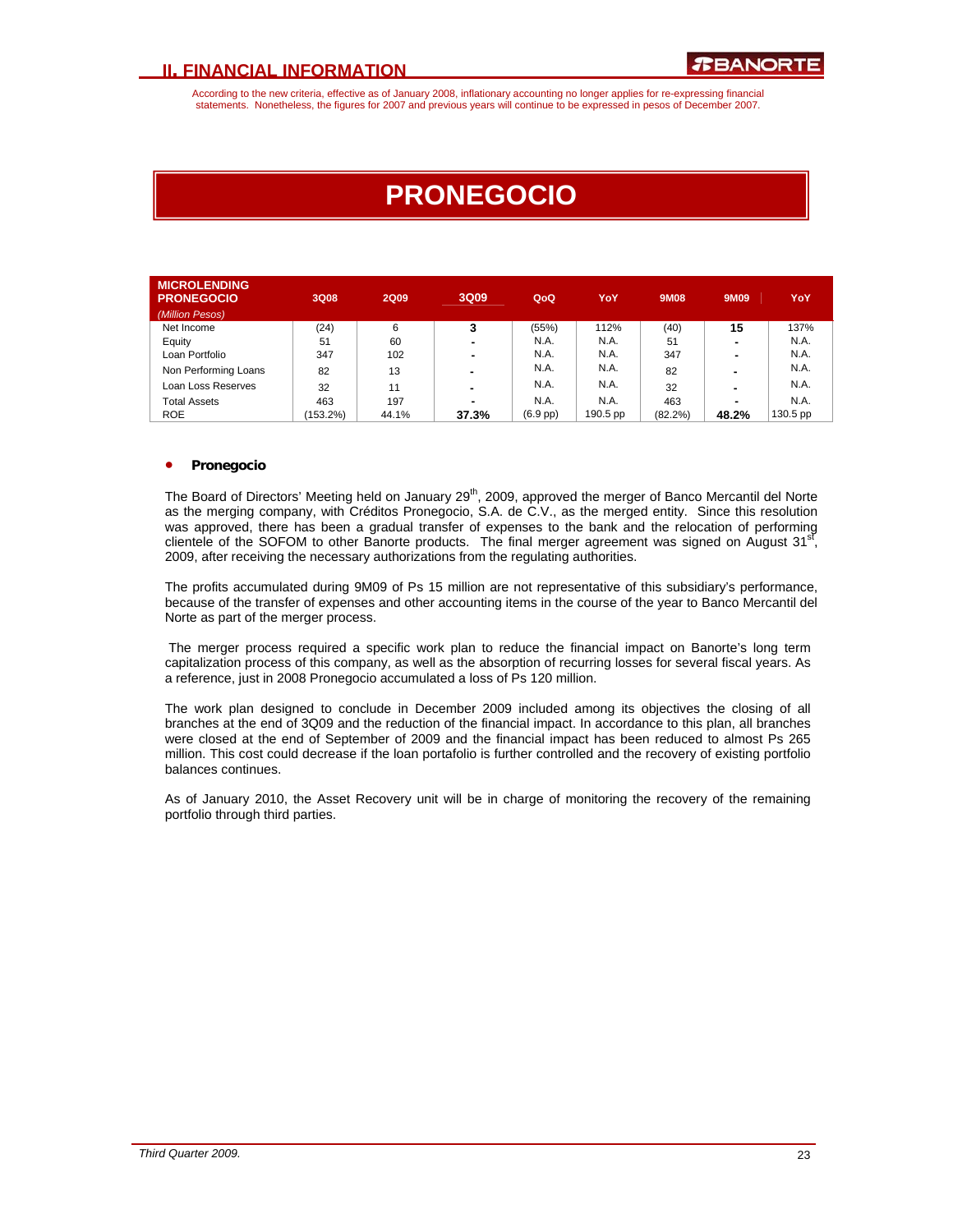According to the new criteria, effective as of January 2008, inflationary accounting no longer applies for re-expressing financial<br>statements. Nonetheless, the figures for 2007 and previous years will continue to be expres

# **RATINGS**

| <b>International Ratings</b> |                             |                |                                                       |                   |  |
|------------------------------|-----------------------------|----------------|-------------------------------------------------------|-------------------|--|
| <b>Rating Agency</b>         | Rated<br><b>Institution</b> | Rating         | Category                                              | <b>Date</b>       |  |
|                              |                             | Negative       | <b>Outlook BFSR</b>                                   |                   |  |
|                              |                             | $C -$          | <b>Modest Financial Strength</b>                      |                   |  |
|                              |                             | Stable         | <b>Outlook GLC</b>                                    |                   |  |
| Moody's                      | Banorte                     | Baa1           | Foreign long - term bank deposits                     | October,          |  |
|                              |                             | $P-2$          | Foreign short- term bank deposits                     | 2009              |  |
|                              |                             | A <sub>3</sub> | Local long - term bank deposits                       |                   |  |
|                              |                             | $P-2$          | Local short - term bank deposits                      |                   |  |
|                              |                             | Baa1           | Long term local currency subordinated debt (Tier 2)   |                   |  |
| Moody's                      | Banorte                     | Baa2           | Long term local currency subordinated debt (Tier 1)   | October,          |  |
|                              |                             | Baa1           | Long term foreign currency subordinated debt (Tier 2) | 2009              |  |
|                              |                             | Baa2           | Long term foreign currency subordinated debt          |                   |  |
|                              | Casa de Bolsa               | Stable         | Outlook                                               | October.          |  |
| Moody's                      | Banorte                     | A3             | <b>Issue Rating Long Term</b>                         | 2009              |  |
|                              |                             | $P-2$          | <b>Issue Rating ShortTerm</b>                         |                   |  |
|                              |                             | Stable         | Outlook                                               |                   |  |
|                              |                             | BBB-           | Long term foreign issuer credit                       |                   |  |
| Standard & Poors             | Banorte                     | BBB-           | Long term local currency deposits                     |                   |  |
|                              |                             | $A-3$          | Short term foreign issuer credit                      | December.<br>2008 |  |
|                              |                             | $A-3$          | Short tem local issuer credit                         |                   |  |
|                              |                             | Stable         | Outlook                                               |                   |  |
|                              |                             | <b>BBB</b>     | Long Term Foreign currency                            |                   |  |
|                              | Banorte                     | <b>BBB</b>     | Long Term Local currency                              |                   |  |
| Fitch                        |                             | F <sub>2</sub> | <b>Short Term Local Currency</b>                      |                   |  |
|                              | Grupo<br>Financiero         | F <sub>2</sub> | <b>Short Term Foreign Currency</b>                    | February,<br>2009 |  |
|                              | Banorte                     | C              | Individual - Foreign Currency                         |                   |  |
|                              |                             | $\overline{2}$ | <b>Support Rating</b>                                 |                   |  |
|                              |                             | 5              | <b>Support Rating</b>                                 |                   |  |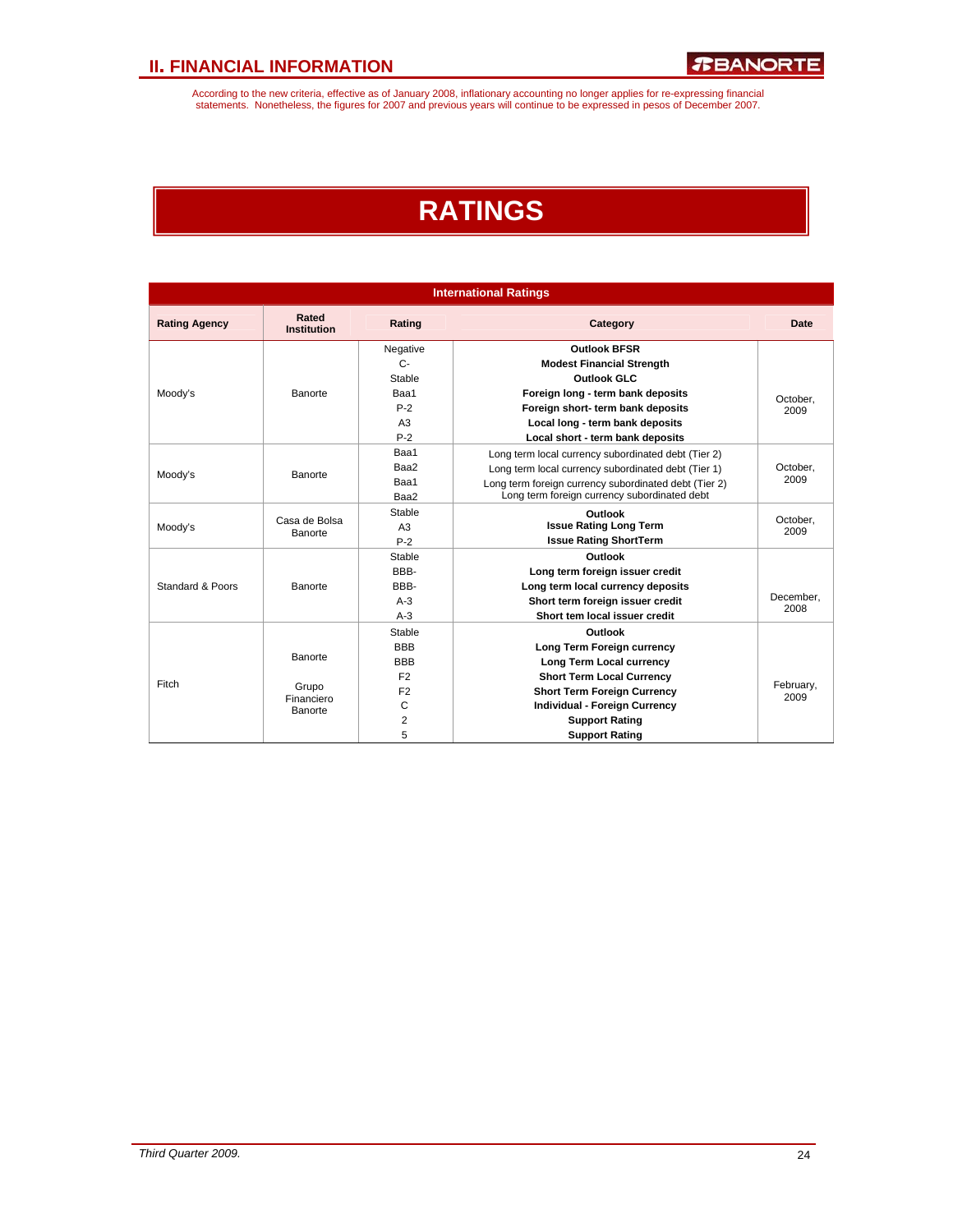

According to the new criteria, effective as of January 2008, inflationary accounting no longer applies for re-expressing financial statements. Nonetheless, the figures for 2007 and previous years will continue to be expressed in pesos of December 2007.

| <b>Domestic Ratings</b>   |                                 |                                                              |                                                                                                                                      |                   |
|---------------------------|---------------------------------|--------------------------------------------------------------|--------------------------------------------------------------------------------------------------------------------------------------|-------------------|
| <b>Rating Agency</b>      | Rated<br><b>Institution</b>     | Rating                                                       | Category                                                                                                                             | Date              |
| Fitch                     | <b>Banorte</b>                  | $F1 + (mex)$<br>$AA + (mex)$<br>$F1 + (mex)$<br>$AA + (mex)$ | Short term counterparty risk<br>Long term counterparty risk<br>Short term CD's and Term Deposits<br>Long term CD's and Term Deposits | February, 2009    |
|                           | Arrendadora y<br>Factor Banorte | $AA + (mex)$<br>$F1 + (mex)$                                 | <b>Medium and Long Term</b><br><b>Short Term</b>                                                                                     | May, 2007         |
| Moody's Domestic<br>Scale | Banorte                         | Aaa.mx<br>$MX-1$                                             | <b>Long Term Deposits</b><br><b>ShortTerm Deposits</b>                                                                               | October, 2009     |
|                           | Arrendadora<br>Banorte          | Aaa.mx<br>$MX-1$                                             | <b>Issue Rating in Domestic Scale Long Term</b><br><b>Issue Rating in Domestic Scale ShortTerm</b>                                   | October, 2009     |
|                           | Factor<br>Banorte               | Aaa.mx<br>$MX-1$                                             | <b>Issue Rating in Domestic Scale Long Term</b><br><b>Issue Rating in Domestic Scale ShortTerm</b>                                   | October, 2009     |
|                           | Banorte                         | Aa1.mx                                                       | Long term Mexican National Scale junior subordinated<br>debt                                                                         | October, 2009     |
| <b>Other Ratings</b>      |                                 |                                                              |                                                                                                                                      |                   |
| Fitch                     | Banorte                         | AAFC1(mex)                                                   | <b>Financial Asset Administrator</b>                                                                                                 | February, 2008    |
| Fitch                     | Seguros Banorte<br>Generali     | AA (mex)                                                     | <b>Insurance Financial Strength</b>                                                                                                  | November,<br>2008 |
| Fitch                     | Casa de Bolsa<br>Banorte        | Stable<br>$F1 + (mex)$<br>$AA + (mex)$                       | Outlook<br>Short term counterparty risk<br>Long term counterparty risk                                                               | March, 2009       |
| Moodys                    | Casa de Bolsa<br>Banorte        | Stable<br>Aaa.mx<br>$MX-1$                                   | Outlook<br><b>Issue Rating Long Term</b><br><b>Issue Rating ShortTerm</b>                                                            | October, 2009     |

# **INFRASTRUCTURE**

| <b>INFRASTRUCTURE</b> | 3Q08   | <b>2Q09</b> | 3Q09   |
|-----------------------|--------|-------------|--------|
| <b>Employees</b>      | 20,493 | 19,679      | 19,491 |
| Banking (1)           | 14,886 | 15,043      | 15,180 |
| Other                 | 5,607  | 4,636       | 4,311  |
| Branches $(2)(3)$     | 1,085  | 1,076       | 1,080  |
| <b>INB</b>            | 20     | 20          | 20     |
| Pronegocio            | 97     | 14          | 0      |
| ATM's                 | 4,073  | 4.247       | 4,330  |

(1) Includes INB since 4Q06 and Uniteller since 1Q07. (2) Includes banking modules and remote teller windows. Excludes 1 branch located in Cayman Island.

- During this quarter, 4 new branches were opened, and none were closed. The quarter ended with 4,330 ATMs, a 6% annual growth.
- The opening of 15 new branches and 5 relocations and refurbishments was considered for 2009. All these movements were part of the 2008 expansion program, but were pending due to various delays.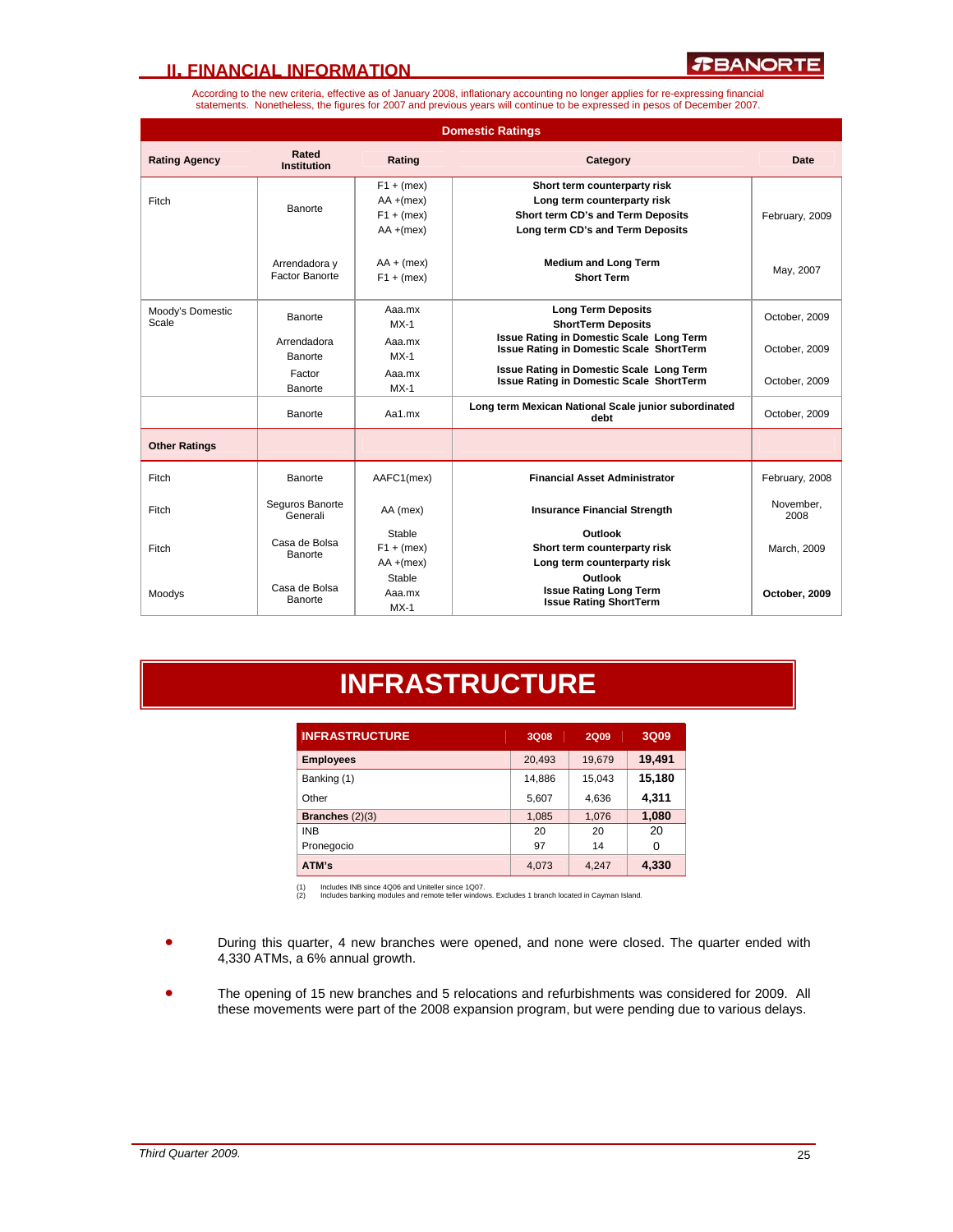According to the new criteria, effective as of January 2008, inflationary accounting no longer applies for re-expressing financial statements. Nonetheless, the figures for 2007 and previous years will continue to be expressed in pesos of December 2007.

# **ANNEXES**

1. GROUP'S GENERAL INFORMATION

2. SUMMARY OF RESULTS AND FINANCIAL **STATEMENTS** 

3. ACCOUNTING CHANGES AND REGULATIONS

4. LOAN PORTFOLIO SALES TO SOLIDA ADMINISTRADORA DE PORTAFOLIOS

5. NOTES TO THE GROUP'S FINANCIAL STATEMENTS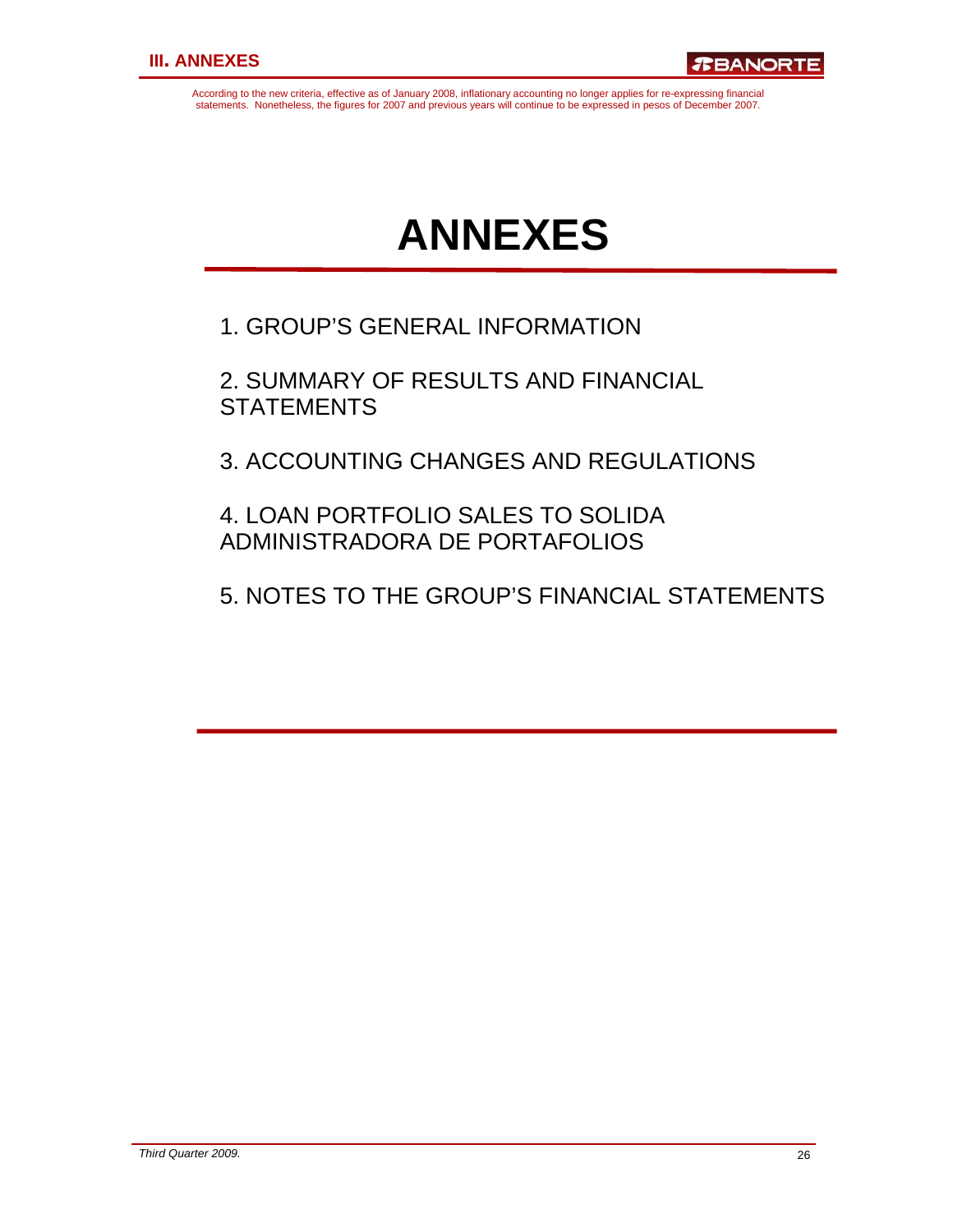# **III. 1 GROUP'S GENERAL INFORMATION**

According to the new criteria, effective as of January 2008, inflationary accounting no longer applies for re-expressing financial<br>statements. Nonetheless, the figures for 2007 and previous years will continue to be expres

# **GFNORTE'S GENERAL INFORMATION**

| <b>GFNorte Ownership of Subsidiaries</b> | 3Q09    |
|------------------------------------------|---------|
| Banco Mercantil del Norte (1)            | 97.07%  |
| <b>Brokerage House</b>                   | 99.99%  |
| Retirement Funds - Afore (2)             | 51.00%  |
| Insurance                                | 51.00%  |
| Annuities                                | 51.00%  |
| Leasing and Factoring                    | 99.99%  |
| Warehouse                                | 99.99%  |
| Banorte USA (2)                          | 100.00% |

1) As a resukt of merging Pronegocio on August 31,2009. 2) Subsidiary of Banco Mercantil del Norte. Banorte USA owns 100% of Uniteller and 100% of INB.

| <b>Holding Company Capital Structure</b> |                                            |  |  |  |
|------------------------------------------|--------------------------------------------|--|--|--|
| <b>Number of Shares</b>                  | <b>SERIE O</b><br>As of september 30, 2009 |  |  |  |
| Number of Shares Outstanding             | 2,018,347,548                              |  |  |  |
| Shares held in the bank's Treasury       | -                                          |  |  |  |

| <b>Group Officers</b>                                                                                                                                                                      |                                                                                                                                                                                                                                                                                               |  |  |  |
|--------------------------------------------------------------------------------------------------------------------------------------------------------------------------------------------|-----------------------------------------------------------------------------------------------------------------------------------------------------------------------------------------------------------------------------------------------------------------------------------------------|--|--|--|
| <b>NAME</b>                                                                                                                                                                                | <b>CURRENT POSITION</b>                                                                                                                                                                                                                                                                       |  |  |  |
| Alejandro Valenzuela del Río                                                                                                                                                               | <b>Chief Executive Officer</b>                                                                                                                                                                                                                                                                |  |  |  |
| <b>BUSINESS UNITS</b>                                                                                                                                                                      |                                                                                                                                                                                                                                                                                               |  |  |  |
| Fernando Solís Soberón<br>Carlos Garza<br>Ricardo Acevedo Garay<br>Jesús Garza Martínez<br>Antonio Ortiz Cobos<br>Manuel Sescosse Varela<br>Luis Fernando Orozco                           | Managing Director - Long Term Savings<br>Managing Director - Banorte USA<br>Managing Director - Brokerage House<br>Managing Director - Retail and Commercial Banking<br>Managing Director - Corporate Banking<br>Managing Director - Government Banking<br>Managing Director - Asset Recovery |  |  |  |
| <b>STAFF</b>                                                                                                                                                                               |                                                                                                                                                                                                                                                                                               |  |  |  |
| Alejandro Garay Espinosa<br>Román Martínez Méndez<br>Javier Márquez Diez-Canedo<br>Aurora Cervantes Martínez<br>Carla Juan Chelala<br>Sergio García Robles Gil<br>Prudencio Frigolet Gómez | Managing Director - Corporate Services<br>Managing Director - Audit<br>Managing Director - Risk<br>Managing Director - Legal<br>Managing Director - Marketing<br>Chief Financial Officer<br>Managing Director - Technology                                                                    |  |  |  |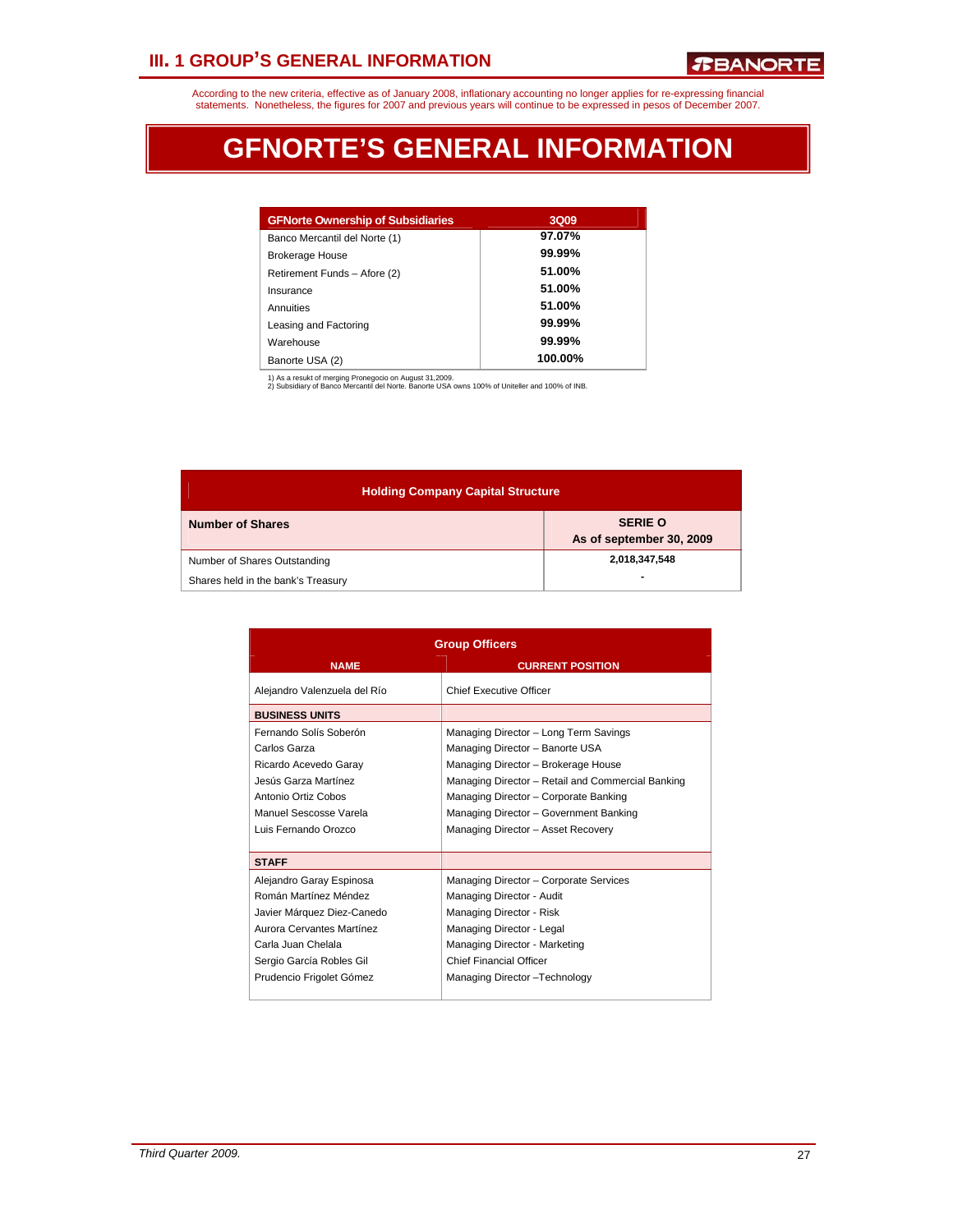# **III. 2 SUMMARY OF RESULTS**

According to the new criteria, effective as of January 2008, inflationary accounting no longer applies for re-expressing financial statements. Nonetheless, the figures for 2007 and previous years will continue to be expressed in pesos of December 2007.

# **SUMMARY OF RESULTS**

**Monterrey, N. L., October 27, 2009. Grupo Financiero Banorte** announced today its operating results as of September 2009, reporting quarterly net income of Ps 1.43 billion, a 9% QoQ increase. The bank contributed with 84% of these profits, reaching Ps 1.19 billion. The return on annualized equity of GFNorte increased from 13.5% to 14.5%, and the return on assets improved from 0.9% to 1.0%.

### **Net Interest Income**

During the third quarter, net interest income declined 4% QoQ, reaching Ps 5.59 billion. Deposits grew by 2% QoQ driven by retail time and money market deposits. Demand deposits fell by 1% during the period reported.

#### **Loan Portfolio**

As of September 30<sup>th</sup> 2009, Performing Loans remained at the same level compared to a year ago, reaching a balance of Ps 234.7 billion. This in spite of an adverse and difficult economic environment, and as a consequence of the bank's determination to take advantage of market opportunities, as well as increasing penetration in segments such as government.

Commercial loans totaled Ps 85.34 billion, lower by (1%) QoQ. The corporate portfolio reduced by (9%) QoQ to Ps 41.37 billion and the government portfolio increased by 6% QoQ to Ps 33.74 billion.

Consumer loans posted a slight 1% increase compared to the previous quarter. Mortgages maintained an upward trend to end 3Q09 with a Ps 48.10 billion balance, a 2% QoQ increase, which consolidates Banorte as the number two mortgage bank in the country.

One of the main achievements during the quarter was the stabilization in the past due loan ratio, which fell for the first time in the past 10 quarters to 2.5% at the end of 3Q09, one of the lowest in the banking system. Grupo Financiero Banorte ended 3Q09 with a past due loan balance of Ps 6.10 billion, 3% lower than the previous quarter.

Loan loss reserve coverage for the Group was 124%, an important QoQ increase due to the new methodology established by CNBV for credit cards, which translated into additional reserves of Ps 1.14 billion that were created against capital.

### **Efficiency Ratio**

The efficiency ratio improved in 3Q09, from 52% in the previous quarter to 51%, driven by higher growth in total income compared to expenses. It is important to note that as a result of the weak economic and business environment, at the end of 2008, Banorte initiated a series of measures to contain costs, which has been reflected in efficiencies throughout the year.

#### **Other Subsidiaries**

The contribution to profits from the Long Term Savings sector, which includes the AFORE, insurance and annuities companies, was Ps 88 million in 3Q09, 47% higher compared to 2Q09. During the quarter, Other Finance Companies (Factoring & Leasing, and Warehousing), posted profits of \$97 million, (14%) lower than the previous quarter. The Broker Dealer reported profits of Ps42 million in the period, 31% higher QoQ.

The Mexican banking system faced during the third quarter an adverse and complicated environment; the interbank rate TIIE reduced from 5.93% to 4.91% with respect to 2Q09; the economy suffered a severe contraction, the Central Bank regulation mandated the elimination of some credit card, deposit products and ATM fees. Also, the Banking and Securities Commission (CNBV) determined the creation of additional reserves. In light of this complicated environment, Banorte improved its profitability, maintained its loan portfolio, increased its capitalization ratio and reverted the growing trend in the NPL ratio. These achivements shw that the most difficult phase for Banorte might be over.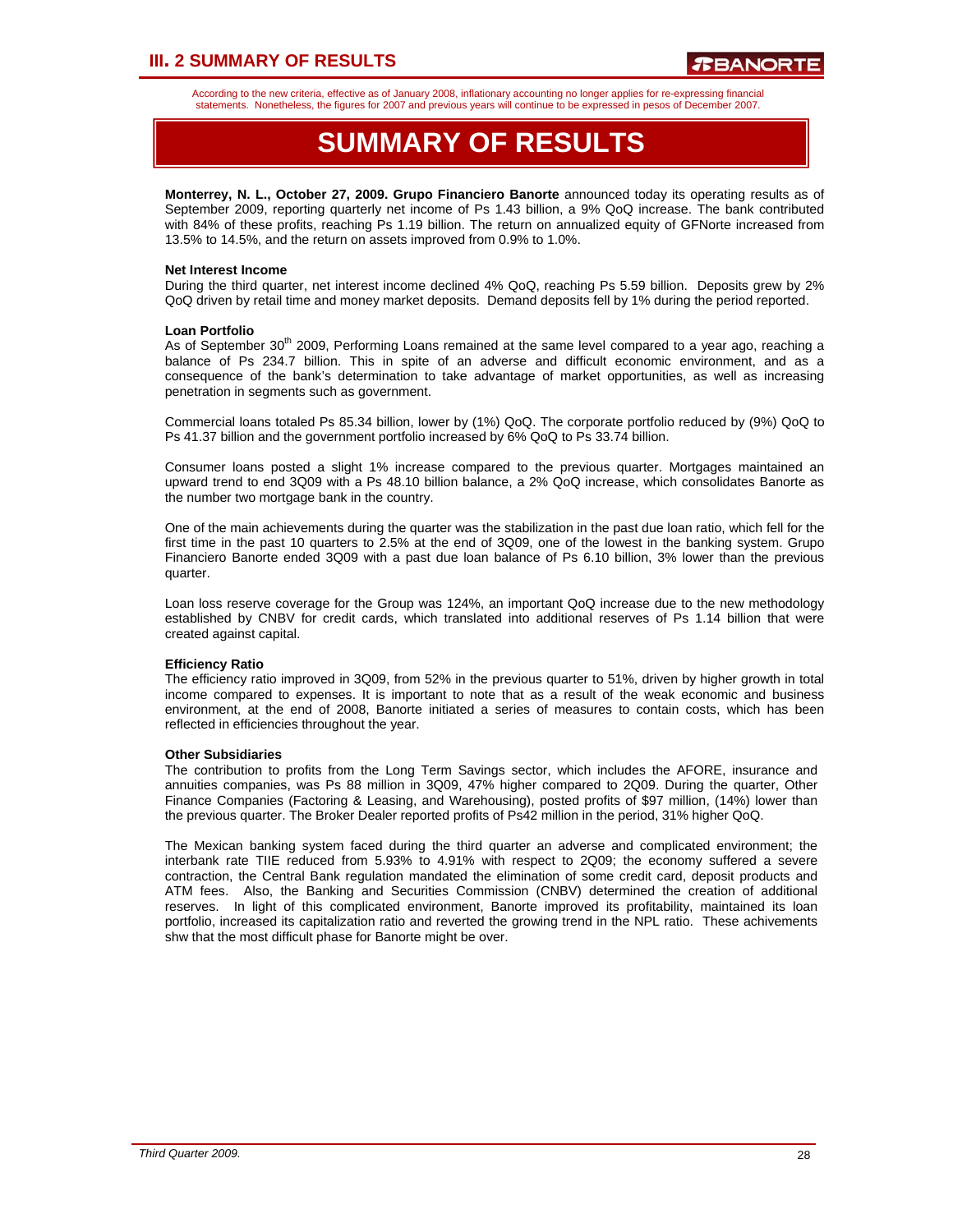According to the new criteria, effective as of January 2008, inflationary accounting no longer applies for re-expressing financial<br>statements. Nonetheless, the figures for 2007 and previous years will continue to be expres

**HOLDING**

| <b>Holding - INCOME</b><br><b>STATEMENT</b> (Million Pesos) | <b>1Q08</b>              | <b>2Q08</b> | 3Q08           | 4Q08       | Accum.<br>2008           | <b>1Q09</b> | <b>2Q09</b> | <b>3Q09</b>    | 4Q09 | Accum.<br>2009 |
|-------------------------------------------------------------|--------------------------|-------------|----------------|------------|--------------------------|-------------|-------------|----------------|------|----------------|
| Income Subsidiaries & Other                                 | 1,930<br>3               | 1,806<br>3  | 2,007<br>3     | 1,266<br>3 | 7,009<br>13              | 1,613       | 1,315<br>2  | 1,429<br>2     |      | 4,357          |
| Interest Income                                             |                          |             |                |            |                          |             |             |                |      | 4              |
| Interest Expense                                            |                          |             |                |            |                          |             |             |                |      |                |
| Fees & Tariffs                                              |                          |             |                |            |                          |             |             |                |      |                |
| Trading Income                                              |                          |             |                |            |                          |             |             |                |      |                |
| <b>Monetary Position REPOMO</b>                             |                          |             |                |            |                          |             |             |                |      |                |
| <b>Total Operating Income</b>                               | 1,933                    | 1,809       | 2,010          | 1,269      | 7,022                    | 1,614       | 1,317       | 1,431          |      | 4,361          |
| Admin & Promotion Expense                                   | 2                        |             |                | 2          | 6                        |             | 3           | 2              |      | 6              |
| <b>Operating Income</b>                                     | 1,932                    | 1,808       | 2.009          | 1.268      | 7,016                    | 1.612       | 1,314       | 1,429          |      | 4,355          |
| <b>Non Operating Income</b>                                 |                          |             |                |            |                          | 2           |             |                |      | 2              |
| <b>Non Operating Expense</b>                                |                          | ٠           | ٠              |            |                          |             |             | ۰              |      |                |
| Non Operating Income, net                                   |                          | ÷.          | ٠              | -          |                          | 2           | ۰           | $\overline{a}$ |      | 2              |
| <b>Pre-tax Income</b>                                       | 1,932                    | 1,808       | 2.009          | 1,268      | 7,016                    | 1,614       | 1,314       | 1,429          |      | 4,357          |
| Income Tax & Profit Sharing                                 | 3                        |             | 3              |            |                          |             | (1)         |                |      |                |
| Tax on Assets                                               |                          |             |                |            |                          |             |             |                |      |                |
| Deferred Income Tax & PS                                    |                          |             | (1)            | (5)        | (5)                      | 2           | 3           |                |      | 5              |
|                                                             | 3                        |             | $\overline{2}$ | (5)        | $\overline{2}$           | 3           | 2           |                |      |                |
| <b>Profit from Cont Ops</b>                                 | 1,928                    | 1,806       | 2.007          | 1.272      | 7,014                    | 1,611       | 1,312       | 1,428          |      | 4,352          |
| <b>Extraordinary Items net</b>                              | $\overline{\phantom{0}}$ | ٠           | ۰              | ۰          | $\overline{\phantom{0}}$ | ٠           | ٠           | ٠              |      |                |
| <b>Total Net Income</b>                                     | 1,928                    | 1,806       | 2,007          | 1,272      | 7,014                    | 1,611       | 1.312       | 1,428          |      | 4,352          |

| <b>Holding - BALANCE SHEET</b><br>(Million Pesos) | <b>1Q08</b>    | <b>2Q08</b> | 3Q08                     | 4Q08    | <b>1Q09</b>    | <b>2Q09</b>    | 3Q09    | 4Q09 |
|---------------------------------------------------|----------------|-------------|--------------------------|---------|----------------|----------------|---------|------|
| <b>ASSETS</b>                                     |                |             |                          |         |                |                |         |      |
| Cash & Due from Banks                             | 131            | 204         | 157                      | 24      | 63             | 150            | 254     |      |
| <b>Margin Accounts</b>                            | ٠              |             |                          |         |                |                |         |      |
| <b>Investment in Securities</b>                   | ٠              |             |                          |         |                |                |         |      |
| Sundry Debtors & Other Accts Receivable, net      | 11             | 11          | 164                      | 12      | $\overline{2}$ | 3              | 104     |      |
| Real Estate, Furniture & Equipment, net           |                |             |                          |         |                |                |         |      |
| <b>Investments in Subsidiaries</b>                | 34,345         | 36,964      | 37.574                   | 38,184  | 39,186         | 39,455         | 40.655  |      |
| <b>Deferred Taxes</b>                             |                |             |                          | 5       | 3              | 1              |         |      |
| Goodwill                                          | 36             | 35          | 33                       | 32      | 34             | 31             | 31      |      |
| Other Assets, Deferred Charges & Intangibles      |                |             |                          |         |                |                |         |      |
| <b>TOTAL ASSETS</b>                               | 34,524         | 37,214      | 37,929                   | 38,257  | 39,288         | 39,640         | 41.044  |      |
| <b>LIABILITIES</b>                                |                |             |                          |         |                |                |         |      |
| Due to Banks & Correspondents                     |                |             |                          |         |                |                |         |      |
| Income Tax & Profit Sharing                       |                |             |                          |         |                |                |         |      |
| Other Accounts Payable                            | 5              | 3           | 1                        | 1       | 1              | 1              |         |      |
| <b>Deferred Taxes</b>                             |                | 1           |                          |         |                |                |         |      |
| <b>TOTAL LIABILITIES</b>                          | $\overline{5}$ | 3           | 1                        | 1       | $\overline{1}$ | $\overline{1}$ | 1       |      |
| <b>STOCKHOLDER'S EQUITY</b>                       |                |             |                          |         |                |                |         |      |
| Paid-in Capital                                   | 12,018         | 12,020      | 12.014                   | 12,004  | 12,007         | 12,020         | 12,020  |      |
| Premium of Share Subscription & Issuance          | 1.863          | 1,863       | 1,863                    | 1,860   | 1,859          | 1,853          | 1,852   |      |
| Subordinated Convertible Debt                     |                |             | $\overline{\phantom{a}}$ |         |                |                |         |      |
| <b>Subscribed Capital</b>                         | 13,881         | 13,882      | 13,877                   | 13,865  | 13,866         | 13,873         | 13,871  |      |
| <b>Capital Reserves</b>                           | 2,446          | 2,807       | 2,767                    | 2,720   | 2,748          | 3,173          | 3,175   |      |
| <b>Retained Earnings</b>                          | 21,376         | 21,035      | 21,035                   | 16,935  | 23,965         | 23,459         | 21,228  |      |
| Surplus (Deficit) from Valuation of Securities    |                |             |                          | (550)   | (1, 315)       | (867)          | 452     |      |
| Mark To Market of Securities                      |                |             |                          |         |                | (1, 342)       | (1,547) |      |
| Results from Conversions of Foreign Ops           |                |             |                          | 1,094   | 1,244          | (1,580)        | (488)   |      |
| Surpluss (Deficit) in Capital Restatement         |                |             |                          |         |                |                |         |      |
| Results of Non Monetary Fixed Assets              |                |             |                          |         |                |                |         |      |
| Results of Non Monetary Investment Assets         | (5, 113)       | (4,250)     | (5, 493)                 | (2,821) | (2,833)        |                |         |      |
| Adjustmens in the Employees' Liabilities          |                |             |                          |         |                |                |         |      |
| Net Income                                        | 1,928          | 3,735       | 5,742                    | 7,014   | 1,611          | 2,923          | 4,352   |      |
| <b>Earned Capital</b>                             | 20,638         | 23,328      | 24,051                   | 24,391  | 25,421         | 25,767         | 27,172  |      |
| <b>Total Stockholder's Equity</b>                 | 34,519         | 37,210      | 37,928                   | 38,256  | 39,287         | 39,640         | 41,043  |      |
| <b>TOTAL LIABILITIES &amp; EQUITY</b>             | 34,524         | 37,214      | 37,929                   | 38,257  | 39,288         | 39,640         | 41,044  |      |

| <b>Holding - MEMORANDUM ACCOUNTS</b><br>(Million Pesos) | 1Q08  | 2008  | 3Q08  | 4008  | 1Q09  | 2009  | 3Q09  | 4Q09 |
|---------------------------------------------------------|-------|-------|-------|-------|-------|-------|-------|------|
| Securities held under Custody                           | 3.716 | 3.716 | 3.716 | 3.716 | 3.716 | 3.716 | 3.716 |      |
| <b>Other Registration Accounts</b>                      |       |       |       |       |       |       |       |      |
|                                                         | 3.717 | 3.717 | 3.717 | 3.717 | 3.717 | 3.717 | 3,717 |      |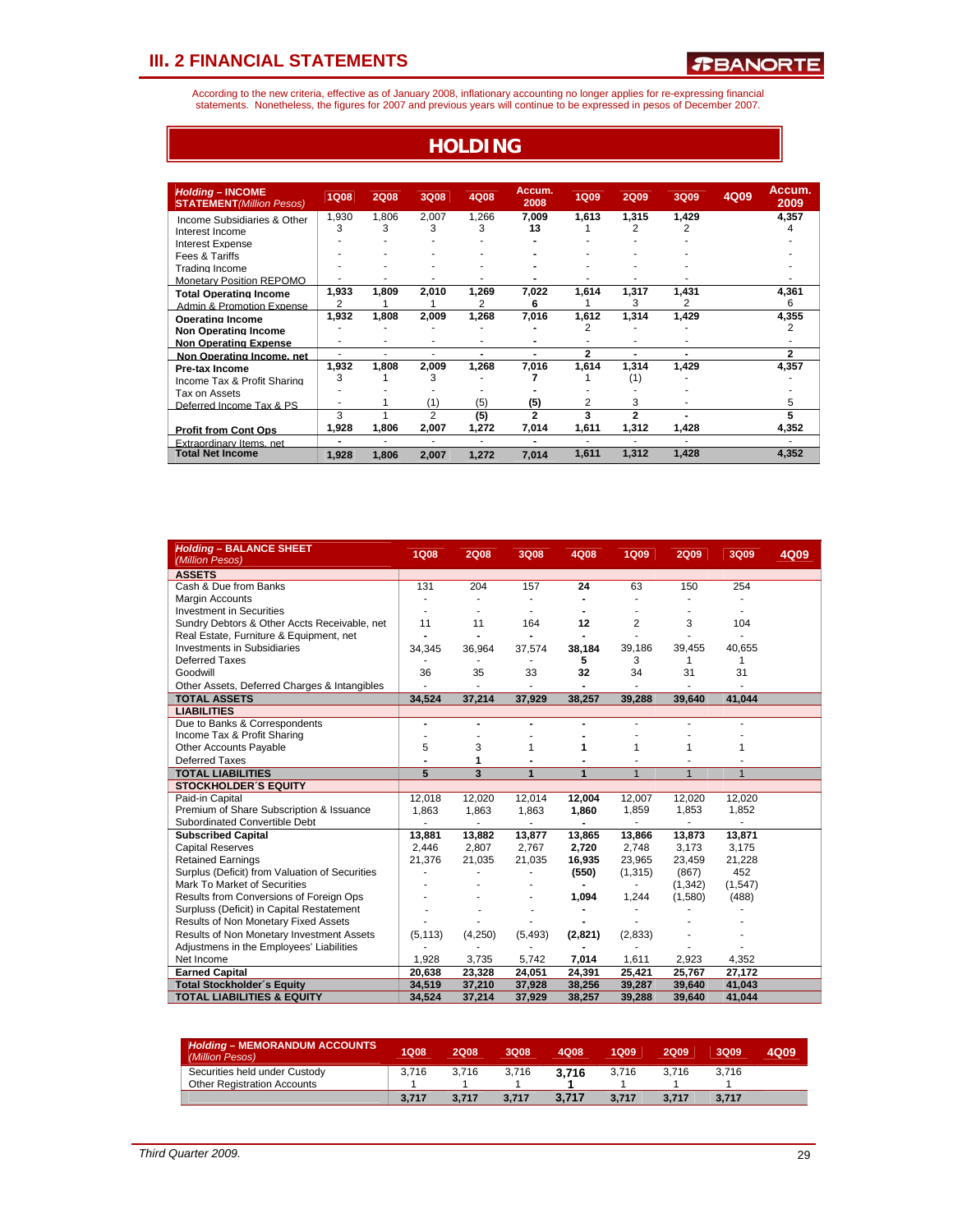According to the new criteria, effective as of January 2008, inflationary accounting no longer applies for re-expressing financial<br>statements. Nonetheless, the figures for 2007 and previous years will continue to be expres

## **GRUPO FINANCIERO BANORTE**

| <b>GFNorte - INCOME STATEMENT</b>                                       | <b>1Q08</b>              | <b>2Q08</b>              | 3Q08                     | 4Q08                     | Accum.<br>2008 | <b>1Q09</b>              | <b>2Q09</b>              | 3Q09                  | 4Q09 | Accum.         |
|-------------------------------------------------------------------------|--------------------------|--------------------------|--------------------------|--------------------------|----------------|--------------------------|--------------------------|-----------------------|------|----------------|
| (Million Pesos)                                                         |                          |                          |                          |                          |                |                          |                          |                       |      | 2009           |
| Interest Income                                                         | 11,307                   | 11,676                   | 12,820                   | 14,061                   | 49,864         | 13,141                   | 11,358                   | 10,269                |      | 34,768         |
| <b>Interest Expense</b>                                                 | 6,247                    | 6,568                    | 7,209                    | 7,766                    | 27,789         | 7,094                    | 5,656                    | 4,803                 |      | 17,553         |
| Loan Fees Charged                                                       | 101                      | 117                      | 137                      | 156<br>٠                 | 510            | 153<br>٠                 | 139<br>4                 | 137<br>11             |      | 429<br>14      |
| Fees Paid                                                               | 5,161                    | 5,225                    | 5,748                    | 6,451                    | 22,585         | 6,199                    | 5,838                    | 5,592                 |      | 17,629         |
| Net Interest Income (NII)<br>Monetary Adjustment (Repomo) to margins    |                          |                          |                          | $\overline{\phantom{a}}$ |                |                          |                          |                       |      |                |
| <b>NII after Repomo</b>                                                 | 5,161                    | 5,225                    | 5,748                    | 6,451                    | 22,585         | 6,199                    | 5,838                    | 5,592                 |      | 17,629         |
| Preventive Provisions for Loan Losses                                   | 1,005                    | 1,255                    | 1,653                    | 2,983                    | 6,896          | 2,162                    | 2,188                    | 2,154                 |      | 6,504          |
| Loan Loss Sharing Provisions Fobaproa                                   | $\overline{a}$           |                          |                          | $\overline{\phantom{a}}$ |                | $\blacksquare$           | $\blacksquare$           | $\blacksquare$        |      |                |
| <b>NII Adjusted for Credit Risk</b>                                     | 4,156                    | 3,971                    | 4,095                    | 3,467                    | 15,689         | 4,037                    | 3,650                    | 3,438                 |      | 11,125         |
| <b>Fund Transfers</b>                                                   | 52                       | 55                       | 53                       | 63                       | 222            | 60                       | 61                       | 63                    |      | 184            |
| Account Management                                                      | 235                      | 250                      | 260                      | 253                      | 998            | 230                      | 237                      | 233                   |      | 700            |
| Fiduciary                                                               | 69                       | 76                       | 79                       | 72                       | 295            | 51                       | 68                       | 62                    |      | 180            |
| Income from Real Estate Portfolios                                      | 190                      | 117                      | 223                      | 204                      | 734            | 137                      | 164                      | 229                   |      | 530            |
| <b>Electronic Banking Services</b>                                      | 234                      | 249                      | 256                      | 269                      | 1,009          | 250                      | 256                      | 253                   |      | 759            |
| <b>Credit Card Fees</b>                                                 | 581                      | 621                      | 675                      | 655                      | 2,533          | 590                      | 520                      | 571                   |      | 1,681          |
| Fees Charged to IPAB                                                    | ÷,                       |                          | $\overline{a}$           | $\mathbf{1}$             | 1              | $\overline{\phantom{a}}$ | $\blacksquare$           | $\blacksquare$        |      | 1              |
| Other Fees                                                              | 664                      | 735                      | 640                      | 621                      | 2,660          | 597                      | 612                      | 641                   |      | 1,849          |
| <b>Fees Charged on Services</b>                                         | 2,026                    | 2,103                    | 2,185                    | 2,138                    | 8,452          | 1,915                    | 1,918                    | 2,053                 |      | 5,885          |
| <b>Fund Transfers</b>                                                   | 5                        | 5                        | 4                        | 5                        | 19             | 6                        | 5                        | 5                     |      | 16             |
| <b>Other Fees</b>                                                       | 277                      | 287                      | 293                      | 332                      | 1,189          | 324                      | 301                      | 338                   |      | 963            |
| <b>Expenses from Real Estate Portfolios</b>                             | $\sim$                   | ÷                        | ÷,                       | ÷.                       |                | ÷                        | ÷,                       | $\sim$                |      | ÷,             |
| <b>Fees Paid on Services</b>                                            | 282                      | 292                      | 298                      | 337                      | 1,208          | 330                      | 306                      | 343                   |      | 979            |
| Foreign Exchange                                                        | 128                      | 135                      | 165                      | 351                      | 779            | 360                      | 162                      | 199                   |      | 721            |
| Securities - Realized Gains                                             | 153<br>(83)              | 19<br>6                  | 235<br>(277)             | (131)<br>339             | 276            | 17                       | 92<br>(86)               | 179<br>32             |      | 288<br>(185)   |
| Securities - Unrealized Gains                                           | 198                      | 159                      | 123                      | 559                      | (15)<br>1,040  | (131)<br>246             | 167                      | 411                   |      | 823            |
| <b>Market Related Income</b><br><b>Other Operating Income (Expense)</b> | $\blacksquare$           | $\blacksquare$           |                          | $\blacksquare$           |                | 235                      | 154                      | 340                   |      | 730            |
| Non-Interest Income                                                     | 1,942                    | 1,971                    | 2,011                    | 2,360                    | 8,284          | 2,066                    | 1,933                    | 2,461                 |      | 6,459          |
| <b>Total Operating Income</b>                                           | 6,098                    | 5,941                    | 6,106                    | 5,828                    | 23,973         | 6,102                    | 5,583                    | 5,899                 |      | 17,585         |
| Personnel                                                               | 1,504                    | 1,522                    | 1,572                    | 1,558                    | 6,156          | 1,699                    | 1,544                    | 1,704                 |      | 4,947          |
| <b>Profit Sharing</b>                                                   |                          |                          |                          |                          |                | 199                      | 169                      | 136                   |      | 504            |
| Professional Fees Paid                                                  | 227                      | 236                      | 293                      | 437                      | 1,192          | 334                      | 340                      | 307                   |      | 982            |
| Administrative and Promotional Expenses                                 | 1,255                    | 1,304                    | 1,093                    | 1,288                    | 4,941          | 1,163                    | 1,099                    | 1,102                 |      | 3,364          |
| Rents, Depreciation and Amortization                                    | 417                      | 426                      | 407                      | 436                      | 1,687          | 452                      | 435                      | 404                   |      | 1,291          |
| Other Taxes (other than Income tax)                                     | 183                      | 187                      | 133                      | 391                      | 894            | 209                      | 172                      | 149                   |      | 530            |
| Contributions to IPAB                                                   | 213                      | 228                      | 238                      | 259                      | 938            | 267                      | 265                      | 271                   |      | 803            |
| <b>Non-Interest Expense</b>                                             | 3,799                    | 3,903                    | 3,736                    | 4,369                    | 15,808         | 4,324                    | 4,024                    | 4,073                 |      | 12,421         |
| <b>Net Operating Income</b>                                             | 2,299                    | 2,038                    | 2,370                    | 1,458                    | 8,166          | 1,778                    | 1,559                    | 1,826                 |      | 5,163          |
| <b>Other Revenues</b>                                                   | 583                      | 374                      | 256                      | 770                      | 1,984          | 468                      | 581                      | 289                   |      | 1,339          |
| Changes in Foreign Exchange Valuation                                   | $\overline{\phantom{a}}$ | $\blacksquare$           | $\overline{a}$           | $\overline{\phantom{a}}$ |                | ÷,                       | $\overline{\phantom{a}}$ | $\blacksquare$        |      |                |
| Recoveries                                                              | 267                      | 367                      | 445                      | 727                      | 1,806          | 181                      | 108                      | 152                   |      | 442            |
| Repomo - Other revenues                                                 | ٠                        | ٠                        | $\blacksquare$           | ٠                        |                | ۰                        | $\overline{\phantom{a}}$ | $\sim$                |      |                |
| <b>Non-Operating Income</b>                                             | 850                      | 741                      | 701                      | 1,497                    | 3,789          | 649                      | 690                      | 442                   |      | 1,780          |
| <b>Other Expenses</b>                                                   | (112)                    | (165)                    | (83)                     | (1,084)                  | (1, 444)       | (235)                    | (521)                    | (304)                 |      | (1,060)        |
| Foreign Exchange                                                        |                          |                          | $\overline{a}$           |                          |                |                          |                          |                       |      |                |
| Repomo - Other (creditor balance)                                       |                          |                          |                          |                          |                |                          |                          |                       |      |                |
| <b>Non-Operating Expense</b>                                            | (112)                    | (165)                    | (83)                     | (1.084)                  | (1, 444)       | (235)                    | (521)                    | (304)                 |      | (1,060)        |
| Non Operating Income (Expense), net                                     | 738                      | 576                      | 618                      | 413                      | 2,346          | 413                      | 168                      | 138                   |      | 720            |
| Pre-Tax Income                                                          | 3,038                    | 2,614                    | 2,988                    | 1,871                    | 10,511         | 2,192                    | 1,728                    | 1,964                 |      | 5,883          |
| Income Tax                                                              | 799<br>232               | 687<br>233               | 724<br>258               | 552<br>160               | 2,761<br>884   | 258<br>$\blacksquare$    | 413<br>$\blacksquare$    | 765<br>$\blacksquare$ |      | 1,436          |
| <b>Profit Sharing</b><br>Tax on Assets                                  | $\blacksquare$           | $\overline{\phantom{a}}$ | $\overline{\phantom{a}}$ | $\overline{\phantom{a}}$ | $\blacksquare$ | $\blacksquare$           | $\blacksquare$           | $\blacksquare$        |      | $\blacksquare$ |
| Deferred Income Tax                                                     | 44                       | (169)                    | $\overline{\phantom{a}}$ | (120)                    | (245)          | 317                      | 17                       | (220)                 |      | 113            |
| Taxes                                                                   | 1,075                    | 751                      | 982                      | 592                      | 3,400          | 574                      | 429                      | 545                   |      | 1,549          |
| <b>Net Income before Subsidiaries</b>                                   | 1,963                    | 1,863                    | 2,006                    | 1,279                    | 7,111          | 1,617                    | 1,298                    | 1,419                 |      | 4,334          |
| Subsidiaries' Net Income                                                | 77                       | 22                       | 100                      | 77                       | 276            | 89                       | 45                       | 85                    |      | 219            |
| Net Income form Continuos Operations                                    | 2,040                    | 1,885                    | 2,106                    | 1,356                    | 7,386          | 1,706                    | 1,343                    | 1,504                 |      | 4,553          |
| Extraordinary Items, net                                                |                          |                          |                          |                          |                |                          |                          |                       |      |                |
| Minority Interest                                                       | 111                      | 79                       | 99                       | 84                       | 372            | 95                       | 31                       | 75                    |      | 201            |
| <b>TOTAL NET INCOME</b>                                                 | 1,928                    | 1,806                    | 2,007                    | 1,272                    | 7,014          | 1,611                    | 1,312                    | 1,428                 |      | 4,352          |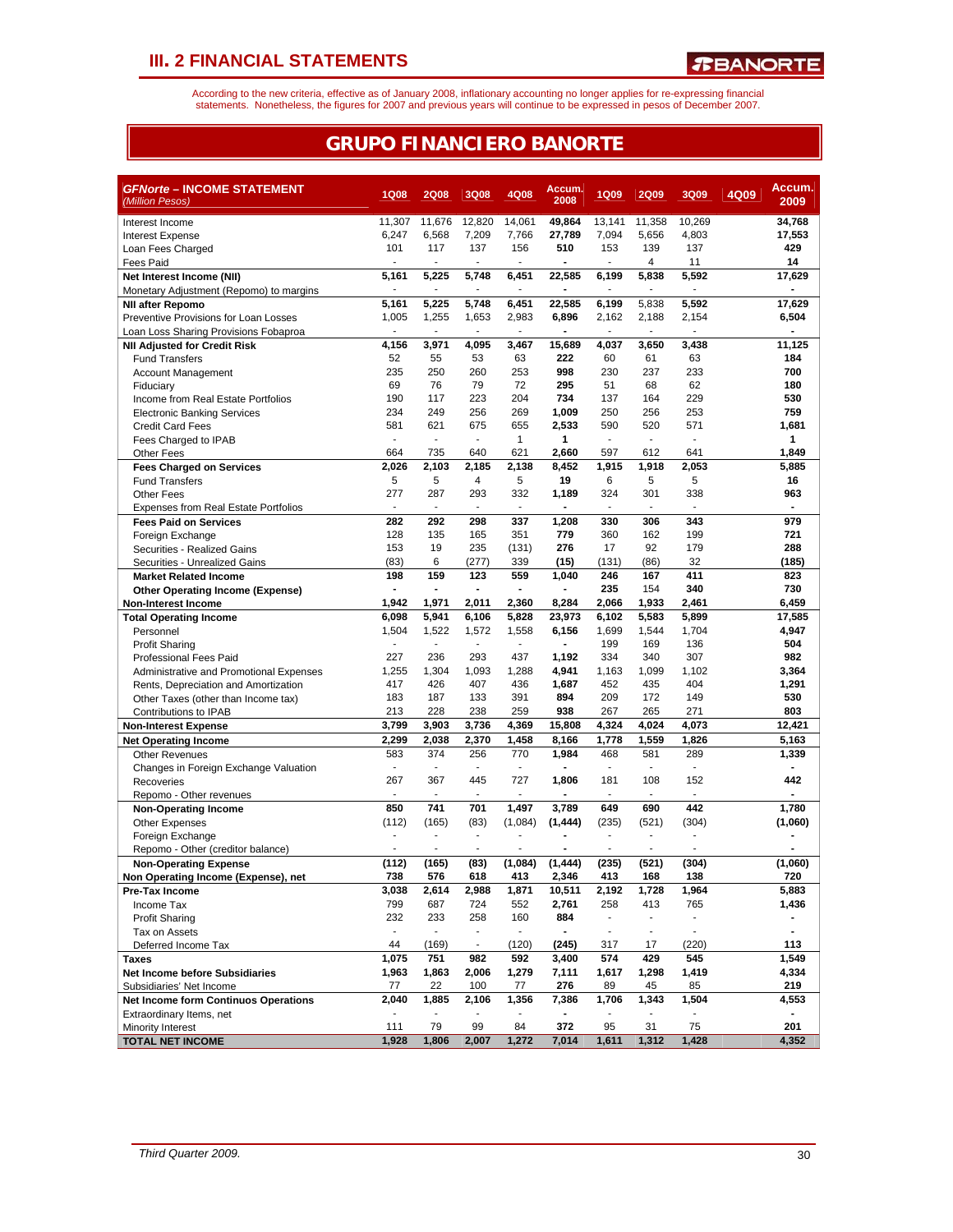| <i>GFNORTE –</i> BALANCE SHEET<br>(Millions Pesos) | <b>1Q08</b>              | <b>2Q08</b>              | 3Q08           | 4Q08    | <b>1Q09</b>                  | <b>2Q09</b>    | 3Q09           | 4Q09 |
|----------------------------------------------------|--------------------------|--------------------------|----------------|---------|------------------------------|----------------|----------------|------|
| <b>ASSETS</b>                                      |                          |                          |                |         |                              |                |                |      |
| <b>Cash and Due from Banks</b>                     | 39,804                   | 41,694                   | 45,858         | 54,402  | 56,303                       | 56,918         | 55,439         |      |
| <b>Margin Accounts</b>                             | $\blacksquare$           |                          | $\blacksquare$ |         | 14                           | 17             | 20             |      |
| Negotiable Instruments                             | 7,909                    | 10,697                   | 10,993         | 6,075   | 5,172                        | 25,672         | 18,439         |      |
| Securities Available for Sale                      | 15,329                   | 14,803                   | 14,955         | 11,480  | 11,870                       | 11,566         | 13,268         |      |
| Securities Held to Maturity                        | 749                      | 742                      | 728            | 221.617 | 217,922                      | 210,702        | 201,066        |      |
| <b>Investment in Securities</b>                    | 23,987                   | 26,242                   | 26,676         | 239,172 | 234.965                      | 247,940        | 232.774        |      |
| Non-assigned Securities for Settlement             | $\overline{\phantom{a}}$ | ÷.                       | ÷.             |         | $\sim$                       | ÷,             |                |      |
| Debtor Balance in Repo Trans, net                  | 92                       | 90                       | 159            | 148     | 1,620                        | 16             | 6              |      |
| Securities lending                                 | ÷.                       | $\overline{\phantom{a}}$ | ÷              |         | $\blacksquare$               | $\blacksquare$ |                |      |
| For trading purposes                               |                          |                          |                |         | 6,406                        | 5,525          | 5,381          |      |
| For hedging purposes                               |                          |                          |                |         | 2,529                        | 1,142          | 1,313          |      |
| <b>Transactions with Derivatives</b>               | 2,368                    | 4,525                    | 2,587          | 8,168   | 8,936                        | 6,667          | 6,694          |      |
| <b>Operations w/ Derivatives &amp; Securities</b>  | 2,460                    | 4,615                    | 2,746          | 8,317   | 10,556                       | 6,684          | 6,700          |      |
| <b>Commercial Loans</b>                            | 101,040                  | 107,097                  | 114,752        | 126,798 | 122,563                      | 120,617        | 118,508        |      |
| Financial Intermediaries' Loans                    | 13,592                   | 14,531                   | 15,853         | 10,860  | 10,229                       | 8,462          | 8,214          |      |
| <b>Consumer Loans</b>                              | 28,642                   | 30,380                   | 31,413         | 29,369  | 27,775                       | 26,651         | 26,177         |      |
| Mortgage Loans                                     | 39,046                   | 41,170                   | 43,682         | 46,282  | 47,023                       | 47,691         | 48,792         |      |
| <b>Government Entities' Loans</b>                  | 17,556                   | 24,367                   | 25,412         | 26,989  | 28,592                       | 31,921         | 33,738         |      |
| <b>IPAB Loans</b>                                  | ٠                        | ä,                       |                | ÷,      | ÷,                           | $\overline{a}$ | $\overline{a}$ |      |
| <b>Performing Loans</b>                            | 199,875                  | 217,544                  | 231,111        | 240,298 | 236,181                      | 235,342        | 235,429        |      |
| Commercial PDL's                                   | 1,089                    | 1,135                    | 1,319          | 1,703   | 2,181                        | 2,796          | 2,914          |      |
| Financial Intermediaries PDL's                     | $\sim$                   | ÷.                       | $\blacksquare$ | ÷.      | 3                            | $\sim$         | $\overline{a}$ |      |
| Consumer PDL's                                     | 1,208                    | 1,471                    | 1,956          | 2,499   | 2,541                        | 2,584          | 2,195          |      |
| Mortgage PDL's                                     | 893                      | 619                      | 704            | 746     | 825                          | 919            | 994            |      |
| Government Entities PDL's                          | $\sim$                   | $\sim$                   | $\blacksquare$ | ÷.      | $\mathbf{r}$                 | $\overline{a}$ | $\overline{a}$ |      |
| Past Due Loans                                     | 3,189                    | 3,225                    | 3,979          | 4,948   | 5,550                        | 6,299          | 6,103          |      |
| Gross Loan Portfolio                               | 203,065                  | 220,769                  | 235,091        | 245,246 | 241,731                      | 241,641        | 241,532        |      |
| Preventive Loan Loss Reserves                      | 4,048                    | 4,217                    | 4,904          | 6,690   | 6,051                        | 6,426          | 7,547          |      |
| <b>Net Loan Portfolio</b>                          | 199,017                  | 216,552                  | 230,187        | 238,556 | 235,680                      | 235,215        | 233,985        |      |
| <b>Acquired Collection Rights</b>                  | 3,538                    | 3,375                    | 3,232          | 3,049   | 2,923                        | 2,804          | 2,705          |      |
| <b>Total Credit Portfolio</b>                      | 202,554                  | 219,927                  | 233,419        | 241,605 | 238,603                      | 238,019        | 236,690        |      |
| Benef.receivab.securitization transactions         | 546                      | 520                      | 404            | 796     | 699                          | 557            | 465            |      |
| Sundry Debtors & Other Accs Rec, net               | 12,459                   | 10,431                   | 13,118         | 9,514   | 13,769                       | 10,771         | 15,719         |      |
| Inventories                                        | 61                       | 77                       | 571            | 165     | 479                          | 312            | 427            |      |
| Foreclosed Assets, net                             | 506                      | 653                      | 682            | 863     | 841                          | 800            | 870            |      |
| Real Estate, Furniture & Equipment, net            | 7,959                    | 8,058                    | 8,192          | 8,429   | 8,459                        | 8,419          | 8,535          |      |
| Investments in Subsidiaries                        | 2,685                    | 2,632                    | 2,491          | 2,559   | 2,668                        | 2,896          | 2,940          |      |
| Deferred Taxes, net                                | 148                      | 304                      | 336            | 471     | 147                          | 141            | 760            |      |
| Goodwill                                           | 4,034                    | 3,953                    | 4,247          | 5,377   | 5,799                        | 4,330          | 4,638          |      |
| Intangibles                                        | 238                      | 219                      | 209            | 275     | 4,499                        | 4,119          | 4,371          |      |
| <b>Other Assets</b>                                | 4,085                    | 4,286                    | 4,255          | 5,079   | $\qquad \qquad \blacksquare$ |                |                |      |
|                                                    | 32,175                   | 30,612                   | 34,101         | 32,732  | 37,361                       | 32,345         | 38,724         |      |
| <b>TOTAL ASSETS</b>                                | 301,526                  | 323,611                  | 343,204        | 577,025 | 577,802                      | 581,922        | 570,347        |      |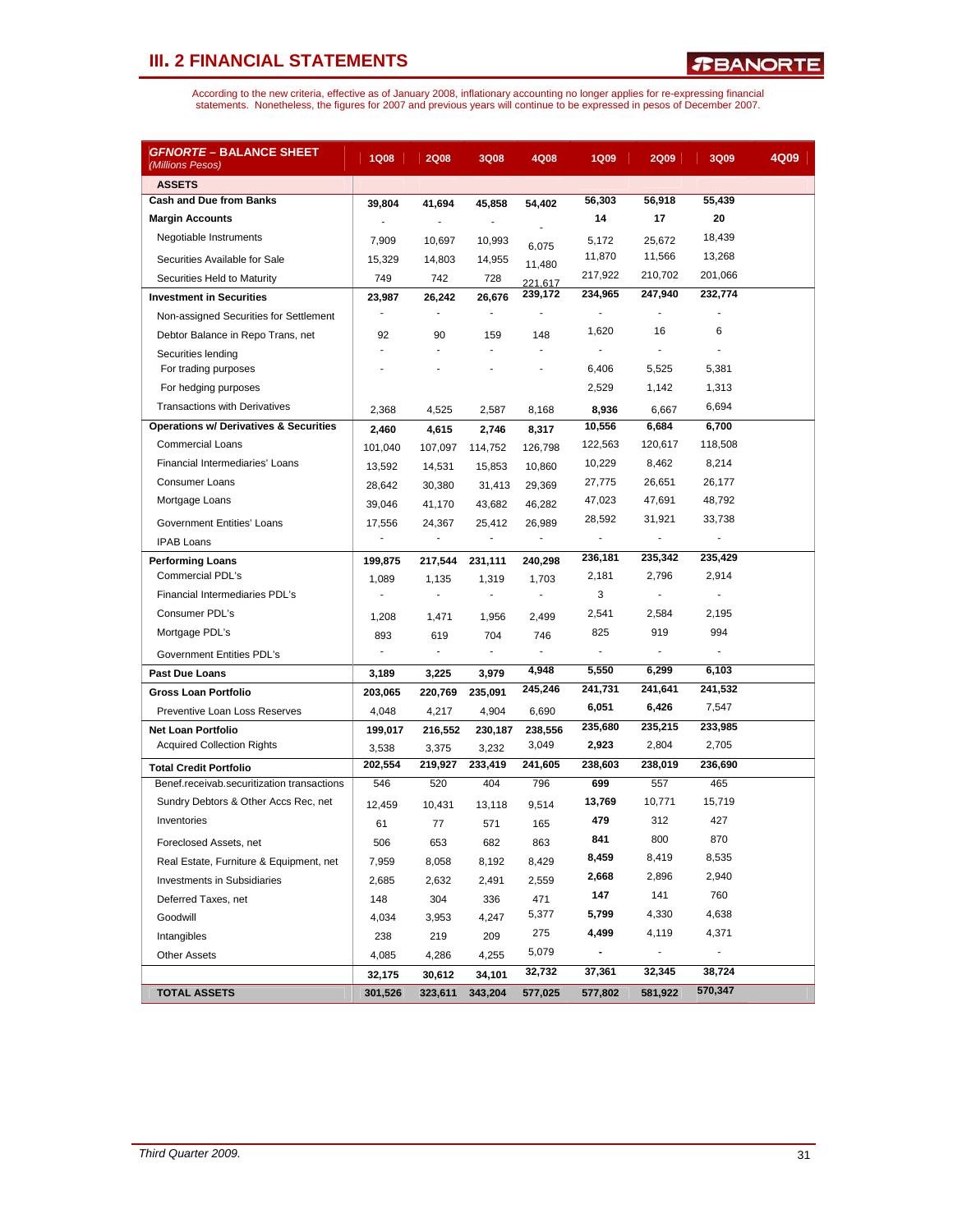*T***BANORTE** 

| <b><i>GFNORTE –</i> BALANCE SHEET</b><br>(Million Pesos) | <b>1Q08</b>    | <b>2Q08</b>              | 3Q08                     | 4Q08                     | <b>1Q09</b> | <b>2Q09</b> | 3Q09        | 4Q09 |
|----------------------------------------------------------|----------------|--------------------------|--------------------------|--------------------------|-------------|-------------|-------------|------|
|                                                          |                |                          |                          |                          |             |             |             |      |
| <b>LIABILITIES</b>                                       | 103,26         | 106,693                  | 107,694                  | 128,350                  | 120,255     | 123,755     | 122,312     |      |
| <b>Demand Deposits</b>                                   | 93,830         | 114,557                  | 133,799                  | 132,419                  | 134,964     | 141,608     | 147,447     |      |
| <b>Time Deposits</b><br><b>Bank Bonds</b>                |                |                          |                          | $\overline{\phantom{a}}$ |             |             |             |      |
| <b>Deposits</b>                                          | $\overline{a}$ | $\overline{\phantom{a}}$ | $\overline{\phantom{a}}$ | 260,769                  | 255,219     | 265,363     | 269,759     |      |
| Immediate Redemption Loans                               | 197,092        | 221,250                  | 241,492                  | 1,245                    | 4,180       | 501         | 2,711       |      |
| <b>Short Term Loans</b>                                  | 5,615          | 3,136                    | 824                      | 24,803                   | 25,322      | 25,057      | 19,266      |      |
| Long Term Loans                                          | 18,538         | 11,375                   | 11,952                   | 10,636                   | 10,723      | 9,727       | 9,648       |      |
| Due to Banks & Correspondents                            | 10,178         | 10,070                   | 10,395                   | 36,684                   | 40,225      | 35,285      | 31,625      |      |
| Non-assigned Securities for Settlement                   | 34,332         | 24,581                   | 23,170                   |                          |             | 540         |             |      |
| Creditor Balance in Repo Trans, net                      | 1,745          | 1,570                    | 1,486                    |                          | 420         | 200,933     | 185,202     |      |
| Secs to be received in Repo Trans, net                   | 291            | 605                      | 632                      | 192,727                  | 191,479     |             |             |      |
| Repo Transactions with Collateral                        |                |                          |                          | 2                        | 304         |             | $\mathbf 1$ |      |
| For trading purposes                                     |                |                          |                          | $\overline{\phantom{a}}$ | 6,300       | 5,219       | 5,079       |      |
| For hedging purposes                                     |                |                          |                          | $\overline{a}$           | 5,345       | 3,976       | 4,446       |      |
| <b>Transactions with Derivatives</b>                     | 3,157          | 4,443                    | 2,946                    | 10,746                   | 11,646      | 9,195       | 9,525       |      |
| <b>Operations w/ Derivatives &amp; Securities</b>        | 5,192          | 6,619                    | 5,064                    | 203,475                  | 203,849     | 210,668     | 194,727     |      |
| Income Tax Payable                                       | 1,197          | 1,340                    | 1,512                    | 1,272                    | 211         | 170         | 496         |      |
| Profit Sharing Payable                                   |                |                          |                          |                          | 285         | 371         | 505         |      |
| Creditors for settlement of transactions                 |                |                          |                          |                          | 6,832       | 1,709       | 2,264       |      |
| Other Creditors & Accounts Payable                       | 12,538         | 13,306                   | 13,654                   | 13,121                   | 10,894      | 8,516       | 9,108       |      |
| <b>Other Payable Accounts</b>                            | 13,734         | 14,646                   | 15,166                   | 14,393                   | 18,222      | 10,767      | 12,373      |      |
| Subordinated Non Convertible Debt                        | 14,561         | 16,932                   | 17,923                   | 20,613                   | 18,053      | 17,783      | 18,505      |      |
| <b>Deferred Taxes</b>                                    | ÷              |                          | ÷,                       |                          |             |             |             |      |
| <b>Deferred Credits</b>                                  | 977            | 1,146                    | 1,269                    | 1,346                    | 1,336       | 1,464       | 1,568       |      |
| <b>TOTAL LIABILITIES</b>                                 | 265,888        | 285,174                  | 304,085                  | 537,280                  | 536,903     | 541,330     | 528,558     |      |
| <b>EQUITY</b>                                            |                |                          |                          |                          |             |             |             |      |
| Paid-in Capital                                          | 11,965         | 11,968                   | 11,951                   | 11,941                   | 11,932      | 11,945      | 11,945      |      |
| <b>Share Subscription Premiums</b>                       | 1,275          | 1,273                    | 1,187                    | 1,468                    | 1,530       | 1,247       | 966         |      |
| Subordinated Convertible Debentures                      | $\blacksquare$ | $\blacksquare$           | $\overline{\phantom{a}}$ | $\overline{\phantom{a}}$ |             |             |             |      |
| <b>Subscribed Capital</b>                                | 13,239         | 13,241                   | 13,138                   | 13,409                   | 13,462      | 13,192      | 12,911      |      |
| <b>Capital Reserves</b>                                  | 2,446          | 2,807                    | 2,767                    | 2,720                    | 2,748       | 3,173       | 3,175       |      |
| <b>Retained Earnings</b>                                 | 21,376         | 21,035                   | 21,035                   | 16,935                   | 23,965      | 23,459      | 21,228      |      |
| Surplus (Deficit) of Secs Available for Sale             |                |                          |                          | (550)                    | (1, 315)    | (866)       | 452         |      |
| Results from Valuation of Hedging Secs                   |                |                          |                          |                          |             | (1, 342)    | (1, 547)    |      |
| <b>Results from Conversions</b>                          |                |                          |                          | 1,094                    | 1,244       | (1,580)     | (488)       |      |
| Surplus (Deficit) in Capital Restatement                 |                |                          |                          |                          |             |             |             |      |
| Results of Non Monetary Fixed Assets                     |                |                          |                          |                          |             |             |             |      |
| Results of Non Monetary -Investment Assets               | (5, 113)       | (4,250)                  | (5, 493)                 | (2,821)                  | (2,833)     |             |             |      |
| Adjustments in the Employee's Pensions                   |                |                          |                          |                          |             |             |             |      |
| Accumulated Effect of Deferred Liabilities               |                |                          |                          | $\overline{\phantom{a}}$ |             |             |             |      |
| Net Income                                               | 1,928          | 3,735                    | 5,742                    | 7,014                    | 1,611       | 2,923       | 4,352       |      |
| <b>Earned Capital</b>                                    | 20,638         | 23,328                   | 24,051                   | 24,391                   | 25,421      | 25,767      | 27,172      |      |
| Minority Interest                                        | 1,761          | 1,868                    | 1,930                    | 1,945                    | 2,016       | 1,633       | 1,706       |      |
| <b>Total Equity</b>                                      | 35,638         | 38,437                   | 39,119                   | 39,746                   | 40,899      | 40,592      | 41,789      |      |
| <b>TOTAL LIABILITIES &amp; EQUITY</b>                    | 301,526        | 323,611                  | 343,204                  | 577,025                  | 577,802     | 581,922     | 570,347     |      |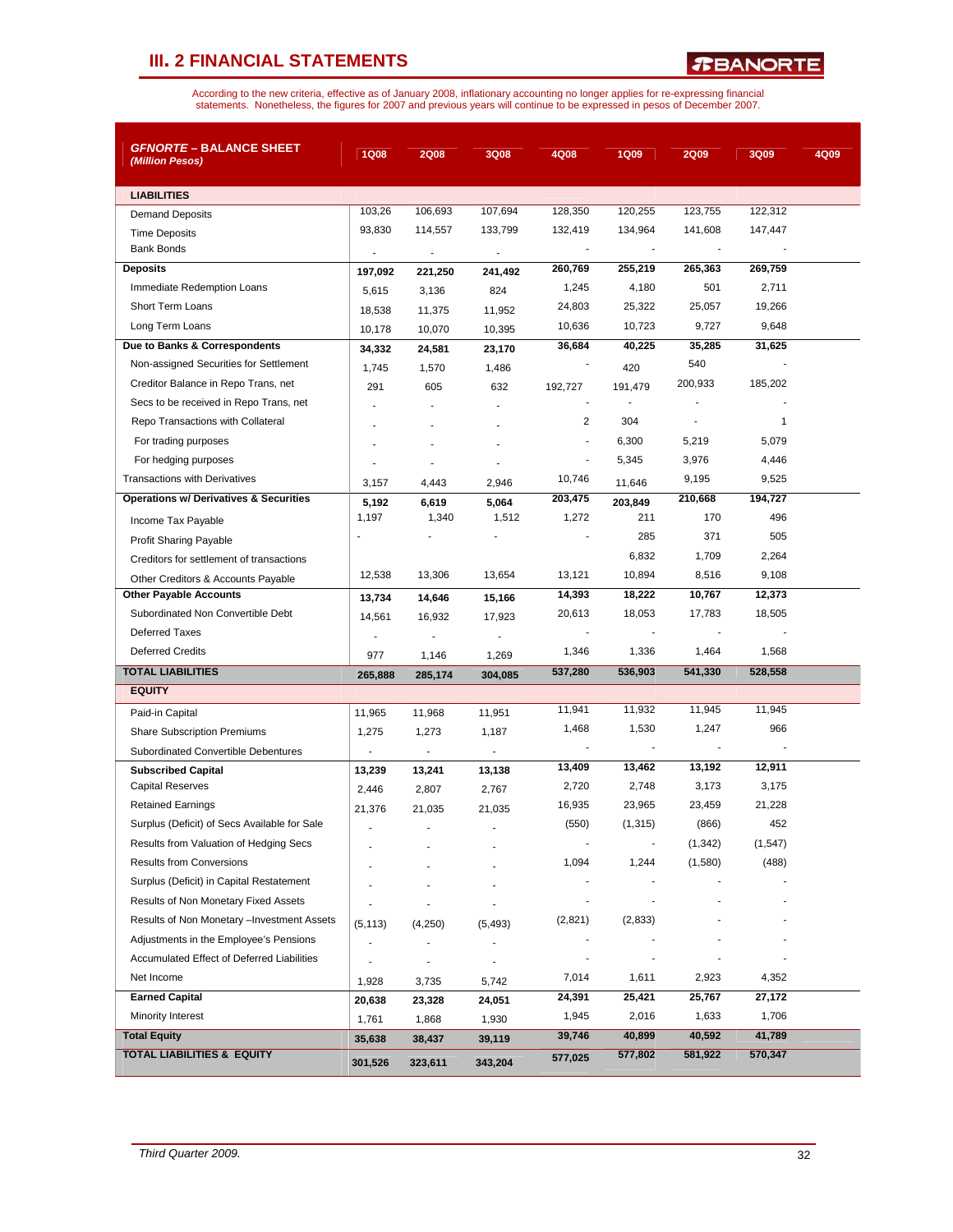| <i>GFNORTE</i> – MEMORANDUM ACCOUNTS<br>(Million Pesos) | <b>1Q08</b>              | <b>2Q08</b>                         | <b>3Q08</b>              | 4Q08                     | 1Q09                               | <b>2Q09</b>                        | <b>3Q09</b>                        | 4Q09 |
|---------------------------------------------------------|--------------------------|-------------------------------------|--------------------------|--------------------------|------------------------------------|------------------------------------|------------------------------------|------|
| On behalf of Third Parties                              |                          |                                     |                          |                          |                                    |                                    |                                    |      |
| <b>Customer's Banks</b>                                 | 12                       | 16                                  | 12                       | 74                       | 30                                 | 7                                  | $\overline{\mathbf{4}}$            |      |
| Dividends Receivable from Customers                     | $\overline{a}$           | $\blacksquare$                      | $\sim$                   | $\blacksquare$           | $\overline{a}$                     |                                    | ÷                                  |      |
| Interest Receivable from Customers                      |                          | $\overline{a}$                      |                          | $\overline{a}$           |                                    |                                    |                                    |      |
| Settlement of Customer Transactions                     | 37                       | 44                                  | (98)                     | 35                       | 246                                | 118                                | (196)                              |      |
| <b>Customer Premiums</b>                                |                          |                                     |                          |                          |                                    |                                    |                                    |      |
| Settlement with Clients' Foreign Currency               |                          | ٠                                   |                          |                          |                                    |                                    |                                    |      |
| Margin Accounts in Futures' Operations                  |                          |                                     |                          |                          |                                    |                                    |                                    |      |
| <b>Other Current Accounts</b>                           |                          | ٠                                   | $\blacksquare$           | ٠                        | $\blacksquare$                     | ٠                                  | ٠                                  |      |
| <b>Customers' Current Account</b>                       | 49                       | 60                                  | (86)                     | 109                      | 276                                | 125                                | (192)                              |      |
| <b>Client Securities Received in Custody</b>            | 185,033                  | 185,766                             | 164,891                  | 118,537                  | 97,315                             | 113,978                            | 130,648                            |      |
| Securities and Documents Received in Guarantee          | ÷,                       | ÷,                                  | $\overline{a}$           | $\overline{\phantom{a}}$ | $\blacksquare$                     | ÷                                  | $\overline{a}$                     |      |
| <b>Client Securities Abroad</b>                         | ä,                       | ÷,                                  | $\blacksquare$           | ÷,                       | $\blacksquare$                     | $\blacksquare$                     | ä,                                 |      |
| <b>Clients' Securities</b>                              | 185,033                  | 185,766                             | 164,891                  | 118,537                  | 97,315                             | 113,978                            | 130,648                            |      |
| Clients' Repurchase Operations                          | 23,511                   | 32,360                              | 32,881                   | 35,688                   | 30,925                             | 27,617                             | 32,058                             |      |
| Clients' Repo Transactions w/ Securities                |                          |                                     |                          |                          |                                    |                                    |                                    |      |
| Purchase of Futures & Forward Contracts notional        | $\overline{a}$           | ÷                                   |                          | ٠                        |                                    |                                    |                                    |      |
| Sale of Futures and Forward Contracts, notional         |                          | ÷                                   |                          | ÷                        |                                    |                                    |                                    |      |
| <b>Clients' Option Parchase Operations</b>              | 144                      | 481                                 | 440                      | 274                      | 281                                |                                    |                                    |      |
| <b>Clients' Option Sales Operations</b>                 |                          | ÷                                   |                          | ÷                        |                                    |                                    |                                    |      |
| Purchase of Derivatives' Packages                       |                          |                                     |                          |                          |                                    |                                    |                                    |      |
| Sale of Derivatives' Packages                           |                          | ÷.                                  |                          | ٠                        |                                    |                                    |                                    |      |
| <b>Trusts Ander Administration</b>                      | 2,360                    | 2,602                               | 1,897                    | 2,377                    | 2,244                              | 3,422                              | 3,702                              |      |
| <b>Transactions On Behalf of Clients</b>                | 26,015                   | 35,443                              | 35,218                   | 38,340                   | 33,450                             | 31,039                             | 35,760                             |      |
| TOTAL ON BEHALF OF THIRD PARTIES                        | 211,096                  | 221,269                             | 200,023                  | 156,986                  | 131,042                            | 145,142                            | 166,215                            |      |
| <b>Endorsement Guarantees Granted</b>                   | $\overline{\phantom{a}}$ | $\blacksquare$                      | $\overline{\phantom{a}}$ | $\blacksquare$           | $\blacksquare$                     | 2,503                              | 2,135                              |      |
| Loan Obligations<br>Fideicomisos                        | 2,846                    | 2,530                               | 2,580                    | 2,793                    | 3,129                              | 98,397                             | 104,565                            |      |
| Mandatos                                                | $\blacksquare$           | $\overline{\phantom{a}}$            | $\blacksquare$           | $\blacksquare$           | 88,471                             | 1,924                              | 2,107                              |      |
| Properties in Trusts and Warrant                        |                          | ÷,                                  |                          | $\blacksquare$           | 2,161                              | 100,321                            | 106,673                            |      |
| Properties in Custody or Administration                 | 108,959                  | 108,574                             | 105,738                  | 90,469                   | 90,632                             | 161,005                            | 169,018                            |      |
| <b>Collaterals Received</b>                             | 101,841                  | 131,306                             | 149,820                  | 131,886                  | 150,235                            | 24,990                             | 31,716                             |      |
| Amounts committed to Operations with Fobaproa           | 20,952                   | 21,235<br>$\overline{\phantom{a}}$  | 21,574                   | 31,567<br>$\blacksquare$ | 31,156<br>$\overline{\phantom{a}}$ | 26,794<br>$\overline{\phantom{a}}$ | 42,144<br>$\overline{\phantom{a}}$ |      |
| Drafts in Transit                                       | $\blacksquare$           | $\overline{\phantom{a}}$            | $\overline{\phantom{a}}$ | $\overline{\phantom{a}}$ | $\overline{a}$                     | $\blacksquare$                     | ä,                                 |      |
| Certificates of Deposits in Circulation                 | 1,377                    | 1,692                               | 1,971                    | 3,006                    | 2,825                              | 2,014                              | 1,538                              |      |
| Letters of Credit to the Corporation as Guarantee       | $\blacksquare$           | ÷,                                  | $\blacksquare$           | $\overline{\phantom{a}}$ | $\blacksquare$                     | ä,                                 |                                    |      |
| Securities to the Corporation for Custody               | 698                      | 856                                 | 511                      | 886                      | 900                                |                                    |                                    |      |
| Government Secs of the Corp under Custody               | 56                       | 88                                  | 641                      | 101                      | 100                                |                                    |                                    |      |
| Securities of the Corp given as Guarantee               | ٠                        | $\overline{a}$                      |                          |                          |                                    |                                    |                                    |      |
| Securities of the Corp Abroad                           |                          |                                     |                          |                          |                                    |                                    |                                    |      |
| Settlement with FX of the Corp Abroad                   |                          | ٠                                   | $\blacksquare$           | ٠                        |                                    |                                    |                                    |      |
| Debts with the Contingency Fund                         |                          |                                     |                          |                          |                                    |                                    |                                    |      |
| <b>Contingent Assets &amp; Liabilities</b>              | 265                      | 262                                 | 266                      | 266                      | 264                                | 267                                | 266                                |      |
| Investment bank Trans on Behalf of Third Parties        | 101,754                  | 109,570                             | 94,858                   | 84,615                   | 91,943                             | 87,165                             | 84,921                             |      |
| Uncollected Accrued Interest from Past Due Loans        | 111                      | 104                                 | 109                      | 137                      | 181                                | 220                                | 203                                |      |
| <b>Investments of Retirement Savings Funds</b>          |                          |                                     |                          |                          |                                    |                                    |                                    |      |
| Integration of the Credit Portfolio                     |                          |                                     |                          |                          |                                    |                                    |                                    |      |
| Amounts Contracted in Derivatives                       |                          |                                     |                          |                          |                                    |                                    |                                    |      |
| <b>Other Registration Accounts</b>                      |                          |                                     |                          |                          |                                    |                                    |                                    |      |
| <b>Proprietary Transactions</b>                         |                          | $\overline{\phantom{a}}$<br>376,217 | $\overline{\phantom{a}}$ | $\overline{\phantom{a}}$ | $\overline{a}$                     |                                    | $\overline{a}$                     |      |
| Repo Securities to be Received                          | 338,858                  | 238,589                             | 378,068<br>241,457       | 345,726                  | 371,364                            | 405,279                            | 438,613<br>ä,                      |      |
| (Minus) Repurchase Creditors                            | 226,589<br>(226, 81)     | (239,160                            | (242, 020)               | 39,939                   | 31,324                             |                                    |                                    |      |
| <b>Repurchase Transactions</b>                          |                          |                                     |                          | (40, 176)                | (31,414)                           |                                    |                                    |      |
| <b>Repurchase Debtors</b>                               | (224)<br>23,194          | (571)<br>36,249                     | (563)<br>40,263          | (237)<br>35,054          | (90)                               | $\blacksquare$<br>$\sim$           | $\blacksquare$<br>÷                |      |
| (Minus) Repo Securities to be Delivered                 |                          |                                     |                          |                          | 27,757                             |                                    |                                    |      |
|                                                         | (23, 169)                | (36, 193)                           | (40, 173)                | (34, 908)                | (27, 663)                          |                                    | $\overline{a}$                     |      |
| <b>Repurchase Transactions</b>                          | 25                       | 56                                  | 90                       | 146                      | 93                                 | $\blacksquare$                     |                                    |      |
| <b>TOTAL PROPRIETARY</b>                                | 338,658                  | 375,702                             | 377,595                  | 345,635                  | 371,367                            | 405,279                            | 438,613                            |      |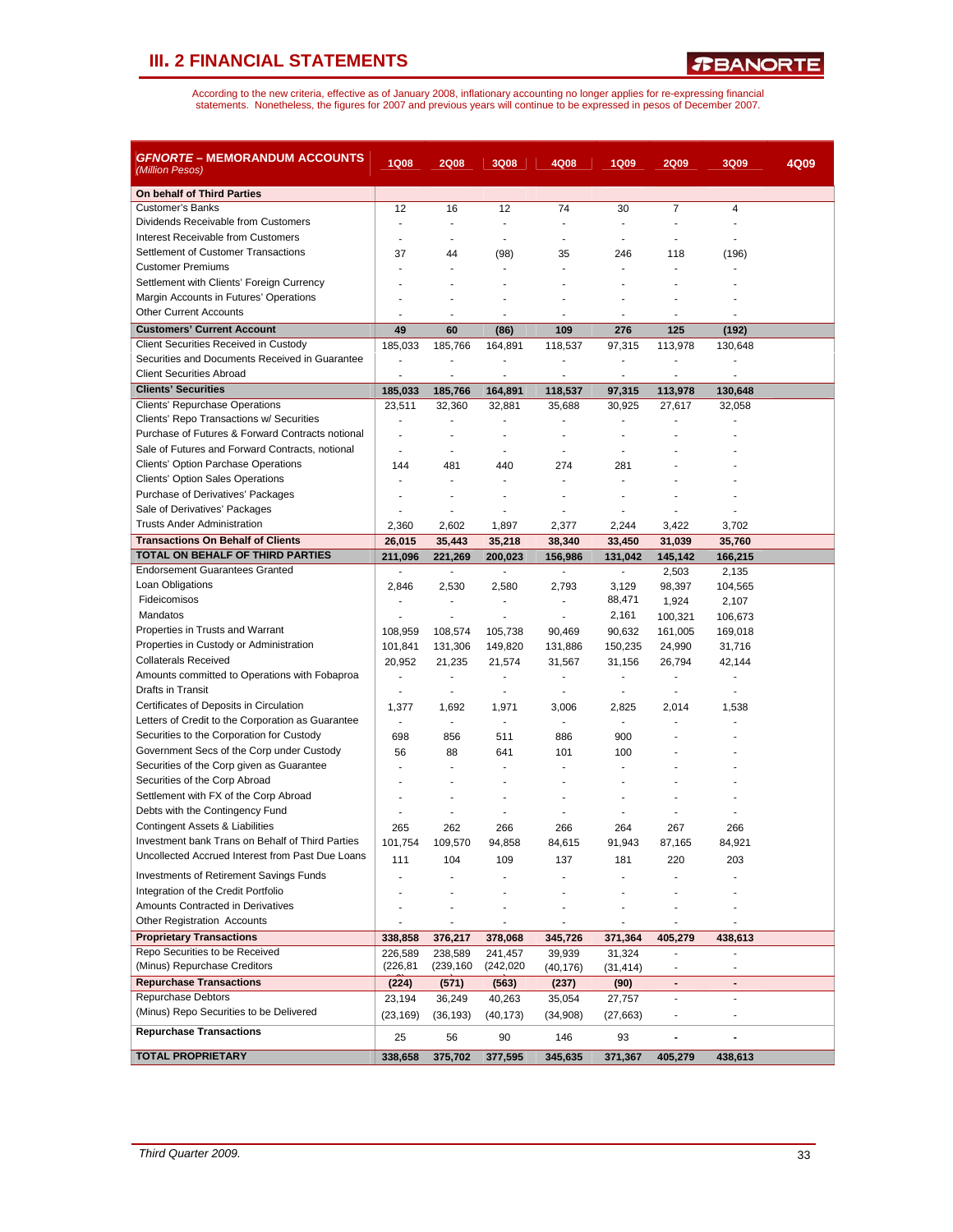| <b>GFNORTE - CONSOLIDATED STATEMENT OF CASH FLOW</b><br><b>JANUARY 1, 2009 - SEPTEMBER 30, 2009</b><br>(Million Pesos) |              |
|------------------------------------------------------------------------------------------------------------------------|--------------|
| <b>Cash Flow from Operating Activities</b>                                                                             |              |
| <b>Net Income</b>                                                                                                      | 4,352        |
| Items charged to results that do not generate or require use of resources                                              |              |
|                                                                                                                        |              |
| Provisions for loan losses                                                                                             | 6,504        |
| Estimate for non recovery or difficult collection                                                                      | 159          |
| Depreciation and amortization                                                                                          | 726          |
| Provisions for obligations                                                                                             | (1,939)      |
| Effective and deffered taxes on profits                                                                                | 1,549        |
| Profit sharing                                                                                                         | 416          |
|                                                                                                                        | 7,415        |
|                                                                                                                        |              |
| Change in items related to operations:<br>Change in Margin Accounts                                                    | (14)         |
| Change in Invesment in Securities                                                                                      | 6.226        |
| Change in repo debtors                                                                                                 | 142          |
| Change in derivatives (assets)                                                                                         | (56)         |
| Changesin Loan Portfolio                                                                                               | (2, 329)     |
| Change in purchased receivables                                                                                        | 344<br>332   |
| Change in benefits to receive from securitizations<br>Change in foreclosed assets                                      | (19)         |
| Change in other operating assets                                                                                       | (5,400)      |
| Change in core deposits                                                                                                | 9,519        |
| Change in interbank loans and other entities                                                                           | (5,019)      |
| Change in repo creditors                                                                                               | (7, 524)     |
| Change in sold collaterals or granted as guarantees<br>Change in derivatives (liability)                               | (1)<br>(192) |
| Change in subordinated debt with characteristics of liabilities                                                        | (2, 101)     |
| Change in other operating liabilities                                                                                  | (1, 282)     |
| Change in hedging instruments (the related hedged transaction activities)                                              | 500          |
| Net cash generated or used from operations                                                                             | 4,893        |
|                                                                                                                        |              |
| <b>Investment Activities:</b>                                                                                          |              |
| Charges for disposal of property, furniture and equipment                                                              | 282          |
| Payments for acquisition of property, furnitute and equipment                                                          | (1, 133)     |
| Subsidiaries and associated acquisitions payment                                                                       | (2,731)      |
| Charges for other permanent investments                                                                                | $\mathbf{1}$ |
| Payment s for purchase of other invesments                                                                             | (1)          |
| Charges for cash dividends                                                                                             | 136          |
| Net cash generated or used from investment activities                                                                  | 3,446        |
| <b>Financing Activities:</b>                                                                                           |              |
| Payments assopciated with the repurchase of proprietary shares                                                         | (386)        |
|                                                                                                                        | (386)        |
| Net Cash Increase (decrease)                                                                                           | 1,061        |
| Cash flow adjusmtents given exchage rate or inflation variations                                                       | (18)         |
| Cash and cash equivalents at beginning of period                                                                       | 54,396       |
| Cash and cash equivalents at end of period                                                                             | 55,439       |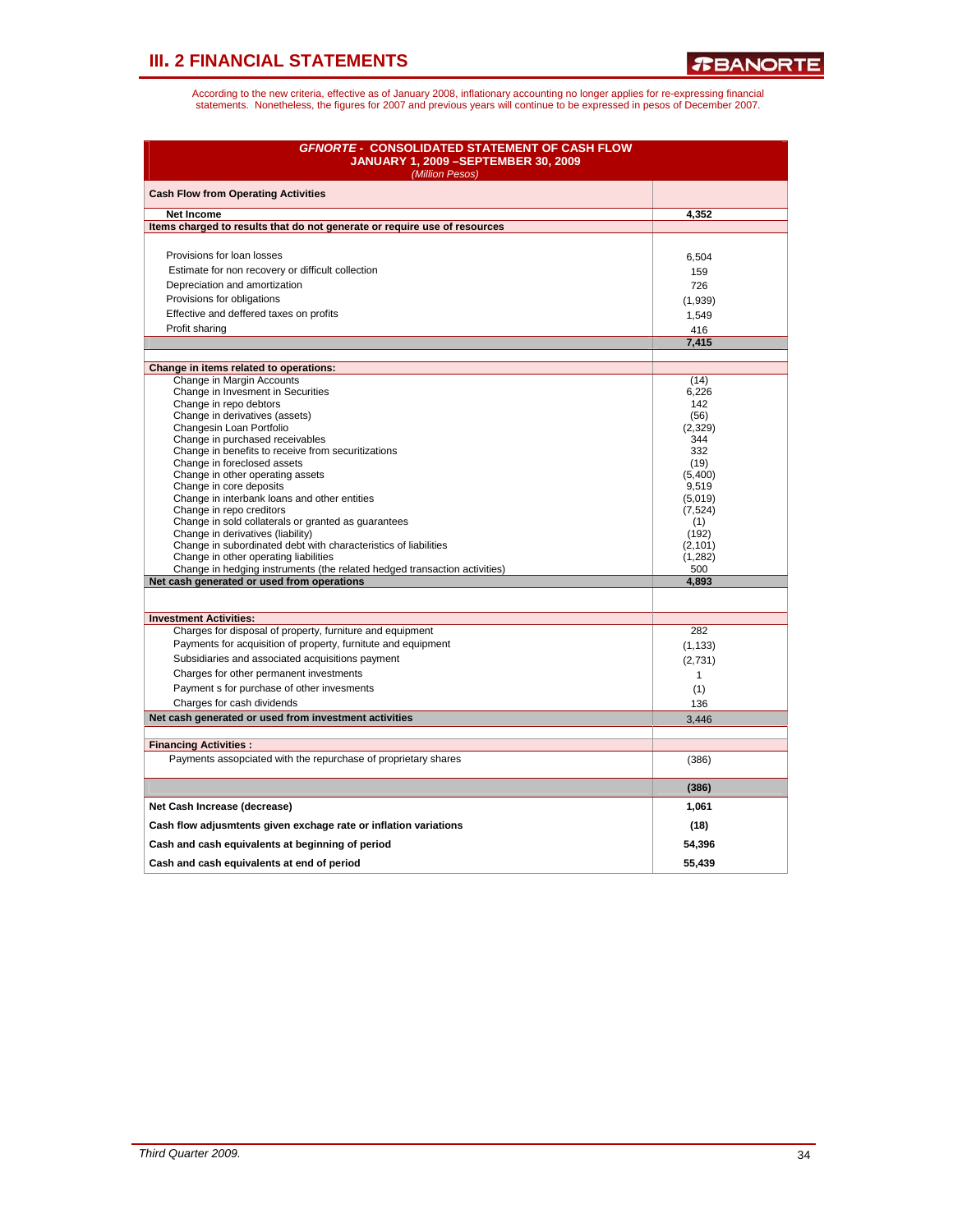| <b>GFNORTE - CONSOLIDATED STATEMENTS OF CHANGES IN STOCKHOLDER'S EQUITY</b> | <b>JANUARY 1, 2009 - SEPTEMBER 30, 2009.</b><br>(Million Pesos) |                                    |
|-----------------------------------------------------------------------------|-----------------------------------------------------------------|------------------------------------|
|                                                                             | <b>CONTRIBUTED CAPITAL</b>                                      |                                    |
|                                                                             | <b>Fixed Paid-in Capital</b>                                    | Premium from sale of<br>securities |
| Balance as of December 31,2008                                              | 11,941                                                          | 1,469                              |
| Changes stemming from stockholder's decisions                               |                                                                 |                                    |
| Stock repurchases                                                           | Δ                                                               | (494)                              |
| Capitalization of profits                                                   |                                                                 |                                    |
| Provisions Created                                                          |                                                                 |                                    |
| Increase in Capital                                                         |                                                                 |                                    |
| <b>Total</b>                                                                | 4                                                               | (494)                              |
| <b>Changes stemming from profits</b>                                        |                                                                 |                                    |
| Total profits:                                                              |                                                                 |                                    |
| Net Income                                                                  |                                                                 |                                    |
| Equity participation method                                                 |                                                                 | (5)                                |
| Changes in accounting policies                                              |                                                                 | (4)                                |
| <b>Total</b>                                                                |                                                                 | (9)                                |
| Balance as of September 30,2009                                             | 11.945                                                          | 966                                |

|                                               |                                 |                                     |                                                                                                       |                                                                        | <b>EARNED CAPITAL</b>                            |                                                                                    |                      |                                    |                                                             |
|-----------------------------------------------|---------------------------------|-------------------------------------|-------------------------------------------------------------------------------------------------------|------------------------------------------------------------------------|--------------------------------------------------|------------------------------------------------------------------------------------|----------------------|------------------------------------|-------------------------------------------------------------|
|                                               | <b>Capital</b><br>Reser-<br>ves | <b>Retaine</b><br>d<br>earning<br>s | Valuatio<br>$\mathsf{n}$<br><b>Effects</b><br>of<br><b>Securiti</b><br><b>es</b><br>Availabl<br>e for | <b>Results</b><br>from val of<br>instrum<br><b>Cash flow</b><br>hedges | <b>Results</b><br>from<br><b>Conversio</b><br>ns | <b>Results</b><br>from Non<br>Monet.<br><b>Assets</b><br><b>(Investmen)</b><br>ts) | <b>Net</b><br>Income | <b>Minority</b><br><b>Interest</b> | <b>Total</b><br><b>Stockholde</b><br>rs <sup>2</sup> Equity |
| Balance as of December 31,2008                | 2,720                           | 16.934                              | (550)                                                                                                 | $\blacksquare$                                                         | 1.094                                            | (2,821)                                                                            | 7.014                | 1.945                              | 39.746                                                      |
| Changes stemming from stockholder's decisions |                                 |                                     |                                                                                                       |                                                                        |                                                  |                                                                                    |                      |                                    |                                                             |
| Stock repurchases                             | 104                             |                                     |                                                                                                       | ÷                                                                      | ä,                                               | $\blacksquare$                                                                     | $\overline{a}$       |                                    | (386)                                                       |
| Application of profits                        |                                 | 7.014                               |                                                                                                       |                                                                        |                                                  | $\blacksquare$                                                                     | (7,014)              |                                    |                                                             |
| Provisions created                            | 351                             | (351)                               |                                                                                                       |                                                                        |                                                  |                                                                                    |                      |                                    |                                                             |
| Increase in Capital                           |                                 |                                     | ٠                                                                                                     | ٠                                                                      |                                                  | $\blacksquare$                                                                     | ٠                    | ٠                                  |                                                             |
| <b>Total</b>                                  | 455                             | 6.663                               | ٠                                                                                                     | $\blacksquare$                                                         | $\blacksquare$                                   | $\overline{\phantom{a}}$                                                           | (7,014)              | ٠                                  | (386)                                                       |
|                                               |                                 |                                     |                                                                                                       |                                                                        |                                                  |                                                                                    |                      |                                    |                                                             |
| <b>Changes stemming from profits</b>          |                                 |                                     |                                                                                                       |                                                                        |                                                  |                                                                                    |                      |                                    |                                                             |
| Total profits:                                |                                 |                                     |                                                                                                       |                                                                        |                                                  |                                                                                    |                      |                                    |                                                             |
| Net Income                                    |                                 |                                     | ÷                                                                                                     | $\blacksquare$                                                         | ÷                                                | ä,                                                                                 | 4,352                |                                    | 4,352                                                       |
| Equity participation method                   |                                 | (729)                               | 617                                                                                                   | 31                                                                     | (1,598)                                          | $\blacksquare$                                                                     | ٠                    |                                    | (1,684)                                                     |
| Changes in accounting policies                |                                 | (1,640)                             | 385                                                                                                   | (1,578)                                                                | 16                                               | 2,821                                                                              |                      |                                    |                                                             |
| <b>Total</b>                                  |                                 | (2, 369)                            | 1.002                                                                                                 | (1, 547)                                                               | (1, 582)                                         | 2.821                                                                              | 4,352                | ä,                                 | 2,668                                                       |
| Recognition of minority interest              |                                 | ٠                                   | ٠                                                                                                     | ٠                                                                      | ٠                                                |                                                                                    |                      | (239)                              | (239)                                                       |
|                                               |                                 |                                     |                                                                                                       |                                                                        |                                                  |                                                                                    |                      |                                    |                                                             |
| Balance as of June 30,2009                    | 3,175                           | 21,228                              | 452                                                                                                   | (1, 547)                                                               | (488)                                            | ۰                                                                                  | 4,352                | 1,706                              | 41,789                                                      |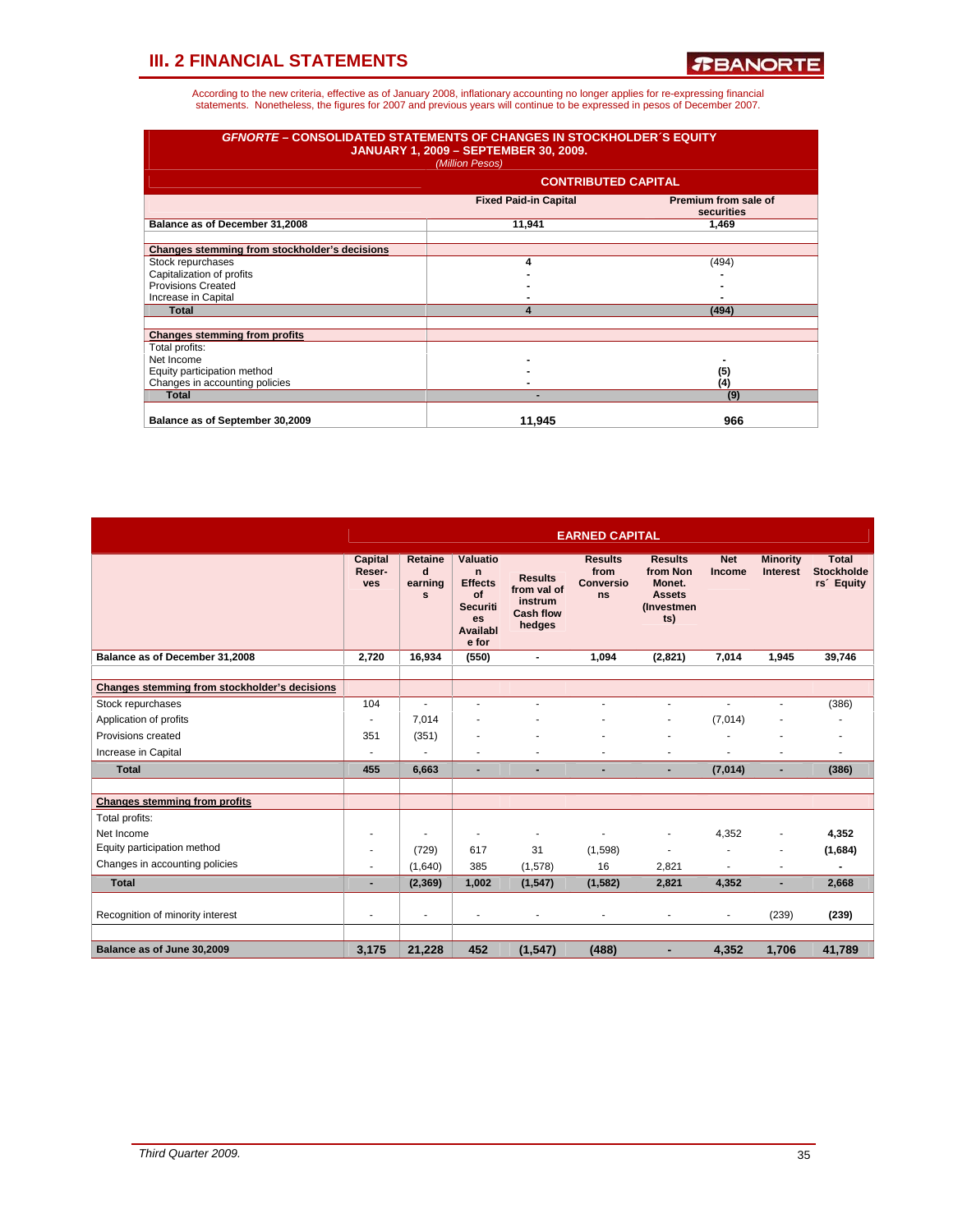*T***BANORTE** 

According to the new criteria, effective as of January 2008, inflationary accounting no longer applies for re-expressing financial<br>statements. Nonetheless, the figures for 2007 and previous years will continue to be expres

|                                                                        | <b>BANKING SECTOR</b>    |                          |                |                          |                |                          |                             |                          |      |                                 |  |  |  |
|------------------------------------------------------------------------|--------------------------|--------------------------|----------------|--------------------------|----------------|--------------------------|-----------------------------|--------------------------|------|---------------------------------|--|--|--|
| <b>BANKING SECTOR* - INCOME</b><br><b>STATEMENT</b><br>(Million Pesos) | <b>1Q08</b>              | <b>2Q08</b>              | 3Q08           | 4Q08                     | Accum.<br>2008 | <b>1Q09</b>              | <b>2Q09</b>                 | 3Q09                     | 4Q09 | Accum.<br>2009                  |  |  |  |
| Interest Income                                                        | 10,772                   | 11,250                   | 12,446         | 13,559                   | 48,027         | 12,688                   | 10,899                      | 9,920                    |      | 33,507                          |  |  |  |
| <b>Interest Expense</b>                                                | 5,965                    | 6,303                    | 7,059          | 7,530                    | 26,857         | 6,873                    | 5,455                       | 4,669                    |      | 16,997                          |  |  |  |
| Loan Fees Charged                                                      | 97                       | 112                      | 132            | 152                      | 493            | 149                      | 137                         | 136                      |      | 422                             |  |  |  |
| <b>Fees Paid</b>                                                       |                          | $\blacksquare$           | $\sim$         | $\blacksquare$           |                | $\overline{\phantom{a}}$ | $\overline{4}$              | 11                       |      | 14                              |  |  |  |
| Net Interest Income (NII)                                              | 4,903                    | 5,058                    | 5,519          | 6,181                    | 21,662         | 5,965                    | 5,578                       | 5,376                    |      | 16,919                          |  |  |  |
| Monetary Adjustment (Repomo) to margins                                | ÷,                       | $\blacksquare$           | $\blacksquare$ | $\overline{\phantom{a}}$ |                | $\blacksquare$           | $\mathbf{r}$                | $\sim$                   |      | ÷,                              |  |  |  |
| <b>NII after Repomo</b>                                                | 4,903                    | 5,058                    | 5,519          | 6,181                    | 21,662         | 5,965                    | 5,578                       | 5,376                    |      | 16,919                          |  |  |  |
| Preventive Provisions for Loan Losses                                  | 987                      | 1,234                    | 1,587          | 2,914                    | 6,722          | 2,144                    | 2,151                       | 2,113                    |      | 6,407                           |  |  |  |
| Loan Loss Sharing Provisions Fobaproa                                  |                          | $\sim$                   | $\sim$         | $\mathbf{r}$             |                | $\blacksquare$           | $\mathcal{L}_{\mathcal{A}}$ | ×,                       |      |                                 |  |  |  |
| <b>NII Adjusted for Credit Risk</b>                                    | 3,916                    | 3,824                    | 3,932          | 3,267                    | 14,940         | 3,822                    | 3,427                       | 3,263                    |      | 10,511                          |  |  |  |
| <b>Fund Transfers</b>                                                  | 52                       | 55                       | 53             | 63                       | 222            | 60                       | 61                          | 63                       |      | 184                             |  |  |  |
| <b>Account Management</b>                                              | 235                      | 250                      | 260            | 253                      | 998            | 230                      | 237                         | 233                      |      | 700                             |  |  |  |
| Fiduciary                                                              | 69                       | 76                       | 79             | 72                       | 295            | 51                       | 68                          | 62                       |      | 180                             |  |  |  |
| Income from Real Estate Portfolios                                     | 190                      | 117                      | 223            | 204                      | 734            | 137                      | 164                         | 229                      |      | 530                             |  |  |  |
| <b>Electronic Banking Services</b>                                     | 234                      | 249                      | 256<br>675     | 269                      | 1,009          | 250                      | 256                         | 253                      |      | 759                             |  |  |  |
| <b>Credit Cards Fees</b>                                               | 581                      | 621<br>$\sim$            | $\blacksquare$ | 655<br>1                 | 2,533          | 590                      | 520                         | 571                      |      | 1,681<br>÷,                     |  |  |  |
| Fees Charged to IPAB                                                   | $\overline{a}$           | 248                      | 245            | 264                      | 1              | ٠                        | ÷.                          | ٠                        |      |                                 |  |  |  |
| <b>Other Fees</b>                                                      | 236                      | 1,615                    | 1,791          | 1,781                    | 993            | 225                      | 226                         | 195                      |      | 645                             |  |  |  |
| <b>Fees Charged on Services</b>                                        | 1,597                    | 5                        | 4              | 5                        | 6,785          | 1,543                    | 1,532                       | 1,606                    |      | 4,681                           |  |  |  |
| <b>Fund Transfers</b>                                                  | 5                        | 275                      | 279            | 317                      | 19             | 6                        | $\,$ 5 $\,$                 | 5                        |      | 16                              |  |  |  |
| <b>Other Fees</b>                                                      | 261<br>÷                 |                          |                | $\overline{a}$           | 1,132          | 293<br>÷.                | 282<br>÷.                   | 310                      |      | 886<br>$\overline{\phantom{a}}$ |  |  |  |
| <b>Expenses from Real Estate Portfolios</b>                            |                          | 280                      | 283            | 321                      |                |                          |                             | $\overline{\phantom{a}}$ |      |                                 |  |  |  |
| <b>Fees Paid on Services</b>                                           | 266                      |                          |                |                          | 1,151          | 300                      | 287                         | 315                      |      | 902                             |  |  |  |
| Foreign Exchange                                                       | 128                      | 135                      | 165            | 351                      | 779            | 360                      | 162                         | 199                      |      | 721<br>105                      |  |  |  |
| Securities - Realized Gains<br>Securities - Unrealized Gains           | 158                      | (68)<br>7                | 197<br>(277)   | (174)<br>340             | 114            | (25)                     | 36                          | 94                       |      |                                 |  |  |  |
| <b>Market Related Income</b>                                           | (85)<br>201              | 74                       | 85             | 518                      | (16)<br>878    | (133)<br>202             | (73)<br>125                 | 32<br>324                |      | (174)<br>652                    |  |  |  |
| <b>Other Operating Income (Expenses)</b>                               |                          | $\blacksquare$           | $\blacksquare$ | $\blacksquare$           |                | 237                      | 159                         | 339                      |      | 735                             |  |  |  |
| <b>Non-Interest Income</b>                                             | 1,532                    | 1,410                    | 1,592          | 1,978                    | 6,512          | 1,683                    | 1,529                       | 1,955                    |      | 5,167                           |  |  |  |
| <b>Total Operating Income</b>                                          | 5,449                    | 5,234                    | 5,524          | 5,245                    | 21,452         | 5,504                    | 4,956                       | 5,218                    |      | 15,678                          |  |  |  |
| Personnel                                                              |                          | 1,472                    | 1,466          | 1,417                    |                |                          | 1,376                       | 1,544                    |      |                                 |  |  |  |
| Profit sharing                                                         | 1,457                    | ٠                        | $\sim$         | $\overline{\phantom{a}}$ | 5,812          | 1,571                    | 167                         | 134                      |      | 4,491                           |  |  |  |
| <b>Professional Fees Paid</b>                                          |                          | 230                      | 286            | 428                      | $\blacksquare$ | 197                      | 335                         | 285                      |      | 498<br>951                      |  |  |  |
| Administrative and Promotional Expenses                                | 219<br>1,036             | 1,084                    | 942            | 1,151                    | 1,163          | 330                      | 991                         | 973                      |      | 3,028                           |  |  |  |
| Rents, Depreciation and Amortization                                   | 332                      | 328                      | 304            | 321                      | 4,213          | 1,065<br>355             | 337                         | 299                      |      | 991                             |  |  |  |
| Other Taxes (other than Income tax)                                    | 151                      | 151                      | 109            | 369                      | 1,285<br>780   | 191                      | 126                         | 127                      |      | 443                             |  |  |  |
| Contribuitons to IPAB                                                  | 213                      | 228                      | 238            | 259                      | 938            | 267                      | 265                         | 271                      |      | 803                             |  |  |  |
| <b>Non-Interest Expense</b>                                            | 3,408                    | 3,494                    | 3,344          | 3,945                    | 14,191         | 3,976                    | 3,597                       | 3,633                    |      | 11,207                          |  |  |  |
| <b>Net Operating Income</b>                                            | 2,041                    | 1,740                    | 2,180          | 1,300                    | 7,261          | 1,528                    | 1,359                       | 1,585                    |      | 4,471                           |  |  |  |
| <b>Other Revenues</b>                                                  | 576                      | 302                      | 250            | 276                      | 1,404          | 393                      | 186                         | 130                      |      | 709                             |  |  |  |
| Foreign Exchange                                                       |                          |                          |                |                          |                | ÷.                       | ÷.                          |                          |      |                                 |  |  |  |
| Recoveries                                                             | 265                      | 354                      | 441            | 727                      | 1,786          | 175                      | 102                         | 149                      |      | 426                             |  |  |  |
| Repomo - other revenues                                                |                          |                          |                |                          |                |                          |                             |                          |      |                                 |  |  |  |
| <b>Non-Operating Income</b>                                            | 841                      | 656                      | 690            | 1,002                    | 3,190          | 568                      | 288                         | 279                      |      | 1,135                           |  |  |  |
| <b>Other Expenses</b>                                                  | (74)                     | (108)                    | (58)           | (462)                    | (703)          | (156)                    | (141)                       | (142)                    |      | (439)                           |  |  |  |
| Changes in Foreign Exchange Valuation                                  | $\overline{\phantom{a}}$ | $\sim$                   | $\blacksquare$ | $\overline{\phantom{a}}$ |                | $\overline{\phantom{a}}$ | $\blacksquare$              | $\overline{\phantom{a}}$ |      | $\blacksquare$                  |  |  |  |
| Repomo - other expenses (creditor balance)                             | $\blacksquare$           | $\sim$                   |                | $\overline{\phantom{a}}$ |                | ÷                        | $\overline{\phantom{a}}$    | $\overline{\phantom{a}}$ |      |                                 |  |  |  |
| <b>Non-Operating Expense</b>                                           | (74)                     | (108)                    | (58)           | (462)                    | (703)          | (156)                    | (141)                       | (142)                    |      | (439)                           |  |  |  |
| Non Operating Income (Expense), net                                    | 767                      | 548                      | 633            | 540                      | 2,487          | 412                      | 147                         | 137                      |      | 696                             |  |  |  |
| Pre-Tax Income                                                         | 2,808                    | 2,288                    | 2,813          | 1,840                    | 9,748          | 1,940                    | 1,506                       | 1,722                    |      | 5,168                           |  |  |  |
| Income Tax                                                             | 732                      | 627                      | 669            | 523                      | 2,551          | 209                      | 380                         | 712                      |      | 1,301                           |  |  |  |
| <b>Profit Sharing</b>                                                  | 232                      | 232                      | 252            | 161                      | 877            | $\blacksquare$           | $\blacksquare$              |                          |      |                                 |  |  |  |
| Tax on Assets                                                          | ٠                        | $\blacksquare$           | $\blacksquare$ | $\blacksquare$           | $\blacksquare$ | $\overline{\phantom{a}}$ | $\overline{\phantom{a}}$    | $\overline{\phantom{a}}$ |      | ٠                               |  |  |  |
| Deferred Income Tax and Profit Sharing                                 | 48                       | (157)                    | 18             | (107)                    | (198)          | 318                      | 17                          | (222)                    |      | 114                             |  |  |  |
| <b>Taxes</b>                                                           | 1,011                    | 702                      | 939            | 578                      | 3,230          | 527                      | 398                         | 490                      |      | 1,415                           |  |  |  |
| <b>Net Income before Subsidiaries</b>                                  | 1,796                    | 1,586                    | 1,874          | 1,262                    | 6,518          | 1,413                    | 1,108                       | 1,232                    |      | 3,753                           |  |  |  |
| Subsidiaries' Net Income                                               | 34                       | 14                       | 28             | 37                       | 113            | 29                       | 27                          | 42                       |      | 99                              |  |  |  |
| <b>Net Income form Continuos Operations</b>                            | 1,830                    | 1,600                    | 1,901          | 1,299                    | 6,631          | 1,442                    | 1,135                       | 1,274                    |      | 3,851                           |  |  |  |
| Extraordinary Items, net                                               | ÷.                       | $\overline{\phantom{a}}$ |                | $\overline{\phantom{a}}$ | $\blacksquare$ | $\overline{\phantom{a}}$ | $\blacksquare$              |                          |      |                                 |  |  |  |
| Minority Interest                                                      | 25                       | 27                       | 21             | 14                       | 88             | 24                       | (24)                        | ÷                        |      | $\overline{\phantom{a}}$        |  |  |  |
| <b>TOTAL NET INCOME</b>                                                | 1,804                    | 1,573                    | 1,880          | 1,285                    | 6,543          | 1,418                    | 1,159                       | 1,274                    |      | 3,851                           |  |  |  |

(\*) Afore is included in the Subsidiaries' net income.

*Third Quarter 2009.* 36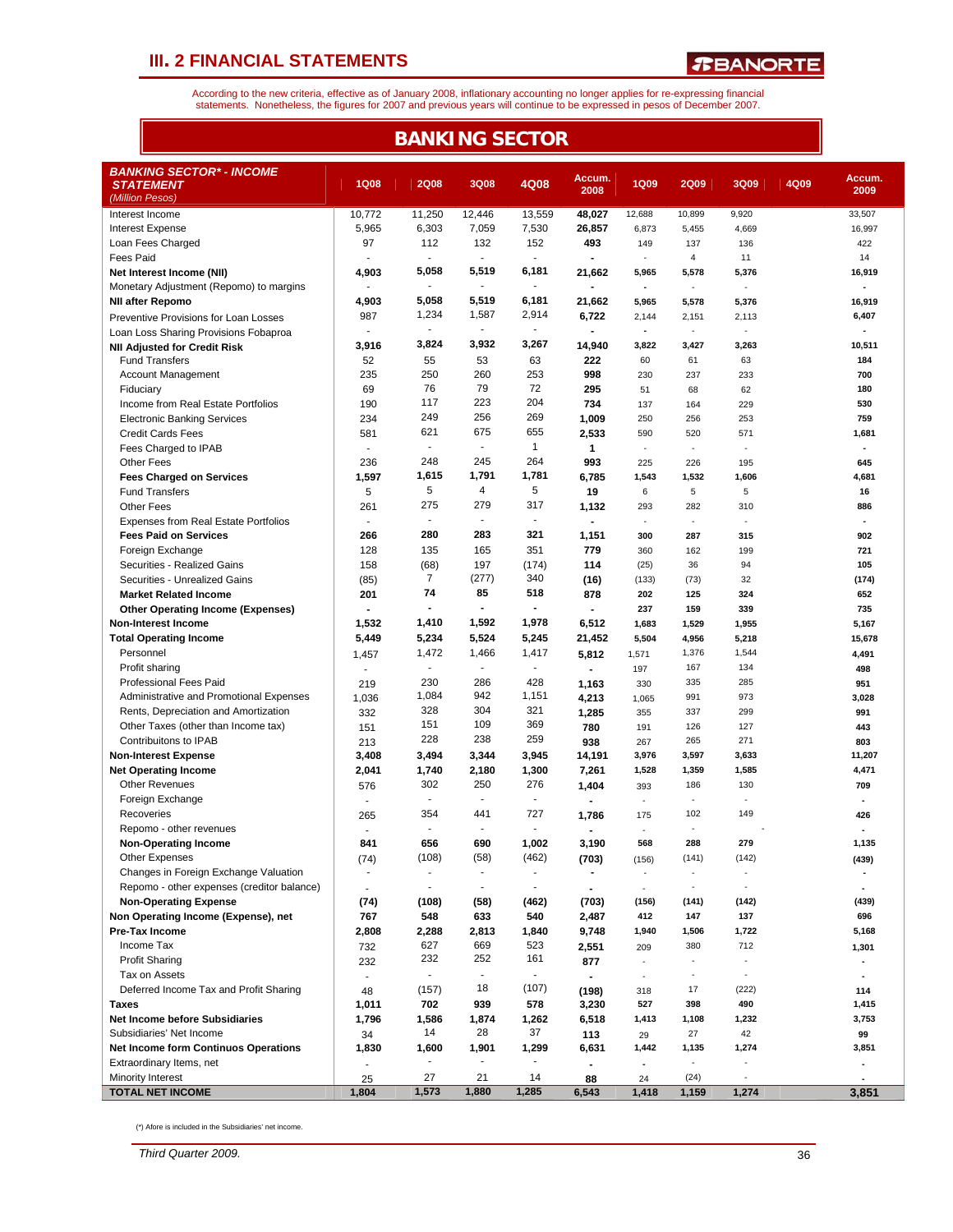| <b>ASSETS</b><br><b>Cash and Due from Banks</b><br><b>Margin Accounts</b><br>Negotiable Instruments | 39.471<br>÷,<br>7,151 | 41,284<br>$\overline{a}$ | 45,391            |                          |         |                |                |  |
|-----------------------------------------------------------------------------------------------------|-----------------------|--------------------------|-------------------|--------------------------|---------|----------------|----------------|--|
|                                                                                                     |                       |                          |                   |                          | 55,776  | 56,598         | 55,106         |  |
|                                                                                                     |                       |                          |                   | 53,896                   | 14      | 12             | 16             |  |
|                                                                                                     |                       |                          | $\overline{a}$    |                          | 4,629   | 21,375         | 15,806         |  |
|                                                                                                     |                       | 9,749                    | 9,967             | 5,577                    | 12,163  | 12,074         | 13,983         |  |
| Securities Available for Sale                                                                       | 15,329                | 14,803                   | 14,826            | 11,971                   | 217,573 | 210,345        | 200,703        |  |
| Securities Held to Maturity                                                                         | 749                   | 742                      | 728               | 221,268                  | 234,365 | 243,793        | 230,492        |  |
| <b>Investment in Securities</b><br>Non-assigned Securities pending Settlement                       | 23,229                | 25,294                   | 25,520            | 238,636                  |         |                |                |  |
|                                                                                                     | ä,                    | 34                       | 61                |                          |         |                | 3              |  |
| Debtor Balance in Repo Trans, net                                                                   | 49                    |                          |                   | $\mathbf{1}$             | 1,502   | 8              |                |  |
| Securities lending                                                                                  |                       |                          |                   |                          |         |                |                |  |
| For trading purposes                                                                                |                       |                          |                   |                          | 6,406   | 5,525          | 5,381          |  |
| For hedging purposes                                                                                |                       |                          |                   |                          | 2,529   | 1,142          | 1,313          |  |
| <b>Transactions with Derivatives</b>                                                                | 2,368                 | 4,523                    | 2,587             | 8,168                    | 8,936   | 6,667          | 6,694          |  |
| <b>Operations w/ Derivatives &amp; Securities</b>                                                   | 2,417                 | 4,557                    | 2,648             | 8,169                    | 10,437  | 6,676          | 6,697          |  |
| <b>Commercial Loans</b>                                                                             | 90,957                | 97,022                   | 103,446           | 114,446                  | 111,385 | 108,861        | 107,070        |  |
| Financial Intermediaries' Loans                                                                     | 17,329                | 18,070                   | 19,977            | 14,331                   | 13,374  | 11,224         | 9,958          |  |
| <b>Consumer Loans</b>                                                                               | 28,626                | 30.376                   | 31,409            | 29,365                   | 27,770  | 26,646         | 26,171         |  |
| Mortgage Loans                                                                                      | 39,046                | 41,170                   | 43,682            | 46,282                   | 47,023  | 47,691         | 48,792         |  |
| <b>Government Entities' Loans</b>                                                                   | 17,556                | 24,366                   | 25,401            | 26,977                   | 28,574  | 31,906         | 33,725         |  |
| <b>IPAB Loans</b>                                                                                   | ÷,                    |                          |                   | $\overline{\phantom{a}}$ |         |                |                |  |
| <b>Performing Loans</b>                                                                             | 193,514               | 211,003                  | 223,916           | 231,400                  | 228,126 | 226,328        | 225,716        |  |
| Commercial PDL's                                                                                    | 944                   | 973                      | 1,180             | 1,591                    | 2,065   | 2,666          | 2,815          |  |
| Financial Intermediaries PDL's                                                                      |                       |                          |                   |                          | 3       |                |                |  |
| Consumer PDL's                                                                                      | 1,208                 | 1,471                    | 1,956             | 2,499                    | 2,540   | 2,584          | 2,195          |  |
| Mortgage PDL's                                                                                      | 893                   | 619                      | 704               | 746                      | 825     | 919            | 994            |  |
| Government Entities PDL's                                                                           | ÷.                    | $\blacksquare$           |                   | $\overline{a}$           |         | $\overline{a}$ | -              |  |
| <b>Past Due Loans</b>                                                                               | 3,044                 | 3,063                    | 3,840             | 4,836                    | 5,434   | 6,169          | 6,004          |  |
| <b>Gross Loan Portfolio</b>                                                                         | 196,558               | 214,066                  | 227,756           | 236,237                  | 233,560 | 232,496        | 231,720        |  |
| Preventive Loan Loss Reserves                                                                       | 3,976                 | 4,153                    | 4,791             | 6,582                    | 5,942   | 6,295          | 7,390          |  |
| <b>Net Loan Portfolio</b>                                                                           | 192,582               | 209,913                  | 222,966           | 229,654                  | 227,618 | 226,201        | 224,329        |  |
| <b>Acquired Collection Rights</b>                                                                   | 3,538                 | 3,375                    | 3,232             | 3,049                    | 2,923   | 2,804          | 2,705          |  |
| <b>Total Credit Portfolio</b>                                                                       | 196,120               | 213,288                  | 226,198           | 232,704                  | 230,541 | 229,005        | 227,034        |  |
| Benef.receivab.securitization transactions                                                          | 546                   | 520                      | 404               | 796                      | 699     | 557            | 465            |  |
| Sundry Debtors & Other Accs Rec, net                                                                | 12,132                | 9,992                    | 12,520            | 9,074                    | 13,361  | 10,385         | 15,268         |  |
| Foreclosed Assets, net                                                                              | 506                   | 653                      | 682               | 863                      | 841     | 801            | 870            |  |
| Real Estate, Furniture & Equipment, net                                                             | 6,344                 | 6,339                    | 6,406             | 6,575                    | 6,654   | 6,610          | 6,780          |  |
| <b>Investments in Subsidiaries</b>                                                                  | 871                   | 839                      | 866               | 931                      | 977     | 1,128          | 1,169          |  |
| Deferred Taxes, net                                                                                 | 177                   | 325                      | 360               | 484                      | 138     | 150            | 817            |  |
| Goodwill                                                                                            | 4,000                 | 3,920                    | 4,214             | 5,345                    | 5,766   | 4,132          | 4,454          |  |
| Intangibles                                                                                         | 238                   | 217                      | 208               | 275                      | 4,190   | 3,775          | 3,985          |  |
| <b>Other Assets</b>                                                                                 | 4,376                 | 4,638                    | 4,666             | 4,686                    |         |                | $\blacksquare$ |  |
|                                                                                                     |                       |                          |                   |                          | 32,625  | 27,537         | 33,808         |  |
| <b>TOTAL ASSETS</b>                                                                                 | 28,645<br>290,428     | 26,924<br>311,867        | 29,923<br>330,083 | 28,232<br>562,433        | 563,758 | 563,620        | 553,153        |  |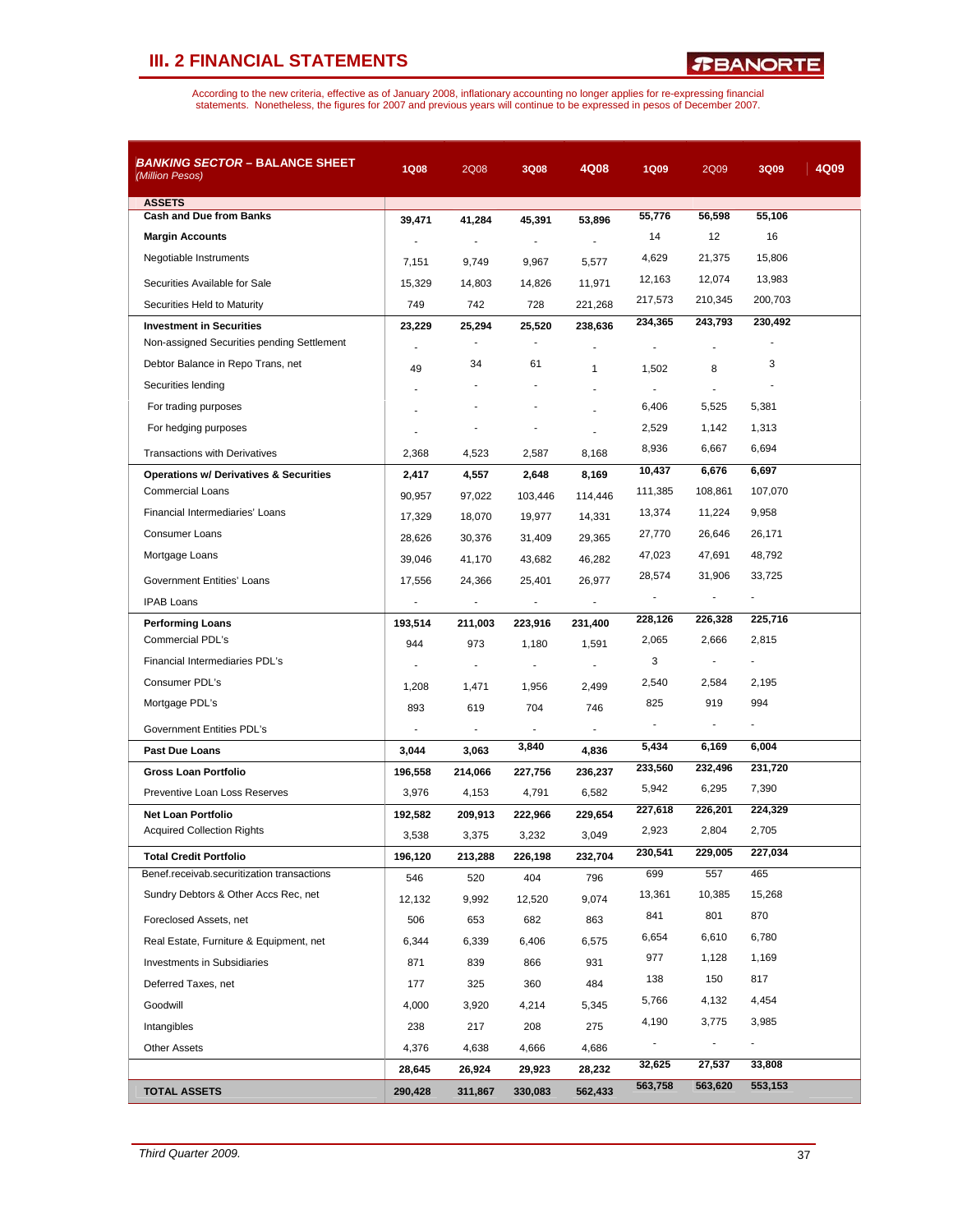*T***BANORTE** 

| <b>LIABILITIES</b><br><b>Demand Deposits</b><br>103,274<br>106,725<br>107,710<br>128,371<br>120,269<br>123,778<br>122,445<br>135,038<br><b>Time Deposits</b><br>93,971<br>114,746<br>134,012<br>132,539<br>141,760<br>147,601<br><b>Bank Bonds</b><br>٠<br>٠<br>٠<br>260,911<br>255,307<br>197,245<br>221,471<br>241,722<br>265,538<br>270,046<br><b>Deposits</b><br>3,136<br>824<br>1,245<br>4,180<br>501<br>2,711<br>Immediate Redemption Loans<br>5,615<br>6,836<br>6,569<br>17,886<br>19,223<br>18,289<br>11,775<br>Short Term<br>14,225<br>7,253<br>7,718<br>7,780<br>8,105<br>8,193<br>7,150<br>Long Term<br>7,912<br>Due to Banks & Correspondents<br>27,752<br>17,691<br>15,173<br>27,236<br>31.596<br>26,043<br>21,637<br>420<br>540<br>1,745<br>1,570<br>1,486<br>183,139<br>Non-assigned Securities for Settlement<br>192,581<br>191,364<br>197,102<br>Creditor Balance in Repo Trans, net<br>252<br>553<br>537<br>304<br>1<br>2<br>1<br>Repo Transactions with Collateral<br>$\blacksquare$<br>Secs to be received in Repo Trans, net<br>ä,<br>ä,<br>ä,<br>6,300<br>5,219<br>5,079<br>For trading purposes<br>٠<br>ä,<br>5,345<br>3,976<br>For hedging purposes<br>4,446<br>٠<br>11,646<br>9,195<br>9,524<br><b>Transactions with Derivatives</b><br>3,156<br>4,443<br>2,946<br>10,746<br>6,566<br>203,330<br>203,733<br>206,837<br>192,664<br><b>Operations w/ Derivatives &amp; Securities</b><br>5,153<br>4,969<br>1,121<br>1,209<br>1,328<br>141<br>122<br>416<br>Income Tax Payable<br>1,042<br>502<br><b>Profit Sharing Payable</b><br>285<br>369<br>ä,<br>٠<br>2,263<br>Creditors for settlement of transactions<br>6,832<br>1,709<br>ä,<br>ä,<br>12,694<br>12,946<br>12,486<br>8,360<br>11,973<br>7,817<br>Other Creditors & Accounts Payable<br>10,180<br>11,541<br><b>Other Payable Accounts</b><br>13,094<br>13,902<br>14,274<br>13,528<br>17,437<br>10,017<br>Subordinated Non Convertible Debt<br>17,923<br>18,505<br>14,561<br>16,932<br>20,613<br>18,053<br>17,783<br><b>Deferred Taxes</b><br>$\overline{\phantom{a}}$<br>$\overline{\phantom{a}}$<br>$\overline{\phantom{a}}$<br>$\overline{\phantom{a}}$<br>$\sim$<br>$\overline{a}$<br>÷.<br>1,508<br><b>Deferred Credits</b><br>923<br>1,088<br>1,211<br>1,291<br>1,275<br>1,400<br><b>TOTAL LIABILITIES</b><br>515,901<br>258,727<br>277,650<br>295,272<br>526,908<br>527,402<br>527,617<br><b>STOCKHOLDER'S EQUITY</b><br>10,955<br>10,955<br>10,955<br>10,955<br>10,955<br>10,955<br>11,151<br>Paid-in Capital<br>856<br><b>Share Subscription Premiums</b><br>856<br>856<br>853<br>852<br>850<br>848<br>Subordinated Convertible Debentures<br>$\overline{\phantom{a}}$<br><b>Subscribed Capital</b><br>11,998<br>11,811<br>11,811<br>11,811<br>11,808<br>11,807<br>11,805<br><b>Capital Reserves</b><br>3,390<br>4,005<br>4,005<br>4,659<br>4,659<br>4,005<br>4,005<br><b>Retained Earnings</b><br>14,039<br>14,039<br>19,988<br>19,346<br>18,505<br>14,749<br>13,426<br>330<br>Results from Valuation of Secs Available for Sale<br>392<br>(999)<br>(329)<br>749<br>(517)<br>(237)<br>Results from Valuation of Hedging Secs<br>(1, 594)<br>(833)<br>58<br>(318)<br>(1,626)<br>(1,637)<br>(1, 383)<br>Results from Conversions of Foreign Ops<br>(522)<br>(33)<br>(258)<br>67<br>1,123<br>1,274<br>(682)<br>Surplus (Deficit) in Capital Restatement<br>$\overline{\phantom{a}}$<br>$\overline{a}$<br>Results of Non Monetary Fixed Assets<br>÷.<br>÷.<br>÷<br>٠<br>٠<br>Results of Non Monetary -Investment Assets<br>86<br>71<br>80<br>87<br>87<br>Adjustments in the Employee's Pensions<br>$\overline{a}$<br>Accumulated Effect of Deferred Liabilities<br>٠<br>Net Income<br>3,866<br>1,804<br>3,378<br>5,258<br>6,543<br>1,418<br>2,577<br><b>Earned Capital</b><br>25,244<br>19,554<br>22,042<br>22,614<br>23,320<br>24,135<br>24,188<br><b>Minority Interest</b><br>397<br>10<br>335<br>364<br>386<br>415<br>10<br><b>Total Stockholder's Equity</b><br>37,252<br>31,700<br>34,216<br>34,811<br>35,526<br>36,356<br>36,003<br>553,153<br>TOTAL LIABILITIES & STOCKHOLDER'S EQUITY<br>290.428<br>311,867<br>330,083<br>562,433<br>563,758<br>563,620<br><b>BANKING SECTOR - MEMORANDUM</b><br>4Q08<br>4Q09<br><b>1Q08</b><br><b>2Q08</b><br>3Q08<br><b>1Q09</b><br><b>2Q09</b><br>3Q09<br><b>ACCOUNTS</b><br>(Milllon Pesos)<br><b>Endorsement Guarantees Granted</b><br>$\sim$<br>$\sim$<br>$\blacksquare$<br>$\sim$<br>$\sim$<br>$\blacksquare$<br>$\blacksquare$<br>266<br><b>Contingent Assets &amp; Liabilities</b><br>265<br>262<br>266<br>266<br>264<br>267<br>Irrevocable Lines of Credit<br>2,135<br>2,846<br>2,530<br>2,580<br>2,793<br>3,129<br>2,503<br>Trust<br>98,397<br>104,565<br>88,471<br>$\sim$<br>$\blacksquare$<br>$\overline{\phantom{a}}$<br>2,107<br>Mandate<br>2,161<br>1,924<br>Assets held in Trusts or Mandate<br>108,959<br>108,574<br>105,738<br>90,469<br>90,632<br>100,321<br>106,673<br>165,302<br>98,070<br>127,528<br>146,036<br>128,137<br>146,493<br>157,269<br>Assets held in custody or in administration<br>84,921<br>Investment banking transactions for third parties, net<br>101,754<br>109,570<br>94,858<br>84,615<br>91,943<br>87,165<br>203<br>Uncharged accrued interest from past - due loans<br>105<br>99<br>104<br>136<br>180<br>220<br><b>Collaterals Received</b><br>20,952<br>21,235<br>24,990<br>21,574<br>31,567<br>31,156<br>31,716<br>Amounts committed to fobaproa operations<br>Investment of retirement saving funds<br>9,520<br>2,999<br>Integration of loan portfolio<br>٠<br>٠<br>٠<br>Amounts received in derivative instruments<br>Fobaproa trusts<br>205,840<br>4,248<br>202,305<br>208,509<br>Renurchase securities to be received<br>(202,496) (206,363<br>(208, 982)<br>(4, 341)<br>(I ess) creditors from repos<br>9,583<br>5,768<br>9,269<br>Debtors from repos<br>(9, 595)<br>(9,273)<br>(5,764)<br>(Less) Renurchase securities to be delivered<br>٠<br>Other control accounts<br>400,735<br>332,747 369,279<br>370,680<br>363,798<br>375,735<br>337,890 | <i>BANKING SECTOR –</i> BALANCE SHEET<br>(Million Pesos) | <b>1Q08</b> | <b>2Q08</b> | <b>3Q08</b> | 4Q08 | <b>1Q09</b> | <b>2Q09</b> | 3Q09 | 4Q09 |
|--------------------------------------------------------------------------------------------------------------------------------------------------------------------------------------------------------------------------------------------------------------------------------------------------------------------------------------------------------------------------------------------------------------------------------------------------------------------------------------------------------------------------------------------------------------------------------------------------------------------------------------------------------------------------------------------------------------------------------------------------------------------------------------------------------------------------------------------------------------------------------------------------------------------------------------------------------------------------------------------------------------------------------------------------------------------------------------------------------------------------------------------------------------------------------------------------------------------------------------------------------------------------------------------------------------------------------------------------------------------------------------------------------------------------------------------------------------------------------------------------------------------------------------------------------------------------------------------------------------------------------------------------------------------------------------------------------------------------------------------------------------------------------------------------------------------------------------------------------------------------------------------------------------------------------------------------------------------------------------------------------------------------------------------------------------------------------------------------------------------------------------------------------------------------------------------------------------------------------------------------------------------------------------------------------------------------------------------------------------------------------------------------------------------------------------------------------------------------------------------------------------------------------------------------------------------------------------------------------------------------------------------------------------------------------------------------------------------------------------------------------------------------------------------------------------------------------------------------------------------------------------------------------------------------------------------------------------------------------------------------------------------------------------------------------------------------------------------------------------------------------------------------------------------------------------------------------------------------------------------------------------------------------------------------------------------------------------------------------------------------------------------------------------------------------------------------------------------------------------------------------------------------------------------------------------------------------------------------------------------------------------------------------------------------------------------------------------------------------------------------------------------------------------------------------------------------------------------------------------------------------------------------------------------------------------------------------------------------------------------------------------------------------------------------------------------------------------------------------------------------------------------------------------------------------------------------------------------------------------------------------------------------------------------------------------------------------------------------------------------------------------------------------------------------------------------------------------------------------------------------------------------------------------------------------------------------------------------------------------------------------------------------------------------------------------------------------------------------------------------------------------------------------------------------------------------------------------------------------------------------------------------------------------------------------------------------------------------------------------------------------------------------------------------------------------------------------------------------------------------------------------------------------------------------------------------------------------------------------------------------------------------------------------------------------------------------------------------------------------------------------------------------------------------------------------------------------------------------------------------------------------------------------------------------------------------------------------------------------------------------------------------------------------------------------------------------------------------------------------------------------------------------------------------------------------------------------------------------------------------------------------------------------------------------------------------------------------------------------------------------------------------------------|----------------------------------------------------------|-------------|-------------|-------------|------|-------------|-------------|------|------|
|                                                                                                                                                                                                                                                                                                                                                                                                                                                                                                                                                                                                                                                                                                                                                                                                                                                                                                                                                                                                                                                                                                                                                                                                                                                                                                                                                                                                                                                                                                                                                                                                                                                                                                                                                                                                                                                                                                                                                                                                                                                                                                                                                                                                                                                                                                                                                                                                                                                                                                                                                                                                                                                                                                                                                                                                                                                                                                                                                                                                                                                                                                                                                                                                                                                                                                                                                                                                                                                                                                                                                                                                                                                                                                                                                                                                                                                                                                                                                                                                                                                                                                                                                                                                                                                                                                                                                                                                                                                                                                                                                                                                                                                                                                                                                                                                                                                                                                                                                                                                                                                                                                                                                                                                                                                                                                                                                                                                                                                                                                                                                                                                                                                                                                                                                                                                                                                                                                                                                                                                                                |                                                          |             |             |             |      |             |             |      |      |
|                                                                                                                                                                                                                                                                                                                                                                                                                                                                                                                                                                                                                                                                                                                                                                                                                                                                                                                                                                                                                                                                                                                                                                                                                                                                                                                                                                                                                                                                                                                                                                                                                                                                                                                                                                                                                                                                                                                                                                                                                                                                                                                                                                                                                                                                                                                                                                                                                                                                                                                                                                                                                                                                                                                                                                                                                                                                                                                                                                                                                                                                                                                                                                                                                                                                                                                                                                                                                                                                                                                                                                                                                                                                                                                                                                                                                                                                                                                                                                                                                                                                                                                                                                                                                                                                                                                                                                                                                                                                                                                                                                                                                                                                                                                                                                                                                                                                                                                                                                                                                                                                                                                                                                                                                                                                                                                                                                                                                                                                                                                                                                                                                                                                                                                                                                                                                                                                                                                                                                                                                                |                                                          |             |             |             |      |             |             |      |      |
|                                                                                                                                                                                                                                                                                                                                                                                                                                                                                                                                                                                                                                                                                                                                                                                                                                                                                                                                                                                                                                                                                                                                                                                                                                                                                                                                                                                                                                                                                                                                                                                                                                                                                                                                                                                                                                                                                                                                                                                                                                                                                                                                                                                                                                                                                                                                                                                                                                                                                                                                                                                                                                                                                                                                                                                                                                                                                                                                                                                                                                                                                                                                                                                                                                                                                                                                                                                                                                                                                                                                                                                                                                                                                                                                                                                                                                                                                                                                                                                                                                                                                                                                                                                                                                                                                                                                                                                                                                                                                                                                                                                                                                                                                                                                                                                                                                                                                                                                                                                                                                                                                                                                                                                                                                                                                                                                                                                                                                                                                                                                                                                                                                                                                                                                                                                                                                                                                                                                                                                                                                |                                                          |             |             |             |      |             |             |      |      |
|                                                                                                                                                                                                                                                                                                                                                                                                                                                                                                                                                                                                                                                                                                                                                                                                                                                                                                                                                                                                                                                                                                                                                                                                                                                                                                                                                                                                                                                                                                                                                                                                                                                                                                                                                                                                                                                                                                                                                                                                                                                                                                                                                                                                                                                                                                                                                                                                                                                                                                                                                                                                                                                                                                                                                                                                                                                                                                                                                                                                                                                                                                                                                                                                                                                                                                                                                                                                                                                                                                                                                                                                                                                                                                                                                                                                                                                                                                                                                                                                                                                                                                                                                                                                                                                                                                                                                                                                                                                                                                                                                                                                                                                                                                                                                                                                                                                                                                                                                                                                                                                                                                                                                                                                                                                                                                                                                                                                                                                                                                                                                                                                                                                                                                                                                                                                                                                                                                                                                                                                                                |                                                          |             |             |             |      |             |             |      |      |
|                                                                                                                                                                                                                                                                                                                                                                                                                                                                                                                                                                                                                                                                                                                                                                                                                                                                                                                                                                                                                                                                                                                                                                                                                                                                                                                                                                                                                                                                                                                                                                                                                                                                                                                                                                                                                                                                                                                                                                                                                                                                                                                                                                                                                                                                                                                                                                                                                                                                                                                                                                                                                                                                                                                                                                                                                                                                                                                                                                                                                                                                                                                                                                                                                                                                                                                                                                                                                                                                                                                                                                                                                                                                                                                                                                                                                                                                                                                                                                                                                                                                                                                                                                                                                                                                                                                                                                                                                                                                                                                                                                                                                                                                                                                                                                                                                                                                                                                                                                                                                                                                                                                                                                                                                                                                                                                                                                                                                                                                                                                                                                                                                                                                                                                                                                                                                                                                                                                                                                                                                                |                                                          |             |             |             |      |             |             |      |      |
|                                                                                                                                                                                                                                                                                                                                                                                                                                                                                                                                                                                                                                                                                                                                                                                                                                                                                                                                                                                                                                                                                                                                                                                                                                                                                                                                                                                                                                                                                                                                                                                                                                                                                                                                                                                                                                                                                                                                                                                                                                                                                                                                                                                                                                                                                                                                                                                                                                                                                                                                                                                                                                                                                                                                                                                                                                                                                                                                                                                                                                                                                                                                                                                                                                                                                                                                                                                                                                                                                                                                                                                                                                                                                                                                                                                                                                                                                                                                                                                                                                                                                                                                                                                                                                                                                                                                                                                                                                                                                                                                                                                                                                                                                                                                                                                                                                                                                                                                                                                                                                                                                                                                                                                                                                                                                                                                                                                                                                                                                                                                                                                                                                                                                                                                                                                                                                                                                                                                                                                                                                |                                                          |             |             |             |      |             |             |      |      |
|                                                                                                                                                                                                                                                                                                                                                                                                                                                                                                                                                                                                                                                                                                                                                                                                                                                                                                                                                                                                                                                                                                                                                                                                                                                                                                                                                                                                                                                                                                                                                                                                                                                                                                                                                                                                                                                                                                                                                                                                                                                                                                                                                                                                                                                                                                                                                                                                                                                                                                                                                                                                                                                                                                                                                                                                                                                                                                                                                                                                                                                                                                                                                                                                                                                                                                                                                                                                                                                                                                                                                                                                                                                                                                                                                                                                                                                                                                                                                                                                                                                                                                                                                                                                                                                                                                                                                                                                                                                                                                                                                                                                                                                                                                                                                                                                                                                                                                                                                                                                                                                                                                                                                                                                                                                                                                                                                                                                                                                                                                                                                                                                                                                                                                                                                                                                                                                                                                                                                                                                                                |                                                          |             |             |             |      |             |             |      |      |
|                                                                                                                                                                                                                                                                                                                                                                                                                                                                                                                                                                                                                                                                                                                                                                                                                                                                                                                                                                                                                                                                                                                                                                                                                                                                                                                                                                                                                                                                                                                                                                                                                                                                                                                                                                                                                                                                                                                                                                                                                                                                                                                                                                                                                                                                                                                                                                                                                                                                                                                                                                                                                                                                                                                                                                                                                                                                                                                                                                                                                                                                                                                                                                                                                                                                                                                                                                                                                                                                                                                                                                                                                                                                                                                                                                                                                                                                                                                                                                                                                                                                                                                                                                                                                                                                                                                                                                                                                                                                                                                                                                                                                                                                                                                                                                                                                                                                                                                                                                                                                                                                                                                                                                                                                                                                                                                                                                                                                                                                                                                                                                                                                                                                                                                                                                                                                                                                                                                                                                                                                                |                                                          |             |             |             |      |             |             |      |      |
|                                                                                                                                                                                                                                                                                                                                                                                                                                                                                                                                                                                                                                                                                                                                                                                                                                                                                                                                                                                                                                                                                                                                                                                                                                                                                                                                                                                                                                                                                                                                                                                                                                                                                                                                                                                                                                                                                                                                                                                                                                                                                                                                                                                                                                                                                                                                                                                                                                                                                                                                                                                                                                                                                                                                                                                                                                                                                                                                                                                                                                                                                                                                                                                                                                                                                                                                                                                                                                                                                                                                                                                                                                                                                                                                                                                                                                                                                                                                                                                                                                                                                                                                                                                                                                                                                                                                                                                                                                                                                                                                                                                                                                                                                                                                                                                                                                                                                                                                                                                                                                                                                                                                                                                                                                                                                                                                                                                                                                                                                                                                                                                                                                                                                                                                                                                                                                                                                                                                                                                                                                |                                                          |             |             |             |      |             |             |      |      |
|                                                                                                                                                                                                                                                                                                                                                                                                                                                                                                                                                                                                                                                                                                                                                                                                                                                                                                                                                                                                                                                                                                                                                                                                                                                                                                                                                                                                                                                                                                                                                                                                                                                                                                                                                                                                                                                                                                                                                                                                                                                                                                                                                                                                                                                                                                                                                                                                                                                                                                                                                                                                                                                                                                                                                                                                                                                                                                                                                                                                                                                                                                                                                                                                                                                                                                                                                                                                                                                                                                                                                                                                                                                                                                                                                                                                                                                                                                                                                                                                                                                                                                                                                                                                                                                                                                                                                                                                                                                                                                                                                                                                                                                                                                                                                                                                                                                                                                                                                                                                                                                                                                                                                                                                                                                                                                                                                                                                                                                                                                                                                                                                                                                                                                                                                                                                                                                                                                                                                                                                                                |                                                          |             |             |             |      |             |             |      |      |
|                                                                                                                                                                                                                                                                                                                                                                                                                                                                                                                                                                                                                                                                                                                                                                                                                                                                                                                                                                                                                                                                                                                                                                                                                                                                                                                                                                                                                                                                                                                                                                                                                                                                                                                                                                                                                                                                                                                                                                                                                                                                                                                                                                                                                                                                                                                                                                                                                                                                                                                                                                                                                                                                                                                                                                                                                                                                                                                                                                                                                                                                                                                                                                                                                                                                                                                                                                                                                                                                                                                                                                                                                                                                                                                                                                                                                                                                                                                                                                                                                                                                                                                                                                                                                                                                                                                                                                                                                                                                                                                                                                                                                                                                                                                                                                                                                                                                                                                                                                                                                                                                                                                                                                                                                                                                                                                                                                                                                                                                                                                                                                                                                                                                                                                                                                                                                                                                                                                                                                                                                                |                                                          |             |             |             |      |             |             |      |      |
|                                                                                                                                                                                                                                                                                                                                                                                                                                                                                                                                                                                                                                                                                                                                                                                                                                                                                                                                                                                                                                                                                                                                                                                                                                                                                                                                                                                                                                                                                                                                                                                                                                                                                                                                                                                                                                                                                                                                                                                                                                                                                                                                                                                                                                                                                                                                                                                                                                                                                                                                                                                                                                                                                                                                                                                                                                                                                                                                                                                                                                                                                                                                                                                                                                                                                                                                                                                                                                                                                                                                                                                                                                                                                                                                                                                                                                                                                                                                                                                                                                                                                                                                                                                                                                                                                                                                                                                                                                                                                                                                                                                                                                                                                                                                                                                                                                                                                                                                                                                                                                                                                                                                                                                                                                                                                                                                                                                                                                                                                                                                                                                                                                                                                                                                                                                                                                                                                                                                                                                                                                |                                                          |             |             |             |      |             |             |      |      |
|                                                                                                                                                                                                                                                                                                                                                                                                                                                                                                                                                                                                                                                                                                                                                                                                                                                                                                                                                                                                                                                                                                                                                                                                                                                                                                                                                                                                                                                                                                                                                                                                                                                                                                                                                                                                                                                                                                                                                                                                                                                                                                                                                                                                                                                                                                                                                                                                                                                                                                                                                                                                                                                                                                                                                                                                                                                                                                                                                                                                                                                                                                                                                                                                                                                                                                                                                                                                                                                                                                                                                                                                                                                                                                                                                                                                                                                                                                                                                                                                                                                                                                                                                                                                                                                                                                                                                                                                                                                                                                                                                                                                                                                                                                                                                                                                                                                                                                                                                                                                                                                                                                                                                                                                                                                                                                                                                                                                                                                                                                                                                                                                                                                                                                                                                                                                                                                                                                                                                                                                                                |                                                          |             |             |             |      |             |             |      |      |
|                                                                                                                                                                                                                                                                                                                                                                                                                                                                                                                                                                                                                                                                                                                                                                                                                                                                                                                                                                                                                                                                                                                                                                                                                                                                                                                                                                                                                                                                                                                                                                                                                                                                                                                                                                                                                                                                                                                                                                                                                                                                                                                                                                                                                                                                                                                                                                                                                                                                                                                                                                                                                                                                                                                                                                                                                                                                                                                                                                                                                                                                                                                                                                                                                                                                                                                                                                                                                                                                                                                                                                                                                                                                                                                                                                                                                                                                                                                                                                                                                                                                                                                                                                                                                                                                                                                                                                                                                                                                                                                                                                                                                                                                                                                                                                                                                                                                                                                                                                                                                                                                                                                                                                                                                                                                                                                                                                                                                                                                                                                                                                                                                                                                                                                                                                                                                                                                                                                                                                                                                                |                                                          |             |             |             |      |             |             |      |      |
|                                                                                                                                                                                                                                                                                                                                                                                                                                                                                                                                                                                                                                                                                                                                                                                                                                                                                                                                                                                                                                                                                                                                                                                                                                                                                                                                                                                                                                                                                                                                                                                                                                                                                                                                                                                                                                                                                                                                                                                                                                                                                                                                                                                                                                                                                                                                                                                                                                                                                                                                                                                                                                                                                                                                                                                                                                                                                                                                                                                                                                                                                                                                                                                                                                                                                                                                                                                                                                                                                                                                                                                                                                                                                                                                                                                                                                                                                                                                                                                                                                                                                                                                                                                                                                                                                                                                                                                                                                                                                                                                                                                                                                                                                                                                                                                                                                                                                                                                                                                                                                                                                                                                                                                                                                                                                                                                                                                                                                                                                                                                                                                                                                                                                                                                                                                                                                                                                                                                                                                                                                |                                                          |             |             |             |      |             |             |      |      |
|                                                                                                                                                                                                                                                                                                                                                                                                                                                                                                                                                                                                                                                                                                                                                                                                                                                                                                                                                                                                                                                                                                                                                                                                                                                                                                                                                                                                                                                                                                                                                                                                                                                                                                                                                                                                                                                                                                                                                                                                                                                                                                                                                                                                                                                                                                                                                                                                                                                                                                                                                                                                                                                                                                                                                                                                                                                                                                                                                                                                                                                                                                                                                                                                                                                                                                                                                                                                                                                                                                                                                                                                                                                                                                                                                                                                                                                                                                                                                                                                                                                                                                                                                                                                                                                                                                                                                                                                                                                                                                                                                                                                                                                                                                                                                                                                                                                                                                                                                                                                                                                                                                                                                                                                                                                                                                                                                                                                                                                                                                                                                                                                                                                                                                                                                                                                                                                                                                                                                                                                                                |                                                          |             |             |             |      |             |             |      |      |
|                                                                                                                                                                                                                                                                                                                                                                                                                                                                                                                                                                                                                                                                                                                                                                                                                                                                                                                                                                                                                                                                                                                                                                                                                                                                                                                                                                                                                                                                                                                                                                                                                                                                                                                                                                                                                                                                                                                                                                                                                                                                                                                                                                                                                                                                                                                                                                                                                                                                                                                                                                                                                                                                                                                                                                                                                                                                                                                                                                                                                                                                                                                                                                                                                                                                                                                                                                                                                                                                                                                                                                                                                                                                                                                                                                                                                                                                                                                                                                                                                                                                                                                                                                                                                                                                                                                                                                                                                                                                                                                                                                                                                                                                                                                                                                                                                                                                                                                                                                                                                                                                                                                                                                                                                                                                                                                                                                                                                                                                                                                                                                                                                                                                                                                                                                                                                                                                                                                                                                                                                                |                                                          |             |             |             |      |             |             |      |      |
|                                                                                                                                                                                                                                                                                                                                                                                                                                                                                                                                                                                                                                                                                                                                                                                                                                                                                                                                                                                                                                                                                                                                                                                                                                                                                                                                                                                                                                                                                                                                                                                                                                                                                                                                                                                                                                                                                                                                                                                                                                                                                                                                                                                                                                                                                                                                                                                                                                                                                                                                                                                                                                                                                                                                                                                                                                                                                                                                                                                                                                                                                                                                                                                                                                                                                                                                                                                                                                                                                                                                                                                                                                                                                                                                                                                                                                                                                                                                                                                                                                                                                                                                                                                                                                                                                                                                                                                                                                                                                                                                                                                                                                                                                                                                                                                                                                                                                                                                                                                                                                                                                                                                                                                                                                                                                                                                                                                                                                                                                                                                                                                                                                                                                                                                                                                                                                                                                                                                                                                                                                |                                                          |             |             |             |      |             |             |      |      |
|                                                                                                                                                                                                                                                                                                                                                                                                                                                                                                                                                                                                                                                                                                                                                                                                                                                                                                                                                                                                                                                                                                                                                                                                                                                                                                                                                                                                                                                                                                                                                                                                                                                                                                                                                                                                                                                                                                                                                                                                                                                                                                                                                                                                                                                                                                                                                                                                                                                                                                                                                                                                                                                                                                                                                                                                                                                                                                                                                                                                                                                                                                                                                                                                                                                                                                                                                                                                                                                                                                                                                                                                                                                                                                                                                                                                                                                                                                                                                                                                                                                                                                                                                                                                                                                                                                                                                                                                                                                                                                                                                                                                                                                                                                                                                                                                                                                                                                                                                                                                                                                                                                                                                                                                                                                                                                                                                                                                                                                                                                                                                                                                                                                                                                                                                                                                                                                                                                                                                                                                                                |                                                          |             |             |             |      |             |             |      |      |
|                                                                                                                                                                                                                                                                                                                                                                                                                                                                                                                                                                                                                                                                                                                                                                                                                                                                                                                                                                                                                                                                                                                                                                                                                                                                                                                                                                                                                                                                                                                                                                                                                                                                                                                                                                                                                                                                                                                                                                                                                                                                                                                                                                                                                                                                                                                                                                                                                                                                                                                                                                                                                                                                                                                                                                                                                                                                                                                                                                                                                                                                                                                                                                                                                                                                                                                                                                                                                                                                                                                                                                                                                                                                                                                                                                                                                                                                                                                                                                                                                                                                                                                                                                                                                                                                                                                                                                                                                                                                                                                                                                                                                                                                                                                                                                                                                                                                                                                                                                                                                                                                                                                                                                                                                                                                                                                                                                                                                                                                                                                                                                                                                                                                                                                                                                                                                                                                                                                                                                                                                                |                                                          |             |             |             |      |             |             |      |      |
|                                                                                                                                                                                                                                                                                                                                                                                                                                                                                                                                                                                                                                                                                                                                                                                                                                                                                                                                                                                                                                                                                                                                                                                                                                                                                                                                                                                                                                                                                                                                                                                                                                                                                                                                                                                                                                                                                                                                                                                                                                                                                                                                                                                                                                                                                                                                                                                                                                                                                                                                                                                                                                                                                                                                                                                                                                                                                                                                                                                                                                                                                                                                                                                                                                                                                                                                                                                                                                                                                                                                                                                                                                                                                                                                                                                                                                                                                                                                                                                                                                                                                                                                                                                                                                                                                                                                                                                                                                                                                                                                                                                                                                                                                                                                                                                                                                                                                                                                                                                                                                                                                                                                                                                                                                                                                                                                                                                                                                                                                                                                                                                                                                                                                                                                                                                                                                                                                                                                                                                                                                |                                                          |             |             |             |      |             |             |      |      |
|                                                                                                                                                                                                                                                                                                                                                                                                                                                                                                                                                                                                                                                                                                                                                                                                                                                                                                                                                                                                                                                                                                                                                                                                                                                                                                                                                                                                                                                                                                                                                                                                                                                                                                                                                                                                                                                                                                                                                                                                                                                                                                                                                                                                                                                                                                                                                                                                                                                                                                                                                                                                                                                                                                                                                                                                                                                                                                                                                                                                                                                                                                                                                                                                                                                                                                                                                                                                                                                                                                                                                                                                                                                                                                                                                                                                                                                                                                                                                                                                                                                                                                                                                                                                                                                                                                                                                                                                                                                                                                                                                                                                                                                                                                                                                                                                                                                                                                                                                                                                                                                                                                                                                                                                                                                                                                                                                                                                                                                                                                                                                                                                                                                                                                                                                                                                                                                                                                                                                                                                                                |                                                          |             |             |             |      |             |             |      |      |
|                                                                                                                                                                                                                                                                                                                                                                                                                                                                                                                                                                                                                                                                                                                                                                                                                                                                                                                                                                                                                                                                                                                                                                                                                                                                                                                                                                                                                                                                                                                                                                                                                                                                                                                                                                                                                                                                                                                                                                                                                                                                                                                                                                                                                                                                                                                                                                                                                                                                                                                                                                                                                                                                                                                                                                                                                                                                                                                                                                                                                                                                                                                                                                                                                                                                                                                                                                                                                                                                                                                                                                                                                                                                                                                                                                                                                                                                                                                                                                                                                                                                                                                                                                                                                                                                                                                                                                                                                                                                                                                                                                                                                                                                                                                                                                                                                                                                                                                                                                                                                                                                                                                                                                                                                                                                                                                                                                                                                                                                                                                                                                                                                                                                                                                                                                                                                                                                                                                                                                                                                                |                                                          |             |             |             |      |             |             |      |      |
|                                                                                                                                                                                                                                                                                                                                                                                                                                                                                                                                                                                                                                                                                                                                                                                                                                                                                                                                                                                                                                                                                                                                                                                                                                                                                                                                                                                                                                                                                                                                                                                                                                                                                                                                                                                                                                                                                                                                                                                                                                                                                                                                                                                                                                                                                                                                                                                                                                                                                                                                                                                                                                                                                                                                                                                                                                                                                                                                                                                                                                                                                                                                                                                                                                                                                                                                                                                                                                                                                                                                                                                                                                                                                                                                                                                                                                                                                                                                                                                                                                                                                                                                                                                                                                                                                                                                                                                                                                                                                                                                                                                                                                                                                                                                                                                                                                                                                                                                                                                                                                                                                                                                                                                                                                                                                                                                                                                                                                                                                                                                                                                                                                                                                                                                                                                                                                                                                                                                                                                                                                |                                                          |             |             |             |      |             |             |      |      |
|                                                                                                                                                                                                                                                                                                                                                                                                                                                                                                                                                                                                                                                                                                                                                                                                                                                                                                                                                                                                                                                                                                                                                                                                                                                                                                                                                                                                                                                                                                                                                                                                                                                                                                                                                                                                                                                                                                                                                                                                                                                                                                                                                                                                                                                                                                                                                                                                                                                                                                                                                                                                                                                                                                                                                                                                                                                                                                                                                                                                                                                                                                                                                                                                                                                                                                                                                                                                                                                                                                                                                                                                                                                                                                                                                                                                                                                                                                                                                                                                                                                                                                                                                                                                                                                                                                                                                                                                                                                                                                                                                                                                                                                                                                                                                                                                                                                                                                                                                                                                                                                                                                                                                                                                                                                                                                                                                                                                                                                                                                                                                                                                                                                                                                                                                                                                                                                                                                                                                                                                                                |                                                          |             |             |             |      |             |             |      |      |
|                                                                                                                                                                                                                                                                                                                                                                                                                                                                                                                                                                                                                                                                                                                                                                                                                                                                                                                                                                                                                                                                                                                                                                                                                                                                                                                                                                                                                                                                                                                                                                                                                                                                                                                                                                                                                                                                                                                                                                                                                                                                                                                                                                                                                                                                                                                                                                                                                                                                                                                                                                                                                                                                                                                                                                                                                                                                                                                                                                                                                                                                                                                                                                                                                                                                                                                                                                                                                                                                                                                                                                                                                                                                                                                                                                                                                                                                                                                                                                                                                                                                                                                                                                                                                                                                                                                                                                                                                                                                                                                                                                                                                                                                                                                                                                                                                                                                                                                                                                                                                                                                                                                                                                                                                                                                                                                                                                                                                                                                                                                                                                                                                                                                                                                                                                                                                                                                                                                                                                                                                                |                                                          |             |             |             |      |             |             |      |      |
|                                                                                                                                                                                                                                                                                                                                                                                                                                                                                                                                                                                                                                                                                                                                                                                                                                                                                                                                                                                                                                                                                                                                                                                                                                                                                                                                                                                                                                                                                                                                                                                                                                                                                                                                                                                                                                                                                                                                                                                                                                                                                                                                                                                                                                                                                                                                                                                                                                                                                                                                                                                                                                                                                                                                                                                                                                                                                                                                                                                                                                                                                                                                                                                                                                                                                                                                                                                                                                                                                                                                                                                                                                                                                                                                                                                                                                                                                                                                                                                                                                                                                                                                                                                                                                                                                                                                                                                                                                                                                                                                                                                                                                                                                                                                                                                                                                                                                                                                                                                                                                                                                                                                                                                                                                                                                                                                                                                                                                                                                                                                                                                                                                                                                                                                                                                                                                                                                                                                                                                                                                |                                                          |             |             |             |      |             |             |      |      |
|                                                                                                                                                                                                                                                                                                                                                                                                                                                                                                                                                                                                                                                                                                                                                                                                                                                                                                                                                                                                                                                                                                                                                                                                                                                                                                                                                                                                                                                                                                                                                                                                                                                                                                                                                                                                                                                                                                                                                                                                                                                                                                                                                                                                                                                                                                                                                                                                                                                                                                                                                                                                                                                                                                                                                                                                                                                                                                                                                                                                                                                                                                                                                                                                                                                                                                                                                                                                                                                                                                                                                                                                                                                                                                                                                                                                                                                                                                                                                                                                                                                                                                                                                                                                                                                                                                                                                                                                                                                                                                                                                                                                                                                                                                                                                                                                                                                                                                                                                                                                                                                                                                                                                                                                                                                                                                                                                                                                                                                                                                                                                                                                                                                                                                                                                                                                                                                                                                                                                                                                                                |                                                          |             |             |             |      |             |             |      |      |
|                                                                                                                                                                                                                                                                                                                                                                                                                                                                                                                                                                                                                                                                                                                                                                                                                                                                                                                                                                                                                                                                                                                                                                                                                                                                                                                                                                                                                                                                                                                                                                                                                                                                                                                                                                                                                                                                                                                                                                                                                                                                                                                                                                                                                                                                                                                                                                                                                                                                                                                                                                                                                                                                                                                                                                                                                                                                                                                                                                                                                                                                                                                                                                                                                                                                                                                                                                                                                                                                                                                                                                                                                                                                                                                                                                                                                                                                                                                                                                                                                                                                                                                                                                                                                                                                                                                                                                                                                                                                                                                                                                                                                                                                                                                                                                                                                                                                                                                                                                                                                                                                                                                                                                                                                                                                                                                                                                                                                                                                                                                                                                                                                                                                                                                                                                                                                                                                                                                                                                                                                                |                                                          |             |             |             |      |             |             |      |      |
|                                                                                                                                                                                                                                                                                                                                                                                                                                                                                                                                                                                                                                                                                                                                                                                                                                                                                                                                                                                                                                                                                                                                                                                                                                                                                                                                                                                                                                                                                                                                                                                                                                                                                                                                                                                                                                                                                                                                                                                                                                                                                                                                                                                                                                                                                                                                                                                                                                                                                                                                                                                                                                                                                                                                                                                                                                                                                                                                                                                                                                                                                                                                                                                                                                                                                                                                                                                                                                                                                                                                                                                                                                                                                                                                                                                                                                                                                                                                                                                                                                                                                                                                                                                                                                                                                                                                                                                                                                                                                                                                                                                                                                                                                                                                                                                                                                                                                                                                                                                                                                                                                                                                                                                                                                                                                                                                                                                                                                                                                                                                                                                                                                                                                                                                                                                                                                                                                                                                                                                                                                |                                                          |             |             |             |      |             |             |      |      |
|                                                                                                                                                                                                                                                                                                                                                                                                                                                                                                                                                                                                                                                                                                                                                                                                                                                                                                                                                                                                                                                                                                                                                                                                                                                                                                                                                                                                                                                                                                                                                                                                                                                                                                                                                                                                                                                                                                                                                                                                                                                                                                                                                                                                                                                                                                                                                                                                                                                                                                                                                                                                                                                                                                                                                                                                                                                                                                                                                                                                                                                                                                                                                                                                                                                                                                                                                                                                                                                                                                                                                                                                                                                                                                                                                                                                                                                                                                                                                                                                                                                                                                                                                                                                                                                                                                                                                                                                                                                                                                                                                                                                                                                                                                                                                                                                                                                                                                                                                                                                                                                                                                                                                                                                                                                                                                                                                                                                                                                                                                                                                                                                                                                                                                                                                                                                                                                                                                                                                                                                                                |                                                          |             |             |             |      |             |             |      |      |
|                                                                                                                                                                                                                                                                                                                                                                                                                                                                                                                                                                                                                                                                                                                                                                                                                                                                                                                                                                                                                                                                                                                                                                                                                                                                                                                                                                                                                                                                                                                                                                                                                                                                                                                                                                                                                                                                                                                                                                                                                                                                                                                                                                                                                                                                                                                                                                                                                                                                                                                                                                                                                                                                                                                                                                                                                                                                                                                                                                                                                                                                                                                                                                                                                                                                                                                                                                                                                                                                                                                                                                                                                                                                                                                                                                                                                                                                                                                                                                                                                                                                                                                                                                                                                                                                                                                                                                                                                                                                                                                                                                                                                                                                                                                                                                                                                                                                                                                                                                                                                                                                                                                                                                                                                                                                                                                                                                                                                                                                                                                                                                                                                                                                                                                                                                                                                                                                                                                                                                                                                                |                                                          |             |             |             |      |             |             |      |      |
|                                                                                                                                                                                                                                                                                                                                                                                                                                                                                                                                                                                                                                                                                                                                                                                                                                                                                                                                                                                                                                                                                                                                                                                                                                                                                                                                                                                                                                                                                                                                                                                                                                                                                                                                                                                                                                                                                                                                                                                                                                                                                                                                                                                                                                                                                                                                                                                                                                                                                                                                                                                                                                                                                                                                                                                                                                                                                                                                                                                                                                                                                                                                                                                                                                                                                                                                                                                                                                                                                                                                                                                                                                                                                                                                                                                                                                                                                                                                                                                                                                                                                                                                                                                                                                                                                                                                                                                                                                                                                                                                                                                                                                                                                                                                                                                                                                                                                                                                                                                                                                                                                                                                                                                                                                                                                                                                                                                                                                                                                                                                                                                                                                                                                                                                                                                                                                                                                                                                                                                                                                |                                                          |             |             |             |      |             |             |      |      |
|                                                                                                                                                                                                                                                                                                                                                                                                                                                                                                                                                                                                                                                                                                                                                                                                                                                                                                                                                                                                                                                                                                                                                                                                                                                                                                                                                                                                                                                                                                                                                                                                                                                                                                                                                                                                                                                                                                                                                                                                                                                                                                                                                                                                                                                                                                                                                                                                                                                                                                                                                                                                                                                                                                                                                                                                                                                                                                                                                                                                                                                                                                                                                                                                                                                                                                                                                                                                                                                                                                                                                                                                                                                                                                                                                                                                                                                                                                                                                                                                                                                                                                                                                                                                                                                                                                                                                                                                                                                                                                                                                                                                                                                                                                                                                                                                                                                                                                                                                                                                                                                                                                                                                                                                                                                                                                                                                                                                                                                                                                                                                                                                                                                                                                                                                                                                                                                                                                                                                                                                                                |                                                          |             |             |             |      |             |             |      |      |
|                                                                                                                                                                                                                                                                                                                                                                                                                                                                                                                                                                                                                                                                                                                                                                                                                                                                                                                                                                                                                                                                                                                                                                                                                                                                                                                                                                                                                                                                                                                                                                                                                                                                                                                                                                                                                                                                                                                                                                                                                                                                                                                                                                                                                                                                                                                                                                                                                                                                                                                                                                                                                                                                                                                                                                                                                                                                                                                                                                                                                                                                                                                                                                                                                                                                                                                                                                                                                                                                                                                                                                                                                                                                                                                                                                                                                                                                                                                                                                                                                                                                                                                                                                                                                                                                                                                                                                                                                                                                                                                                                                                                                                                                                                                                                                                                                                                                                                                                                                                                                                                                                                                                                                                                                                                                                                                                                                                                                                                                                                                                                                                                                                                                                                                                                                                                                                                                                                                                                                                                                                |                                                          |             |             |             |      |             |             |      |      |
|                                                                                                                                                                                                                                                                                                                                                                                                                                                                                                                                                                                                                                                                                                                                                                                                                                                                                                                                                                                                                                                                                                                                                                                                                                                                                                                                                                                                                                                                                                                                                                                                                                                                                                                                                                                                                                                                                                                                                                                                                                                                                                                                                                                                                                                                                                                                                                                                                                                                                                                                                                                                                                                                                                                                                                                                                                                                                                                                                                                                                                                                                                                                                                                                                                                                                                                                                                                                                                                                                                                                                                                                                                                                                                                                                                                                                                                                                                                                                                                                                                                                                                                                                                                                                                                                                                                                                                                                                                                                                                                                                                                                                                                                                                                                                                                                                                                                                                                                                                                                                                                                                                                                                                                                                                                                                                                                                                                                                                                                                                                                                                                                                                                                                                                                                                                                                                                                                                                                                                                                                                |                                                          |             |             |             |      |             |             |      |      |
|                                                                                                                                                                                                                                                                                                                                                                                                                                                                                                                                                                                                                                                                                                                                                                                                                                                                                                                                                                                                                                                                                                                                                                                                                                                                                                                                                                                                                                                                                                                                                                                                                                                                                                                                                                                                                                                                                                                                                                                                                                                                                                                                                                                                                                                                                                                                                                                                                                                                                                                                                                                                                                                                                                                                                                                                                                                                                                                                                                                                                                                                                                                                                                                                                                                                                                                                                                                                                                                                                                                                                                                                                                                                                                                                                                                                                                                                                                                                                                                                                                                                                                                                                                                                                                                                                                                                                                                                                                                                                                                                                                                                                                                                                                                                                                                                                                                                                                                                                                                                                                                                                                                                                                                                                                                                                                                                                                                                                                                                                                                                                                                                                                                                                                                                                                                                                                                                                                                                                                                                                                |                                                          |             |             |             |      |             |             |      |      |
|                                                                                                                                                                                                                                                                                                                                                                                                                                                                                                                                                                                                                                                                                                                                                                                                                                                                                                                                                                                                                                                                                                                                                                                                                                                                                                                                                                                                                                                                                                                                                                                                                                                                                                                                                                                                                                                                                                                                                                                                                                                                                                                                                                                                                                                                                                                                                                                                                                                                                                                                                                                                                                                                                                                                                                                                                                                                                                                                                                                                                                                                                                                                                                                                                                                                                                                                                                                                                                                                                                                                                                                                                                                                                                                                                                                                                                                                                                                                                                                                                                                                                                                                                                                                                                                                                                                                                                                                                                                                                                                                                                                                                                                                                                                                                                                                                                                                                                                                                                                                                                                                                                                                                                                                                                                                                                                                                                                                                                                                                                                                                                                                                                                                                                                                                                                                                                                                                                                                                                                                                                |                                                          |             |             |             |      |             |             |      |      |
|                                                                                                                                                                                                                                                                                                                                                                                                                                                                                                                                                                                                                                                                                                                                                                                                                                                                                                                                                                                                                                                                                                                                                                                                                                                                                                                                                                                                                                                                                                                                                                                                                                                                                                                                                                                                                                                                                                                                                                                                                                                                                                                                                                                                                                                                                                                                                                                                                                                                                                                                                                                                                                                                                                                                                                                                                                                                                                                                                                                                                                                                                                                                                                                                                                                                                                                                                                                                                                                                                                                                                                                                                                                                                                                                                                                                                                                                                                                                                                                                                                                                                                                                                                                                                                                                                                                                                                                                                                                                                                                                                                                                                                                                                                                                                                                                                                                                                                                                                                                                                                                                                                                                                                                                                                                                                                                                                                                                                                                                                                                                                                                                                                                                                                                                                                                                                                                                                                                                                                                                                                |                                                          |             |             |             |      |             |             |      |      |
|                                                                                                                                                                                                                                                                                                                                                                                                                                                                                                                                                                                                                                                                                                                                                                                                                                                                                                                                                                                                                                                                                                                                                                                                                                                                                                                                                                                                                                                                                                                                                                                                                                                                                                                                                                                                                                                                                                                                                                                                                                                                                                                                                                                                                                                                                                                                                                                                                                                                                                                                                                                                                                                                                                                                                                                                                                                                                                                                                                                                                                                                                                                                                                                                                                                                                                                                                                                                                                                                                                                                                                                                                                                                                                                                                                                                                                                                                                                                                                                                                                                                                                                                                                                                                                                                                                                                                                                                                                                                                                                                                                                                                                                                                                                                                                                                                                                                                                                                                                                                                                                                                                                                                                                                                                                                                                                                                                                                                                                                                                                                                                                                                                                                                                                                                                                                                                                                                                                                                                                                                                |                                                          |             |             |             |      |             |             |      |      |
|                                                                                                                                                                                                                                                                                                                                                                                                                                                                                                                                                                                                                                                                                                                                                                                                                                                                                                                                                                                                                                                                                                                                                                                                                                                                                                                                                                                                                                                                                                                                                                                                                                                                                                                                                                                                                                                                                                                                                                                                                                                                                                                                                                                                                                                                                                                                                                                                                                                                                                                                                                                                                                                                                                                                                                                                                                                                                                                                                                                                                                                                                                                                                                                                                                                                                                                                                                                                                                                                                                                                                                                                                                                                                                                                                                                                                                                                                                                                                                                                                                                                                                                                                                                                                                                                                                                                                                                                                                                                                                                                                                                                                                                                                                                                                                                                                                                                                                                                                                                                                                                                                                                                                                                                                                                                                                                                                                                                                                                                                                                                                                                                                                                                                                                                                                                                                                                                                                                                                                                                                                |                                                          |             |             |             |      |             |             |      |      |
|                                                                                                                                                                                                                                                                                                                                                                                                                                                                                                                                                                                                                                                                                                                                                                                                                                                                                                                                                                                                                                                                                                                                                                                                                                                                                                                                                                                                                                                                                                                                                                                                                                                                                                                                                                                                                                                                                                                                                                                                                                                                                                                                                                                                                                                                                                                                                                                                                                                                                                                                                                                                                                                                                                                                                                                                                                                                                                                                                                                                                                                                                                                                                                                                                                                                                                                                                                                                                                                                                                                                                                                                                                                                                                                                                                                                                                                                                                                                                                                                                                                                                                                                                                                                                                                                                                                                                                                                                                                                                                                                                                                                                                                                                                                                                                                                                                                                                                                                                                                                                                                                                                                                                                                                                                                                                                                                                                                                                                                                                                                                                                                                                                                                                                                                                                                                                                                                                                                                                                                                                                |                                                          |             |             |             |      |             |             |      |      |
|                                                                                                                                                                                                                                                                                                                                                                                                                                                                                                                                                                                                                                                                                                                                                                                                                                                                                                                                                                                                                                                                                                                                                                                                                                                                                                                                                                                                                                                                                                                                                                                                                                                                                                                                                                                                                                                                                                                                                                                                                                                                                                                                                                                                                                                                                                                                                                                                                                                                                                                                                                                                                                                                                                                                                                                                                                                                                                                                                                                                                                                                                                                                                                                                                                                                                                                                                                                                                                                                                                                                                                                                                                                                                                                                                                                                                                                                                                                                                                                                                                                                                                                                                                                                                                                                                                                                                                                                                                                                                                                                                                                                                                                                                                                                                                                                                                                                                                                                                                                                                                                                                                                                                                                                                                                                                                                                                                                                                                                                                                                                                                                                                                                                                                                                                                                                                                                                                                                                                                                                                                |                                                          |             |             |             |      |             |             |      |      |
|                                                                                                                                                                                                                                                                                                                                                                                                                                                                                                                                                                                                                                                                                                                                                                                                                                                                                                                                                                                                                                                                                                                                                                                                                                                                                                                                                                                                                                                                                                                                                                                                                                                                                                                                                                                                                                                                                                                                                                                                                                                                                                                                                                                                                                                                                                                                                                                                                                                                                                                                                                                                                                                                                                                                                                                                                                                                                                                                                                                                                                                                                                                                                                                                                                                                                                                                                                                                                                                                                                                                                                                                                                                                                                                                                                                                                                                                                                                                                                                                                                                                                                                                                                                                                                                                                                                                                                                                                                                                                                                                                                                                                                                                                                                                                                                                                                                                                                                                                                                                                                                                                                                                                                                                                                                                                                                                                                                                                                                                                                                                                                                                                                                                                                                                                                                                                                                                                                                                                                                                                                |                                                          |             |             |             |      |             |             |      |      |
|                                                                                                                                                                                                                                                                                                                                                                                                                                                                                                                                                                                                                                                                                                                                                                                                                                                                                                                                                                                                                                                                                                                                                                                                                                                                                                                                                                                                                                                                                                                                                                                                                                                                                                                                                                                                                                                                                                                                                                                                                                                                                                                                                                                                                                                                                                                                                                                                                                                                                                                                                                                                                                                                                                                                                                                                                                                                                                                                                                                                                                                                                                                                                                                                                                                                                                                                                                                                                                                                                                                                                                                                                                                                                                                                                                                                                                                                                                                                                                                                                                                                                                                                                                                                                                                                                                                                                                                                                                                                                                                                                                                                                                                                                                                                                                                                                                                                                                                                                                                                                                                                                                                                                                                                                                                                                                                                                                                                                                                                                                                                                                                                                                                                                                                                                                                                                                                                                                                                                                                                                                |                                                          |             |             |             |      |             |             |      |      |
|                                                                                                                                                                                                                                                                                                                                                                                                                                                                                                                                                                                                                                                                                                                                                                                                                                                                                                                                                                                                                                                                                                                                                                                                                                                                                                                                                                                                                                                                                                                                                                                                                                                                                                                                                                                                                                                                                                                                                                                                                                                                                                                                                                                                                                                                                                                                                                                                                                                                                                                                                                                                                                                                                                                                                                                                                                                                                                                                                                                                                                                                                                                                                                                                                                                                                                                                                                                                                                                                                                                                                                                                                                                                                                                                                                                                                                                                                                                                                                                                                                                                                                                                                                                                                                                                                                                                                                                                                                                                                                                                                                                                                                                                                                                                                                                                                                                                                                                                                                                                                                                                                                                                                                                                                                                                                                                                                                                                                                                                                                                                                                                                                                                                                                                                                                                                                                                                                                                                                                                                                                |                                                          |             |             |             |      |             |             |      |      |
|                                                                                                                                                                                                                                                                                                                                                                                                                                                                                                                                                                                                                                                                                                                                                                                                                                                                                                                                                                                                                                                                                                                                                                                                                                                                                                                                                                                                                                                                                                                                                                                                                                                                                                                                                                                                                                                                                                                                                                                                                                                                                                                                                                                                                                                                                                                                                                                                                                                                                                                                                                                                                                                                                                                                                                                                                                                                                                                                                                                                                                                                                                                                                                                                                                                                                                                                                                                                                                                                                                                                                                                                                                                                                                                                                                                                                                                                                                                                                                                                                                                                                                                                                                                                                                                                                                                                                                                                                                                                                                                                                                                                                                                                                                                                                                                                                                                                                                                                                                                                                                                                                                                                                                                                                                                                                                                                                                                                                                                                                                                                                                                                                                                                                                                                                                                                                                                                                                                                                                                                                                |                                                          |             |             |             |      |             |             |      |      |
|                                                                                                                                                                                                                                                                                                                                                                                                                                                                                                                                                                                                                                                                                                                                                                                                                                                                                                                                                                                                                                                                                                                                                                                                                                                                                                                                                                                                                                                                                                                                                                                                                                                                                                                                                                                                                                                                                                                                                                                                                                                                                                                                                                                                                                                                                                                                                                                                                                                                                                                                                                                                                                                                                                                                                                                                                                                                                                                                                                                                                                                                                                                                                                                                                                                                                                                                                                                                                                                                                                                                                                                                                                                                                                                                                                                                                                                                                                                                                                                                                                                                                                                                                                                                                                                                                                                                                                                                                                                                                                                                                                                                                                                                                                                                                                                                                                                                                                                                                                                                                                                                                                                                                                                                                                                                                                                                                                                                                                                                                                                                                                                                                                                                                                                                                                                                                                                                                                                                                                                                                                |                                                          |             |             |             |      |             |             |      |      |
|                                                                                                                                                                                                                                                                                                                                                                                                                                                                                                                                                                                                                                                                                                                                                                                                                                                                                                                                                                                                                                                                                                                                                                                                                                                                                                                                                                                                                                                                                                                                                                                                                                                                                                                                                                                                                                                                                                                                                                                                                                                                                                                                                                                                                                                                                                                                                                                                                                                                                                                                                                                                                                                                                                                                                                                                                                                                                                                                                                                                                                                                                                                                                                                                                                                                                                                                                                                                                                                                                                                                                                                                                                                                                                                                                                                                                                                                                                                                                                                                                                                                                                                                                                                                                                                                                                                                                                                                                                                                                                                                                                                                                                                                                                                                                                                                                                                                                                                                                                                                                                                                                                                                                                                                                                                                                                                                                                                                                                                                                                                                                                                                                                                                                                                                                                                                                                                                                                                                                                                                                                |                                                          |             |             |             |      |             |             |      |      |
|                                                                                                                                                                                                                                                                                                                                                                                                                                                                                                                                                                                                                                                                                                                                                                                                                                                                                                                                                                                                                                                                                                                                                                                                                                                                                                                                                                                                                                                                                                                                                                                                                                                                                                                                                                                                                                                                                                                                                                                                                                                                                                                                                                                                                                                                                                                                                                                                                                                                                                                                                                                                                                                                                                                                                                                                                                                                                                                                                                                                                                                                                                                                                                                                                                                                                                                                                                                                                                                                                                                                                                                                                                                                                                                                                                                                                                                                                                                                                                                                                                                                                                                                                                                                                                                                                                                                                                                                                                                                                                                                                                                                                                                                                                                                                                                                                                                                                                                                                                                                                                                                                                                                                                                                                                                                                                                                                                                                                                                                                                                                                                                                                                                                                                                                                                                                                                                                                                                                                                                                                                |                                                          |             |             |             |      |             |             |      |      |
|                                                                                                                                                                                                                                                                                                                                                                                                                                                                                                                                                                                                                                                                                                                                                                                                                                                                                                                                                                                                                                                                                                                                                                                                                                                                                                                                                                                                                                                                                                                                                                                                                                                                                                                                                                                                                                                                                                                                                                                                                                                                                                                                                                                                                                                                                                                                                                                                                                                                                                                                                                                                                                                                                                                                                                                                                                                                                                                                                                                                                                                                                                                                                                                                                                                                                                                                                                                                                                                                                                                                                                                                                                                                                                                                                                                                                                                                                                                                                                                                                                                                                                                                                                                                                                                                                                                                                                                                                                                                                                                                                                                                                                                                                                                                                                                                                                                                                                                                                                                                                                                                                                                                                                                                                                                                                                                                                                                                                                                                                                                                                                                                                                                                                                                                                                                                                                                                                                                                                                                                                                |                                                          |             |             |             |      |             |             |      |      |
|                                                                                                                                                                                                                                                                                                                                                                                                                                                                                                                                                                                                                                                                                                                                                                                                                                                                                                                                                                                                                                                                                                                                                                                                                                                                                                                                                                                                                                                                                                                                                                                                                                                                                                                                                                                                                                                                                                                                                                                                                                                                                                                                                                                                                                                                                                                                                                                                                                                                                                                                                                                                                                                                                                                                                                                                                                                                                                                                                                                                                                                                                                                                                                                                                                                                                                                                                                                                                                                                                                                                                                                                                                                                                                                                                                                                                                                                                                                                                                                                                                                                                                                                                                                                                                                                                                                                                                                                                                                                                                                                                                                                                                                                                                                                                                                                                                                                                                                                                                                                                                                                                                                                                                                                                                                                                                                                                                                                                                                                                                                                                                                                                                                                                                                                                                                                                                                                                                                                                                                                                                |                                                          |             |             |             |      |             |             |      |      |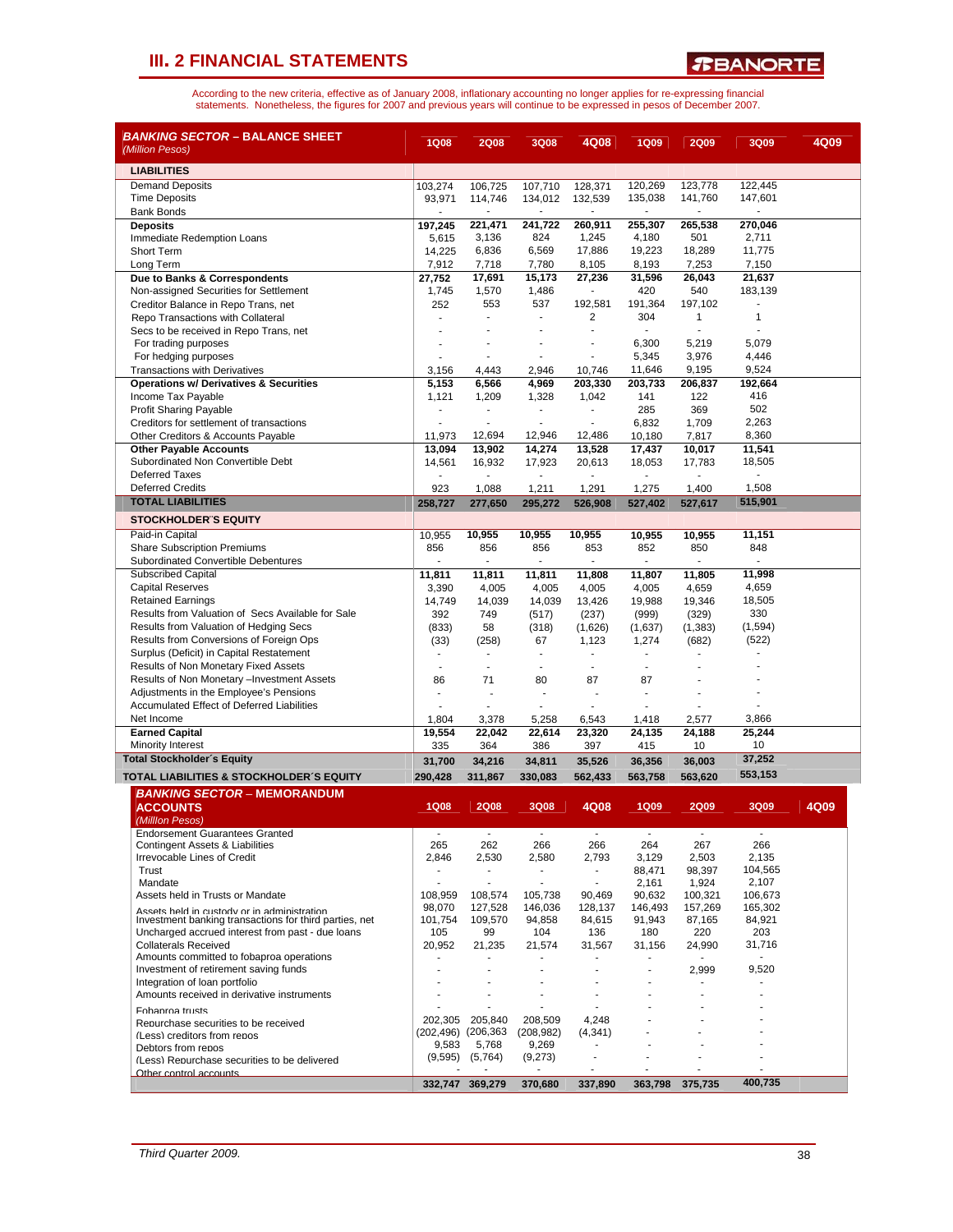According to the new criteria, effective as of January 2008, inflationary accounting no longer applies for re-expressing financial<br>statements. Nonetheless, the figures for 2007 and previous years will continue to be expres

### **BANORTE USA**

| <b>BANORTE USA – INCOME STATEMENT</b><br>(Million Pesos)     | <b>1Q08</b>    | <b>2Q08</b>    | <b>3Q08</b>              | 4Q08           | 2008                     | <b>1Q09</b>    | <b>2Q09</b>              | 3Q09           | 4Q09 | 2009           |
|--------------------------------------------------------------|----------------|----------------|--------------------------|----------------|--------------------------|----------------|--------------------------|----------------|------|----------------|
| Interest Income                                              | 299            | 293            | 298                      | 363            | 1,253                    | 379            | 340                      | 364            |      | 1.083          |
| <b>Interest Expense</b>                                      | 140            | 130            | 127                      | 146            | 542                      | 158            | 153                      | 145            |      | 457            |
| Loan Fees Charged                                            |                | L              |                          | ÷,             |                          |                | ä,                       |                |      |                |
| Fees Paid                                                    |                |                |                          | L.             |                          |                | ÷.                       |                |      | ä,             |
| Net Interest Income (NII)                                    | 159            | 163            | 171                      | 217            | 711                      | 221            | 187                      | 218            |      | 626            |
| Monetary Adjustment (Repomo) to margins                      |                |                |                          |                |                          |                |                          |                |      |                |
| <b>NII after Repomo</b>                                      | 159            | 163            | 171                      | 217            | 711                      | 221            | 187                      | 218            |      | 626            |
| Preventive Provisions for Loan Losses                        | (7)            | 17             | 14                       | 81             | 104                      | 9              | 164                      | 115            |      | 287            |
| <b>Loss Sharing Provisions</b>                               |                |                | ÷.                       |                |                          |                |                          |                |      |                |
| <b>NII Adjusted for Credit Risk</b>                          | 166            | 147            | 157                      | 136            | 606                      | 212            | 23                       | 103            |      | 339            |
| Fund transfers                                               |                |                |                          |                |                          |                |                          |                |      |                |
| Account management                                           |                |                |                          |                |                          |                |                          |                |      |                |
| Fiduciary                                                    |                |                |                          |                |                          |                |                          |                |      |                |
| Income from Loan Portfolios Acquired                         |                |                |                          |                |                          |                |                          |                |      |                |
| <b>Electronic Banking Services</b>                           |                |                |                          |                |                          |                |                          |                |      |                |
| <b>Credit Card Fees</b>                                      |                |                |                          |                |                          |                |                          |                |      |                |
| Fees Charged to IPAB                                         | ä,             |                |                          |                | ÷.                       |                | J.                       | J.             |      |                |
| Other fees                                                   | 24             | 24             | 32                       | 67             | 147                      | 34             | 32                       | 34             |      | 100            |
| Fees Charged on Services,                                    | 24             | 24             | 32                       | 67             | 147                      | 34             | 32                       | 34             |      | 100            |
| Fund transfers                                               |                |                |                          |                |                          |                |                          |                |      |                |
| Other fees                                                   | ä,             | ÷.             | ÷.                       |                | ÷                        | J.             | ÷.                       | J.             |      |                |
| Expenses from Loan Portfolios Acquired                       |                |                | $\overline{a}$           |                | ÷                        |                | ÷                        | ٠              |      |                |
| <b>Fees Paid on Services</b>                                 | ÷              |                | $\overline{a}$           |                | $\overline{a}$           | ÷.             | $\blacksquare$           | ÷,             |      |                |
| Foreign exchange                                             |                |                | ÷.                       |                |                          |                |                          |                |      |                |
| Securities -Realized gains                                   |                |                | $\overline{\phantom{a}}$ | $\overline{a}$ |                          |                |                          |                |      |                |
| Securities- Unrealized gains<br><b>Market Related Income</b> | ÷,             |                | $\overline{a}$           |                | $\blacksquare$           | 4              | 10                       | 13             |      |                |
| <b>Total Non Interest Income</b>                             | 24             | 24             | 32                       | 67             | 147                      | 38             | 42                       | 19             |      | 27             |
| <b>Total Operating Income</b>                                | 190            | 170            | 189                      | 204            | 753                      | 250            | 66                       | 122            |      | 99             |
| Personnel                                                    | 57             | 60             | 57                       | 72             | 245                      | 71             | 64                       | 65             |      | 438<br>199     |
| <b>Profit Sharing</b>                                        |                |                |                          |                |                          |                |                          |                |      |                |
| Professional Fees Paid                                       | $\overline{7}$ | $\overline{7}$ | $\overline{7}$           | 11             | 32                       | 11             | 13                       | 13             |      | 37             |
| Administrative and Promotional Expenses                      | 70             | 75             | 75                       | 106            | 326                      | 111            | 116                      | 70             |      | 297            |
| Rents, depreciation and amortization                         | 9              | 9              | 9                        | 7              | 34                       | 6              | 5                        | 5              |      | 16             |
| Taxes, other than income tax                                 |                |                |                          |                | ÷,                       |                | ä,                       |                |      |                |
| Contributions to IPAB                                        |                |                |                          |                | ÷,                       |                |                          |                |      |                |
| <b>Non-Interest Expense</b>                                  | 143            | 152            | 148                      | 196            | 638                      | 198            | 198                      | 153            |      | 549            |
| <b>Operating Income</b>                                      | 48             | 19             | 41                       | 8              | 115                      | 51             | (132)                    | (31)           |      | (112)          |
| <b>Other Revenues</b>                                        | 59             | 53             | 49                       | 67             | 229                      | 48             | 48                       | 50             |      | 146            |
| Foreign exchange                                             |                |                |                          |                |                          |                |                          | ÷,             |      |                |
| Recoveries                                                   | $\overline{1}$ | 1              | $\mathbf{1}$             | $\overline{2}$ | 5                        | $\mathbf{1}$   | $\overline{2}$           | $\overline{2}$ |      | 4              |
| Repomo-other revenues                                        |                |                |                          |                |                          |                |                          |                |      |                |
| <b>Non Operating Income</b>                                  | 60             | 55             | 50                       | 69             | 234                      | 50             | 50                       | 52             |      | 151            |
| <b>Other Expenses</b>                                        |                |                |                          |                | Ĭ.                       |                |                          |                |      |                |
| Changes in Foreign Exchange Valuation                        | L.             | L.             | ÷.                       | ÷.             | Ĭ.                       |                | ÷                        |                |      |                |
| Repomo-other expenses (creditor balance)                     | ÷,             | ä,             | $\overline{a}$           | ä,             | $\overline{\phantom{a}}$ |                | $\overline{\phantom{a}}$ | ٠              |      | $\blacksquare$ |
| <b>Non Operating Expense</b>                                 | $\overline{a}$ | $\overline{a}$ | $\overline{a}$           | $\overline{a}$ | $\overline{a}$           | $\overline{a}$ | $\overline{a}$           | $\overline{a}$ |      |                |
| Non Operating Income (Expense), net                          | 60             | 55             | 50                       | 69             | 234                      | 50             | 50                       | 52             |      | 151            |
| Pre-tax Income                                               | 108            | 73             | 91                       | 77             | 349                      | 101            | (83)                     | 20             |      | 39             |
| Income Tax                                                   | (36)           | (25)           | (29)                     | (14)           | (105)                    | (38)           | 30                       | (5)            |      | (14)           |
| Profit sharing                                               |                |                |                          |                |                          |                |                          |                |      |                |
| Tax on Assets                                                |                |                | ÷,                       | $\blacksquare$ | Ĩ.                       |                |                          |                |      |                |
| Deferred Income Tax and Profit sharing                       |                |                |                          |                |                          |                |                          |                |      |                |
|                                                              | (36)           | (25)           | (29)                     | (14)           | (105)                    | (38)           | 30                       | (5)            |      | (14            |
| Net Income before subsidiaries                               | 71             | 48             | 62                       | 63             | 245                      | 62             | (53)                     | 15             |      | 25             |
| Subsidiaries' net income                                     |                |                |                          |                |                          |                |                          |                |      | $\blacksquare$ |
| Net Income from continuos operations                         | 71             | 48             | 62                       | 63             | 245                      | 62             | (53)                     | 15             |      | 25             |
| Extraodinary items, net                                      |                |                |                          |                |                          |                |                          |                |      |                |
| Minority Interest                                            | (25)           | (19)           | (21)                     | (14)           | (79)                     | (24)           | 24                       | J.             |      | $\blacksquare$ |
| <b>TOTAL NET INCOME</b>                                      | 46             | 30             | 41                       | 49             | 166                      | 38             | (29)                     | 15             |      | 25             |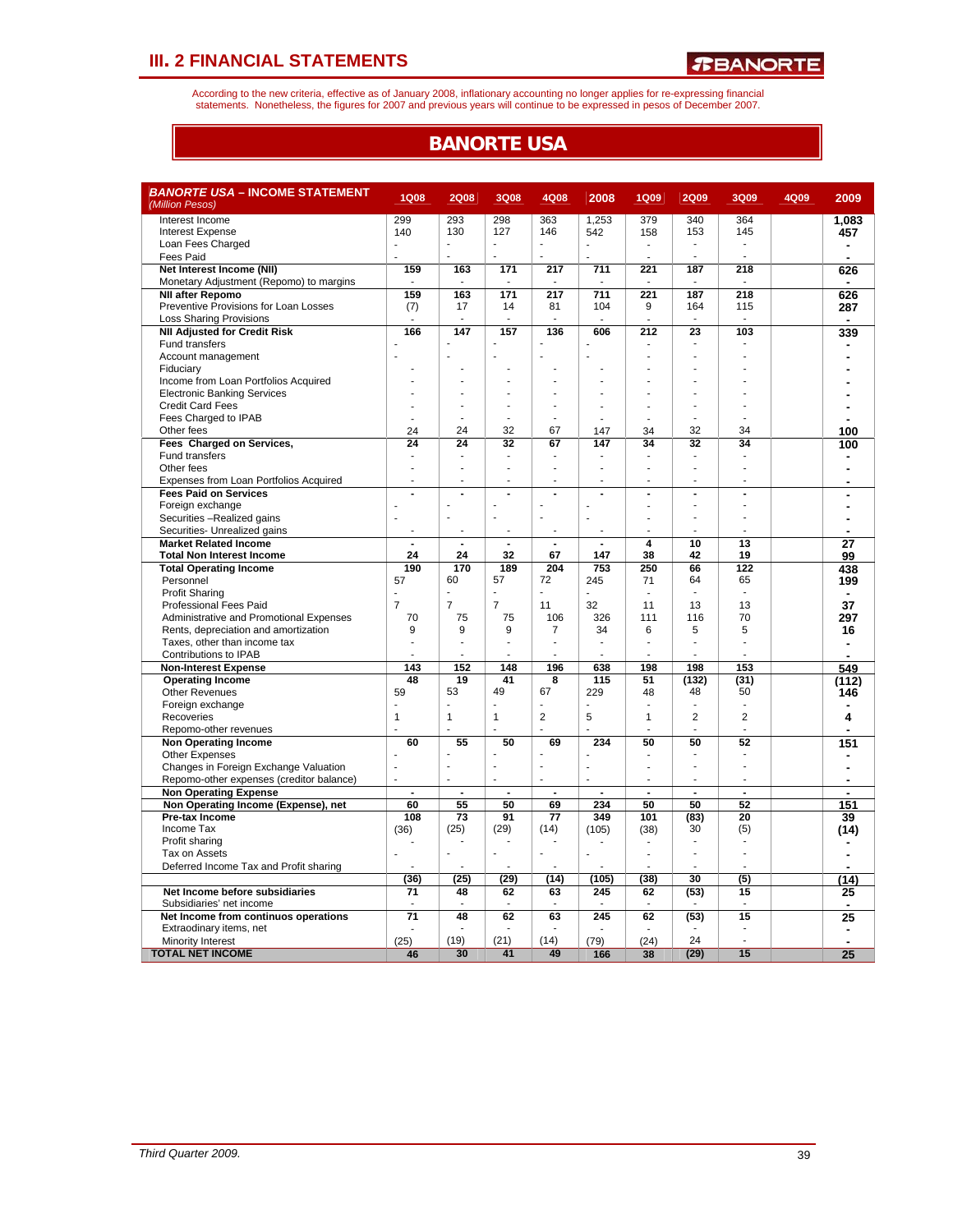## **II. FINANCIAL INFORMATION**

| <b>BANORTE USA – BALANCE SHEET</b><br>(Million Pesos) | <b>1Q08</b> | <b>2Q08</b> | <b>3Q08</b>    | 4Q08   | <b>1Q09</b> | <b>2Q09</b>  | <b>3Q09</b> | 4Q09 |
|-------------------------------------------------------|-------------|-------------|----------------|--------|-------------|--------------|-------------|------|
| <b>ASSETS</b>                                         |             |             |                |        |             |              |             |      |
| <b>Cash and due from Banks</b>                        | 347         | 459         | 332            | 480    | 492         | 1,426        | 1,407       |      |
| Negotiable Instruments                                |             |             |                |        |             |              |             |      |
| Securities available for sale                         | 5,312       | 5,487       | 5,249          | 6,227  | 6,484       | 6,411        | 7,583       |      |
| Securities held to maturity                           | 10          | 10          | 10             | 13     | 13          | 12           | 13          |      |
| <b>Investment in Securities</b>                       | 5,322       | 5,497       | 5,259          | 6,240  | 6,498       | 6,423        | 7,596       |      |
| Non-assigned securities pending Settlement            |             |             |                |        |             |              |             |      |
| Debtor Balance in Repo Trans, net                     |             |             |                |        |             |              |             |      |
| Repo Transactions with Collateral                     |             |             |                |        |             |              |             |      |
| Secs to be received in Repo Trans, net                |             |             |                |        |             |              |             |      |
| Transactions with derivatives                         |             |             |                |        |             |              |             |      |
| <b>Operations w/ Derivatives &amp; Securities</b>     |             |             |                |        |             |              |             |      |
| <b>Commercial Loans</b>                               | 9.063       | 8,834       | 10,004         | 12,845 | 13,495      | 11.866       | 12,269      |      |
| Financial Intermediaries' Loans                       |             |             |                |        |             |              |             |      |
| Consumer Loans                                        | 180         | 166         | 186            | 249    | 239         | 199          | 195         |      |
| Mortgage Loans                                        | 1,641       | 1,683       | 1,950          | 2,532  | 2,732       | 2,690        | 2,755       |      |
| Goverment Entities' Loans                             |             |             |                |        |             |              |             |      |
| <b>IPAB Loans</b>                                     |             |             |                |        |             |              |             |      |
| <b>Fiduciary Collection Rights</b>                    |             |             |                |        |             |              |             |      |
| <b>Performing Loans</b>                               | 10.884      | 10,683      | 12.140         | 15,625 | 16.466      | 14.755       | 15,219      |      |
| Commercial PDL's                                      | 120         | 57          | 96             | 183    | 172         | 411          | 498         |      |
| Financial Intermediaries' PDL's                       | ÷           | ٠           |                |        |             |              |             |      |
| Consumer PDL's                                        | 1           | 1           | $\mathbf{1}$   | 1      |             | $\mathbf{1}$ | 1           |      |
| Mortgage PDL's                                        | 16          | 21          | 19             | 41     | 30          | 35           | 104         |      |
| <b>Goverment Entities PDL's</b>                       |             |             |                |        |             |              |             |      |
| <b>Past Due Loans</b>                                 | 137         | 79          | 117            | 225    | 202         | 447          | 603         |      |
| <b>Gross Loan Portfolio</b>                           | 11,021      | 10,762      | 12,256         | 15,850 | 16,668      | 15,201       | 15,822      |      |
| Preventive loan loss reserves                         | 119         | 128         | 149            | 259    | 266         | 327          | 426         |      |
| <b>Net Loan Portfolio</b>                             | 10,902      | 10,634      | 12,107         | 15,591 | 16,402      | 14,874       | 15,397      |      |
| Credit Assets Portfolio                               |             |             |                |        |             |              |             |      |
| Sundry debtors and other accs rec, net                | ٠           | ٠           |                | 89     | 643         | 602          | 622         |      |
| Foreclosed assets, net                                | 152         | 313         | 326            | 484    | 452         | 409          | 471         |      |
| Real Estate, Furniture & Equipment, net               | 580         | 572         | 606            | 753    | 760         | 695          | 705         |      |
| Investments in subsidiaries                           | 7           | 7           | $\overline{7}$ | 9      | 9           | 9            | 9           |      |
| Deferred taxes, net                                   |             |             |                | 18     |             | 21           | 5           |      |
| Risk Coverage for Mortgage                            |             |             |                |        |             |              |             |      |
| GoodWill                                              | 2,512       | 2,431       | 2,590          | 3,263  | 3,345       | 3,117        | 3,193       |      |
| Intangible                                            | 126         | 114         | 112            | 133    | 131         | 117          | 115         |      |
| <b>Otros Assets</b>                                   | 485         | 685         | 666            | 680    | 269         | 225          | 319         |      |
| <b>Other Assets</b>                                   | 3,123       | 3,229       | 3,368          | 4,076  | 3,746       | 3,460        | 3,627       |      |
| <b>TOTAL ASSETS</b>                                   | 20,434      | 20,712      | 22,005         | 27,740 | 29,001      | 27,919       | 29,838      |      |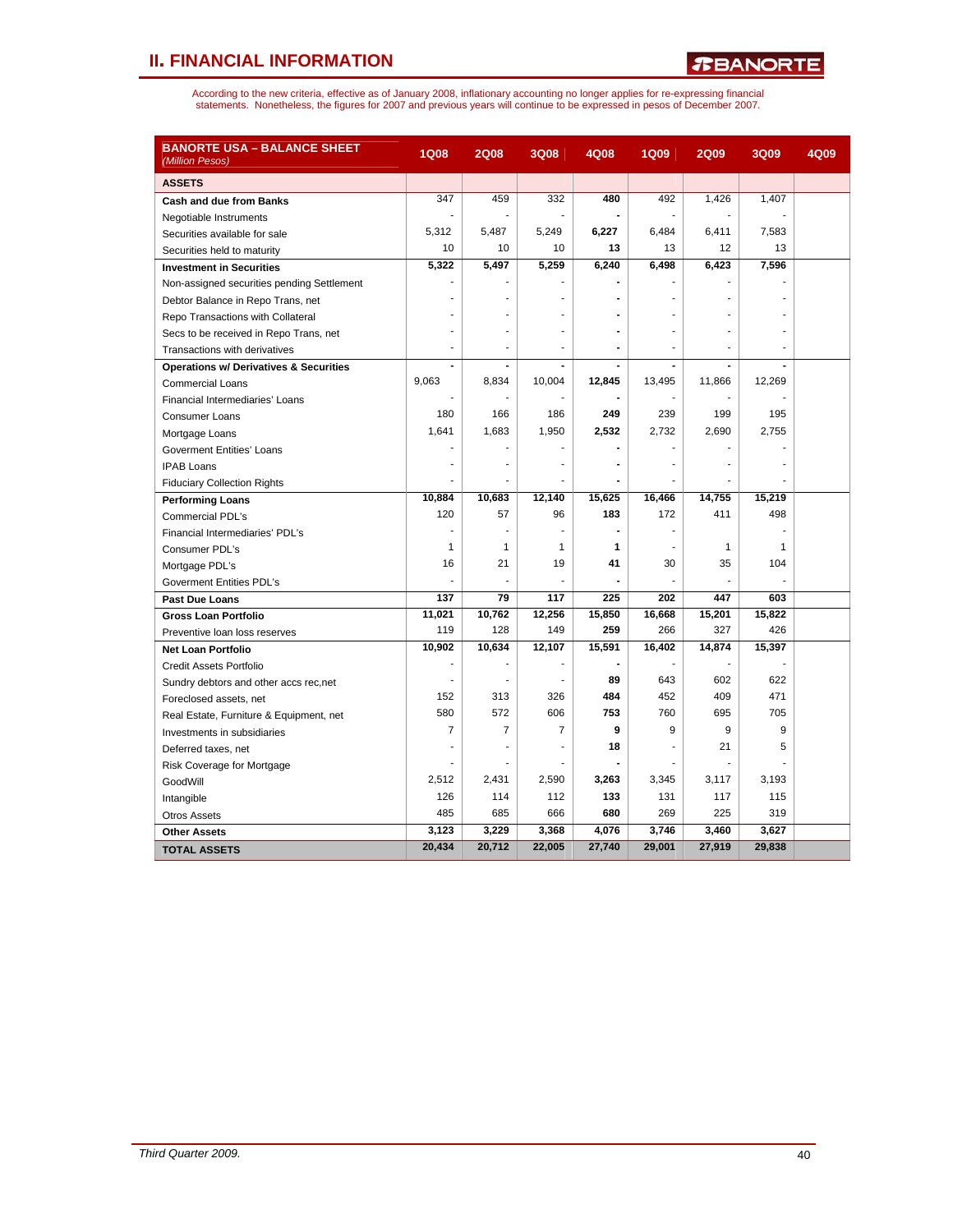*T***BANORTE** 

| <b>BANORTE USA - BALANCE SHEET</b><br>(Million Pesos) | <b>1Q08</b>    | <b>2Q08</b> | <b>3Q08</b> | 4Q08                         | <b>1Q09</b> | <b>2Q09</b>    | 3Q09   | 4Q09 |
|-------------------------------------------------------|----------------|-------------|-------------|------------------------------|-------------|----------------|--------|------|
| <b>LIABILITIES</b>                                    |                |             |             |                              |             |                |        |      |
| <b>Demand Deposits</b>                                | 7,909          | 7,269       | 7,313       | 8,530                        | 9,348       | 9,613          | 9,947  |      |
| <b>Time Deposits</b>                                  | 7,372          | 7,349       | 8,204       | 10,535                       | 12,814      | 12,696         | 13,705 |      |
| <b>Bank Bonds</b>                                     |                |             |             |                              |             |                |        |      |
| <b>Deposits</b>                                       | 15,280         | 14,618      | 15,517      | 19,065                       | 22,162      | 22,309         | 23,652 |      |
| Immediate Redemption Loans                            |                | 845         | 824         | 1,2                          |             |                |        |      |
| Short term                                            | 768            | 1,0         | 1,1         | 1,6                          | 814         | 5              |        |      |
| Long term                                             | 77             | 71          | 73          | 89                           | 88          | 79             | 78     |      |
| Due to banks and correspondents                       | 844            | 1,956       | 1,998       | 2,968                        | 903         | 84             | 78     |      |
| Non-assigned securities pending settlement            |                |             |             |                              |             |                |        |      |
| Cerditor Balance in Repo Trans, net                   |                |             |             |                              |             |                |        |      |
| Repo transactions with collateral                     |                |             |             |                              |             |                |        |      |
| Securities to be received in Repo Trans, net          |                |             |             | $\qquad \qquad \blacksquare$ | ä,          |                |        |      |
| Transactions with derivatives, net                    | ÷              | ÷           | ٠           | $\blacksquare$               |             | ٠              |        |      |
| <b>Operations w/ Derivatives &amp; Securities</b>     | $\blacksquare$ |             |             | $\qquad \qquad \blacksquare$ |             | $\blacksquare$ |        |      |
| Income Tax & Profit Sharing Payable                   | 2              |             | 2           |                              |             |                |        |      |
| Other creditors & accounts payable                    | 141            | 141         | 137         | 168                          | 179         | 212            | 214    |      |
| Other payable accounts                                | 143            | 141         | 139         | 168                          | 179         | 212            | 214    |      |
| Subordinated non Convertible Debenture                | 220            | 213         | 226         | 285                          | 292         | 272            | 278    |      |
| <b>Deferred Taxes</b>                                 | 44             | 52          |             |                              | 9           |                |        |      |
| Deferred credits                                      | 33             | 34          | 38          | 52                           | 48          | 41             | 37     |      |
| <b>TOTAL LIABILITIES</b>                              | 16,564         | 17,014      | 17,919      | 22,538                       | 23,592      | 22,917         | 24,259 |      |
| <b>STOCKHOLDER'S EQUITY</b>                           |                |             |             |                              |             |                |        |      |
| Paid-in Capital                                       | 3,344          | 3,346       | 3,346       | 3,346                        | 3,346       | 4,266          | 4,668  |      |
| Share subscription premiums                           |                |             |             |                              |             |                |        |      |
| Subordinated Convertible Debentures                   |                |             |             |                              |             |                |        |      |
| <b>Subscribed Capital</b>                             | 3,344          | 3,346       | 3,346       | 3,346                        | 3,346       | 4,266          | 4,668  |      |
| <b>Capital Reserves</b>                               |                |             |             |                              |             |                |        |      |
| <b>Retained Earnings</b>                              | 122            | 122         | 122         | 122                          | 284         | 284            | 284    |      |
| Results from Valuation of Secs Available for Sale     | 105            | (2)         | 82          | 98                           | 122         | 59             | 87     |      |
| Results from Conversions of Foreign Ops               | (81)           | (199)       | 43          | 1,082                        | 1,213       | 383            | 514    |      |
| Surplus (Deficit) in capital restatement              |                |             |             |                              |             |                |        |      |
| Results of Non Monetary fixed assets                  |                |             |             |                              |             |                |        |      |
| Results on non monetary - investment assets           |                |             |             |                              |             |                |        |      |
| Adjustment in employees' pensions                     |                |             |             |                              |             |                |        |      |
| Accumulated effect of Deferred Liabilities            |                |             |             |                              |             |                |        |      |
| Net Income                                            | 46             | 76          | 117         | 166                          | 38          | 10             | 25     |      |
| <b>Earned Capital</b>                                 | 192            | (3)         | 365         | 1,4                          | 1,657       | 736            | 911    |      |
| <b>Minority Holdings</b>                              | 334            | 354         | 376         | 387                          | 405         |                |        |      |
| <b>Total Stockholder's Equity</b>                     | 3,870          | 3,698       | 4,087       | 5,202                        | 5,409       | 5,002          | 5,578  |      |
| <b>TOTAL LIABILITIES &amp; STOCKHOLDER'S CAPITAL</b>  | 20,434         | 20,712      | 22,005      | 27,740                       | 29,001      | 27,919         | 29,838 |      |

| <b>BANORTE USA - MEMORANDUM ACCOUNTS</b><br>(Million Pesos) | <b>1Q07</b> | <b>2Q07</b> | 3Q07 | 4Q07 | <b>1Q09</b> | <b>2Q09</b> | 3Q09 | 4Q09 |
|-------------------------------------------------------------|-------------|-------------|------|------|-------------|-------------|------|------|
|                                                             |             |             |      |      |             |             |      |      |
| Endorsement quarantees granted                              |             |             |      |      |             |             | ٠    |      |
| Other contingent obligations                                |             |             |      |      |             |             |      |      |
| Credit commitments                                          | 23          | 26          | 33   | 36   | 42          | 29          | 33   |      |
| Irrevocable lines of credit                                 |             |             |      |      |             |             |      |      |
| Assets held in trusts or mandate                            |             |             |      |      |             |             |      |      |
| Assets held in custody or in administration                 |             |             |      |      |             |             |      |      |
| Investment banking transactions for third parties, net      |             |             |      |      |             |             |      |      |
| Amounts committed to fobaproa operations                    |             |             |      |      |             |             |      |      |
| Investment of retirement saving funds                       |             |             |      |      |             |             |      |      |
| Integration of loan portfolio                               |             |             |      |      |             |             |      |      |
| Amounts received in derivative instruments                  |             |             |      |      |             |             |      |      |
| Fobaproa trusts                                             |             |             |      |      |             |             |      |      |
| Repurchase securities to be received                        |             |             |      |      |             |             |      |      |
| (Less) creditors from repos                                 |             |             |      |      |             |             |      |      |
| Debitors from repos                                         |             |             |      |      |             |             |      |      |
| (Less) Repurchase securities to be delivered                |             |             |      |      |             |             |      |      |
| Other control accounts                                      |             |             |      |      |             |             |      |      |
| <b>Endorsement quarantees granted</b>                       | 18          | 21          | 14   | 14   | 42          | 42          | 33   |      |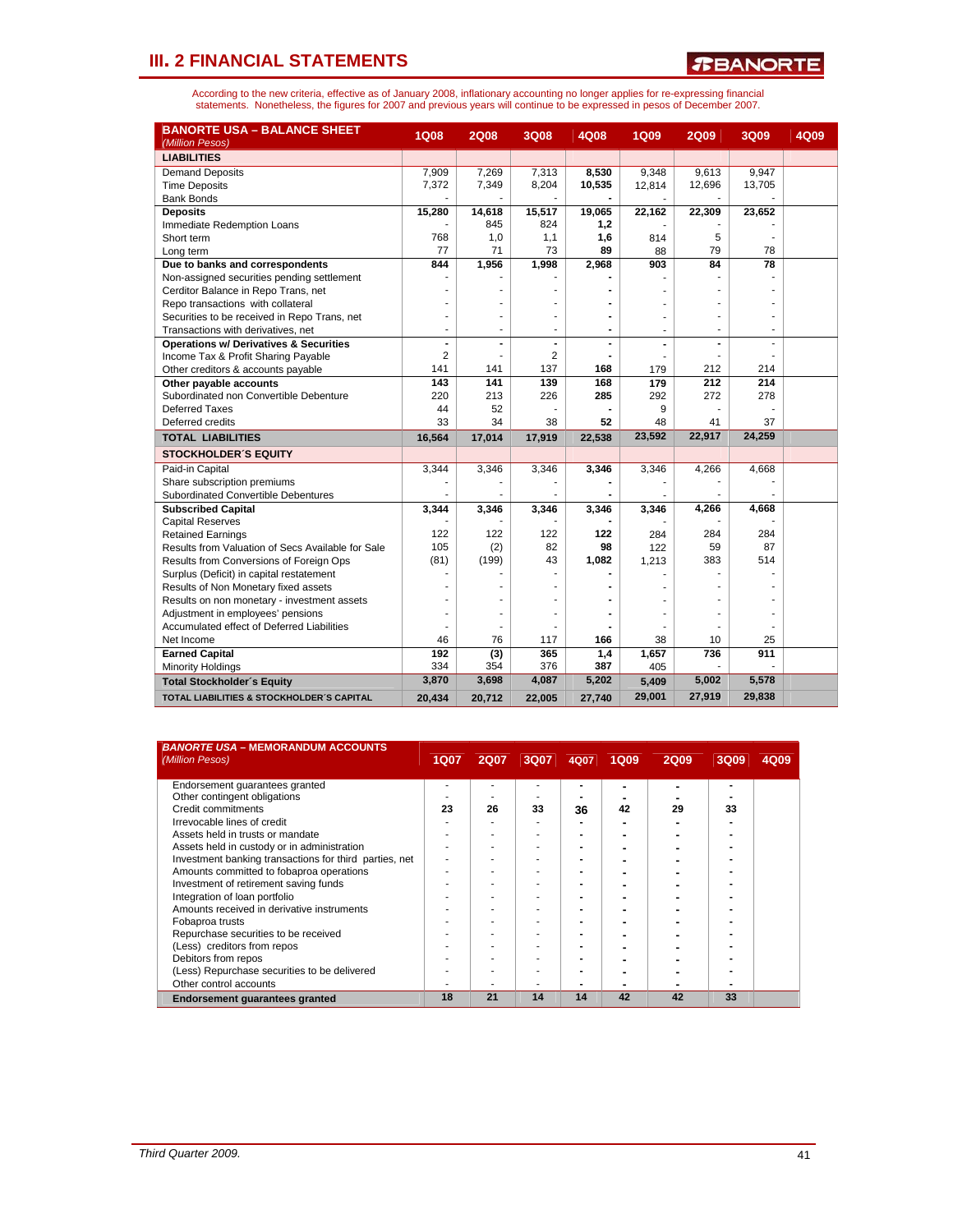According to the new criteria, effective as of January 2008, inflationary accounting no longer applies for re-expressing financial<br>statements. Nonetheless, the figures for 2007 and previous years will continue to be expres

### • **Information by Segments**

|                                     |                          |                | (Million Pesos)          | <b>GFNORTE - INCOME STATEMENT 3Q09</b> |                          |                          |                  |                      |
|-------------------------------------|--------------------------|----------------|--------------------------|----------------------------------------|--------------------------|--------------------------|------------------|----------------------|
|                                     | <b>Holding</b>           | <b>Banorte</b> | <b>Brokerage</b>         | Leasing &<br>Factoring                 | Wareho<br>use            | <b>Total</b>             | Eliminatio<br>ns | <b>Final Balance</b> |
| Interest Income                     | 4                        | 33,591         | 1,618                    | 1,258                                  | 2                        | 36,473                   | (1,706)          | 34,767               |
| <b>Interest Expense</b>             | ÷.                       | 17,011         | 1,582                    | 594                                    | 1                        | 19,18                    | (1,620)          | 17,567               |
| Loan Fees                           | ä,                       | 429            |                          |                                        | $\overline{\phantom{a}}$ | 429                      |                  | 429                  |
| Net Interest Income (NII)           | 4                        | 17,009         | 37                       | 664                                    | 1                        | 17,715                   | (86)             | 17,629               |
| Repomo-Margin                       | $\overline{\phantom{a}}$ | $\overline{a}$ | $\blacksquare$           | $\overline{\phantom{a}}$               | $\blacksquare$           | $\overline{\phantom{a}}$ | $\blacksquare$   |                      |
| <b>NII after Repomo</b>             | 4                        | 17,009         | 37                       | 664                                    | $\mathbf{1}$             | 17,715                   | (86)             | 17,629               |
| Loan Loss & Loss Sharing Provisions | $\overline{\phantom{a}}$ | 6,424          | $\overline{\phantom{a}}$ | 80                                     | $\blacksquare$           | 6,504                    |                  | 6,504                |
| NII after Provisions                | 4                        | 10,585         | 37                       | 584                                    | 1                        | 11,211                   | (86)             | 11,125               |
| Fees on services,                   |                          | 5,446          | 382                      | 15                                     | 44                       | 5,887                    | (2)              | 5,885                |
| Fees paid,                          |                          | 921            | 46                       | 13                                     | $\blacksquare$           | 981                      | (2)              | 979                  |
| Market-related Income               |                          | 652            | 172                      |                                        | ä,                       | 823                      |                  | 823                  |
| Other Operating Income (Expenses)   | ٠                        | 735            | (1)                      | 5                                      | (9)                      | 730                      | $\overline{a}$   | 730                  |
| <b>Total Non Interest Income</b>    | $\blacksquare$           | 5,912          | 507                      | $\overline{7}$                         | 35                       | 6,459                    | $\overline{a}$   | 6,459                |
| <b>Total Operating Income</b>       | 4                        | 16,496         | 543                      | 591                                    | 36                       | 17,671                   | (86)             | 17,585               |
| <b>Non-Interest Expense</b>         | 6                        | 11,796         | 401                      | 313                                    | 22                       | 12,538                   | (117)            | 12,421               |
| <b>Operating Income</b>             | (2)                      | 4.700          | 143                      | 278                                    | 14                       | 5.133                    | 31               | 5.163                |
| Non Operating Income                | 2                        | 1,145          | 23                       | 15                                     | 635                      | 1,820                    | (39)             | 1,780                |
| Non Operating Expense               | ÷,                       | 439            | 5                        | $\overline{2}$                         | 624                      | 1,069                    | (9)              | 1,060                |
| <b>Non Operating Income</b>         | $\mathbf{2}$             | 706            | 19                       | 14                                     | 11                       | 751                      | (31)             | 720                  |
| Pre-tax Income                      | $\blacksquare$           | 5,405          | 161                      | 291                                    | 26                       | 5,883                    |                  | 5,883                |
| Tax and Profit sharing              | 5                        | 1,491          | 47                       | $\overline{a}$                         | 6                        | 1,549                    |                  | 1,549                |
| Net Income before subsidiaries      | (5)                      | 3,914          | 115                      | 291                                    | 20                       | 4,334                    | $\blacksquare$   | 4,334                |
| Subsidiaries 'net income            | 4,357                    | 40             | $\overline{\phantom{a}}$ | $\blacksquare$                         | ä,                       | 4,397                    | (4, 179)         | 219                  |
| Net Inc. from continuos             | 4,352                    | 3,954          | 115                      | 291                                    | 20                       | 8,732                    | (4, 179)         | 4,553                |
| Extraodinary items, net             | Ĭ.                       |                |                          |                                        | $\overline{a}$           |                          |                  |                      |
| Minority Interest                   |                          | (88)           |                          |                                        |                          | (88)                     | 113              | (201)                |
| <b>TOTAL NET INCOME</b>             | 4,352                    | 3,866          | 115                      | 291                                    | 20                       | 8,644                    | (4, 292)         | 4,352                |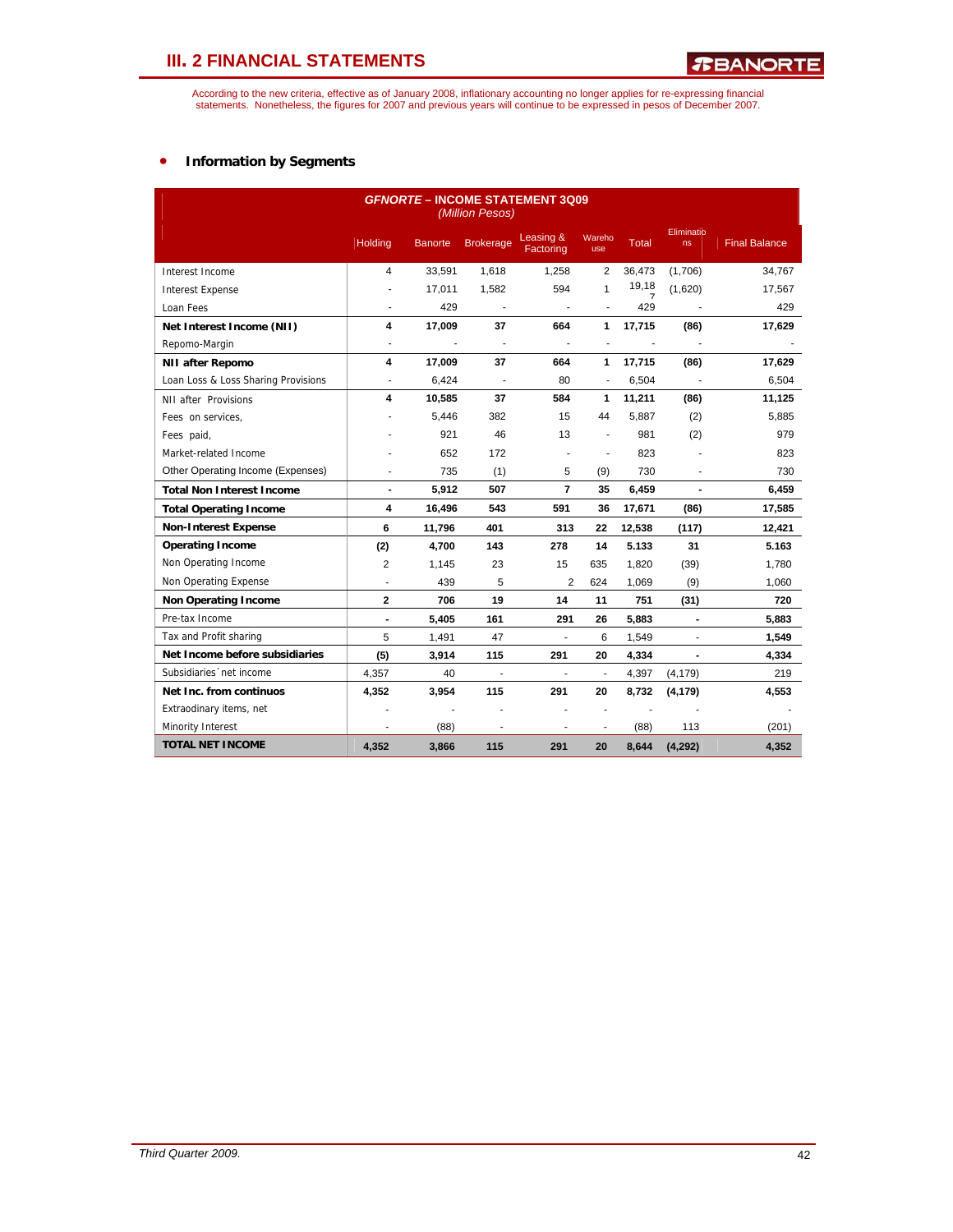*T***BANORTE** 

|                                                     |                      |                |                      | (Million Pesos)          | <b>GFNORTE - BALANCE SHEET AS OF 3Q09</b> |                |                     |                      |
|-----------------------------------------------------|----------------------|----------------|----------------------|--------------------------|-------------------------------------------|----------------|---------------------|----------------------|
| <b>ASSETS</b>                                       | Holding              |                | Banorte Brokerage    | Leasing &<br>Factoring   | Warehouse                                 | <b>Total</b>   | <b>Eliminations</b> | <b>Final balance</b> |
| <b>Cash and due from Banks</b>                      | 254                  | 55,432         | $\overline{2}$       | 39                       | 8                                         | 55,735         | (296)               | 55,439               |
| Margin Accounts                                     |                      | 16             | 4                    |                          |                                           | 20             |                     | 20                   |
| Negotiable Instruments                              |                      | 15.806         | 2,633                |                          |                                           | 18.439         |                     | 18.439               |
| Securities held for sale                            |                      | 13,983         | 245                  |                          |                                           | 14,228         | (960)               | 13,268               |
| Securities held to maturity                         |                      | 200.703        | 364                  |                          |                                           | 201.066        |                     | 201,066              |
| <b>Financial Instruments:</b>                       | $\blacksquare$       | 230,492        | 3,243                | $\overline{\phantom{0}}$ |                                           | 233,734        | (960)               | 232,774              |
| Non-assigned securities to pay                      |                      |                |                      |                          |                                           |                |                     |                      |
| Futures receivable, net                             |                      | 3              | 3                    |                          |                                           | 6              |                     | 6                    |
| For trading purposes                                |                      | 5,381          |                      |                          |                                           | 5,381          |                     | 5,381                |
| For hedging purposes                                |                      | 1,313          |                      |                          |                                           | 1,313          |                     | 1,313                |
| <b>Repos &amp; Derivatives:</b>                     | $\blacksquare$       | 6,697          | 3                    | ÷,                       |                                           | 6.700          |                     | 6.700                |
| Commercial                                          | J.                   | 107,070        | ÷.                   | 11,438                   |                                           | 118,508        |                     | 118,508              |
| <b>Financial Intermediaries</b>                     |                      | 9,958          |                      | 49                       |                                           | 10.008         | (1,793)             | 8,214                |
| Consumer                                            |                      | 26,171         |                      | 6                        |                                           | 26,177         |                     | 26,177               |
| Mortgage                                            |                      | 48,792         |                      |                          |                                           | 48,792         |                     | 48,792               |
| <b>Goverment Entities</b>                           |                      | 33,725         |                      | 13                       |                                           | 33,738         |                     | 33,738               |
| Fobaproa                                            |                      |                |                      |                          |                                           |                |                     |                      |
| <b>Performing Loans</b>                             |                      | 225,716        |                      | 11,506                   |                                           | 237,222        | (1,793)             | 235,429              |
| Commercial                                          |                      | 2,815          |                      | 99                       |                                           | 2,914          |                     | 2,914                |
| <b>Financial Intermediaries</b>                     |                      |                |                      |                          |                                           |                |                     |                      |
| Consumer                                            |                      | 2.195          |                      |                          |                                           | 2.195          |                     | 2,195                |
| Mortgage                                            |                      | 994            |                      |                          |                                           | 994            |                     | 994                  |
| <b>Goverment Entities</b>                           | ÷                    |                |                      |                          |                                           |                |                     |                      |
| Past Due Loans                                      | $\blacksquare$       | 6,004          | $\blacksquare$       | 99                       | $\blacksquare$                            | 6,103          | $\blacksquare$      | 6.103                |
| <b>Total Credit</b>                                 | $\blacksquare$       | 231,720        | $\blacksquare$       | 11,605                   | $\overline{a}$                            | 243,325        | (1,793)             | 241,532              |
| Preventive loan loss reserves                       |                      | 7,390          |                      | 157                      |                                           | 7,547          |                     | 7,547                |
| <b>Net Loan Portfolio</b>                           | $\overline{a}$       | 224,329        | $\blacksquare$       | 11,449                   | $\blacksquare$                            | 235,778        | (1,793)             | 233,985              |
| Acquired collection rights                          | ٠                    | 2,705          | ÷                    |                          | ٠                                         | 2,705          |                     | 2,705                |
|                                                     |                      |                |                      | 11.449                   |                                           |                |                     |                      |
| <b>Total Loans</b><br>Benef.receivab.securitization | $\blacksquare$<br>÷, | 227,034<br>465 | $\blacksquare$<br>ä, |                          | $\blacksquare$<br>÷.                      | 238,483<br>465 | (1,793)             | 236,690              |
|                                                     |                      |                |                      |                          |                                           |                | $\blacksquare$      | 465                  |
| Sundry debtors and other assets, net                | 104                  | 15,347         | 112                  | 116                      | 31                                        | 15,711         | 8                   | 15,719               |
| Merchandise Inventory                               | ٠                    |                | ÷                    | ä,                       | 427                                       | 427            |                     | 427                  |
| Foreclosed assets, net                              |                      | 870            |                      |                          |                                           | 870            |                     | 870                  |
| Real Estate, Furniture & Equipment,                 | ÷                    | 6,851          | 10                   | 1,621                    | 54                                        | 8,535          |                     | 8,535                |
| Investments in subsidiaries                         | 40,236               | 1,255          | 20                   |                          |                                           | 41,511         | (38, 571)           | 2,939                |
| Deferred taxes                                      | 1                    | 386            | ÷                    |                          |                                           | 387            | (59)                | 328                  |
| GoodWill                                            | 30                   | 3.193          |                      |                          |                                           | 3.223          |                     | 3,223                |
| Intangible                                          |                      | 1,262          | 153                  |                          |                                           | 1,415          |                     | 1,415                |
| <b>Otros Assets</b>                                 |                      | 4,220          | 99                   | 17                       | 35                                        | 4,371          |                     | 4,371                |
| <b>Total Other Assets</b>                           | 40.371               | 33,384         | 393                  | 1.754                    | 547                                       | 76.449         | (38, 622)           | 37.827               |
| <b>TOTAL ASSETS</b>                                 | 40,625               | 553,520        | 3,645                | 13,242                   | 556                                       | 611.587        | (41, 622)           | 569,915              |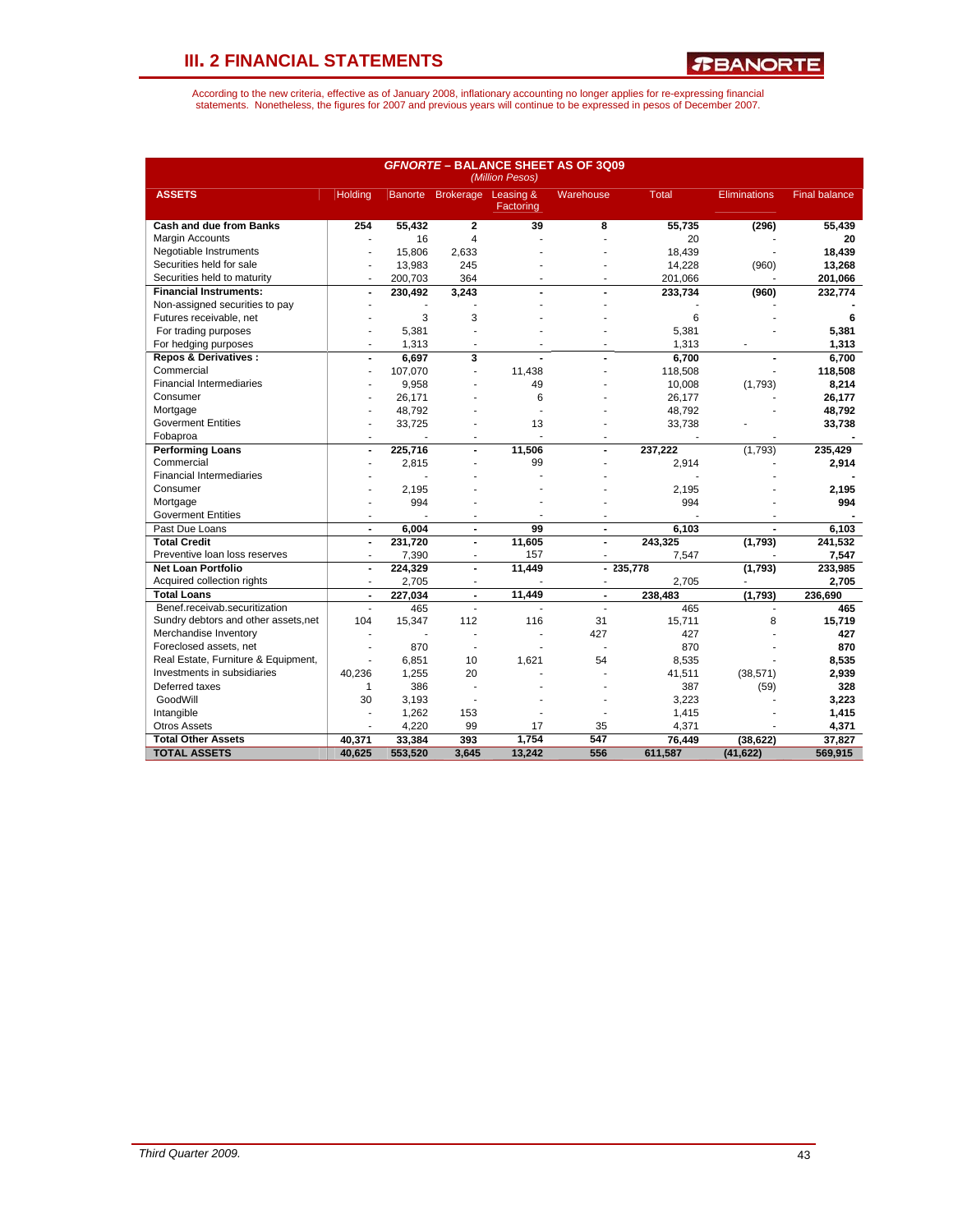*R***BANORTE** 

|                                                                       |                              |                | (Million Pesos)   | <b>GFNORTE – BALANCE SHEET AS OF 3Q09</b> |               |                |                          |                  |
|-----------------------------------------------------------------------|------------------------------|----------------|-------------------|-------------------------------------------|---------------|----------------|--------------------------|------------------|
| <b>LIABILITIES</b>                                                    | Holding                      |                | Banorte Brokerage | Leasing &<br>Factoring                    | Warehou<br>se | <b>Total</b>   | <b>Eliminations</b>      | Final<br>balance |
| <b>Demand Deposits</b>                                                | ÷.                           | 122,444        |                   |                                           |               | 122,444        | (132)                    | 122,312          |
| <b>Time Deposits</b>                                                  |                              | 147,600        |                   |                                           |               | 147,600        | (154)                    | 147,447          |
| Bonds                                                                 |                              |                |                   |                                           |               | $\blacksquare$ |                          |                  |
| <b>Deposits</b>                                                       | $\qquad \qquad \blacksquare$ | 270,044        |                   |                                           |               | 270,044        | (285)                    | 269,759          |
| Demand                                                                | ÷.                           | 2,711          | ä,                |                                           |               | 2,711          | ÷                        | 2,711            |
| Short term                                                            |                              | 11,775         | ÷,                | 8,900                                     | 384           | 21,059         | (1,793)                  | 19,266           |
| Long term                                                             |                              | 7,150          |                   | 2,498                                     |               | 9,648          |                          | 9,648            |
| Due to banks & corresp.                                               | $\qquad \qquad \blacksquare$ | 21,637         |                   | 11,398                                    | 384           | 33,419         | (1,793)                  | 31,626           |
| Assigned securities to pay                                            |                              | $\blacksquare$ |                   |                                           |               |                |                          |                  |
| Futures receivable, net                                               |                              | 183,138        | 2,063             |                                           |               | 185,203        |                          | 185,203          |
| For trading purposes                                                  |                              | 5,079          |                   |                                           |               | 5,079          |                          | 5,079            |
| For hedging purposes                                                  |                              | 4,446          |                   |                                           |               | 4,446          |                          | 4,446            |
| <b>Repos &amp; Derivatives:</b>                                       |                              | 192,664        | 2,063             |                                           |               | 194,727        |                          | 194,727          |
| Income Tax                                                            |                              | 496            | ÷,                |                                           |               | 496            |                          | 496              |
| Profit Sharing                                                        |                              | 502            | 3                 |                                           |               | 505            |                          | 505              |
| for<br>Creditors<br>settlement<br>οf                                  |                              | 2,263          | 1                 |                                           |               | 2,264          | ÷.                       | 2,264            |
| transactions<br>Other Creditors & Accounts Payable                    | ÷,                           | 8,477          | 205               | 409                                       | 20            | 9,111          | (3)                      | 9,108            |
| Other payable accounts                                                | 1                            | 11,738         | 209               | 409                                       | 20            | 12,376         | (3)                      | 12,373           |
| Subordinated<br>Convertible<br>non                                    |                              | 18,505         | $\blacksquare$    |                                           |               | 18,505         | $\overline{\phantom{a}}$ | 18,505           |
| Debenture<br><b>Deferred Taxes</b>                                    |                              |                | 49                |                                           | 10            | 59             | (59)                     |                  |
| Deferred credits                                                      |                              | 1,508          |                   | 60                                        |               | 1,568          |                          | 1,568            |
| <b>TOTAL LIABILITIES</b>                                              |                              | 1 516,096      | 2,322             | 11,867                                    | 414           | 530,699        | (2, 141)                 | 528,558          |
| <b>STOCKHOLDER 'S EQUITY</b>                                          |                              |                |                   |                                           |               |                |                          |                  |
| Paid-in Capital                                                       | 12.020                       | 11,151         | 540               | 306                                       | 87            | 24,103         | (12, 158)                | 11,945           |
| Share subscription premiums                                           | 1,852                        | 848            |                   |                                           |               | 2,699          | (1,734)                  | 966              |
| Subordinated Convertible Debentures                                   |                              |                |                   |                                           |               |                |                          |                  |
| <b>Subscribed Capital</b>                                             | 13,871                       | 11,998         | 540               | 306                                       | 87            | 26,803         | (13, 892)                | 12,911           |
| <b>Capital Reserves</b>                                               | 3,175                        | 4,659          | 81                | 195                                       | 17            | 8,127          |                          | 3,175            |
|                                                                       | 20,809                       | 18,073         | 437               | 583                                       | 17            | 39,920         | (4,952)                  | 20,809           |
| <b>Retained Earnings</b>                                              |                              |                |                   |                                           |               |                | (19, 111)                |                  |
| Surplus (Deficit) from securities<br>Results from coverage securities | 452                          | 330            | 131               |                                           |               | 913            | (461)                    | 452              |
| valuation                                                             | (1, 547)                     | (1,594)        |                   |                                           |               | (3, 141)       | 1,594                    | (1, 547)         |
| Results of foreign operations exchange                                | (488)                        | (522)          | 19                |                                           |               | (991)          | 503                      | (488)            |
| Excess (Insuf.) in capital restatement                                |                              |                |                   |                                           |               |                |                          |                  |
| Non Mon assets results Fixed Assets<br>Non Mon assets results Investm |                              |                |                   |                                           |               |                |                          |                  |
| subsidiaries<br>Adjustment in the employees pension<br>funds          |                              |                |                   |                                           |               |                |                          |                  |
| Net Income                                                            | 4,352                        | 3,866          | 115               | 291                                       | 20            | 8,644          | (4,292)                  | 4,352            |
| <b>Earned Capital</b>                                                 | 26,753                       | 24,813         | 784               | 1,069                                     | 54            | 53,473         | (26, 720)                | 26,753           |
| <b>Minority Holdings</b>                                              |                              | 613            |                   |                                           |               | 613            | 1,080                    | 1,693            |
| Total Stockholder 's Equity                                           | 40,624                       | 37,424         | 1,323             | 1,375                                     | 141           | 80,888         | (39, 531)                | 41,357           |
| TOT. LIAB. & STOCKHOL. EQUITY                                         | 40,625                       | 553,520        | 3,645             | 13,242                                    | 556           | 611,587        | (41, 672)                | 569,915          |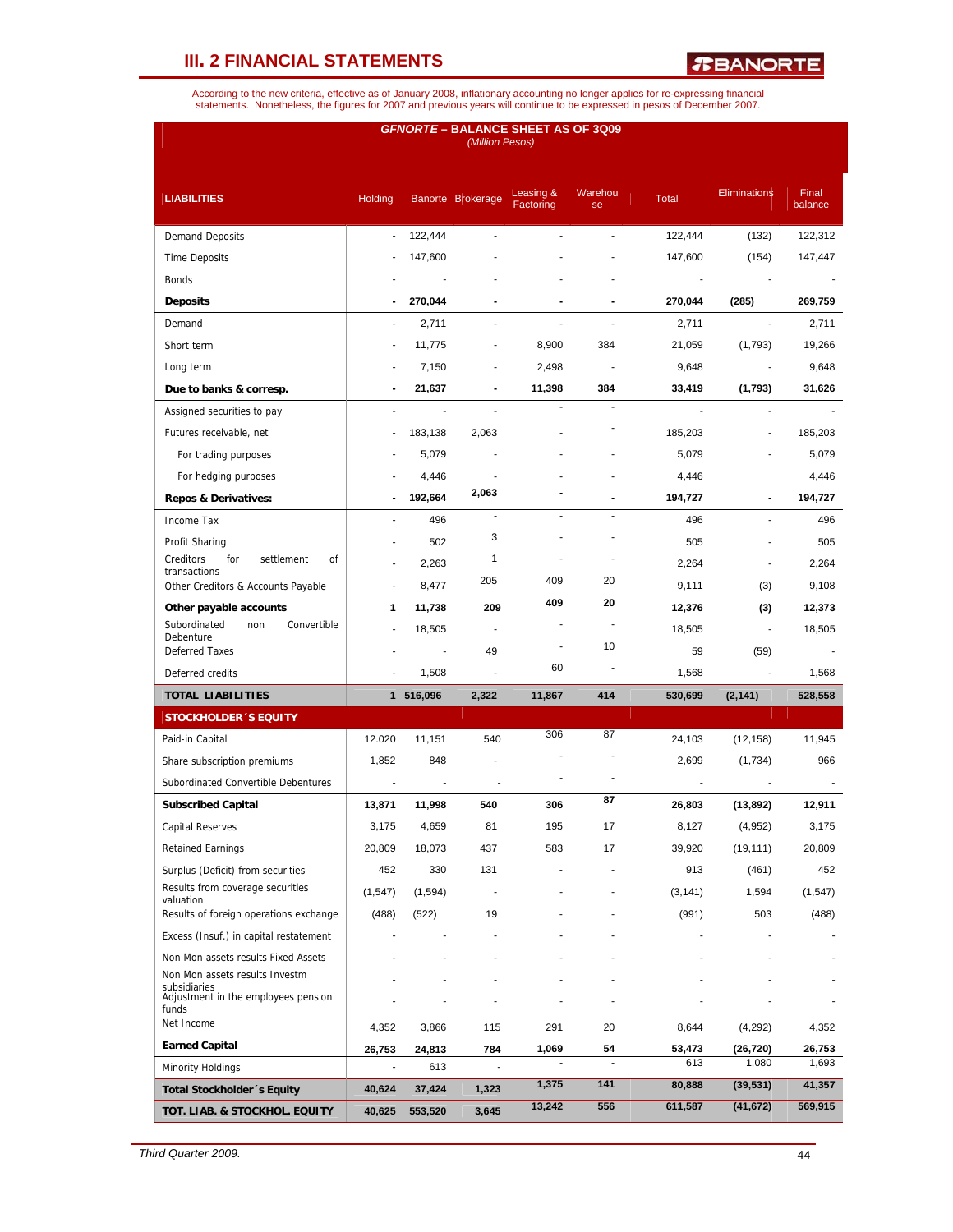According to the new criteria, effective as of January 2008, inflationary accounting no longer applies for re-expressing financial statements. Nonetheless, the figures for 2007 and previous years will continue to be expressed in pesos of December 2007.

# **ACCOUNTING CHANGES AND REGULATIONS**

#### • **General guidelines applicable to the financial information of holding companies of financial institutions subject to supervision by the National Banking and Securities Commission (CNBV.)**

On April 27, 2005, the CNBV issued general provisions applicable to the financial information of the controlling companies of financial groups in order to homologate the information that financial groups issue to the public for the analysis of their solvency and economic stability. This is done in order to facilitate savings and investment decision-making. GFNorte's Financial Statements can be found in our website at www.banorte.com/informacion\_financiera

### • **Provisions for implementation of the new Basel Capital Agreement.**

On October 3th, 2005, the CNBV published the agreement signed by financial authorities and the Mexican Banker's Association in order to implement the new capital guidelines that contain the standards and principles known as Basel II that will enable the bank's capital to reflect with greater precision the credit, market and operational risks.

### • **New rules for banking institutions' capital requirements.**

On December 28, 2005, the Ministry of Finance(Secretaria de Hacienda y Credito Publico (SHCP)), issued new regulations for capital requirements, establishing a greater number of of bands and higher capital requirements. These new regulations came into effect on January, 2006.

### • **B-11 Bulletin.**

The income and amortizations from investments in collection rights will be recognized according to according to the rules established in the B-11 critera of the CNBV using one of the three different methods established in this critera for that effect.

### • **B-10 Bulletin "Inflation Effects".**

When comparing 2008 results vs. reported figures for previous periods are not fully comparable, as a result of the NIF B10 "Inflation Effects" norm taking effect in January of this year. This norm indicates that the economic environment is non-inflationary when the accumulated inflation rate over the last three years is less than 26%. Under this context, it is not necessary to re-express financial statements as of January 2008. For the purpose of comparisons, 2007 and previous year's results are expressed in pesos of December 2007.

#### • **Change in rules for loan loss reserves requirements**

According to the new provisions of the CNBV published on August 22, 2008 in the DOF regarding the percentage of credit card reserves when there are no delinquent payments, and according to the second transitory article which makes it possible to make such adjustments by October, the impact of the change will be gradual. The percentage applied to reserves for zero delinquent payments for september is 1.72%, and at the close of October the change will be completed by applying a 2.5% reserve percentage for zero delinquent payments.

#### • **Repo Transactions and reclassification of investments in securities NEW ACCOUNTING CRITERIA**

On October 14, 2008 the CNBV published a series of changes to its accounting criteria in the Official Gazette of the Federation (DOF). Such changes became effective the following day. The most important changes include:

#### • *Criterion B-3 "Repurchasing and Sales Agreements"*

Repurchase or Resale Agreement operations will be recorded according to the financial substance of the operation itself which is financing with collateral, in which the purchaser of securities gives cash as financing in exchange for financial assets that serve as protection in case of default.

Financial assets given as collateral by the purchaser of securities, pursuant to criterion C-1 are still recognized in the balance sheet provided that the risks, benefits and control of the same are kept.

On the repurchase and sale operation contract date, the entity acting as the purchaser of securities should record the incoming cash or a debt-liquidating account as well as an account payable at a reasonable value at the initially agreed price, which represents the obligation to return such cash to the purchaser of securities.

Throughout the life of the repurchasing and sale agreement, the account payable mentioned above will be valued at its reasonable value by acknowledging the interest on the repurchasing and sale agreement in the period's results as accrued, according to the effective interest method that affects such account payable.

On the repurchase and sale agreement operation contract date, the entity acting as the purchaser of securities should record the outlay of availabilities or a creditor-liquidating account, as well as an account receivable at a reasonable value, at initially the agreed price, which represents the right to recover the cash.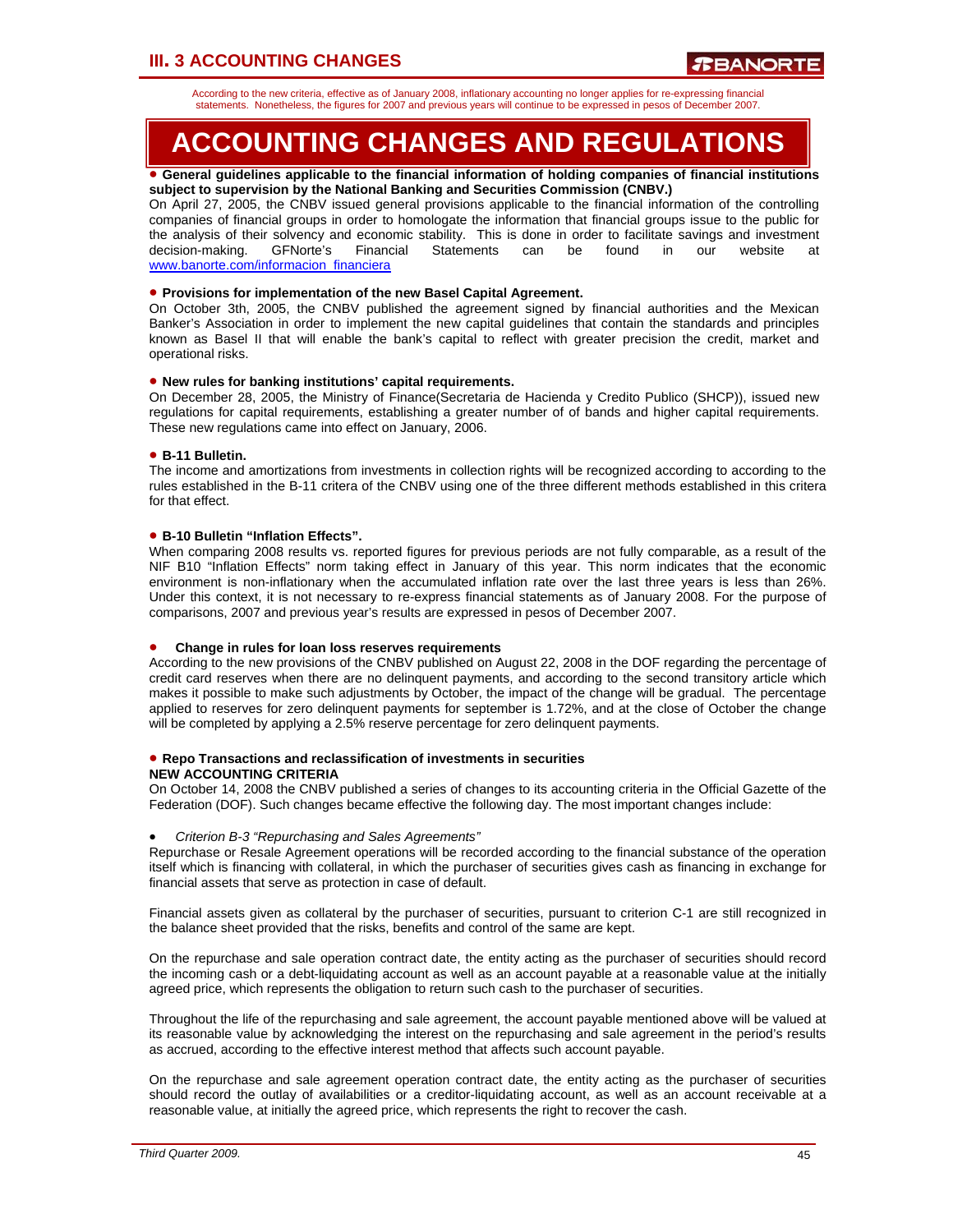According to the new criteria, effective as of January 2008, inflationary accounting no longer applies for re-expressing financial statements. Nonetheless, the figures for 2007 and previous years will continue to be expressed in pesos of December 2007.

Throughout the life of the repurchasing and sale agreement, the account receivable mentioned above will be valued at its reasonable value by acknowledging the interest on the repurchase and sale agreement in the period's results as accrued, according to the effective interest method that affects such account receivable.

### **PREVIOUS ACCOUNTING CRITERIA Repurchase or Resale Agreement Operations**

Represent the temporary purchase or sale of certain financial instruments in exchange for an established premium with the obligation to resell or repurchase such securities in the future.

When the Institution acts as the seller of securities, the net position represents the difference between the fair value of the securities covered by the repurchase agreement (asset position) which, in turn, represents the securities to be received through the transaction, valued according to the investment valuation methods established for trading securities, and the value of the present value of the price at maturity (liability position).

When the Institution acts as the purchaser of securities, the net position represents the difference between the present value of the price at maturity (asset position) and the fair value of the securities received under the repurchase agreement (liability position) which are valued according to the method discussed in the preceding paragraph.

The debit or credit balance resulting from transactions involving repurchase agreements is presented under assets or liabilities in the consolidated balance sheet under the heading "Securities and derivative financial instruments".

For repurchase transactions entered into for periods exceeding three business days, a guarantee must be provided to mitigate market and counterpart risks. Guarantees received for repurchase transactions not involving the transfer of ownership are recognized in memoranda accounts and are considered as restricted assets.

### **a. Reclassification of Securities**

In view of the current economic situation and considering the worldwide financial system crisis, the CNBV has adjusted various criteria, especially those relative to Repurchase or Resale Agreement operations, to allow reporting debt securities independently of the category in which they are found, within the "Investment in Securities" line item. This is to avoid restricting financial market liquidity and volatility securities' prices. Furthermore, the Commission authorized the Institution, by means of Document No. 100-035/2008 issued on October 16, 2008 and Document No. 100-042/2008 issued on November 10, 2008, to reclassify the investment-in-securities holding position and the position of receivable securities in Repurchase or Resale Agreement operations, pursuant to the rules set forth in such documents.

Therefore, during October, the Institution reclassified from the "Negotiable Securities" item to "Securities-held-tomaturity" item a total of 6,035,947,400 titles whose book value at the reclassification date was Ps 12,803. Additionally, from the "Securities available for sale" item the Institution reclassified to "Securities-held-to-maturity" a total of 560,523,193 instruments whose book value was USD 553 million and  $\epsilon$  20 million.

The above reclassification was due to the valuation loss that negotiable securities were showing when valuated at a reasonable value, caused by market volatility. By December 31, 2008 the position in securities-held-to-maturity has not shown indications of permanent deterioration.

The effect of the valuation at reasonable value that would have been acknowledged if the above reclassification had not been made, would have shown up in the period results Ps (20) million and in shareholders' equity Ps (710) million.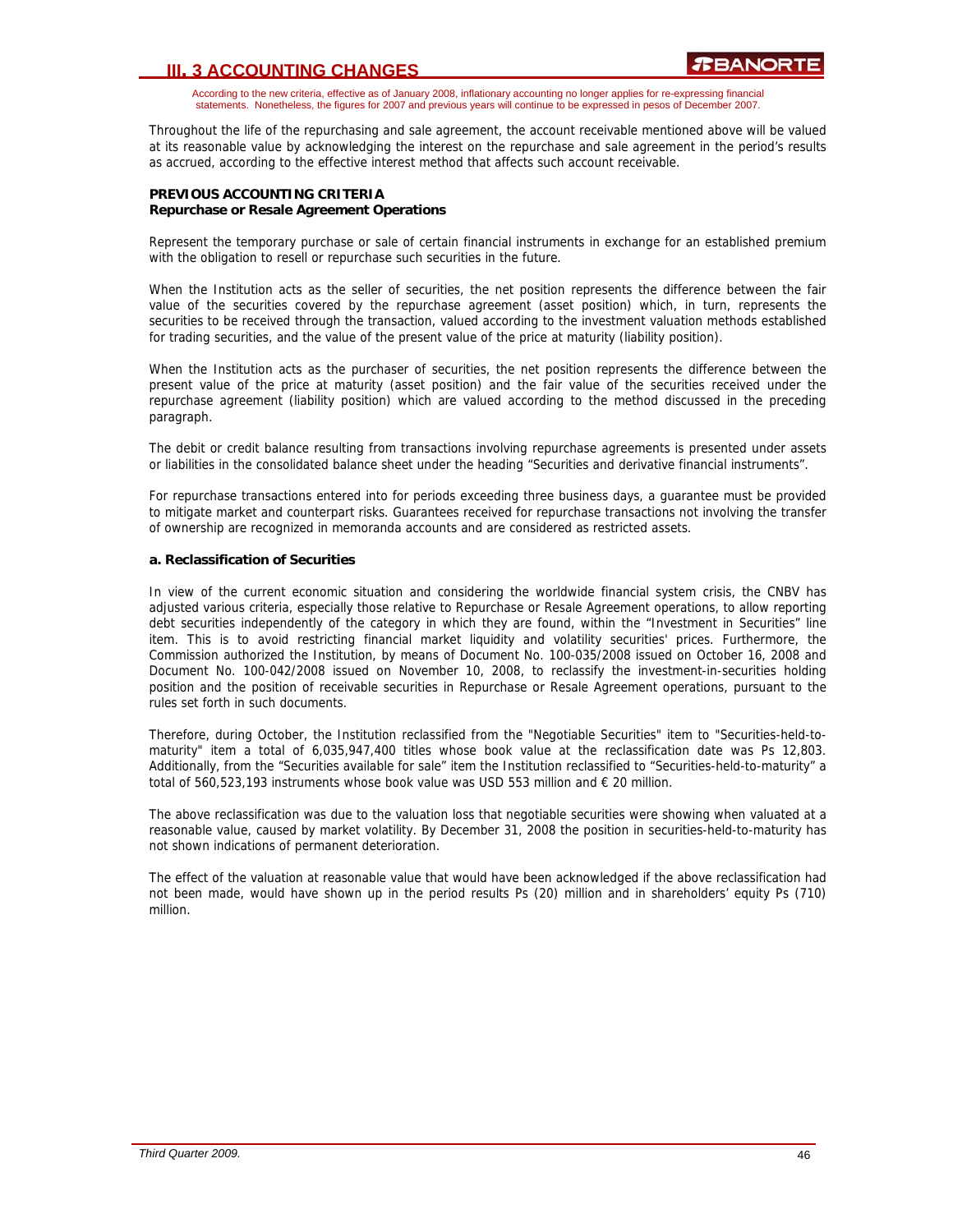According to the new criteria, effective as of January 2008, inflationary accounting no longer applies for re-expressing financial statements. Nonetheless, the figures for 2007 and previous years will continue to be expressed in pesos of December 2007.

#### • **Main changes resulting from new accounting criteria and norms.**

Among the main changes resulting from the new measures and norms issued or modified by the Commission and CINIF that became effective as of January  $1<sup>st</sup>$ , 2009 are:

The C-2 criteria, "Securitizations", establishes that in this type of transaction, the assigner can decide to transfer the risks and benefits and/or control of financial assets or not to the assignee.

It establishes that the benefits from the asignee's surplus will be recognized as "benefits to be received in securitization transactions" and remain valued since its initial registration, at a reasonable value, with any valuation adjustments recognized in the results of the exercise. This valuation must be consistent with "Entity with a Specific Purpose", Entidad de Propósito Especifico (EPE) accounting policies established as the securitization medium.

If an assigner provides administrative services for transferred assets, an asset or liability must be registered initially from management of assets and liabilities, at its reasonable value according to the C-1 measure as follows:

a) An asset is registered if payment exceeds the cost and expenses incurred in providing the service; to the contrary a liability is registered.

b) Later, such asset or liability will be valued at a reasonable value, registering the effects of its valuation in the results of the exercise.

Benefits of the remaining balances of securitization operations and the asset from management of financial assets transferred will be exhibited under the heading "Benefits to be received in securitization operations".

The valuation of benefits to be received, as well as the asset or liability from management will be exhibited under the heading of "Other products" or "Other expenses", as appropriate.

The effects of said measure, in the event of having been applied to securitizations effective December  $31<sup>st</sup>$ , 2008 are detailed as follows:

In realized securitization operations, the financial assets were eliminated from the balance sheet based on the effective accounting measures to date, C-1 "Transfer of financial assets" and C-2 "Securitization". Given that the new accounting measures that substitute the previous ones are applied prospectively, no retroactive recording will apply for operations performed prior to applying this measure, which is why the re-valuation of financial asset transfers previously registered is not required.

Notwithstanding, in accordance with these new accounting measures, securitized loans for mortgage, state and municipal government portfolios that Banorte carried out during 2006 and 2007, respectively, did not fulfill the requirements of the new accounting measures for elimination from the balance sheet, given that in both operations most of the inherent risks and/or benefits are retained.

The C-5 measure "Consolidation of Entities with a Specific Purpose" defines the particular norms related to the consolidation of EPEs. It establishes that an entity must consolidate an EPE when the economic substance of the relationship between both entities indicates that it controls said EPE.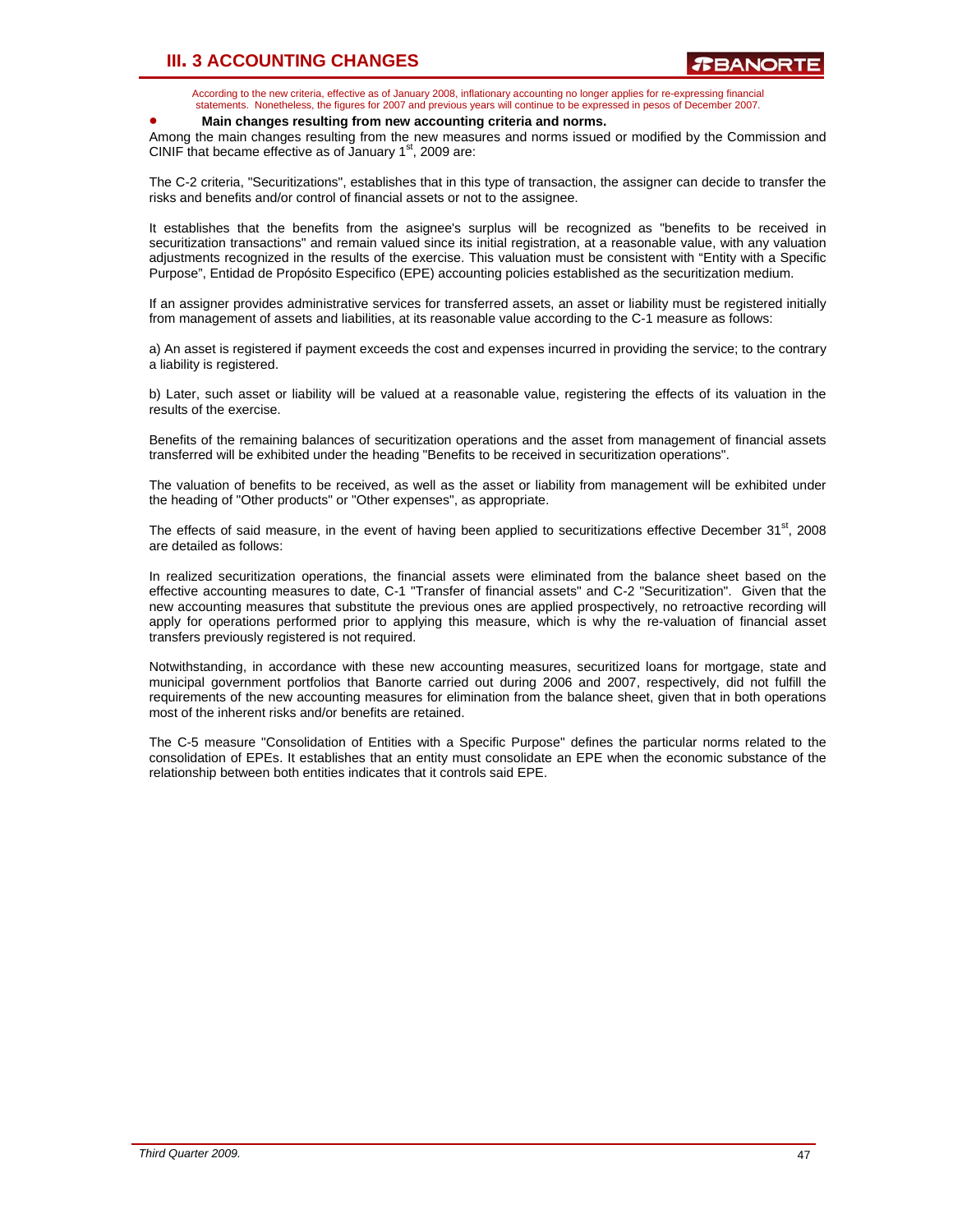According to the new criteria, effective as of January 2008, inflationary accounting no longer applies for re-expressing financial statements. Nonetheless, the figures for 2007 and previous years will continue to be expressed in pesos of December 2007.

#### • **Main changes to accounting criteria**

On April 27 and May 28, 2009, the National Banking and Securities Commission issued changes in accounting criteria applicable to credit institutions and the financial groups' holdings companies, to make them consistent with financial reporting standards set out in Mexico and abroad, while at the same time facilitate the comparison of the information provided to authorities, public and the markets. Such changes were adopted and applied since April 2009. The most relevant changes are listed below:

Adjustments were made to the conceptual outline of the accounts, eliminating the concept of "rules of general application" which were substituted by "Standards and criteria for recognition."

With regard to the criteria B-2 "Investments in Securities" , the securities value impairment was extended in regards to their identification and treatment. As of now, it also includes securities available for sale and not just the securities held to maturity, as previously considered. The new criteria requires that in case that there is objective evidence of events subsequent to the initial recognition that have a negative impact on the expected cash flow, such deterioration must be booked in the value of that security.

The accrued interest from debt securities must be determined in accordance to the effective interest method regardless of the category in which these securities are registered. Previously, the straight line method was used to recognize such interests.

Regarding criteria B-5 "Derivatives and hedging transactions", the leasing contracts and the common buy-sell and supply of assets, on those underlyng derivatives' financial instruments that institutions are allowed to trade must be analyzed, with the aim of evaluating whether it complies with the definition of embedded derivative and if it may have an impact on results. Also, the NIF C-10 substitution is eliminated.

The costs and expenses arising from initial loan placements are registered as deferred charges, and must be amortized against interest expense during the life of the loan.

The annual or renewal fees charged on credit cards will be registered as a deferred loan and will be amortized during a 12 month period.

As a result of the accounting criteria changes to the diverse Income Statement line items, the Income Statement has been adapted to reflect these modifications. The changes basically consist on the following:

The Balance Sheet includes new lines like: margin accounts, repo debtors, securities lending, hedging and trading derivatives' details, adjustments to hedging securities mark to market valuations, benefits to receive from securitizations, long term securities available for sale and mandates in securitization transactions, among others. In memo accounts, the received collaterals by entity and the received and sold or delivered collaterals as guarantee by the entity are included in this line item.

In the Income Statement, the Profit Sharing line is included within the Administrative and Promotional Expenses. Also, the net interest income adjusted for credit risk and the trading income details are included, as well as other operating income (expenses) which includes, among other things, loan recoveries arising from the sale or disposal of the loan portfolio, the impairment loss or reversal of assets other than investments in securities and the mark to valuation results in awarded property.

The D-4 criteria is reestructured and contemplates changes in substance between the State of Changes in Financial Position and the Cash Flow Statement. This was done because the first one showed the changes in the financial structure of the entity, which may or may not identify the generation or application of resources in the period, while the second shows the cash flows that represent the creation or application of cash of the entity during the period

For comparison purposes, financial information is presented for the first quarter of 2009, based on accounting criteria contained in the resolution amending the general provisions applicable to financial reporting by companies of financial groups subject to supervision of the National Banking and Securities Commission issued on May 28, 2009.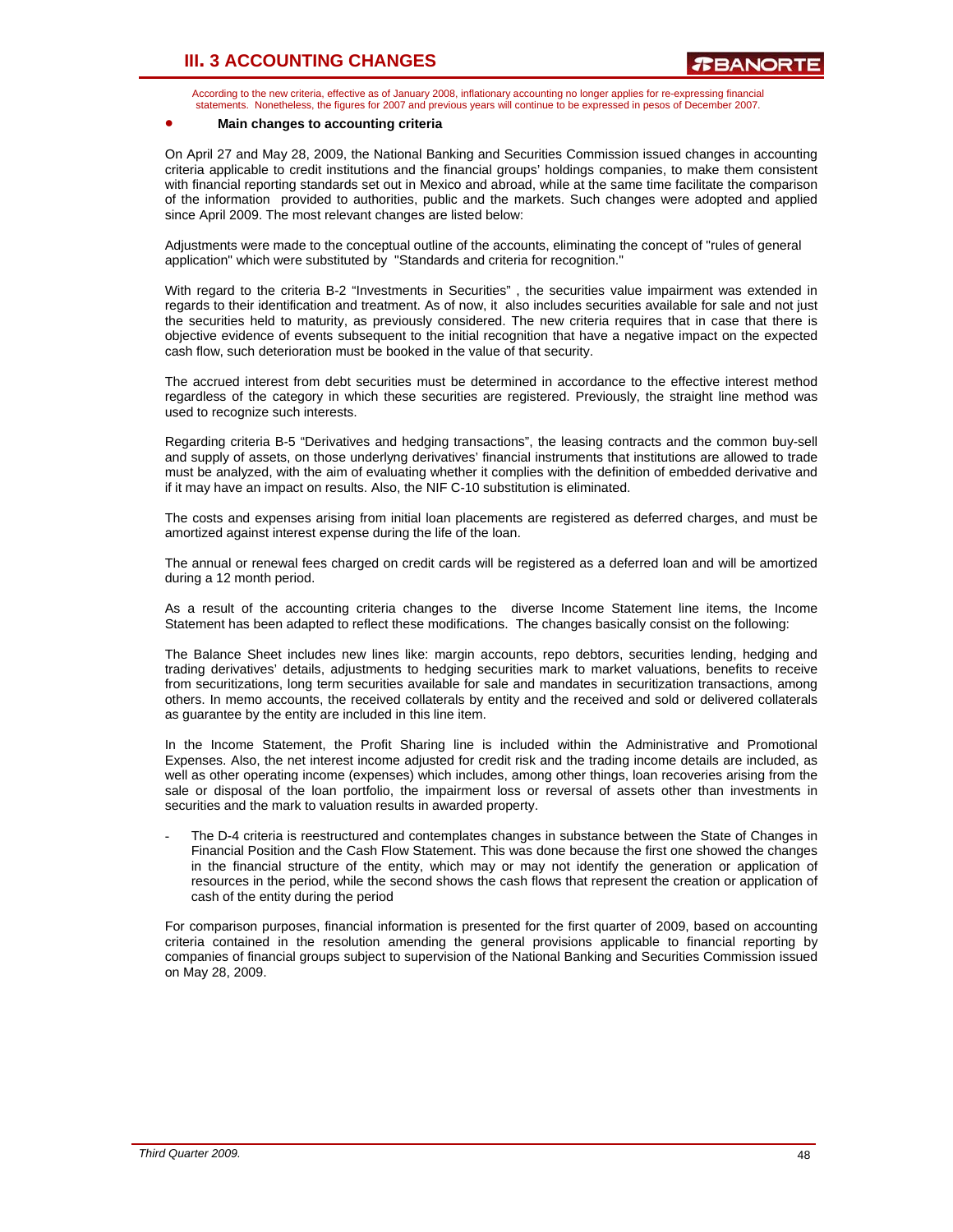*T***BANORTE** 

| <b>GFNorte - INCOME STATEMENT</b><br>(Million Pesos)                 | <b>1Q09</b><br><b>Previous</b><br>criteria | <b>Reclassifications</b> | <b>Current</b><br>criteria | <b>Adjustments</b><br>to current<br>criteria | <b>1Q09</b><br>reprocessed<br>criteria | <b>2Q09</b>  | 1H09<br><b>Reprocessed</b><br>to current<br>criteria |
|----------------------------------------------------------------------|--------------------------------------------|--------------------------|----------------------------|----------------------------------------------|----------------------------------------|--------------|------------------------------------------------------|
| Interest Income                                                      | 13.141                                     | $\blacksquare$           | 13,141                     | $\overline{\phantom{a}}$                     | 13,141                                 | 11,358       | 24.499                                               |
| <b>Interest Expense</b>                                              | 7,094                                      | Ĭ.                       | 7,094                      | 3                                            | 7,097                                  | 5,656        | 12,753                                               |
| Loan Fees                                                            | 153                                        | Ĭ.                       | 153                        | ä,                                           | 153                                    | 139          | 292                                                  |
| <b>Fees Paid</b>                                                     |                                            |                          |                            |                                              |                                        | 4            | 4                                                    |
| <b>NII before Repomo</b>                                             | 6,199                                      | $\overline{\phantom{a}}$ | 6,199                      | (3)                                          | 6,197                                  | 5,838        | 12,034                                               |
| Repomo - Margin                                                      |                                            |                          |                            |                                              |                                        |              |                                                      |
| <b>NII after Repomo</b>                                              | 6.199                                      | Ĭ.                       | 6.199                      | (3)                                          | 6.197                                  | 5.838        | 12.034                                               |
| Preventive Provision for Loan Losses                                 | 2,162                                      | ÷,                       | 2,162                      |                                              | 2,162                                  | 2,188        | 4,350                                                |
| Loan Loss Provisions Fobaproa                                        |                                            | Ĭ.                       |                            |                                              |                                        |              |                                                      |
| <b>NII Adiusted for Credit Risk</b>                                  | 4.037<br>60                                | Ĭ.<br>Ĭ.                 | 4,037<br>60                | $\overline{3}$                               | 4,034<br>60                            | 3,650<br>61  | 7.684<br>121                                         |
| <b>Fund Trasnfers</b><br><b>Account Management</b>                   | 230                                        |                          | 230                        |                                              | 230                                    | 237          | 467                                                  |
| Fiduciary                                                            | 51                                         |                          | 51                         |                                              | 51                                     | 68           | 119                                                  |
| Income from Real Estate Portfolios                                   | 137                                        |                          | 137                        |                                              | 137                                    | 164          | 302                                                  |
| <b>Electronic Banking Services</b>                                   | 250                                        |                          | 250                        |                                              | 250                                    | 256          | 506                                                  |
| <b>Credit Card Fees</b>                                              | 590                                        |                          | 590                        | (56)                                         | 534                                    | 520          | 1,054                                                |
| Fees Charged to IPAB                                                 |                                            |                          |                            |                                              |                                        |              |                                                      |
| <b>Other Fees</b>                                                    | 596                                        |                          | 596                        |                                              |                                        | 606          | 1.202                                                |
| <b>Fees Charged on Services</b>                                      | 1,914                                      |                          | 1,914                      | (56)                                         | 1,858                                  | 1,912        | 3,770                                                |
| <b>Fund Trasnfers</b>                                                | 6                                          |                          | 6                          |                                              | 6                                      | 5            | 11                                                   |
| Other Fees                                                           | 305                                        | Ĭ.                       | 305                        |                                              | 305                                    | 289          | 594                                                  |
| <b>Real Estate Portfolios</b>                                        |                                            |                          | $\blacksquare$             |                                              |                                        | ÷.           |                                                      |
| <b>Fees Paid on Services</b>                                         | 312                                        |                          | 312                        | ÷,                                           | 312                                    | 294          | 605                                                  |
| <b>FX</b>                                                            | 356                                        |                          | 356                        |                                              | 356                                    | 163          | 518                                                  |
| Securities - realized gains                                          | 19                                         |                          | 19                         | 17                                           | 36                                     | 79           | 115                                                  |
| Securities - unrealized gains                                        | (133)                                      |                          | (133)                      |                                              | (133)                                  | (85)         | (218)                                                |
| <b>Market Related Income</b>                                         | 241                                        | $\blacksquare$           | 241                        | 17                                           | 259                                    | 157          | 416                                                  |
| <b>Other Operating Income (expenses)</b>                             |                                            | 226                      | 226                        |                                              | 226                                    | 147          | 373                                                  |
| Non Interest Income                                                  | 1.844                                      | 226                      | 2.070                      | (39)                                         | 2.032                                  | 1.922        | 3.954                                                |
| <b>Total Operating Income</b>                                        | 5,881                                      | 226                      | 6,107                      | (41)                                         | 6,066                                  | 5,572        | 11,638                                               |
| Personnel                                                            | 1,692                                      |                          | 1,693                      |                                              | 1.693                                  | 1,523        | 3,216                                                |
| <b>Profit Sharing</b>                                                | $\overline{\phantom{a}}$                   | 199                      | 199                        |                                              | 199                                    | 169          | 368                                                  |
| <b>Profesional Fees Paid</b>                                         | 334                                        |                          | 334                        |                                              | 334                                    | 340          | 675                                                  |
| Admin. And Promotional Expenses                                      | 1,186                                      |                          | 1,186                      | (36)                                         | 1,150                                  | 1,132        | 2,282                                                |
| Rents, Depreciation and Amortization                                 | 452                                        |                          | 452                        |                                              | 452                                    | 435          | 887                                                  |
| <b>Other Taxes</b>                                                   | 209                                        | ÷.                       | 209                        |                                              | 209                                    | 172          | 381                                                  |
| Contributions to IPAB                                                | 267                                        |                          | 267                        |                                              | 267                                    | 265          | 532                                                  |
| <b>Non Interest Expense</b>                                          | 4.142                                      | 199                      | 4,341                      | (36)                                         | 4.304                                  | 4.037        | 8,341                                                |
| <b>Operating Income</b>                                              | 1,739                                      | 27                       | 1,767                      | (5)                                          | 1,762                                  | 1,535        | 3,297                                                |
| <b>Other Products</b>                                                | 502                                        | (33)                     | 469                        |                                              | 469                                    | 595          | 1,064                                                |
| Changes in FX valuation                                              |                                            |                          |                            |                                              |                                        |              |                                                      |
| Recoveries                                                           | 403                                        | (207)                    | 196                        |                                              | 196                                    | 122          | 318                                                  |
| Repomo - ohters(creditor balance)                                    |                                            |                          |                            |                                              |                                        |              |                                                      |
| <b>Non-Operating Income</b>                                          | 904                                        | (240)                    | 665                        | $\overline{a}$                               | 665                                    | 717          | 1,382                                                |
| <b>Otros Expenses</b>                                                | (253)                                      | 13                       | (240)                      |                                              | (240)                                  | (525)        | (764)                                                |
| Changes in FX valuation                                              |                                            |                          |                            |                                              |                                        |              |                                                      |
| Repomo - other (debtor balance)                                      | (253)                                      | 13                       | (240)                      | $\overline{a}$                               | (240)                                  |              | (764)                                                |
| <b>Non-Operating Expenses</b><br>Non Operating Income (Expense), net | 652                                        | (226)                    | 425                        |                                              | 425                                    | (525)<br>193 | 618                                                  |
|                                                                      |                                            |                          |                            |                                              |                                        |              |                                                      |
| Pre-tax Income<br>Income tax                                         | 2,391<br>258                               | (199)                    | 2,192<br>258               | (5)                                          | 2,187<br>258                           | 1,728<br>413 | 3,915<br>670                                         |
| <b>Profit Sharing</b>                                                | 199                                        | ř.                       | ÷                          |                                              |                                        | ÷.           |                                                      |
| Tax on Assets                                                        |                                            | ÷,                       |                            |                                              |                                        |              |                                                      |
| Deffered Income Tax                                                  | 317                                        |                          | 317                        |                                              | 317                                    | 17           | 334                                                  |
| <b>Taxes</b>                                                         | 774                                        | 199                      | 574                        | ÷,                                           | 574                                    | 429          | 1,004                                                |
| <b>Net Income before Subsidiaries</b>                                | 1.617                                      | Ĭ.                       | 1,617                      | (5)                                          | 1.613                                  | 1,298        | 2.911                                                |
| Subsidiaries' Net Income                                             | 89                                         | $\overline{a}$           | 89                         |                                              | 89                                     | 45           | 134                                                  |
| <b>Net Income from Continous Operations</b>                          | 1,706                                      | Ĭ.                       | 1,706                      | (5)                                          | 1,701                                  | 1,343        | 3,045                                                |
| Extraordinary items, net                                             |                                            | ÷,                       |                            |                                              |                                        |              |                                                      |
| Minority Interest                                                    | 95                                         |                          | 95                         |                                              | 95                                     | 31           | 126                                                  |
| <b>Net Income</b>                                                    | 1,611                                      |                          | 1.611                      | $\overline{(5)}$                             | 1.607                                  | 1.312        | 2.919                                                |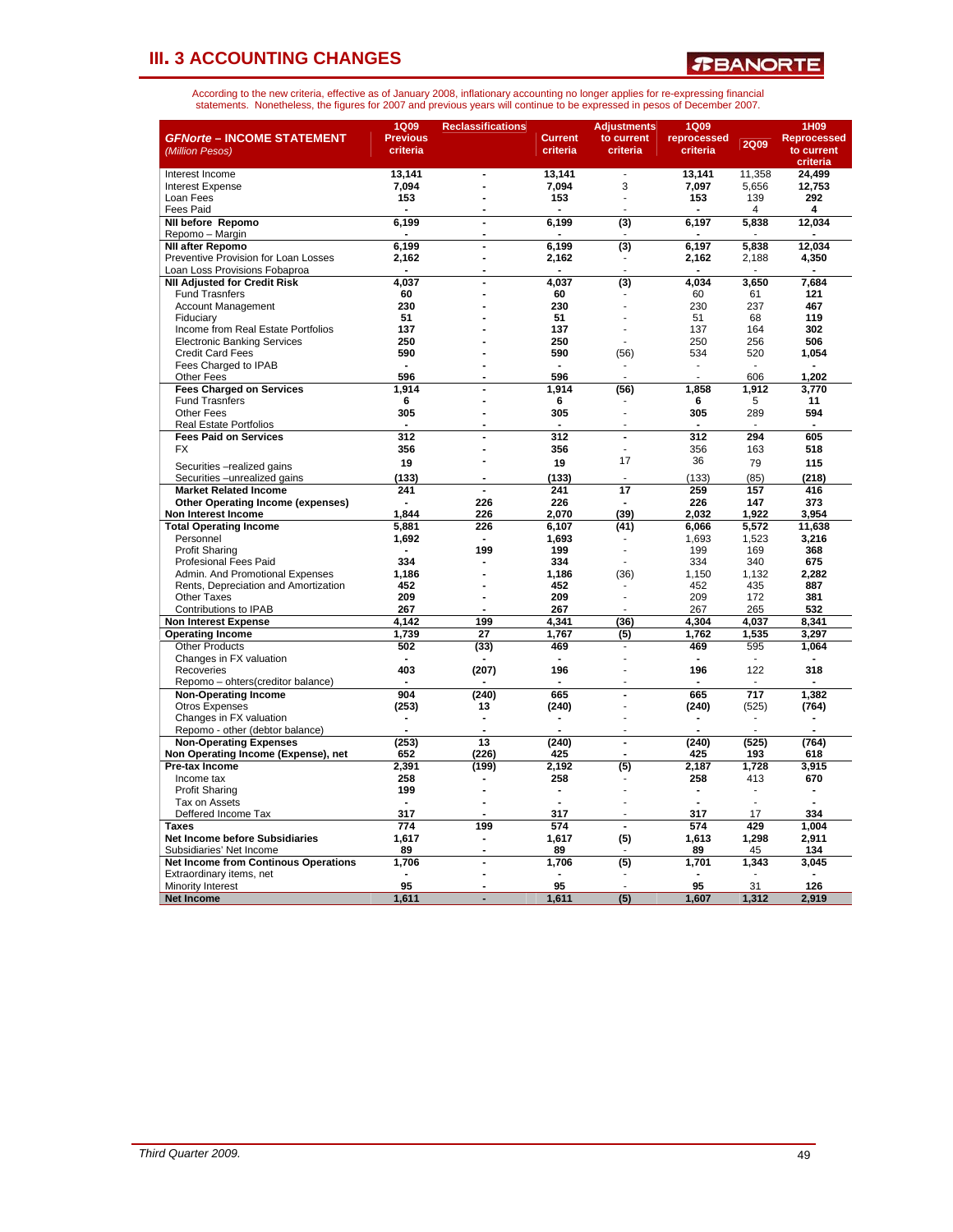| <i><b>GFNORTE – BALANCE SHEET</b></i>   | <b>1Q09</b><br><b>Previous</b> | <b>Reclassifi</b><br>cations | <b>Current</b> | <b>Adjustm</b><br>ents to    | <b>1Q09</b><br>reprocessed |              |
|-----------------------------------------|--------------------------------|------------------------------|----------------|------------------------------|----------------------------|--------------|
| (Milliones Pesos)                       | criteria                       |                              | criteria       | current<br>criteria          | criteria                   | <b>2Q09</b>  |
| <b>ASSETS</b>                           |                                |                              |                |                              |                            |              |
| <b>Cash and Due from Banks</b>          | 56,317                         | (14)                         | 56,303         | $\blacksquare$               | 56,303                     | 56,918       |
| <b>Margin Accounts</b>                  |                                | 14                           | 14             |                              | 14                         | 17           |
| Negotiable Instruments                  | 5,172                          |                              | 5,172          |                              | 5,172                      | 25,672       |
| Securities Available for Sale           | 11,870                         |                              | 11,870         |                              | 11,870                     | 11,566       |
| Securities Held to Maturity             | 217,922                        |                              | 217,922        |                              | 217,922                    | 210,702      |
| <b>Investment in Securitiees</b>        | 234,965                        |                              | 234,965        |                              | 234,965                    | 247,940      |
| <b>Non-assigned Sec for Settlement</b>  |                                |                              | $\blacksquare$ |                              |                            |              |
| Debtor balance in repo trans, (net)     | 1,620                          |                              | 1,620          |                              | 1,620                      | 16           |
| <b>Securities Lending</b>               |                                |                              | $\blacksquare$ |                              |                            |              |
| For trading                             |                                | 6,406                        | 6,406          |                              | 6,406                      | 5,525        |
| For hedging                             |                                | 2,529                        | 2,529          |                              | 2,529                      | 1,142        |
| <b>Derivatives</b>                      | 8,936                          | (8,936)                      |                |                              |                            |              |
| Operations w/ Derivatives & Securities  | 8,936                          |                              | 8,936          |                              | 8,936                      | 6,667        |
| <b>Commercial Loans</b>                 | 122,563                        |                              | 122,563        |                              | 122,563                    | 120,616      |
| <b>Financial INtermediaries' Loans</b>  | 10,229                         |                              | 10,229         |                              | 10,229                     | 8,462        |
| <b>Consumer Loans</b>                   | 27,775                         |                              | 27,775         |                              | 27,775                     | 26,651       |
| Mortgage Loans                          | 47,023                         |                              | 47,023         |                              | 47,023                     | 47,691       |
| Government Entities' Loans              | 28,592                         |                              | 28,592         |                              | 28,592                     | 31,921       |
| <b>IPAB Loans</b>                       |                                |                              | $\blacksquare$ |                              |                            | $\mathbf{r}$ |
| <b>Performing Loans</b>                 | 236,181                        |                              | 236,181        |                              | 236,181                    | 235,342      |
| <b>Commercial Loans</b>                 | 2,187                          | (6)                          | 2,181          |                              | 2,181                      | 2,796        |
| Financial Intermediaries' Loans         | 3                              |                              | 3              |                              | 3                          | ä,           |
| Consumer Loans                          | 2,541                          |                              | 2,541          |                              | 2,541                      | 2,584        |
| Mortgage Loans                          | 825                            |                              | 825            |                              | 825                        | 919          |
| Government Entities' Loans              | $\blacksquare$                 |                              | $\blacksquare$ |                              | $\blacksquare$             | $\sim$       |
| Past due Loans                          | 5,556                          | (6)                          | 5,550          | $\overline{\phantom{a}}$     | 5,550                      | 6,299        |
| <b>Gross Loan Portfolio</b>             | 241,737                        | (6)                          | 241,731        | $\qquad \qquad \blacksquare$ | 241,731                    | 241,641      |
| Preventive Loan Loss Reserves           | 6,051                          | -                            | 6,051          |                              | 6,051                      | 6,426        |
| <b>Net Loan Portfolio</b>               | 235,686                        | (6)                          | 235,680        |                              | 235,680                    | 235,216      |
| <b>Acquired Collection Rights</b>       | 2,923                          |                              | 2,923          |                              | 2,923                      | 2,804        |
| Total Loan Portfolio                    | 238,609                        | (6)                          | 238,603        |                              | 238,603                    | 238,020      |
| Benef.receivab.securitiz. transactions  | 699                            |                              | 699            |                              | 699                        | 557          |
| Sundry Debtors & Other Accs Rec, net    | 13,764                         | 6                            | 13,769         |                              | 13,769                     | 10,770       |
| Inventories                             | 479                            |                              | 479            |                              | 479                        | 312          |
| Foreclosed Assets, net                  | 841                            |                              | 841            |                              | 841                        | 800          |
| Real Estate, Furniture & Equipment, net | 8,459                          |                              | 8,459          |                              | 8,459                      | 8,419        |
| <b>Investments in Subsidiaries</b>      | 2,668                          |                              | 2,668          |                              | 2,668                      | 2,896        |
| Deferred Taxes, net                     | 147                            |                              | 147            |                              | 147                        | 141          |
| Deferred charges, and intangibles       |                                | 5,799                        | 5,799          |                              | 5,799                      | 4,330        |
| Other short and long term assets        |                                | 4,499                        | 4,499          | 35                           | 4,534                      | 4,119        |
| Other assets                            | 5,506                          | (5,506)                      |                |                              |                            |              |
| Intangibles                             | 293                            | (293)                        |                |                              |                            |              |
| <b>Other Assets</b>                     | 4,499                          | (4, 499)                     |                |                              |                            |              |
|                                         | 10,298                         | -                            | 10,298         | 35                           | 10,333                     | 32,345       |
| <b>Total Assets</b>                     | 577,802                        | ٠                            | 577,802        | 35                           | 577,837                    | 581,922      |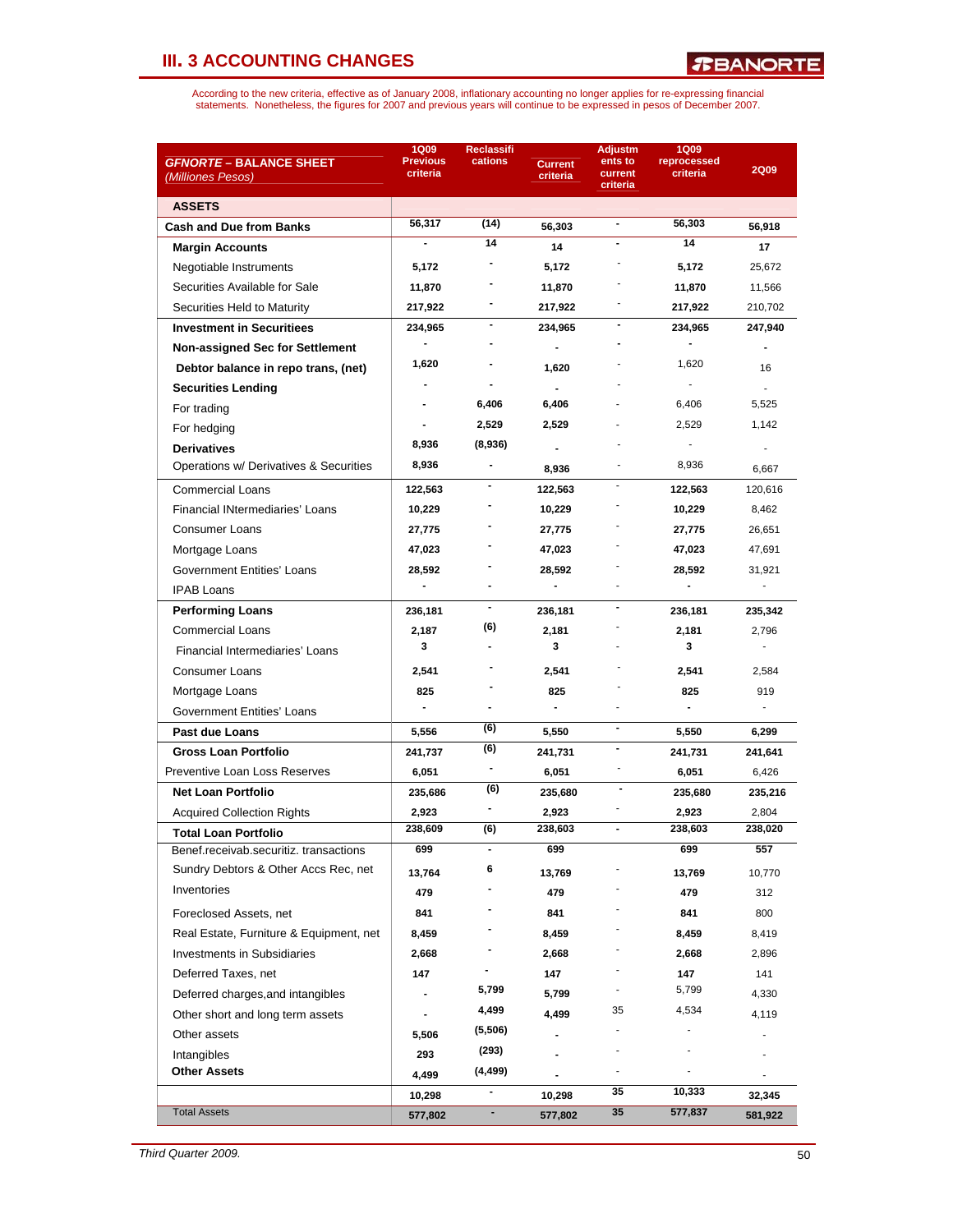| <b>GFNORTE - BALANCE SHEET</b><br>(Milliones Pesos) | <b>1Q09</b><br><b>Previous</b><br>criteria | <b>Reclassifi</b><br>cations | <b>Current criteria</b>  | <b>Adjust</b><br>ments<br>to | <b>1Q09</b><br>reproc<br>essed | <b>2Q09</b> |
|-----------------------------------------------------|--------------------------------------------|------------------------------|--------------------------|------------------------------|--------------------------------|-------------|
| <b>LIABILITIES</b>                                  |                                            |                              |                          |                              |                                |             |
| Demand Deposits                                     | 120,255                                    | $\blacksquare$               | 120,255                  | $\overline{\phantom{a}}$     | 120,255                        | 123,755     |
| <b>Time Deposits</b>                                | 134,964                                    |                              | 134,964                  |                              | 134,964                        | 141,608     |
| <b>Bank Bonds</b>                                   |                                            |                              | $\blacksquare$           | $\overline{a}$               |                                |             |
| <b>Deposits</b>                                     | 255,219                                    |                              | 255,219                  | $\blacksquare$               | 255,219                        | 265,363     |
| Immediate Redemption Loans                          | 4,180                                      |                              | 4,180                    |                              | 4,180                          | 501         |
| <b>Short Term Loans</b>                             | 25,322                                     |                              | 25,322                   |                              | 25,322                         | 25,057      |
| Long Term Loans                                     | 10,723                                     |                              | 10,723                   |                              | 10,723                         | 9,727       |
| Due to Banks & Correspondents                       | 40,225                                     | $\overline{\phantom{a}}$     | 40,225                   | $\overline{\phantom{a}}$     | 40,225                         | 35,285      |
| Assigned securities to settle                       | 420                                        |                              | 420                      |                              | 420                            | 540         |
| <b>Creditor Balances in Repo Trans, net</b>         | 191,479                                    |                              | 191,479                  |                              | 191,479                        | 200,933     |
| <b>Securities Lending</b>                           |                                            |                              |                          |                              |                                |             |
| <b>Repo Transactions with Collateral</b>            | 304                                        |                              | 304                      |                              | 304                            |             |
| Trading                                             |                                            | 6,300                        | 6,300                    | (18)                         | 6,282                          | 5,219       |
| Hedging                                             |                                            | 5,345                        | 5,345                    |                              | 5,345                          | 3,976       |
| <b>Transactions with Derivatives</b>                | 11,646                                     | (11, 646)                    | $\blacksquare$           |                              |                                |             |
|                                                     | 11,646                                     |                              | 11,646                   | (18)                         | 11,628                         | 9,195       |
| <b>Operations w/ derivatives and Securities</b>     | 203,849                                    |                              | 203,849                  | (18)                         | 203,831                        | 210,668     |
| Income Tax payable                                  | 496                                        | (285)                        | 211                      |                              | 211                            | 170         |
| Profit Sharing.                                     |                                            | 285                          | 285                      |                              | 285                            | 371         |
| Creditor for settlement of transactions             |                                            | 6,832                        | 6,832                    |                              | 6,832                          | 1,709       |
| Other loans and accounts payable                    | 17,726                                     | (6, 832)                     | 10,894                   | ٠                            | 10,894                         | 8,516       |
| <b>Other Payable accounts</b>                       | 18,222                                     |                              | 18,222                   | $\blacksquare$               | 18,222                         | 10,767      |
| <b>Subordinated Debentures</b>                      | 18,053                                     |                              | 18,053                   |                              | 18,053                         | 17,783      |
| <b>Deferred Taxes</b>                               |                                            |                              |                          |                              |                                |             |
| <b>Deferred Credits</b>                             | 1,336                                      |                              | 1,336                    | 58                           | 1,393                          | 1,464       |
| <b>TOTAL LIABILITIES</b>                            | 536,903                                    |                              | 536,903                  | 40                           | 536,943                        | 541,330     |
| <b>EQUITY</b>                                       |                                            |                              |                          |                              |                                |             |
| Paid-in Capital                                     | 11,932                                     |                              | 11,932                   |                              | 11,932                         | 11,945      |
| <b>Share Subscription Premiums</b>                  | 1,530                                      |                              | 1,530                    |                              | 1,530                          | 1,247       |
| <b>Subordinated Convertible Debentures</b>          | $\overline{\phantom{a}}$                   |                              | $\overline{\phantom{a}}$ | ä,                           |                                |             |
| <b>Subscribed Capital</b>                           | 13,462                                     | $\blacksquare$               | 13,462                   | $\blacksquare$               | 13,462                         | 13,192      |
| Capital Reserves                                    | 2,748                                      |                              | 2,748                    |                              | 2,748                          | 3,173       |
| Retained earnings                                   | 23,965                                     |                              | 23,965                   |                              | 23,965                         | 23,459      |
| Results from sec available for sale                 | (1, 315)                                   |                              | (1, 315)                 |                              | (1, 315)                       | (867)       |
| Results from valuation of securities                |                                            |                              |                          |                              |                                | (1, 342)    |
| Resuls from Conversion of Foreign Ops               | 1,244                                      |                              | 1,244                    |                              | 1,244                          | (1,580)     |
| Surplus (deficit) in capital restatement            |                                            |                              |                          |                              |                                |             |
| Results of Non Monetary Fixed Assets                |                                            |                              |                          |                              |                                |             |
| Results of Non Monetary Invesment Assets            | (2,833)                                    |                              | (2,833)                  |                              | (2,833)                        |             |
| Adjusments in the Employees' Pension                |                                            |                              |                          |                              |                                |             |
| Accumulated Effect or Deferred Liabilites           |                                            |                              |                          | $\overline{\phantom{a}}$     |                                |             |
| Net Income                                          | 1,611                                      |                              | 1,611                    | (5)                          | 1,607                          | 2,923       |
| Minority Interest                                   | 2,016                                      |                              | 2,016                    | ٠                            | 2,016                          | 1,633       |
| <b>Earned Capital</b>                               | 27,437                                     | ۰                            | 27,437                   | (5)                          | 27,432                         | 27,400      |
| <b>Total Equity</b>                                 | 40,899                                     | ٠                            | 40,899                   | (5)                          | 40,894                         | 40,592      |
| TOTAL LIABILITIES AND EQUITY                        | 577,802                                    |                              | 577,802                  | 35                           | 577,837                        | 581,922     |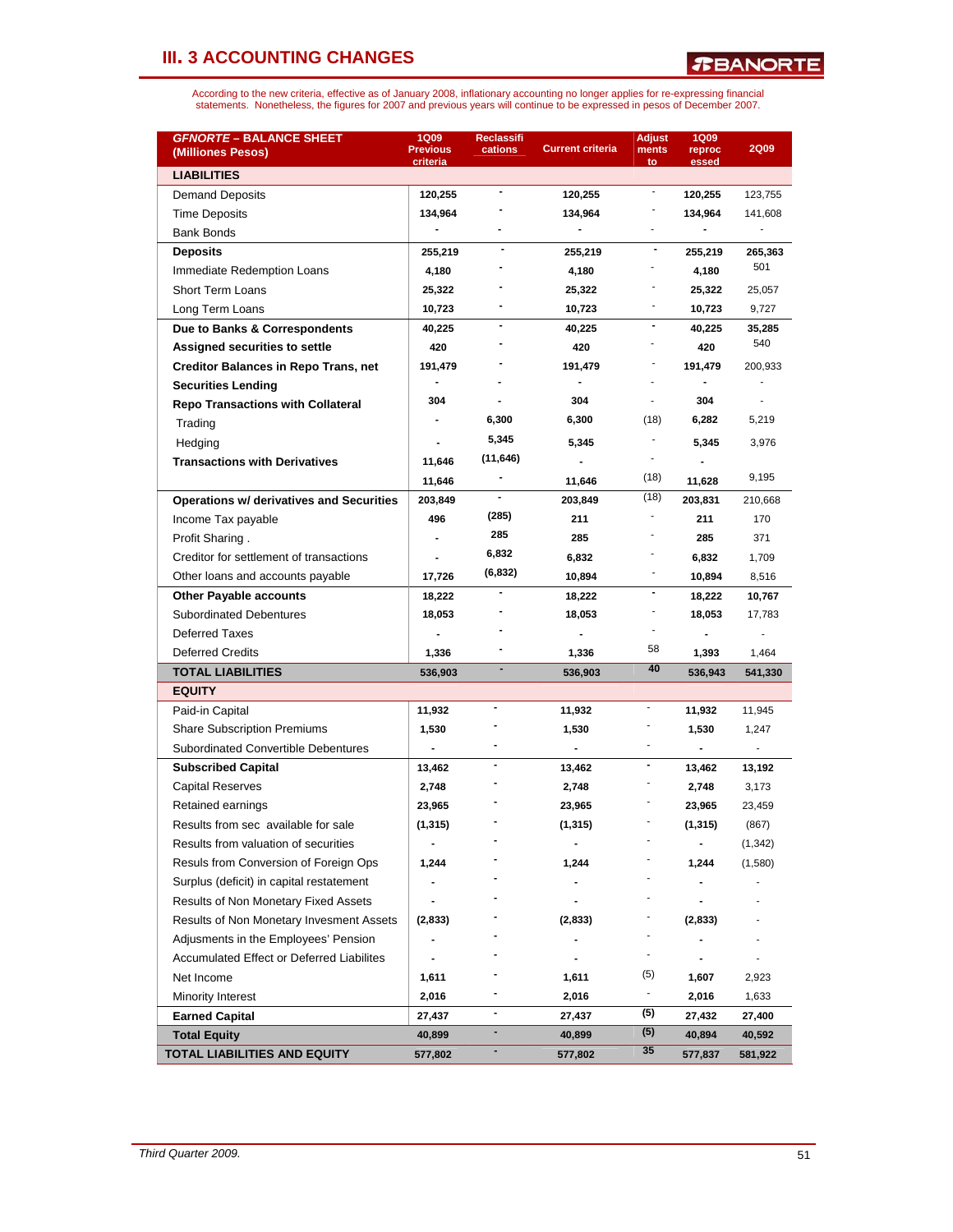According to the new criteria, effective as of January 2008, inflationary accounting no longer applies for re-expressing financial statements. Nonetheless, the figures for 2007 and previous years will continue to be expressed in pesos of December 2007.

#### • **Special accounting treatment to various support programs implemented in response to the swine flu outbreak.**

As a result of the slowdown in economic activity due to the health measures undertaken by federal and local authorities to contain the swine flu outbreak, the bank took the decision to support the entities and economic sectors affected through the implementation of various support programs to the most vulnerable clients. These programs were implemented in two phases:

- I. Emerging plan to support SME's, which consists of:
	- Deferral of principal for 3 months for companies and businesses affected mainly in Mexico City, the State of Mexico and San Luis Potosí.
	- Deferral of principal for 6 months, including a 3 month interest payment grace period for companies affected in the tourist zones of Riviera Maya, Nayarit, Jalisco y Baja California Sur.

In light of this, the Banking and Securities Commission (CNBV) issued special accounting criteria through the bulletin number 100/014/2009, in which it authorized the defferal of principal and interest according to the Plan; these will not be considered as reestructured loans as established by pharagraph 24 of criteria B-6 "Loan Portfolio" and so they remain as performing loans during the term established by the Plan. Also, these loans are contemplated as performing loans for determination of preventive reserves.

### II. Support for mortgage, car, credit card and consumer loans consist of:

### Mortgage Loans

• Deferral of principal and interest payments for up to 4 months.

Car and Consumer Loans

• Deferral of principal and interest payments for up to 3 months..

Credit Cards

• Deferral of minimum payment for up to 3 months.

In this respect, the communique number 100/021/2009 issued on June 12, 2009 by the Banking and Securities Commission established special accounting criteria applicable as of the date of publication of the communication and for the duration of the support program, for mortgage, car, credit cards, personal and payroll loans granted or with payment sources located in the Riviera Maya, Riviera Nayarita, Mazatlán and los Cabos zones. This special criteria authorizes the insitution to:

a) Consider loans subject to renovations as performing at the moment of renewal, without applying the requisite established in pharagraphs 52 and 53 of criteria B-6 "Loan Portfolio" consisting of the borrower paying total accrued interest on time as per the terms and conditions originally agreed upon and 25% of the original loan amount. This is applicable to loans that were performing until April 15, 2009 in accordance with pharagraph 8 of criteria B-6.

This authorization is not applicable to loans that participate in the Debtor Support Programs for Banks established by the Federal Government and the banking industry.

b) Not consider as reestructured loans those performing credits in which principal and interest deferrals is granted in accordance with pharagraph 24 of criteria B-6 and will continue as perfoming loans during the term that the deferral is granted. As a consequence, these loans are considered as performing for determination of preventive reserves.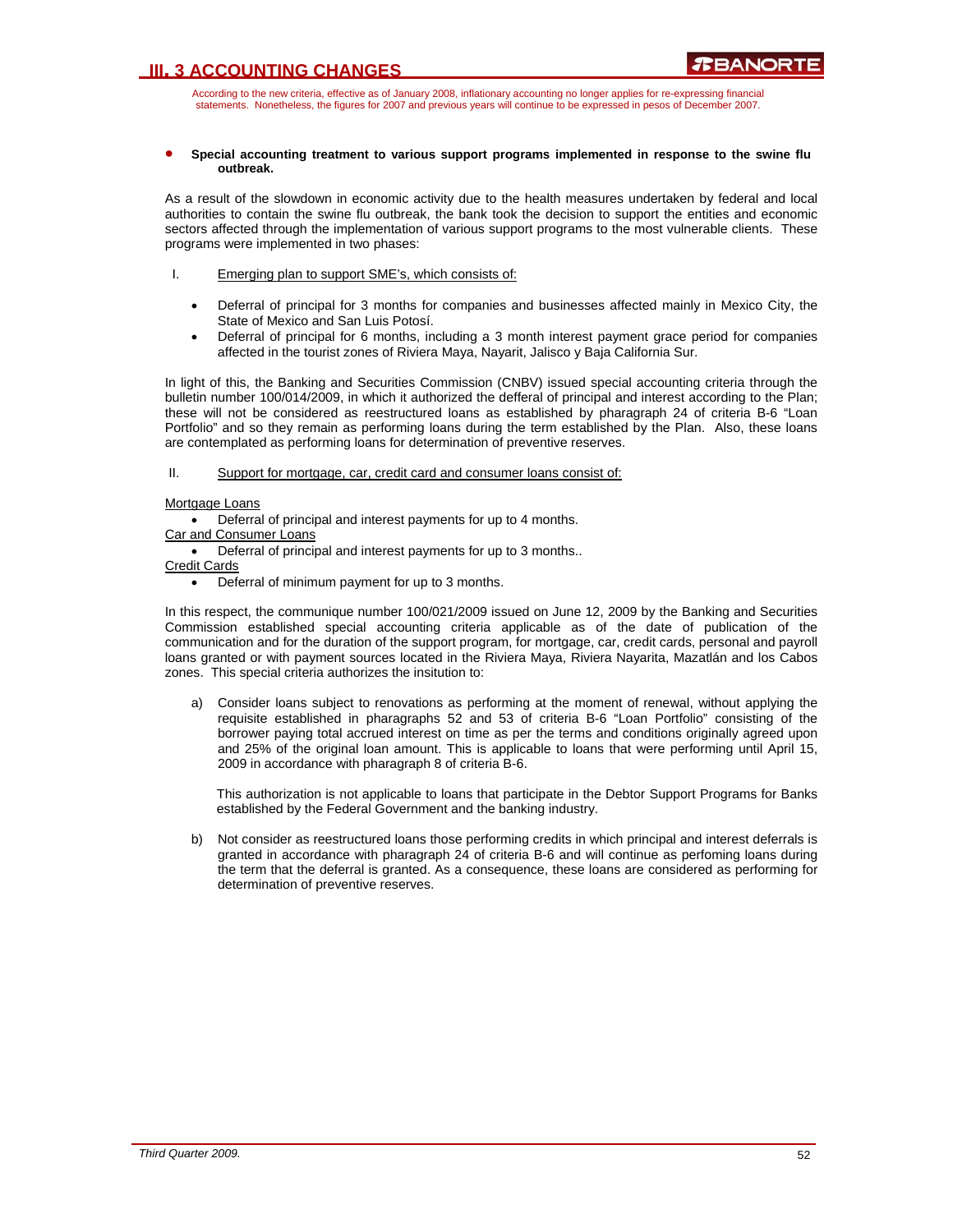According to the new criteria, effective as of January 2008, inflationary accounting no longer applies for re-expressing financial statements. Nonetheless, the figures for 2007 and previous years will continue to be expressed in pesos of December 2007.

If these special accounting changes had not been authorized, the balances that the Institution would be presenting in its balance sheet in September 30, 2009, would be:

| <b>PERFORMING LOANS</b>               |                   |
|---------------------------------------|-------------------|
| Commercial Loans                      |                   |
| Business or commercial activity       | \$118,052,939,676 |
| <b>Financial Entities</b>             | 8,214,404,613     |
| <b>Government Entities</b>            | 33,738,012,797    |
| <b>Consumer Loans</b>                 | 26,176,211,939    |
| Mortgage Loans                        | 48,791,931,629    |
| TOTAL PERFORMING LOANS                | 234,973,500,654   |
| PAST DUE LOANS                        |                   |
| Commercial loans                      |                   |
| Business or comercial activity        | 3,389,422,637     |
| Consumer Loans                        | 2,195,616,916     |
| Mortgage Loans                        | 993,853,993       |
| TOTAL PAST DUE LOANS                  | 6,578,893,546     |
| <b>LOAN PORTFOLIO</b>                 | 241,552,394,200   |
| (Minus) PREVENTIVE LOAN LOSS RESERVES | (7,638,806,006)   |
| LOAN PORTFOLIO, net                   | 233,913,588,194   |
| <b>ACQUIRED COLLECTION RIGHTS</b>     | 2,705,075,850     |
| TOTAL LOAN PORTFOLIO, net             | \$236,618,664,044 |

Also, the net income of this period would be \$4,245,370,630, as a result of booking an additional \$91,791,365 of preventive loan loss reserves that would origínate if the support had not been granted to borrowers.

The amount of deferred payments derived from this Plan at the end of September 30, 2009 is as follows:

|                | Deferred Amount |
|----------------|-----------------|
| Consumer Loans | \$61.633        |
|                | \$61.633        |

The amount of renewed loans according to the plans established is as follows: **Amount Renewed** 

| <b>Commercial Loans</b>         |               |
|---------------------------------|---------------|
| Business or commercial activity | \$731,971,480 |
| <b>Financial Entities</b>       |               |
| <b>Government Entities</b>      |               |
| Consumer Loans                  | 26,000        |
| Mortgage Loans                  |               |
| <b>TOTAL</b>                    | \$731,997,480 |
|                                 |               |

• Modification of the consumer portfolio rating methodology for credit card transactions.

On August  $12^{th}$ , 2009 the National Banking and Securities Commission (CNBV) issued a resolution that modifies the applicable general regulatory dispositions for credit institutions. This change consists of modifying the applicable rating methodology of revolving consumer portfolios, so that parameters used to estimate loan loss reserves reflect, based on the current environment, the expected 12 month losses for credit cards.

In accordance with the aforementioned change, the Institution opted to recognize the initial accumulated financial effect of the first application of these new dispositions in accordance with Section I of the second transitory article on September 2009 against results of previous fiscal years.

The accounting registry to recognize the aforementioned effect was created with Ps 1,135,732,953 charged to the "results of previous fiscal years" equity account against a loan for the same amount to the "estimated loan loss reserves" account of the Balance Sheet. The corresponding deferred taxes were registered through a charge in the "deferred taxes" account in the Balance Sheet amounting to Ps 431,578,522 against a loan in "results of previous fiscal years " in equity.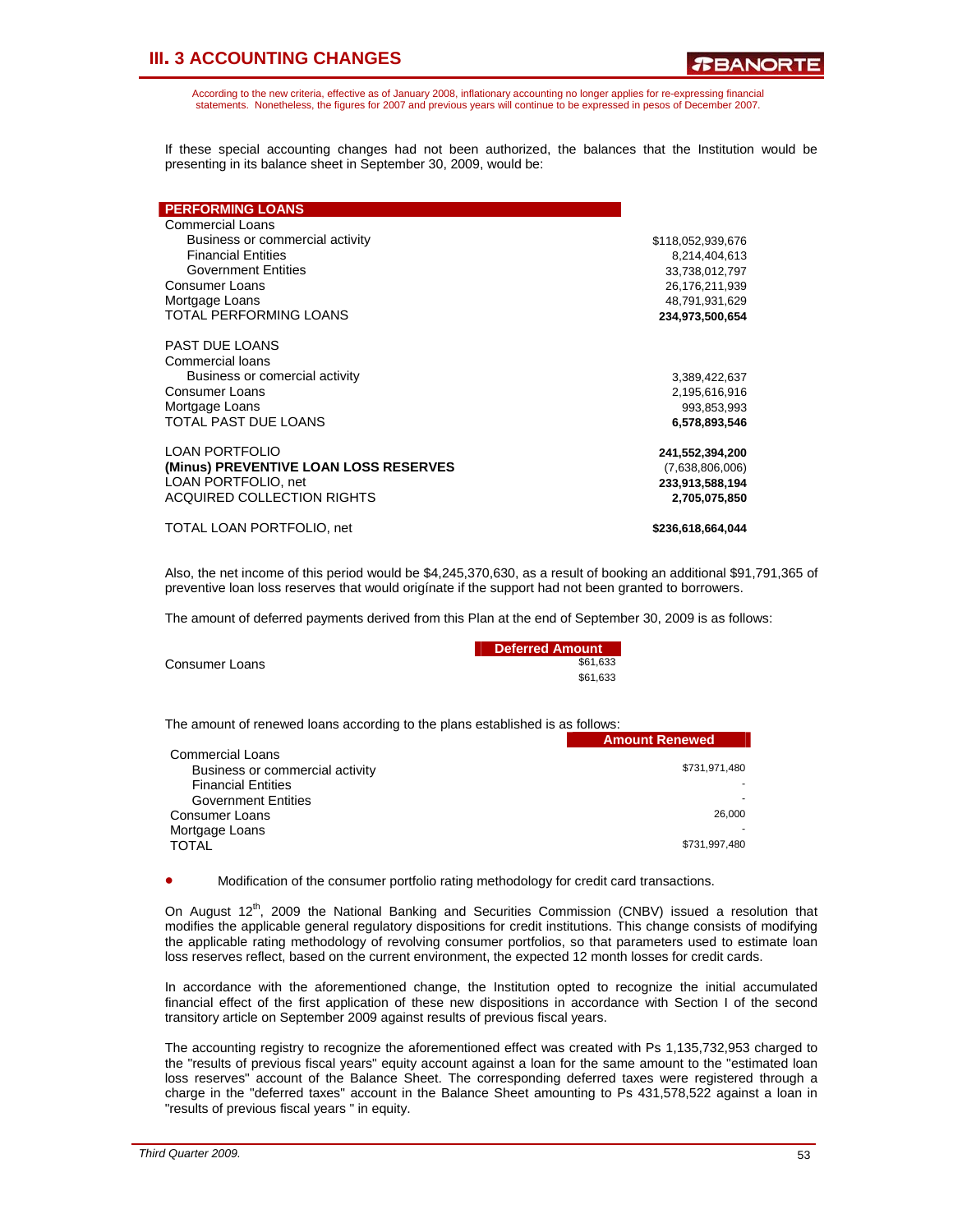According to the new criteria, effective as of January 2008, inflationary accounting no longer applies for re-expressing financial statements. Nonetheless, the figures for 2007 and previous years will continue to be expressed in pesos of December 2007.

Acknowledgement of the effect of the aforementioned and the amounts to be registered and presented in the balance sheet as well as the income statement, are:

| <b>Balance Sheet</b>                          | Original figures       | Effect        | <b>Presented figures</b> |
|-----------------------------------------------|------------------------|---------------|--------------------------|
|                                               |                        |               |                          |
| Loan Portfolio                                | 241,532,055,787        |               | 241,532,055,787          |
| (less) Provisions for loan losses             | 7,547,014,640          |               | 7,547,014,640            |
| Loan Portfolio, net                           | 233,985,041,146        |               | 233,985,041,146          |
| Acquired collection rights                    | 2,705,075,850          |               | 2,705,075,850            |
| <b>Total Loan Portfolio, net</b>              | 236,690,116,996        |               | 236,690,116,996          |
| <b>Deferred Taxes</b>                         | 759,390,919            |               | 759,390,919              |
| <b>Total Assets</b>                           | 570,347,351,377<br>\$. |               | 570,347,351,377<br>S.    |
|                                               |                        |               |                          |
| <b>Equity</b>                                 |                        |               |                          |
| Results from previous years                   | 21,228,186,172         | 704,154,431   | 21,932,340,603           |
| <b>Majority Net Results</b>                   | 4,351,708,368          | (704,154,431) | 3,647,553,937            |
| <b>Total Equity</b>                           | 41,788,690,689         |               | 41,788,690,689           |
| <b>Total Liabilities plus Equity</b>          | 570,347,351,377<br>\$. |               | 570,347,351,377          |
|                                               |                        |               |                          |
| <b>Income Statement</b>                       |                        |               |                          |
|                                               |                        |               |                          |
| <b>Net Interest Income</b>                    | 17,628,752,424         |               | 17,628,752,424           |
| Provisions for loan losses                    | 6,503,922,923          | 1,135,732,953 | 7,639,655,876            |
| Net Interest Income adjusted for credit risks | 11,124,829,501         | 1,135,732,953 | 9,989,096,548            |
| Deferred Income Taxes (net)                   | 113,425,494            | (431,578,522) | (318,153,028)            |
| <b>Net Income</b>                             | \$<br>4,351,708,368    | (704,154,431) | \$<br>3,647,553,937      |

Results for asset accounts and items will not be affected by the changes in accounting regulations; however equity and income statements will suffer variations in relation to the figures presented at closing of 9M09.

#### • **Changes in accounting rules**

On July 30 2009, the National Banking and Securities Commission (CNBV) issued changes to accounting criteria applicable, among others, to auxiliary credit institutions, financial companies of limited scope and regulated financial companies of multiple scope; also on August 31 2009, it issued changes in accounting criteria applicable to mutual funds. These changes were done to make them consistent with the financial information norms established in Mexico and abroad; they are similar to the changes recently implemented for Credit Institutions and Broker Dealers in 2Q09.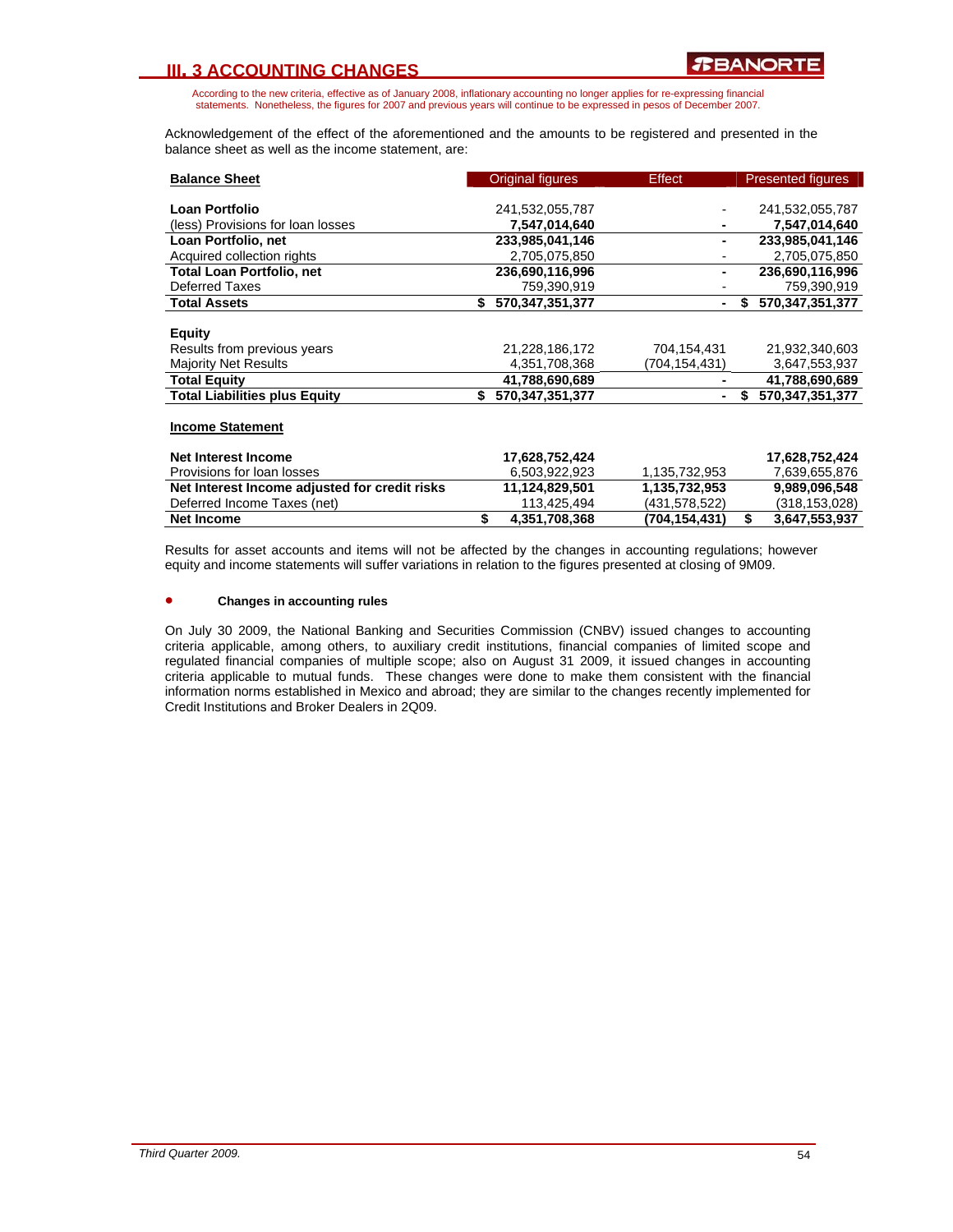### **III. 4 LOAN PORTFOLIO SALES TO SOLIDA**

According to the new criteria, effective as of January 2008, inflationary accounting no longer applies for re-expressing financial statements. Nonetheless, the figures for 2007 and previous years will continue to be expressed in pesos of December 2007.

# **LOAN PORTFOLIO SALES TO SOLIDA ADMINISTRADORA DE PORTAFOLIOS**

On February, 2003 Banorte sold Ps \$1.9 billion (Ps \$1.861 billion in Past-due loans & Ps \$64 million in Performing loans) of its own portfolio (including interests) to its subsidiary Sólida Administradora de Portafolios, S.A. de C.V. for Ps \$378 million. The transaction was done based on August 2002 figures, and therefore the final figure that affected the February balance was Ps \$1.856 billion, once the collections made since August 2002 are considered. The past-due portfolio as well as Ps \$1.577 billion in associated loan reserves were cancelled.

As instructed by the CNBV, we show the integration of the loan portfolio sold in 1Q03 by Banorte to its subsidiary Sólida Administradora de Portafolios, S.A. de C.V. The Purpose of this sale was to concentrate the portfolio in this specialized recovery unit as it had been managing the collections of this loans previously. This was a one time operation.

|                             |        | <b>Local Currency (2)</b> |        |                          | <b>Foreign Currency (USD) (3)</b> |                          | <b>Total</b> |               |        |
|-----------------------------|--------|---------------------------|--------|--------------------------|-----------------------------------|--------------------------|--------------|---------------|--------|
| (Millions of Nominal Pesos) | Aug'02 | <b>Jun'09</b>             | Sep'09 | Aug'02                   | <b>Jun'09</b>                     | Sep'09                   | Aug'02       | <b>Jun'09</b> | Sep'09 |
| <b>Performing Loans</b>     |        |                           |        |                          |                                   |                          |              |               |        |
| Commercial                  | 5      |                           |        | 5                        | ٠                                 | ٠                        | 10           |               |        |
| Consumer                    | ۰      | ۰                         |        |                          | ٠                                 | ٠                        | ٠            | ۰             |        |
| Mortgage                    | 54     | 33                        | 24     |                          | ۰                                 | ۰                        | 54           | 33            | 24     |
| Total                       | 59     | 33                        | 24     | 5                        | $\overline{\phantom{0}}$          | $\overline{\phantom{0}}$ | 64           | 33            | 24     |
| <b>Non Performing Loans</b> |        |                           |        |                          |                                   |                          |              |               |        |
| Commercial                  | 405    | 363                       | 363    | 293                      | 111                               | 113                      | 698          | 474           | 476    |
| Consumer                    | 81     | 72                        | 72     | ۰                        | ۰                                 | ٠                        | 81           | 72            | 72     |
| Mortgage                    | 1.112  | 368                       | 366    | ۰                        | ٠                                 | ٠                        | 1.112        | 368           | 366    |
| Total                       | 1,598  | 803                       | 801    | 293                      | 111                               | 113                      | 1,891        | 914           | 914    |
| <b>TOTAL LOANS</b>          | 1.657  | 836                       | 825    | 298                      | 111                               | 113                      | 1,955        | 947           | 938    |
| Loan Loss Reserves (1)      |        |                           |        |                          |                                   |                          |              |               |        |
| Commercial                  | 326    | 350                       | 350    | 246                      | 111                               | 113                      | 572          | 461           | 463    |
| Consumer                    | 77     | 72                        | 72     | $\overline{\phantom{a}}$ | ٠                                 | ٠                        | 77           | 72            | 72     |
| Mortgage                    | 669    | 352                       | 346    |                          | ٠                                 | ٠                        | 669          | 352           | 346    |
| Total                       | 1,072  | 774                       | 768    | 246                      | 111                               | 113                      | 1,318        | 885           | 881    |

1) Reserve requirements using the same classification method used for the bank.

2) Includes UDIS.<br>3) The dollar portfolio and reserves are re-expressed in pesos.<br>Note 1.- There was a Reserve deficit of Ps 75 mllion as of September 2009.<br>Note 2.- Banorte has a 99.99% stake in Sólida.

In 3Q09 the Loan portfolio showed changes due to: collections for Ps \$4 million, restructures for Ps \$1 million, repossessed assets for Ps \$2 millon and Ps \$26 million in charge-offs and discounts. In the Loan loss provisions, there were charge-offs and discounts for Ps \$7 million. There were transfers from performing loans to past due loans for Ps \$9 million and transfers from past due loans to performing loans for Ps \$1 million.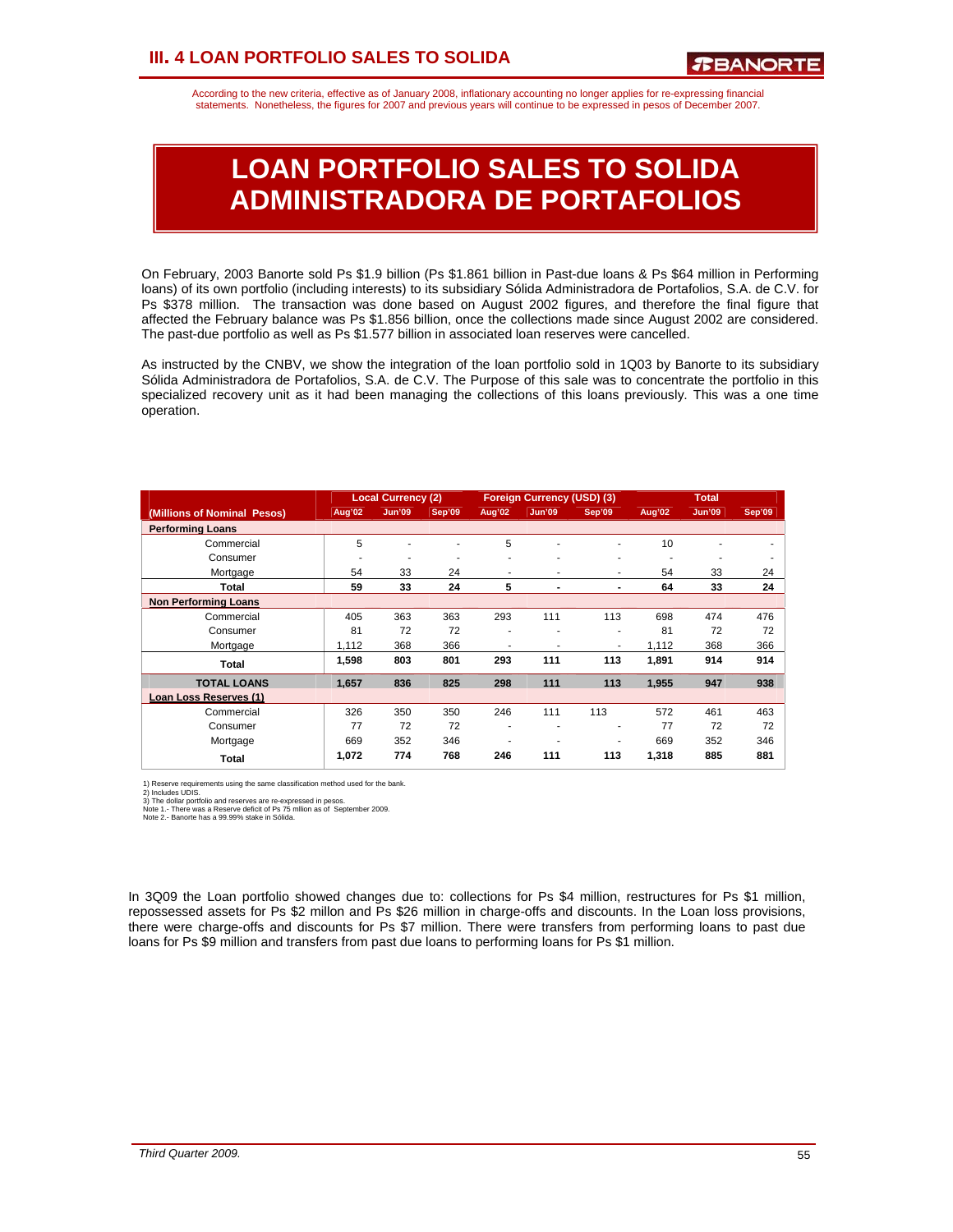## **III. 4 LOAN PORTFOLIO SALES TO SOLIDA**

According to the new criteria, effective as of January 2008, inflationary accounting no longer applies for re-expressing financial<br>statements. Nonetheless, the figures for 2007 and previous years will continue to be expres

As instructed by the CNBV for purposes of determining financial indicators and a general disclosure referred to regulations, we show the integration of the Banorte's portfolio including the portfolio which was sold to Sólida Administradora de Portafolios, S.A. de C.V..

|                             | Local Currency (1)       |         | Foreign Currency (USD)(2) |                | <b>Total</b>             |         |
|-----------------------------|--------------------------|---------|---------------------------|----------------|--------------------------|---------|
| (Millions of Nominal Pesos) | <b>Jun'09</b>            | Sep'09  | <b>Jun'09</b>             | Sep'09         | <b>Jun'09</b>            | Sep'09  |
| <b>Performing Loans</b>     |                          |         |                           |                |                          |         |
| Commercial                  | 130,218                  | 128,561 | 12,895                    | 12,302         | 143,113                  | 140,863 |
| Consumer                    | 26,447                   | 25,976  | ä,                        | $\overline{a}$ | 26,447                   | 25,976  |
| Mortgage                    | 45,034                   | 46,061  |                           |                | 45,034                   | 46,061  |
| Fobaproa / IPAB             | $\overline{\phantom{a}}$ |         | ä,                        | ٠              | $\overline{\phantom{a}}$ |         |
| <b>Performing Loans</b>     | 201,699                  | 200,598 | 12,895                    | 12,302         | 214,594                  | 212,900 |
|                             |                          |         |                           |                |                          |         |
| <b>Non Performing Loans</b> |                          |         |                           |                |                          |         |
| Commercial                  | 2,577                    | 2,634   | 152                       | 159            | 2,729                    | 2,793   |
| Consumer                    | 2,655                    | 2,266   | ٠                         | ٠              | 2,655                    | 2,266   |
| Mortgage                    | 1,252                    | 1,256   | $\overline{a}$            | ٠              | 1,252                    | 1,256   |
| <b>Non Performing Loans</b> | 6,484                    | 6,156   | 152                       | 159            | 6,636                    | 6,315   |
|                             |                          |         |                           |                |                          |         |
| <b>TOTAL LOANS</b>          | 208,183                  | 206,754 | 13,047                    | 12,461         | 221,230                  | 219,215 |
|                             |                          |         |                           |                |                          |         |
| <b>Loan Loss Reserves</b>   | 6,577                    | 7,587   | 277                       | 259            | 6,854                    | 7,846   |
| <b>Net Loan Portfolio</b>   | 201,606                  | 199,167 | 12,770                    | 12,202         | 214,376                  | 211,369 |
| <b>Loan Loss Reserves</b>   |                          |         |                           |                | 103.29%                  | 124.24% |
| % Past Due Loans            |                          |         |                           |                | 3.00%                    | 2.88%   |

1) Includes UDIS. 2) The dollar portfolio and reserves are re-expressed in pesos.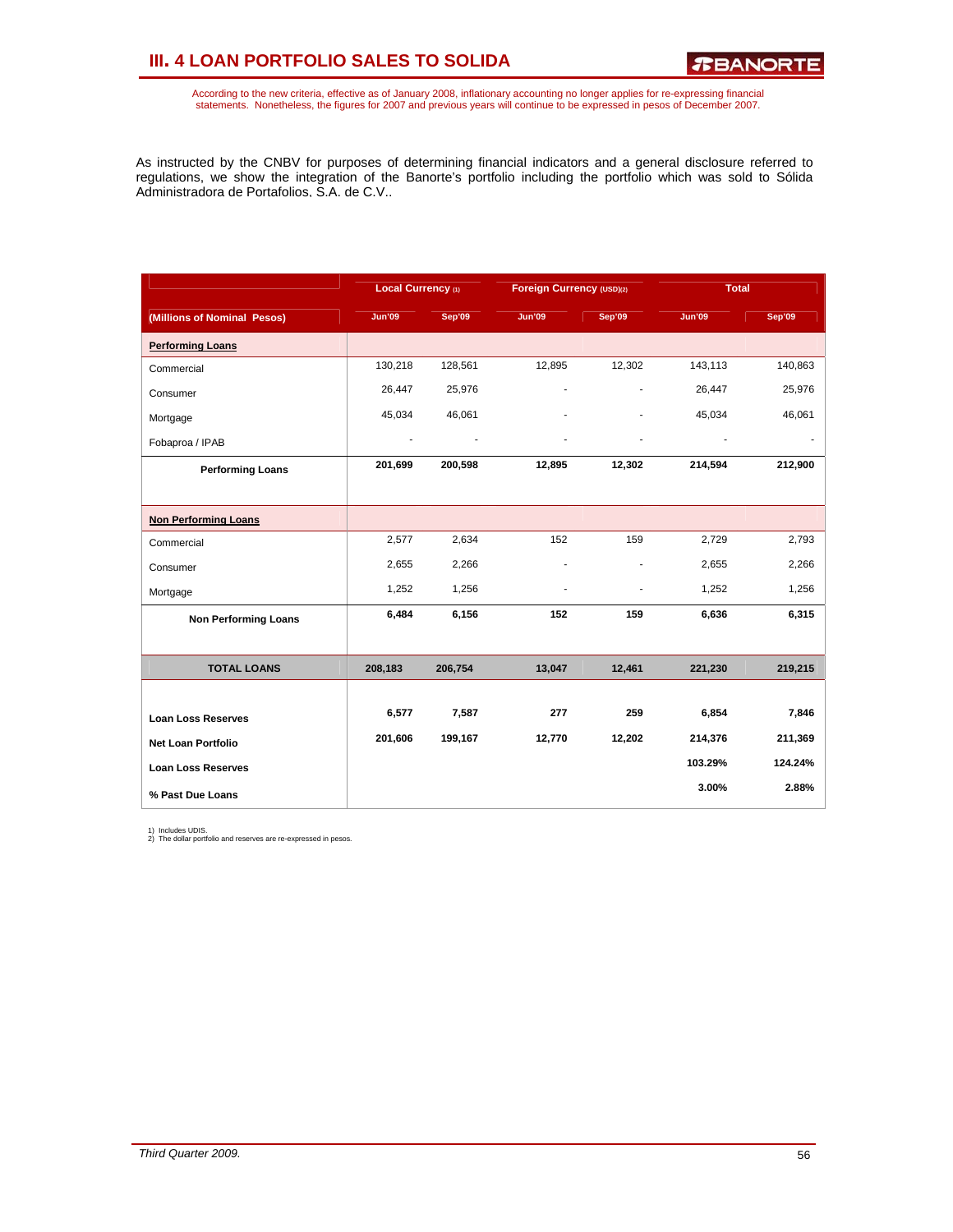According to the new criteria, effective as of January 2008, inflationary accounting no longer applies for re-expressing financial<br>statements. Nonetheless, the figures for 2007 and previous years will continue to be expres

### **NOTES TO FINANCIAL STATEMENTS**

| FINANCIAL INSTRUMENTS AND VALUATION EFFECTS 3Q09<br>(Million Pesos) |                             |                 |                                         |                     |  |  |  |
|---------------------------------------------------------------------|-----------------------------|-----------------|-----------------------------------------|---------------------|--|--|--|
| <b>NEGOTIABLE INSTRUMENTS</b>                                       | <b>BOOK</b><br><b>VALUE</b> | <b>INTEREST</b> | <b>UNREALIZED</b><br><b>GAIN (LOSS)</b> | <b>MARKET VALUE</b> |  |  |  |
| <b>Goverment Securities</b>                                         | 7,129                       | $\overline{4}$  | $\blacksquare$                          | 7,132               |  |  |  |
| <b>Unrestricted</b>                                                 | 153                         | 3               | $\overline{2}$                          | 158                 |  |  |  |
| Cetes                                                               | 300                         |                 | $\overline{2}$                          | 302                 |  |  |  |
| <b>Bonds</b>                                                        | (147)                       | 3               | L.                                      | (144)               |  |  |  |
| <b>Bondes</b>                                                       |                             |                 |                                         |                     |  |  |  |
| <b>Bpas</b>                                                         |                             |                 |                                         |                     |  |  |  |
| <b>Restricted</b>                                                   | 6,976                       | 1               | (2)                                     | 6,974               |  |  |  |
| Cetes                                                               | 246                         |                 |                                         | 246                 |  |  |  |
| <b>Bonds</b>                                                        | 38                          | 1               |                                         | 38                  |  |  |  |
| <b>Bondes</b>                                                       | 3,143                       | 1               | (1)                                     | 3,143               |  |  |  |
| <b>Bpas</b>                                                         | 3,548                       | 1               | (1)                                     | 3,547               |  |  |  |
| <b>Brems</b>                                                        |                             |                 |                                         |                     |  |  |  |
| <b>UMS</b>                                                          |                             |                 |                                         |                     |  |  |  |
| <b>Udibonds</b>                                                     |                             |                 |                                         |                     |  |  |  |
| <b>Stock Certificates</b>                                           |                             |                 |                                         |                     |  |  |  |
| <b>Banking Securities</b>                                           | 11,004                      |                 | 1                                       | 11,004              |  |  |  |
| <b>Unrestricted</b>                                                 | 9,648                       |                 |                                         | 9,648               |  |  |  |
| <b>Notes</b>                                                        | 9,648                       |                 |                                         | 9,648               |  |  |  |
| Cedes                                                               |                             |                 |                                         |                     |  |  |  |
| <b>Bonds</b>                                                        |                             |                 |                                         |                     |  |  |  |
| <b>Stock Certificates</b>                                           |                             |                 |                                         |                     |  |  |  |
| <b>Other Banking Securities</b>                                     |                             |                 |                                         |                     |  |  |  |
| <b>Restricted</b>                                                   | 1,356                       |                 |                                         | 1,356               |  |  |  |
| <b>Notes</b>                                                        | 1,356                       |                 |                                         | 1,356               |  |  |  |
| Private                                                             | 46                          |                 |                                         | 46                  |  |  |  |
| <b>Unrestricted</b>                                                 |                             |                 |                                         |                     |  |  |  |
| <b>Commercial Paper Pesos</b>                                       |                             |                 |                                         |                     |  |  |  |
| Commercial Paper U.S. Dollars                                       |                             |                 |                                         |                     |  |  |  |
| <b>PEMEX</b>                                                        |                             |                 |                                         |                     |  |  |  |
| <b>EUROBONDS</b>                                                    |                             |                 |                                         |                     |  |  |  |
| <b>Stock Certificates</b>                                           | 46                          |                 |                                         | 46                  |  |  |  |
| Subordinated paper                                                  |                             |                 |                                         |                     |  |  |  |
| Other securities                                                    |                             |                 |                                         |                     |  |  |  |
| Foreign Goverment                                                   | 190                         |                 |                                         | 191                 |  |  |  |
| <b>Treasury Bonds</b>                                               |                             |                 |                                         |                     |  |  |  |
| <b>Treasury Bill</b>                                                |                             |                 |                                         |                     |  |  |  |
| <b>Treasury Notes</b>                                               | 190                         |                 |                                         | 190                 |  |  |  |
| Other securities                                                    |                             |                 |                                         |                     |  |  |  |
| Shares listed in the SIC                                            |                             |                 |                                         |                     |  |  |  |
| Guarantee (collateral) for futures                                  |                             |                 |                                         |                     |  |  |  |
| <b>Mutual Funds</b>                                                 | 66                          |                 |                                         | 66                  |  |  |  |
| <b>Total</b>                                                        | 18,434                      | 4               | 1                                       | 18,439              |  |  |  |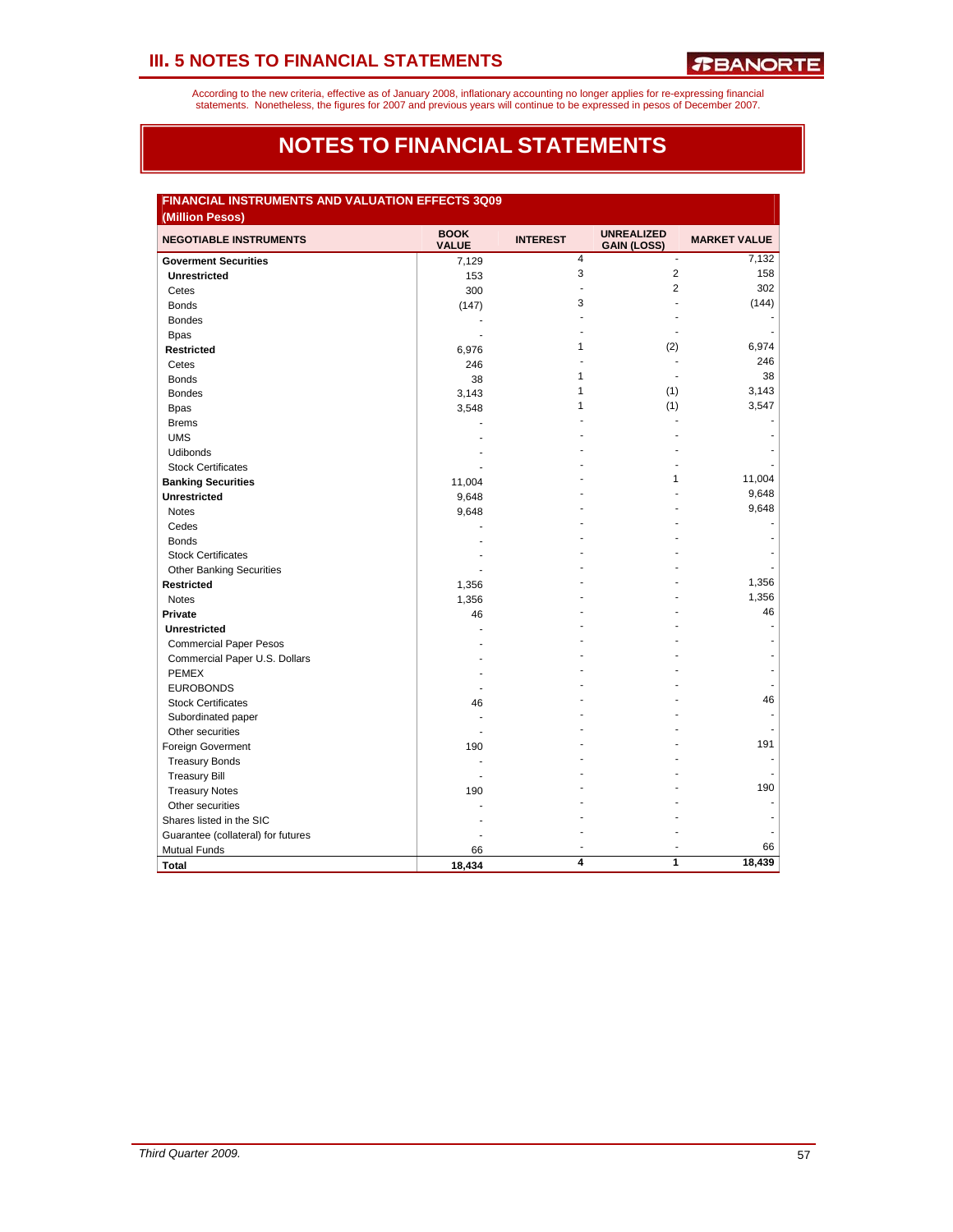|                                    | <b>BOOK</b>              | <b>INTEREST</b> | <b>UNREALIZED</b>  | <b>MARKET VALUE</b> |
|------------------------------------|--------------------------|-----------------|--------------------|---------------------|
| <b>Securities Held to Maturity</b> | <b>VALUE</b>             |                 | <b>GAIN (LOSS)</b> |                     |
| Cetes                              | 716                      | 3               | $\Box$             | 720                 |
| Affected papers as collateral      | J.                       | J.              |                    |                     |
| <b>Fiduciary duties</b>            | $\overline{\phantom{a}}$ |                 |                    |                     |
| <b>Goverment Securities</b>        | 149,291                  | 139             |                    | 149,430             |
| <b>Restricted</b>                  | 148,898                  | 136             |                    | 149,033             |
| Cetes                              |                          | ÷,              |                    |                     |
| <b>Bonds</b>                       | 622                      | (1)             |                    | 621                 |
| <b>Bondes</b>                      | 33,214                   | 15              |                    | 33,229              |
| <b>Bpas</b>                        | 112,866                  | 95              |                    | 112,961             |
| <b>Brems</b>                       |                          | $\overline{a}$  |                    |                     |
| <b>UMS</b>                         | 2,194                    | 27              |                    | 2,221               |
| Udibonds                           | 3                        |                 |                    | 3                   |
| <b>Stock Certificates</b>          | ÷.                       | J.              |                    |                     |
| <b>Unrestricted</b>                | 392                      | 4               |                    | 396                 |
| <b>Bonds</b>                       |                          |                 |                    |                     |
| <b>Bondes</b>                      | 11                       |                 |                    | 11                  |
| <b>Bpas</b>                        | 70                       |                 |                    | 70                  |
| <b>UMS</b>                         | 290                      | 4               |                    | 293                 |
| <b>Stock Certificates</b>          | 22                       |                 |                    | 22                  |
| <b>Banking Securities</b>          | 26,635                   | 44              |                    | 26,680              |
| <b>Restricted</b>                  | 17,323                   | 6               |                    | 17,329              |
| <b>Notes</b>                       |                          | L,              |                    |                     |
| Cedes                              | 9,706                    | 3               |                    | 9,708               |
| <b>Bonds</b>                       |                          | Ĭ.              |                    |                     |
| <b>Stock Certificates</b>          | 7,618                    | 3               |                    | 7.621               |
| <b>Other Banking Securities</b>    |                          | $\overline{a}$  |                    |                     |
| <b>Unrestricted</b>                | 9,312                    | 39              |                    | 9,351               |
| <b>Bonds</b>                       | 2,550                    | J.              |                    | 2,550               |
| <b>Stock Certificates</b>          | 5,607                    | 24              |                    | 5,631               |
| <b>Other Banking Securities</b>    | 1,154                    | 15              |                    | 1,169               |
| Private                            | 24,106                   | 119             |                    | 24,224              |
| <b>Restricted</b>                  | 19,533                   | 93              |                    | 19,626              |
| <b>Commercial Paper Pesos</b>      | $\overline{a}$           |                 |                    |                     |
| Commercial Paper U.S. Dollars      | ÷.                       | L,              |                    |                     |
| <b>PEMEX</b>                       | 61                       | $\overline{2}$  |                    | 63                  |
| <b>EUROBONDS</b>                   | 4,788                    | 81              |                    | 4,869               |
| <b>Stock Certificates</b>          | 14,684                   | 10              |                    | 14,694              |
| <b>Sructured Notes</b>             |                          | $\overline{a}$  |                    |                     |
| <b>Unrestricted</b>                | 4,573                    | 25              |                    | 4,598               |
| <b>Stock Certificates</b>          | 4,220                    | 20              |                    | 4,241               |
| <b>Bonds</b>                       | 61                       | 2               |                    | 63                  |
| <b>PEMEX</b>                       | 292                      | 3               |                    | 295                 |
| <b>Sructured Notes</b>             |                          |                 |                    |                     |
| <b>Other Unrestricted</b>          |                          |                 |                    |                     |
| <b>Other Debt Securities</b>       |                          |                 |                    |                     |
| <b>U.S. Government Securities</b>  | 12                       |                 |                    | 13                  |
| Subordinated paper                 |                          |                 |                    |                     |
| <b>Total</b>                       | 200,761                  | 306             | ÷                  | 201,066             |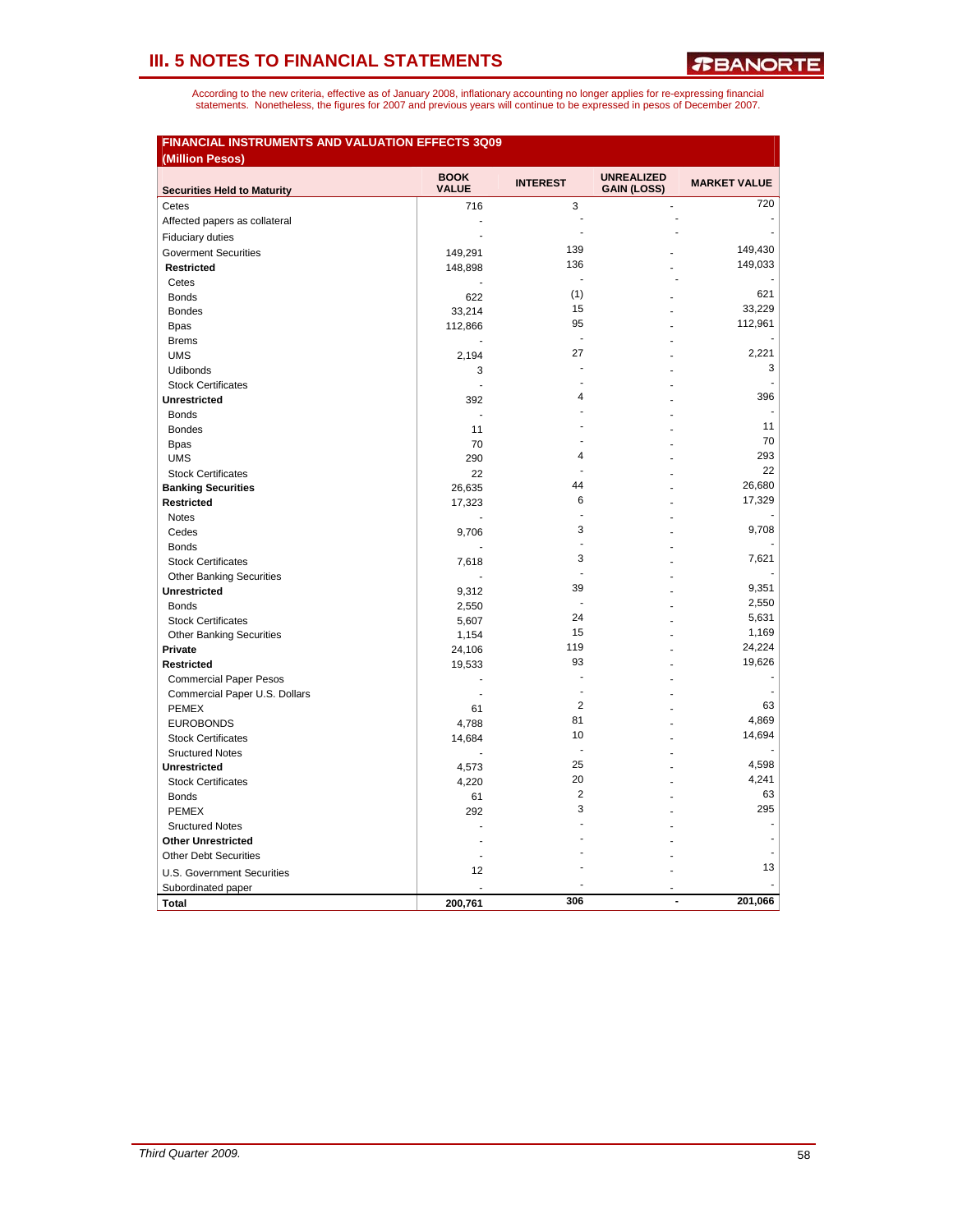According to the new criteria, effective as of January 2008, inflationary accounting no longer applies for re-expressing financial<br>statements. Nonetheless, the figures for 2007 and previous years will continue to be expres

| <b>SECURITIES HELD FOR SALE 3Q09</b><br>(Million Pesos) |                             |                 |                                         |                     |
|---------------------------------------------------------|-----------------------------|-----------------|-----------------------------------------|---------------------|
| <b>SECURITIES HELD FOR SALE</b>                         | <b>BOOK</b><br><b>VALUE</b> | <b>INTEREST</b> | <b>UNREALIZED</b><br><b>GAIN (LOSS)</b> | <b>MARKET VALUE</b> |
| <b>Unrestricted</b>                                     | 10,050                      | 86              | 212                                     | 10,348              |
| <b>Goverment Securities</b>                             | 7,377                       | 30              | 175                                     | 7,583               |
| Mexican Government Securities (UMS)                     | 186                         | 3               | 3                                       | 192                 |
| <b>Treasury Bonds</b>                                   |                             |                 |                                         |                     |
| Private company bonds                                   | 2                           |                 | $\overline{2}$                          | 123                 |
| Private company bonds                                   |                             |                 | 29                                      | 29                  |
| <b>GFNorte's Stock</b>                                  |                             |                 |                                         |                     |
| <b>BMV's Stock</b>                                      | 234                         |                 | 3                                       | 237                 |
| <b>Bonds</b>                                            | 1,633                       | 28              | 32                                      | 1,693               |
| Eurobonds                                               | 535                         | 22              | (140)                                   | 418                 |
| <b>Bank Paper</b>                                       |                             |                 |                                         |                     |
| Structured notes                                        |                             |                 |                                         |                     |
| <b>PEMEX</b>                                            | 62                          | $\overline{2}$  |                                         | 64                  |
| Other                                                   | 21                          |                 | (12)                                    | 9                   |
| <b>Restricted</b>                                       | 3,003                       | 37              | (120)                                   | 2,920               |
| Mexican Government Securities (UMS)                     | 170                         | 3               | 5                                       | 178                 |
| <b>Treasury Bonds</b>                                   |                             |                 |                                         |                     |
| <b>Bonds</b>                                            | 1,478                       | 17              | (204)                                   | 1,291               |
| <b>PEMEX</b>                                            | 476                         | 7               | 32                                      | 515                 |
| <b>Total</b>                                            | 13,053                      | 123             | 92                                      | 13,268              |

**SECURITIES ASSIGNED FOR SETTLEMENT 3Q09**  *(Million Pesos)* 

| <b>SECURITIES ASSIGNED FOR SETTLEMENT</b> | <b>BOOK</b><br><b>VALUE</b> | <b>INTEREST</b> | <b>UNREALIZED</b><br><b>GAIN (LOSS)</b> | <b>MARKET VALUE</b> |
|-------------------------------------------|-----------------------------|-----------------|-----------------------------------------|---------------------|
| Government securities                     |                             |                 |                                         |                     |
| Cetes                                     |                             |                 |                                         |                     |
| <b>Bonds</b>                              |                             |                 |                                         |                     |
| <b>Bondes</b>                             |                             |                 |                                         |                     |
| <b>Bpas</b>                               |                             |                 |                                         |                     |
| <b>Brems</b>                              |                             |                 |                                         |                     |
| <b>UMS</b>                                |                             |                 |                                         |                     |
| <b>UdiBonds</b>                           |                             |                 |                                         |                     |
| 2U CBIC                                   |                             |                 |                                         |                     |
| <b>Stock Certificates</b>                 |                             |                 |                                         |                     |
| <b>Bank Paper</b>                         |                             |                 |                                         |                     |
| Private                                   |                             |                 |                                         |                     |
| Foreign Goverment                         |                             |                 |                                         |                     |
| <b>Total</b>                              |                             |                 |                                         |                     |

| <b>REPURCHASE AGREEMENT OPERATIONS 3Q09</b><br>(Million Pesos)<br><b>FINANCIAL STATEMENT</b> |                                                                |                                             |                                  |                                |                                    |  |  |
|----------------------------------------------------------------------------------------------|----------------------------------------------------------------|---------------------------------------------|----------------------------------|--------------------------------|------------------------------------|--|--|
| <b>SALES</b>                                                                                 | <b>MARKET VALUE</b>                                            |                                             |                                  | <b>INDIVIDUAL</b>              | <b>COMPENSATION</b>                |  |  |
|                                                                                              | <b>RECEIVABLES ON</b><br><b>REPURCHASE</b><br><b>AGREEMENT</b> | <b>SECURITIES TO</b><br><b>BE DELIVERED</b> | <b>GLOBAL</b><br><b>POSITION</b> | <b>ASSET</b><br><b>BALANCE</b> | <b>LIABILITY</b><br><b>BALANCE</b> |  |  |
| <b>Goverment Securities</b>                                                                  |                                                                | 153,703                                     | (153, 703)                       | ۰                              | 153,703                            |  |  |
| <b>Banking Securities</b>                                                                    | ۰                                                              | 18,402                                      | (18, 402)                        |                                | 18,402                             |  |  |
| <b>Private Securities</b>                                                                    | ٠                                                              | 13.098                                      | (13,098)                         |                                | 13.098                             |  |  |
| <b>Total</b>                                                                                 |                                                                | 185,203                                     | (185, 203)                       | ۰                              | 185,203                            |  |  |

|                             |                                                                |                                             |                                  |                                          | <b>FINANCIAL STATEMENT</b>         |
|-----------------------------|----------------------------------------------------------------|---------------------------------------------|----------------------------------|------------------------------------------|------------------------------------|
| <b>PURCHASES</b>            | <b>MARKET VALUE</b>                                            |                                             |                                  | <b>INDIVIDUAL</b><br><b>COMPENSATION</b> |                                    |
|                             | <b>RECEIVABLES ON</b><br><b>REPURCHASE</b><br><b>AGREEMENT</b> | <b>SECURITIES TO</b><br><b>BE DELIVERED</b> | <b>GLOBAL</b><br><b>POSITION</b> | <b>ASSET</b><br><b>BALANCE</b>           | <b>LIABILITY</b><br><b>BALANCE</b> |
| <b>Goverment Securities</b> | 4.326                                                          | 4.321                                       | (6)                              | 6                                        | ۰                                  |
| <b>Banking Securities</b>   | 4.705                                                          | 4,705                                       | ۰                                |                                          |                                    |
| <b>Private Securities</b>   | 496                                                            | 496                                         | ۰                                |                                          |                                    |
| <b>Total</b>                | 9,528                                                          | 9,522                                       | (5)                              | 6                                        |                                    |
|                             |                                                                |                                             |                                  | 6                                        | 185,203                            |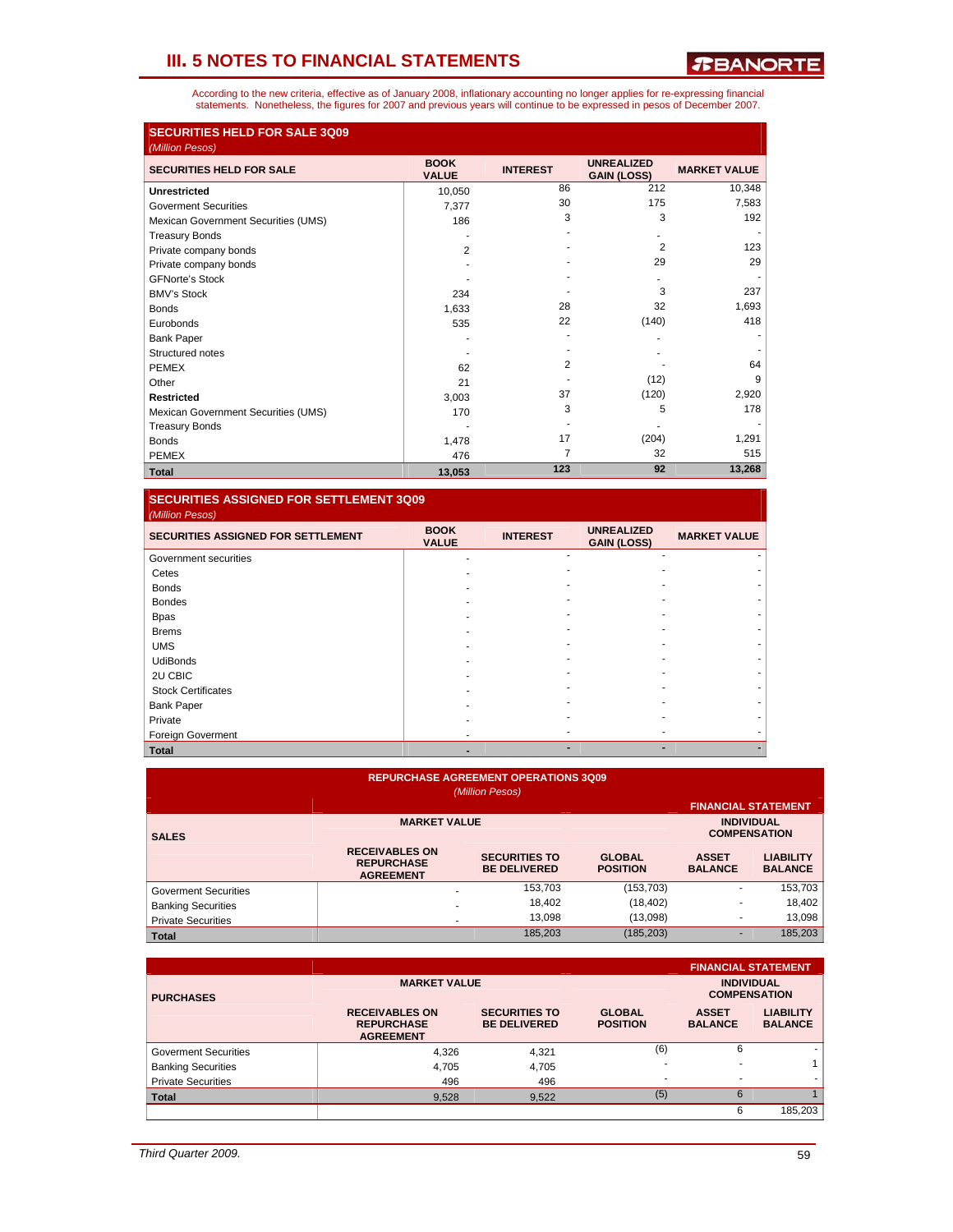*T***BANORTE** 

| <b>DERIVATIVE FINANCIAL INSTRUMENTS OPERATIONS 3Q09</b><br>(Million Pesos) |                     |                     |                          |                                 |                                   |  |  |  |  |
|----------------------------------------------------------------------------|---------------------|---------------------|--------------------------|---------------------------------|-----------------------------------|--|--|--|--|
| <b>INSTRUMENT</b>                                                          | <b>TO RECEIVE</b>   | <b>TO DELIVER</b>   | <b>NET</b>               | <b>DEBTOR</b><br><b>BALANCE</b> | <b>CREDITOR</b><br><b>BALANCE</b> |  |  |  |  |
| <b>FUTURES</b>                                                             |                     |                     |                          |                                 |                                   |  |  |  |  |
| Over Inflation (INPC)                                                      | $\overline{a}$      | ÷,                  | $\overline{\phantom{a}}$ | ÷,                              | ÷,                                |  |  |  |  |
|                                                                            |                     |                     |                          |                                 | $\overline{\phantom{a}}$          |  |  |  |  |
| <b>FORWARD FX CONTRACTS</b>                                                | <b>AGREED PRICE</b> | <b>MARKET VALUE</b> | <b>VALUATION</b>         |                                 |                                   |  |  |  |  |
| Negotiable                                                                 |                     |                     |                          |                                 |                                   |  |  |  |  |
| Purchases                                                                  | 3,495               | (3,621)             | (127)                    |                                 |                                   |  |  |  |  |
| <b>Sells</b>                                                               | (4,649)             | 5,025               | 376                      |                                 |                                   |  |  |  |  |
| Total                                                                      | (1, 154)            | 1,404               | 249                      | 301                             | 51                                |  |  |  |  |
|                                                                            |                     |                     |                          |                                 | 249                               |  |  |  |  |
| Hedging                                                                    |                     |                     |                          |                                 |                                   |  |  |  |  |
| Purchases                                                                  |                     |                     |                          |                                 |                                   |  |  |  |  |
| Sells                                                                      |                     |                     |                          |                                 |                                   |  |  |  |  |
| Total                                                                      |                     |                     |                          |                                 |                                   |  |  |  |  |
|                                                                            |                     |                     |                          |                                 |                                   |  |  |  |  |
| <b>SWAPS</b>                                                               | <b>TO RECEIVE</b>   | <b>TO DELIVER</b>   | <b>NET</b>               |                                 |                                   |  |  |  |  |
|                                                                            |                     |                     |                          |                                 |                                   |  |  |  |  |
| Negotiable                                                                 |                     |                     |                          |                                 |                                   |  |  |  |  |
| Capital                                                                    | 15,528              | (15, 472)           | 55                       |                                 |                                   |  |  |  |  |
| Interest rate                                                              | 607                 | (597)               | 9                        |                                 |                                   |  |  |  |  |
| Valuation                                                                  | 49,748              | (49, 816)           | (68)                     |                                 |                                   |  |  |  |  |
| Subtotal                                                                   | 65,882              | (65, 886)           | (4)                      | 4,937                           | 4,942                             |  |  |  |  |
|                                                                            |                     |                     |                          |                                 | (4)                               |  |  |  |  |
| Hedging                                                                    |                     |                     |                          |                                 |                                   |  |  |  |  |
| Capital                                                                    | 13,843              | (15, 319)           | (1, 476)                 |                                 |                                   |  |  |  |  |
| Interest rate                                                              | 196                 | (273)               | (78)                     |                                 |                                   |  |  |  |  |
| Valuation                                                                  | 8,171               | (9,934)             | (1,763)                  |                                 |                                   |  |  |  |  |
| Subtotal                                                                   | 22,209              | (25, 526)           | (3, 317)                 | 1,129                           | 4,446                             |  |  |  |  |
| <b>OPTIONS</b>                                                             |                     |                     |                          |                                 |                                   |  |  |  |  |
| <b>Negociable-Assets</b>                                                   |                     |                     |                          |                                 |                                   |  |  |  |  |
| Swaptions                                                                  | ä,                  |                     |                          |                                 |                                   |  |  |  |  |
| Rate Options                                                               | 89                  | 46                  | 135                      |                                 |                                   |  |  |  |  |
| Fx                                                                         | 11                  | (3)                 | 8                        |                                 |                                   |  |  |  |  |
| Index Options (ipc)                                                        | $\overline{a}$      |                     |                          |                                 |                                   |  |  |  |  |
| Total                                                                      | 100                 | 43                  | 143                      | 143                             |                                   |  |  |  |  |
|                                                                            |                     |                     |                          |                                 |                                   |  |  |  |  |
| <b>Hedging -Assets</b>                                                     | $\overline{a}$      |                     |                          |                                 |                                   |  |  |  |  |
| Swaptions                                                                  | 205                 | (21)                | 184                      |                                 |                                   |  |  |  |  |
| Rate Options                                                               |                     |                     |                          |                                 |                                   |  |  |  |  |
| Index Options (ipc)                                                        | ä,                  |                     |                          |                                 |                                   |  |  |  |  |
| Total                                                                      | 205                 | (21)                | 184                      | 184                             |                                   |  |  |  |  |
|                                                                            |                     |                     |                          |                                 |                                   |  |  |  |  |
| Negociable-Liability                                                       |                     |                     |                          |                                 |                                   |  |  |  |  |
| Swaptions                                                                  | (3)                 | $\overline{c}$      | (1)                      |                                 |                                   |  |  |  |  |
| <b>FX</b>                                                                  | (12)                | $\overline{4}$      | (8)                      |                                 |                                   |  |  |  |  |
| Rate Options                                                               | (109)               | 33                  | (76)                     |                                 |                                   |  |  |  |  |
| Index Options (ipc)                                                        |                     | ä,                  |                          |                                 |                                   |  |  |  |  |
| Total                                                                      | (124)               | 38                  | (86)                     |                                 | (85)                              |  |  |  |  |
| Debtor Balance                                                             |                     |                     |                          | 6,694                           |                                   |  |  |  |  |
| <b>Creditor Balance</b>                                                    |                     |                     |                          |                                 | 9,524                             |  |  |  |  |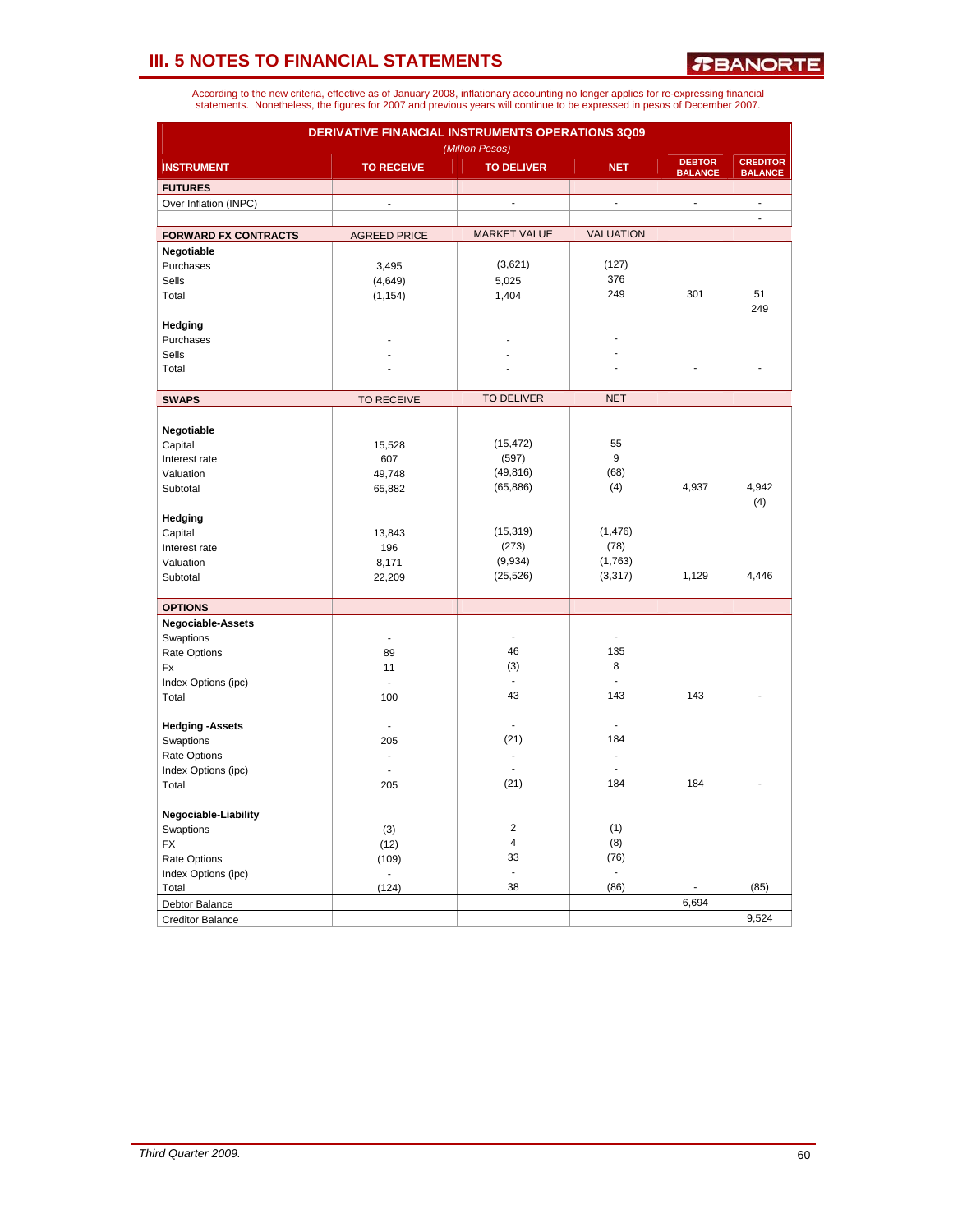*R***BANORTE** 

|                              | NOTIONAL PRINCIPAL AMOUNT IN DERIVATIVE OPERATIONS 3Q09<br>(Mililon Pesos) |                                  |                 |                 |  |  |  |  |  |
|------------------------------|----------------------------------------------------------------------------|----------------------------------|-----------------|-----------------|--|--|--|--|--|
| <b>PRODUCT</b>               | <b>TYPE</b>                                                                | <b>UNDERLYING</b>                | <b>CURRENCY</b> | <b>NOTIONAL</b> |  |  |  |  |  |
| <b>FX Forwards</b>           | Purchases                                                                  | <b>Exchange Rate</b><br>(Dollar) | <b>MXN</b>      | 3,495           |  |  |  |  |  |
| <b>FX Forwards</b>           | <b>Sales</b>                                                               | Exchange Rate<br>(Dollar)        | <b>MXN</b>      | 4.649           |  |  |  |  |  |
|                              |                                                                            |                                  |                 |                 |  |  |  |  |  |
| <b>FX Options</b>            | Purchases                                                                  | <b>Exchange Rate</b><br>(Dollar) | <b>MXN</b>      | 374             |  |  |  |  |  |
| <b>FX Options</b>            | <b>Sales</b>                                                               | <b>Exchange Rate</b><br>(Dollar) | <b>MXN</b>      | 516             |  |  |  |  |  |
|                              |                                                                            |                                  |                 |                 |  |  |  |  |  |
| <b>Interest Rate Options</b> | Purchases                                                                  | <b>TIIE</b>                      | <b>MXN</b>      | 33,050          |  |  |  |  |  |
| <b>Interest Rate Options</b> | Sells                                                                      | <b>TIIE</b>                      | <b>MXN</b>      | 10,927          |  |  |  |  |  |
| <b>Interest Rate Options</b> | Swaption                                                                   | <b>TIIE</b>                      | <b>MXN</b>      | 2,300           |  |  |  |  |  |
|                              |                                                                            |                                  |                 |                 |  |  |  |  |  |
| <b>Interest Rate Swaps</b>   | USLI/IRS                                                                   | <b>LIBOR</b>                     | <b>MXN</b>      | 9,205           |  |  |  |  |  |
| <b>Interest Rate Swaps</b>   | TIIE/IRS                                                                   | <b>TIIE</b>                      | <b>MXN</b>      | 203,289         |  |  |  |  |  |
|                              |                                                                            |                                  |                 |                 |  |  |  |  |  |
| <b>FX Swaps</b>              | <b>CS EURMXN</b>                                                           | <b>FIX/FIX</b>                   | <b>MXN</b>      | 1,029           |  |  |  |  |  |
| <b>FX Swaps</b>              | CS USDCETE                                                                 | <b>CETE</b>                      | <b>MXN</b>      | 3,576           |  |  |  |  |  |
| <b>FX Swaps</b>              | <b>CS USDMXN</b>                                                           | <b>FIX/FIX</b>                   | <b>MXN</b>      | 24,766          |  |  |  |  |  |
|                              |                                                                            |                                  |                 |                 |  |  |  |  |  |

|                 | $\,$ investment in non governmental financial instruments that respresent more than 5 $\%$<br><b>NET CAPITAL 3Q09</b><br>(Million Pesos) |               |               |
|-----------------|------------------------------------------------------------------------------------------------------------------------------------------|---------------|---------------|
| <b>INDUSTRY</b> | <b>INVESTMENT INSTRUMENT</b>                                                                                                             | <b>AMOUNT</b> | % NET CAPITAL |
| <b>BANCOMER</b> | <b>Banking Bond</b>                                                                                                                      | 7.714         | 16%           |
| <b>INBURSA</b>  | Note payable at maturity                                                                                                                 | 7.125         | 15%           |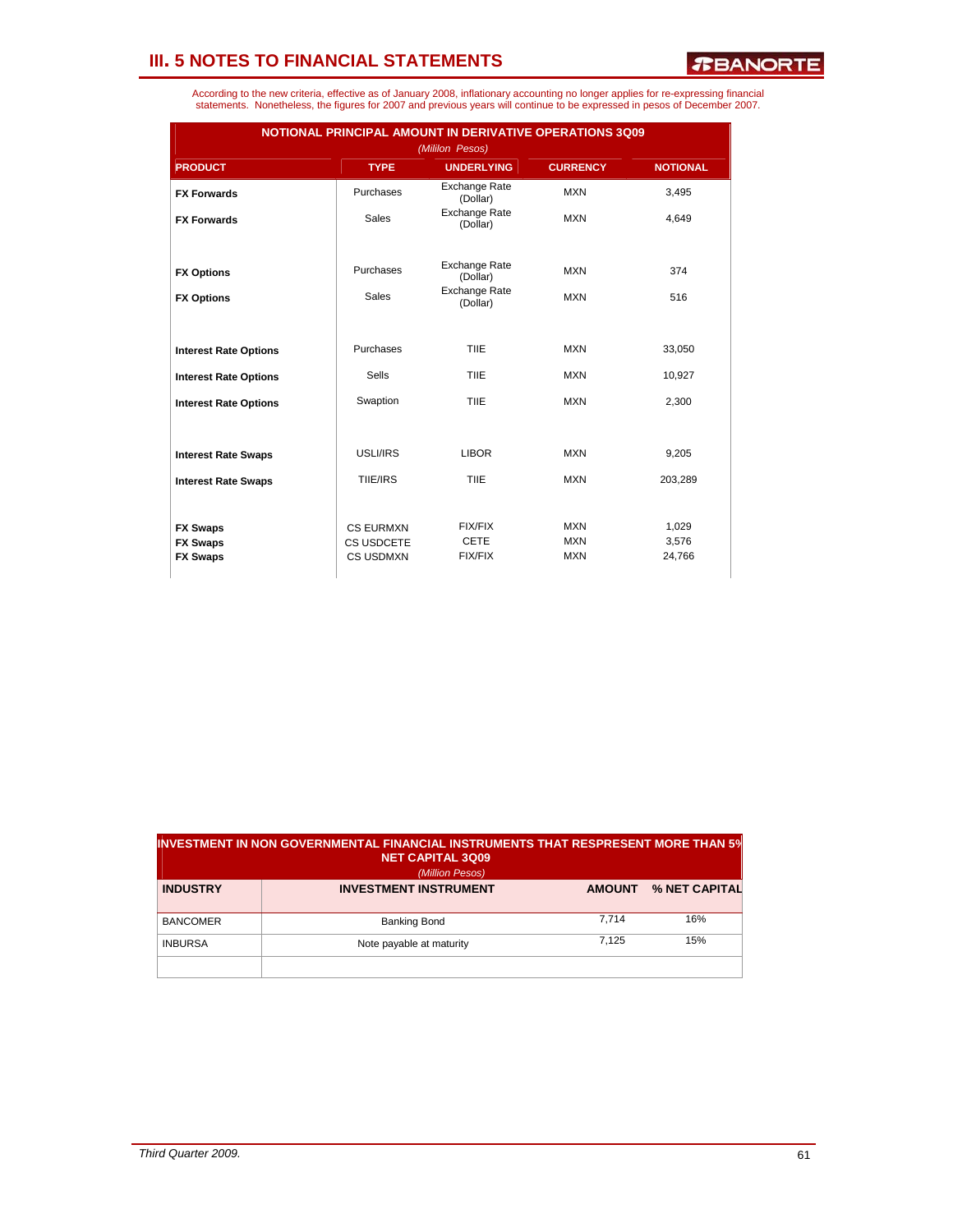*R***BANORTE** 

| According to the new criteria, effective as of January 2008, inflationary accounting no longer applies for re-expressing financial |
|------------------------------------------------------------------------------------------------------------------------------------|
| statements. Nonetheless, the figures for 2007 and previous years will continue to be expressed in pesos of December 2007.          |

|                                 |                          |                          | <b>LOAN PORTFOLIO</b><br>(Million Pesos) |                          |                          |                          |              |                          |
|---------------------------------|--------------------------|--------------------------|------------------------------------------|--------------------------|--------------------------|--------------------------|--------------|--------------------------|
|                                 | <b>Local Currency</b>    |                          | <b>UDIS</b>                              |                          | <b>Foreign Currency</b>  |                          | <b>Total</b> |                          |
|                                 | 3Q08                     | 3Q09                     | 3Q08                                     | 3Q09                     | 3Q08                     | 3Q09                     | 3Q08         | 3Q09                     |
| <b>Performing Loans</b>         |                          |                          |                                          |                          |                          |                          |              |                          |
| Commercial                      | 88.087                   | 91,268                   | 293                                      | 295                      | 26,372                   | 26,945                   | 114,752      | 118,508                  |
| <b>Financial Intermediaries</b> | 15,106                   | 8,053                    |                                          |                          | 746                      | 161                      | 15,853       | 8,214                    |
| Consumer                        | 31,130                   | 25,905                   | 97                                       | 77                       | 186                      | 195                      | 31,413       | 26,177                   |
| Mortgages                       | 40,820                   | 45,256                   | 911                                      | 780                      | 1,950                    | 2,755                    | 43,682       | 48,792                   |
| <b>Goverment Entities</b>       | 25,142                   | 33,517                   |                                          |                          | 269                      | 221                      | 25,412       | 33,738                   |
| Fobaproa                        | $\overline{\phantom{a}}$ | $\overline{\phantom{a}}$ |                                          | $\overline{\phantom{a}}$ | $\overline{\phantom{a}}$ | $\overline{\phantom{a}}$ |              |                          |
| <b>Total</b>                    | 200,287                  | 204,000                  | 1,301                                    | 1,153                    | 29,524                   | 30,277                   | 231,111      | 235,429                  |
| <b>Past Due Loans</b>           |                          |                          |                                          |                          |                          |                          |              |                          |
| Commercial                      | 1,185                    | 2,364                    | 6                                        | 6                        | 128                      | 544                      | 1,319        | 2,914                    |
| <b>Financial Intermediaries</b> | ٠                        | ٠                        |                                          | ٠                        | ٠                        | $\overline{\phantom{a}}$ | ٠            | $\overline{\phantom{a}}$ |
| Consumer                        | 1,955                    | 2,194                    |                                          | ٠                        | 1                        | $\mathbf{1}$             | 1,956        | 2,195                    |
| Mortgages                       | 618                      | 853                      | 66                                       | 37                       | 19                       | 104                      | 704          | 994                      |
| <b>Goverment Entities</b>       |                          | $\overline{a}$           | ٠                                        | $\overline{\phantom{a}}$ | ٠                        | ٠                        | ٠            | ÷.                       |
| <b>Total</b>                    | 3,759                    | 5,411                    | 72                                       | 43                       | 149                      | 649                      | 3,979        | 6,103                    |
| <b>Total Propietary Loans</b>   | 204,046                  | 209,411                  | 1,373                                    | 1,196                    | 29,672                   | 30,925                   | 235,091      | 241,532                  |

| <b>COST OF BALANCES OF FINAPE, FOPIME, MORTGAGE UDIS AND MORTGAGE FOVI</b><br><b>LOAN PORTFOLIOS AS OF 3009</b><br>()Million Pesos) |                    |                                            |  |  |  |  |
|-------------------------------------------------------------------------------------------------------------------------------------|--------------------|--------------------------------------------|--|--|--|--|
|                                                                                                                                     | <b>TOTAL</b>       |                                            |  |  |  |  |
|                                                                                                                                     | <b>PERIOD COST</b> | <b>BALANCE OF LOAN</b><br><b>PORTFOLIO</b> |  |  |  |  |
| <b>FINAPE</b>                                                                                                                       |                    |                                            |  |  |  |  |
| <b>FOPYME</b>                                                                                                                       |                    | ۰                                          |  |  |  |  |
| Mortgage UDIS                                                                                                                       | 21.1               | 41.6                                       |  |  |  |  |
| Mortgage FOVI                                                                                                                       |                    |                                            |  |  |  |  |
|                                                                                                                                     | 21.1               | 41.6                                       |  |  |  |  |

Quarter ending balance of Ps 41.6 million pesos in debtors support programs with a cost for the period of Ps 21.1 million.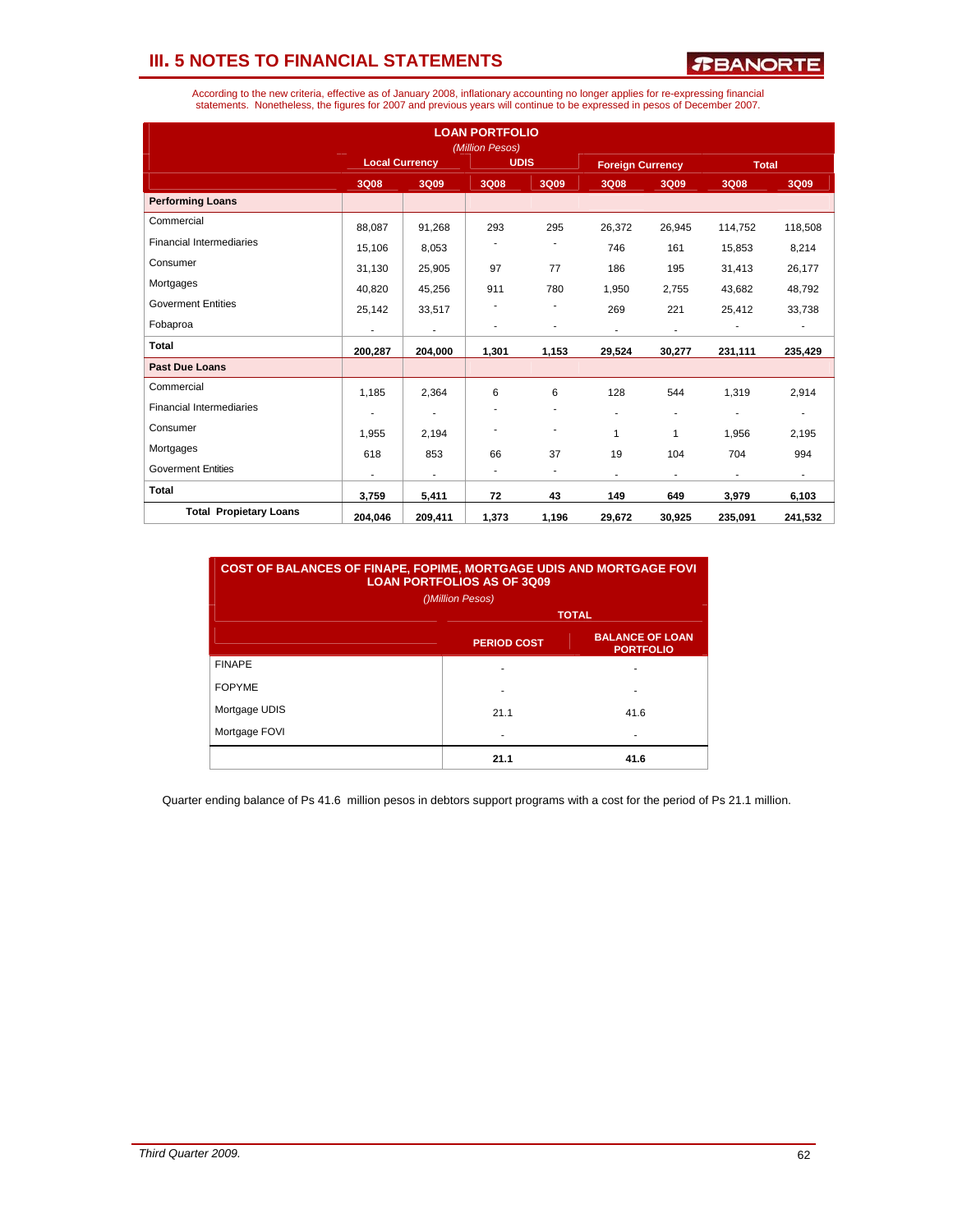According to the new criteria, effective as of January 2008, inflationary accounting no longer applies for re-expressing financial statements. Nonetheless, the figures for 2007 and previous years will continue to be expressed in pesos of December 2007.

#### • **Distressed Portfolio**

Based on criterion B6 Credit Portfolio of the CNBV, a Distressed Portfolio is defined as those commercial loans that are unlikely to be recovered fully, including both the principal and the interest pursuant to the terms and conditions originally agreed. Such determination is made based on actual information and data and on the loan revision process. Performing loans and past-due loans are susceptible to being identified as Distressed Portfolios. The D and E risk degrees of the commercial loan rating are as follows:

| (Million Pesos)                    | <b>Total</b> |
|------------------------------------|--------------|
| Distressed Portfolio               | 997          |
| Total Loans                        | 241.532      |
| Distressed Portfolio / Total Loans | 0.4%         |
|                                    |              |

| <b>DEFERRED TAXES</b><br>(Million Pesos)                                                        |                   |                                 |            |  |  |  |
|-------------------------------------------------------------------------------------------------|-------------------|---------------------------------|------------|--|--|--|
| <b>ASSETS</b>                                                                                   | <b>INCOME TAX</b> | <b>PROFIT</b><br><b>SHARING</b> | <b>NET</b> |  |  |  |
| Tax losses pending amortization                                                                 | 1                 |                                 | 1          |  |  |  |
| Provisions for possible loss in loans                                                           | 108               |                                 | 108        |  |  |  |
| <b>Earnings per Society</b>                                                                     |                   |                                 |            |  |  |  |
| Deferred compensation                                                                           |                   |                                 |            |  |  |  |
| Non deductible provisions and cumulative income                                                 | 340               | 113                             | 453        |  |  |  |
| Net operating loss carryforward - Uniteller and Banorte USA corp.                               | 40                |                                 | 40         |  |  |  |
| Excess of preventive reserves accounts over the fiscal limit                                    | 836               | 299                             | 1,135      |  |  |  |
| State Tax on Assets Deferred                                                                    | $\overline{c}$    |                                 | 2          |  |  |  |
| Excess of accounting value over fiscal value on Reposessed Assets                               | 322               | 62                              | 383        |  |  |  |
| Diminishable profit sharing                                                                     | 178               | 64                              | 243        |  |  |  |
| Past-due loan reserves                                                                          | ÷                 |                                 |            |  |  |  |
| Anticipated Income and Expenses                                                                 | 1                 |                                 | 1          |  |  |  |
| Installation expenses                                                                           | 10                |                                 | 10         |  |  |  |
| Effects from valuation of instruments                                                           | 1                 |                                 | 1          |  |  |  |
| Other                                                                                           | 23                |                                 | 23         |  |  |  |
| <b>Total Assets</b>                                                                             | 1,862             | 538                             | 2,400      |  |  |  |
| <b>LIABILITIES</b>                                                                              |                   |                                 |            |  |  |  |
| Accrued interest and inflationary component of Fixed Assets,<br>Foreclosed, Intangible & Others | (225)             | 62                              | (288)      |  |  |  |
| Pension Funds Contribution                                                                      | (279)             | 100                             | (379)      |  |  |  |
| Loan Portfolio Acquisitions                                                                     | (615)             | 111                             | (727)      |  |  |  |
| Projects to be capitalized                                                                      |                   |                                 |            |  |  |  |
| Income tax to pay on UDIS Trust funds                                                           | (40)              |                                 | (40)       |  |  |  |
| Book value depreciation                                                                         |                   |                                 |            |  |  |  |
| Dividends Federal Home Loan Bank                                                                |                   |                                 |            |  |  |  |
| Intangibles' amortizations                                                                      | (33)              |                                 | (33)       |  |  |  |
| Unrealized loss from Securities held for sale                                                   | (61)              |                                 | (61)       |  |  |  |
| Expenses paid in advance                                                                        | (2)               |                                 | (2)        |  |  |  |
| Effects of other accounts                                                                       | (1)               |                                 | (1)        |  |  |  |
| Effects from valuation of instruments                                                           | (74)              |                                 | (74)       |  |  |  |
| <b>Reversal of Sale Costs</b>                                                                   | (4)               |                                 | (4)        |  |  |  |
| Organization and Recording Expenses & Installation Expenses                                     |                   |                                 |            |  |  |  |
| Unrealized capital gain from investments in Siefore                                             | (30)              |                                 | (30)       |  |  |  |
| <b>Total liabilities</b>                                                                        | (1, 367)          | 274                             | (1,640)    |  |  |  |
| <b>Assets (Liabilities) Accumulated Net</b>                                                     | 495               | 264                             | 759        |  |  |  |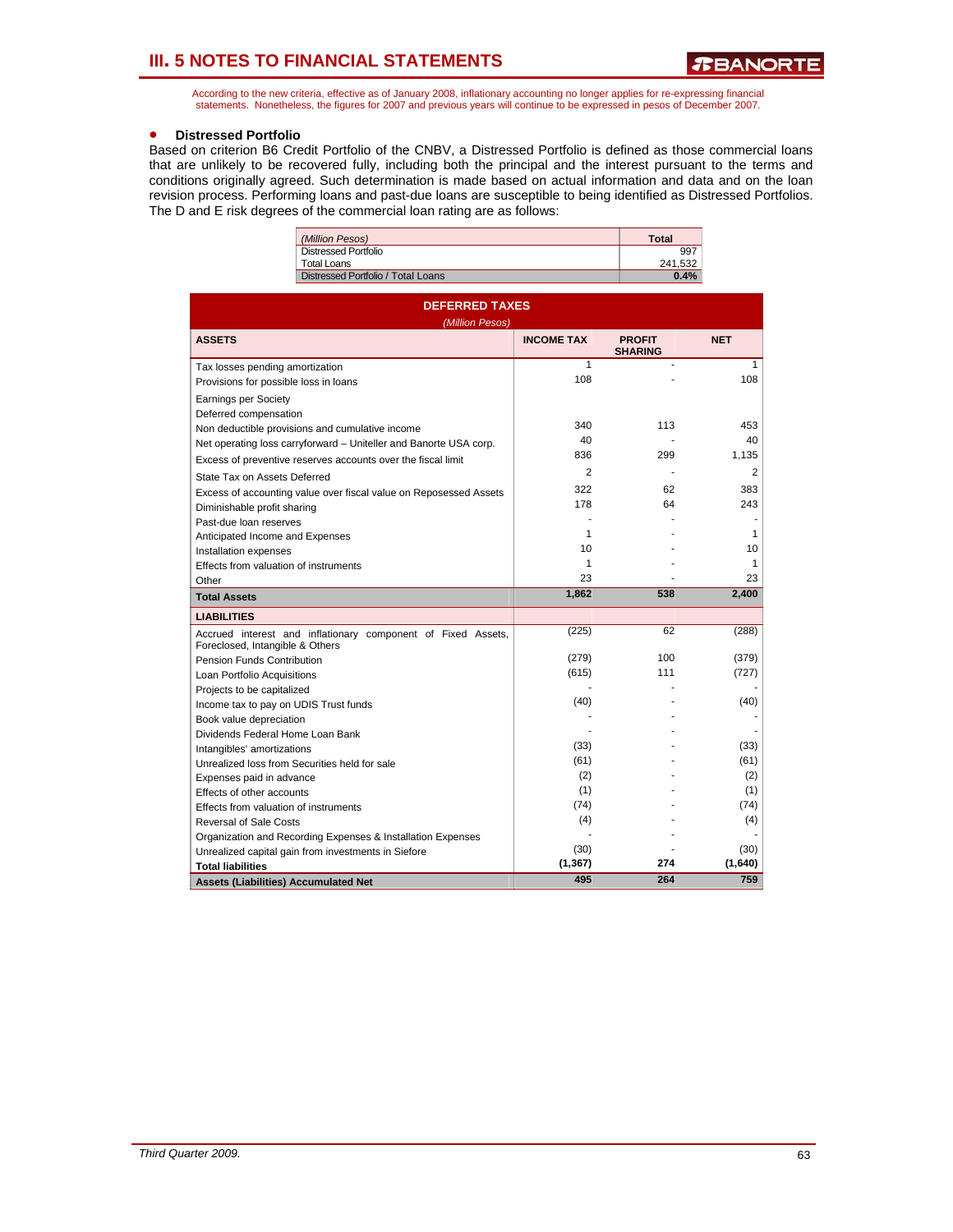

| <b>LONG TERM DEBT AS OF 3Q09</b><br>(Million Pesos)  |                            |                                |                          |                                                                      |             |                                |                 |                                   |
|------------------------------------------------------|----------------------------|--------------------------------|--------------------------|----------------------------------------------------------------------|-------------|--------------------------------|-----------------|-----------------------------------|
| <b>TYPE OF DEBT</b>                                  | <b>CURR</b><br><b>ENCY</b> | <b>DATE OF</b><br><b>ISSUE</b> | <b>AMOUNT</b><br>(Pesos) | <b>ORIGINAL</b><br><b>AMOUNT</b><br>(Million<br>Ps, Dils or<br>UDIS) | <b>TERM</b> | <b>INTEREST</b><br><b>RATE</b> | <b>MATURITY</b> | <b>INTEREST</b><br><b>PAYMENT</b> |
| CD's- Banorte U01001                                 | <b>UDIS</b>                | Jan 11 '01                     | 388                      | 90                                                                   | 10 years    | 8.13%                          | Dec 30 '10      | $E/182$ days                      |
| Non Convertible Subordinated<br><b>Bonds 2006</b>    | <b>USD</b>                 | Oct 13 '06                     | 5,397                    | 400                                                                  | 1 year      | 6.135%                         | Oct 13 '16      | $E/180$ days                      |
| Non Convertible Subordinated<br><b>Bonds 2006</b>    | <b>USD</b>                 | Oct 13 '06                     | 2,634                    | 200                                                                  | 15 years    | 6.862%                         | Oct 13 '21      | $E/180$ days                      |
| Non Convertible Subordinated<br>Bonds Q Banorte 08   | <b>MXN</b>                 | Mar 11 '08                     | 3,000                    | 3,000                                                                | 10 years    | TIIE + $0.60\%$                | Feb 27 '18      | $E/28$ days                       |
| Non Convertible Subordinated<br>Bonds Q Banorte 08U  | <b>UDIS</b>                | Mar 11 '08                     | 1,917                    | 441                                                                  | 20 years    | 4.95%                          | Feb 27 '18      | $E/182$ days                      |
| Non Convertible Subordinated<br>Bonds Q Banorte 08-2 | <b>MXN</b>                 | Jun 27 '08                     | 2,750                    | 2,750                                                                | 10 years    | TIIE + $0.77%$                 | Jun 15 '18      | $E/28$ days                       |
| Non Convertible Subordinated<br>Bonds Q Banorte 09   | <b>MXN</b>                 | Mar 30 '09                     | 2,200                    | 2,200                                                                | 10 years    | TIIE + $2.00\%$                | Mar 18 '19      | $E/28$ days                       |

| <b>BANK AND OTHER ENTITIES LOANS' AS OF 3Q09</b><br>(Million Pesos)                                  |                                 |                                           |                       |                                   |                                |                       |                        |
|------------------------------------------------------------------------------------------------------|---------------------------------|-------------------------------------------|-----------------------|-----------------------------------|--------------------------------|-----------------------|------------------------|
|                                                                                                      | <b>LOCAL</b><br><b>CURRENCY</b> | <b>INTER</b><br><b>EST</b><br><b>RATE</b> | <b>TERM</b><br>(DAYS) | <b>FORFIGN</b><br><b>CURRENCY</b> | <b>INTEREST</b><br><b>RATE</b> | <b>TERM</b><br>(DAYS) | <b>TOTAL</b>           |
| <b>LOANS FROM LOCAL BANKS</b>                                                                        |                                 |                                           |                       | 2,222                             | 1.2896%                        | 196                   | 2,222                  |
| LOANS FROM FOREIGN BANKS GENERATED<br>IN THE COUNTRY                                                 |                                 |                                           |                       | 913                               | $L + 0.9$                      | 928                   | 913                    |
| LOANS FROM FOREIGN BANK GENERATED<br><b>FROM CAYMAN</b>                                              |                                 |                                           |                       | 2,853                             | 3.21%                          | 489                   | 2,853                  |
| LOANS FROM DEVELOPMENT BANKS                                                                         | 6,813                           | 4.18%                                     | 478                   | 2,511                             | 3.38%                          | 30                    | 9,324                  |
| <b>LOANS FROM PUBLIC FUNDS</b><br>CALL MONEY & LOANS FROM BANKS<br><b>LOANS FROM FIDUCIARY FUNDS</b> | 5,603<br>11.513<br>466          | 5.98%<br>493%<br>7.75%                    | 556<br>9<br>4,403     | 456<br>٠<br>٠                     | 1.56%                          | 442<br>٠<br>٠         | 6,059<br>11,513<br>466 |
| PROVISIONS FOR INTEREST                                                                              | 69<br>24,464                    | N.A.                                      | N.A.                  | ٠<br>8,955                        |                                | ٠                     | 69<br>33,419           |
| <b>Eliminations</b><br>Total                                                                         | 1.793<br>22,671                 |                                           |                       | 8.955                             |                                |                       | 1,793<br>31,626        |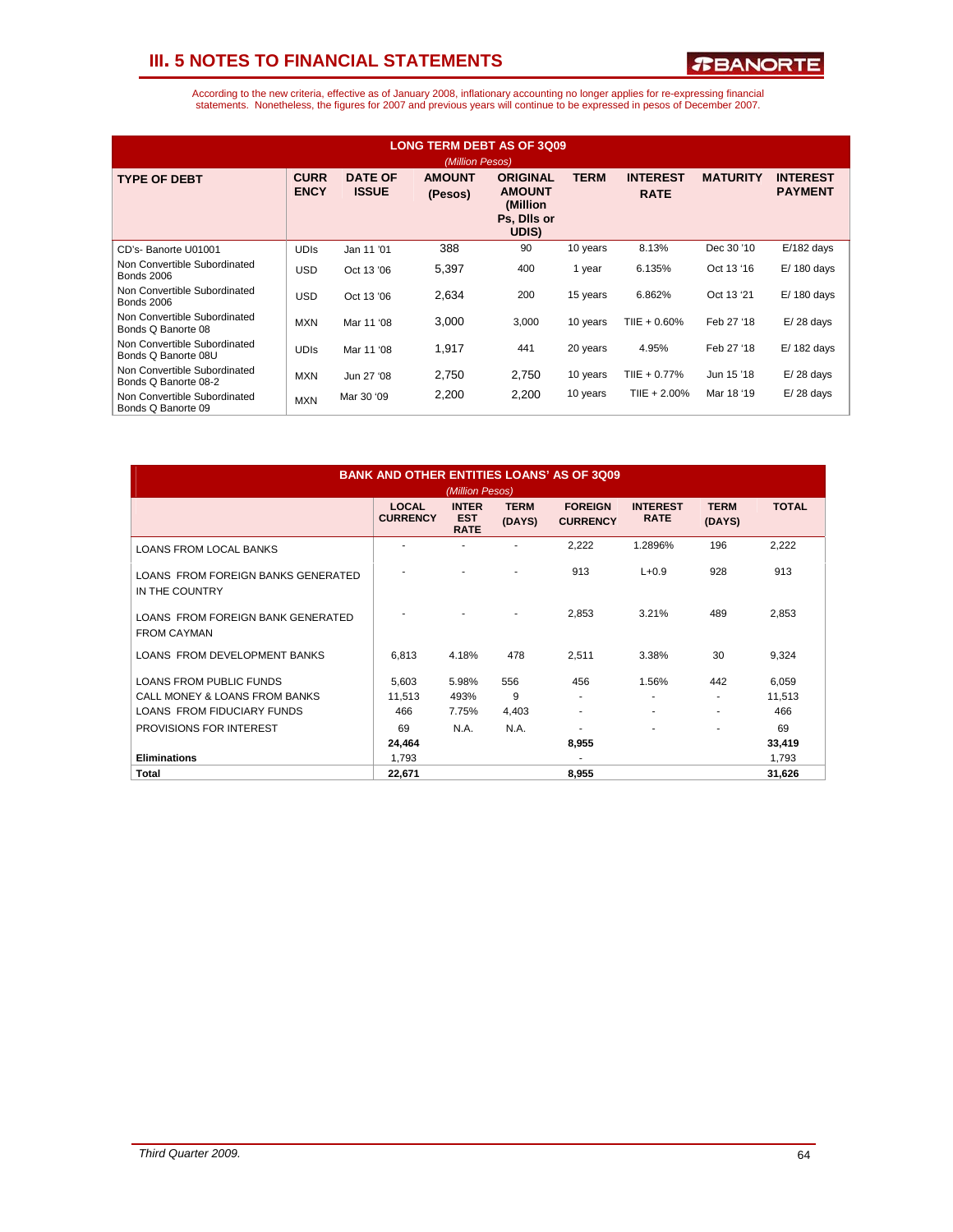| <b>TRADING INCOME 3009</b><br>(Million Pesos)  |       |  |  |  |
|------------------------------------------------|-------|--|--|--|
| <b>VALUATION EFFECTS</b>                       |       |  |  |  |
| Negotiable Instruments                         | (12)  |  |  |  |
| Securities Held to Maturity                    | (171) |  |  |  |
| Repurchase Agreements                          |       |  |  |  |
| Derivative instruments                         | (2)   |  |  |  |
| <b>Futures</b>                                 |       |  |  |  |
| From repo trasactions                          |       |  |  |  |
| Range                                          |       |  |  |  |
| Inflation Adjustment                           |       |  |  |  |
| Total                                          | (185) |  |  |  |
| <b>Dividends Received</b>                      |       |  |  |  |
| <b>RESULTS FORM BUYING AND SELLING</b>         |       |  |  |  |
| Negotiable Instruments                         | 212   |  |  |  |
| Securities Held for Sell                       | 41    |  |  |  |
| <b>Hedging Derivatives</b>                     |       |  |  |  |
| Securities Held to Maturity                    |       |  |  |  |
| <b>Derivative Operations</b>                   | 35    |  |  |  |
| <b>Inflation Adjustment</b>                    |       |  |  |  |
| <b>Total of Buying and Selling Instruments</b> | 288   |  |  |  |
| <b>FX Spot</b>                                 | 565   |  |  |  |
| <b>FX Forwards</b>                             | 167   |  |  |  |
| <b>FX Futures</b>                              |       |  |  |  |
| <b>FX Futures TIIE</b>                         |       |  |  |  |
| FX Hedging                                     |       |  |  |  |
| Changes in FX Valuation                        | (19)  |  |  |  |
| Intermediation of metals                       | 3     |  |  |  |
| Changes in valuation of Metals                 | 5     |  |  |  |
| <b>Total Foreign Exchange</b>                  | 721   |  |  |  |
| Inflation Adjustment                           |       |  |  |  |
| <b>Total of Buying and Selling</b>             | 1,009 |  |  |  |
| <b>TOTAL TRADING INCOME</b>                    | 823   |  |  |  |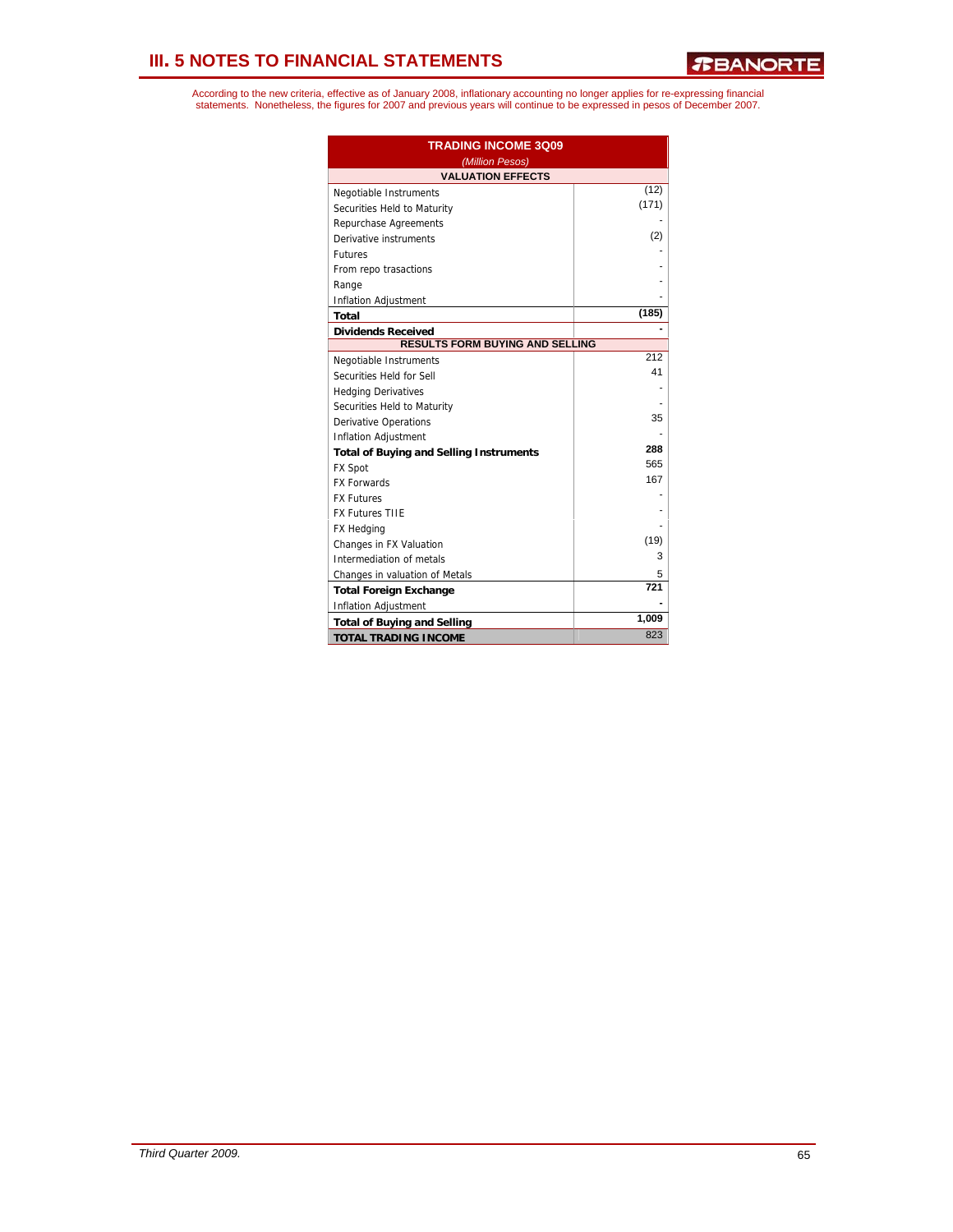According to the new criteria, effective as of January 2008, inflationary accounting no longer applies for re-expressing financial statements. Nonetheless, the figures for 2007 and previous years will continue to be expressed in pesos of December 2007.

#### • **Risk Management**

### ¾ **Credit Risk**

Credit risk is the risk of clients failing to meet their payments. Therefore, it is essential to correctly manage such a risk in order to maintain a quality loan portfolio.

The objectives of credit risk management at GFNorte are:

- Improve the quality, diversification and composition of the loan portfolio in order to optimize the riskperformance (yield) ratio
- Provide Executive Management with reliable, timely information to assist decision making regarding loans.
- Provide the Business Areas with clear and sufficient tools to support loan placement and follow-up.
- Create economic value for shareholders by efficient loan risk management.
- Comply with the information requirements that the authorities set forth regarding loan risk management.
- Perform risk management in accordance with the best practices, implementing models, methodologies, procedures and systems based on the main advances worldwide.

### ¾ **Individual Credit Risk**

The Bank of the Group separate the loan portfolio into two large groups: consumer loans and company loans. The individual loan risk for consumer loans is identified, measured and controlled by a parametric system (scoring) that includes origination and behavior models for each of the consumer products: mortgage, car, payroll loans and credit cards.

The individual risk for company loans is identified, measures and controlled by the Target Markets, Risk Acceptance Criteria and Banorte's Internal Risk Qualification (CIR).

The Target Markets and Risk Acceptance Criteria are tools that, along with the Internal Risk Qualification, are part of GFNorte's Loan Strategy and give support to loan risk level estimation.

The Target Markets are activities selected by region and economic activity – backed by economic research and loan behavior analysis – where Banorte is interested in placing loans.

The Risk Acceptance Criteria are parameters that describe the risk identified by the industry, which makes it possible to estimate the risk involved for the bank when granting a loan to customer on the bases of their economic activity. The types of risk contemplated in the Risk Acceptance Criteria are financial risk, operation risk, market risk, company life cycle, legal, regulatory, loan experience and management quality.

Early Alerts are a set of criteria based on borrower information and indicators and their conditions that were established as a mechanism for the timely prevention and identification of a probable deterioration in the loan portfolio, thereby enabling the institution to take prompt preventive actions to mitigate the credit risk..

Banorte's CIR aligns with the "general PROVISIONS applicable to the loan qualification method of loan institution" issued by the CNByV on December 2, 2005. Banorte's CIR was certified by the CNBV and by an international external auditor in 2001.

Banorte's CIR is applied to commercial loans equal to or greater than an amount in Mexican pesos equivalent to four million investment units on the qualification date.

#### ¾ **Portfolio Credit Risk**

GFNorte has designed a portfolio credit risk method that, besides contemplating the major and latest international practices in identification, measurement, control and follow-up, has been adapted to work within the context of the Mexican Financial System.

This credit risk methodology makes it possible to know the current value of the portfolio loans of GFNorte, that is, *the loan exposure*, allowing surveillance of the risk concentration levels per risk qualification, geographical regions, economic activities, currency and type of product in order to know the portfolio's profile and take action to direct it toward a diversification which will maximize profitability with the lowest risk.

Calculating loan exposure implies generating a cash flow of each one of the loans, of both capital and interest to discount it later. This exposure is sensible to changes in the market, thereby facilitating calculations under different economic scenarios.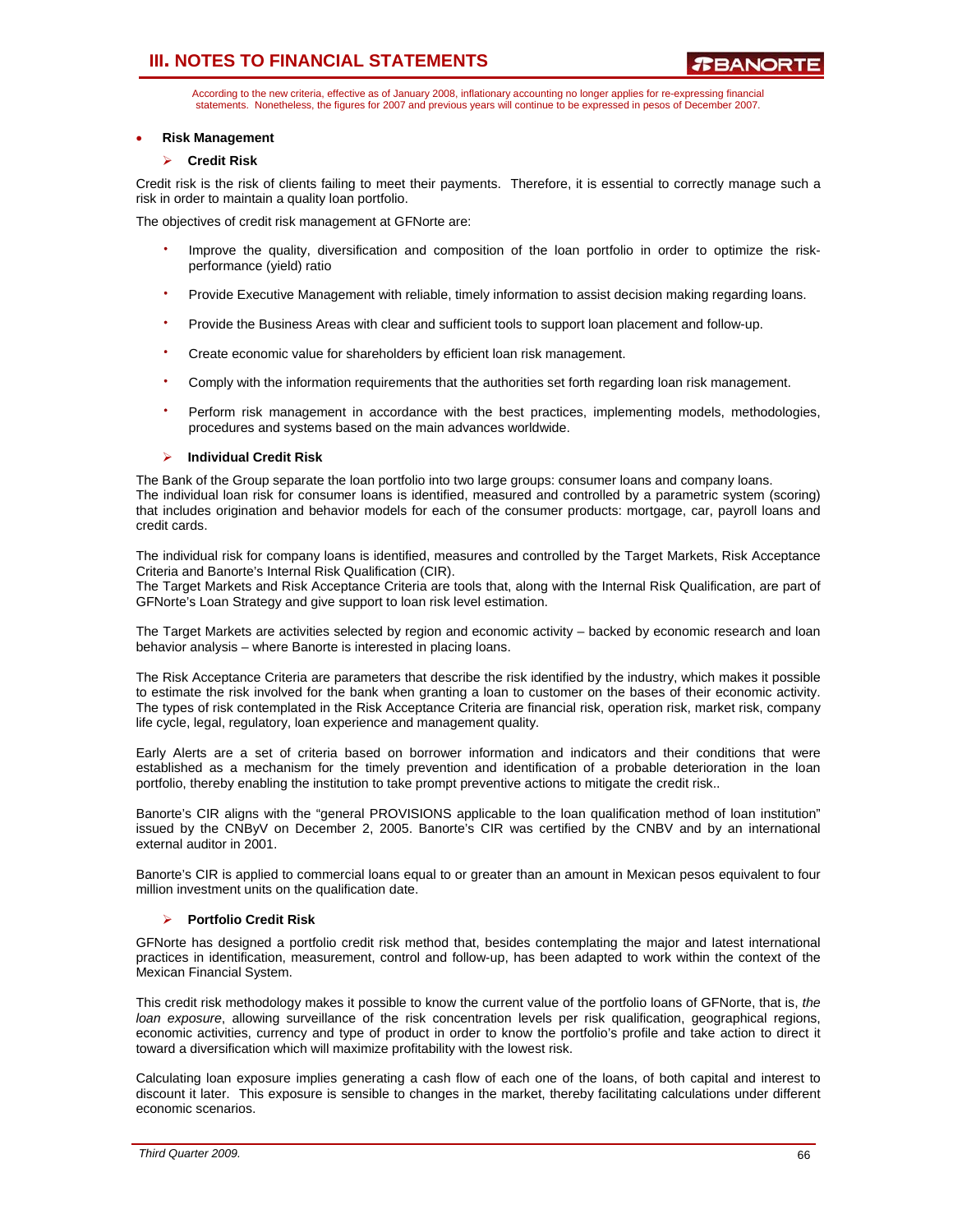According to the new criteria, effective as of January 2008, inflationary accounting no longer applies for re-expressing financial statements. Nonetheless, the figures for 2007 and previous years will continue to be expressed in pesos of December 2007.

The method, in addition to contemplating loan exposure, takes into consideration the probability of non-compliance, the recovery level associated to each client and the classification of the debtor based on the Merton model. The *probability of non-compliance* is the probability that the debtor will not meet his/her debt obligation with the bank according to the originally agreed terms and conditions. The probability of non-compliance is based on the transition matrixes that the Banks calculate from the migration of the debtors through different risk qualification levels. The *recovery ratio* is the percentage of total exposure that is estimated to be recovered if the debtor fails to comply.

The *classification of the debtor*, based on the Merton model, associates the debtor's future behavior to loan and market factors on which his "credit health" depends, as determined by statistical techniques.

The results are risk measures such as the expected and unexpected loss at a one-year horizon. The expected loss is the credit portfolio's loss distribution average, which is used to measure the following year's expected loss due to noncompliance or variations in debtors' credit quality. This unexpected loss is an indicator of the loss that could be expected in extreme scenarios and is measured as the difference between the maximum loss given the distribution of losses, at a specific reliability level that in the case of the Banking Sector is 95%, and the expected loss.

The results obtained are used as a tool for better decision-making in granting loans and in the diversification of the portfolio, according to the Banks' global strategy. The individual risk identification tools and the portfolio credit risk methodology are periodically checked and updated to allow the application of new techniques that may support or strengthen them.

By September 30, 2009, the Banco Mercantil del Norte total portfolio was Ps 218,277 million. The expected loss represents 2.6% and the unexpected loss is 4.0% with respect to the total portfolio. The average expected loss is 2.6% during the period between July and September 2009

#### ¾ **General rules for risk diversification in asset and liability operations applicable to loan institutions**

In compliance with the risk diversification rules in asset and liability operations, Banco Mercantil del Norte submits the following information:

|                          | Basic capital by June 30, 2009                                                          | \$31.598   |
|--------------------------|-----------------------------------------------------------------------------------------|------------|
|                          | I. Financings whose individual amount represents<br>more than 10% of the basic capital: |            |
| Credit operations        |                                                                                         |            |
|                          | Number of financings                                                                    | 1          |
|                          | Total amount of financings                                                              | \$4.531    |
|                          | % vs. basic capital                                                                     | 14%        |
|                          | Money Market operations                                                                 |            |
|                          | Number of financings                                                                    | 0          |
| $\overline{\phantom{0}}$ | Total amount of financings                                                              | <u>\$0</u> |
|                          | % vs. basic capital                                                                     | 0%         |
|                          | Transactions in overnight                                                               |            |
| $\overline{\phantom{0}}$ | Number of financings                                                                    | 2          |
| $\qquad \qquad -$        | Amount of financings taken as a whole                                                   | \$10,255   |
| $\overline{\phantom{0}}$ | % in relation to basic capital                                                          | 32%        |
|                          | *Investments with Banks in checking accounts                                            |            |
|                          | II. Maximum amount of financing with the 3 major                                        |            |
|                          | Common Risk debtors and groups                                                          | \$25.43    |
|                          |                                                                                         |            |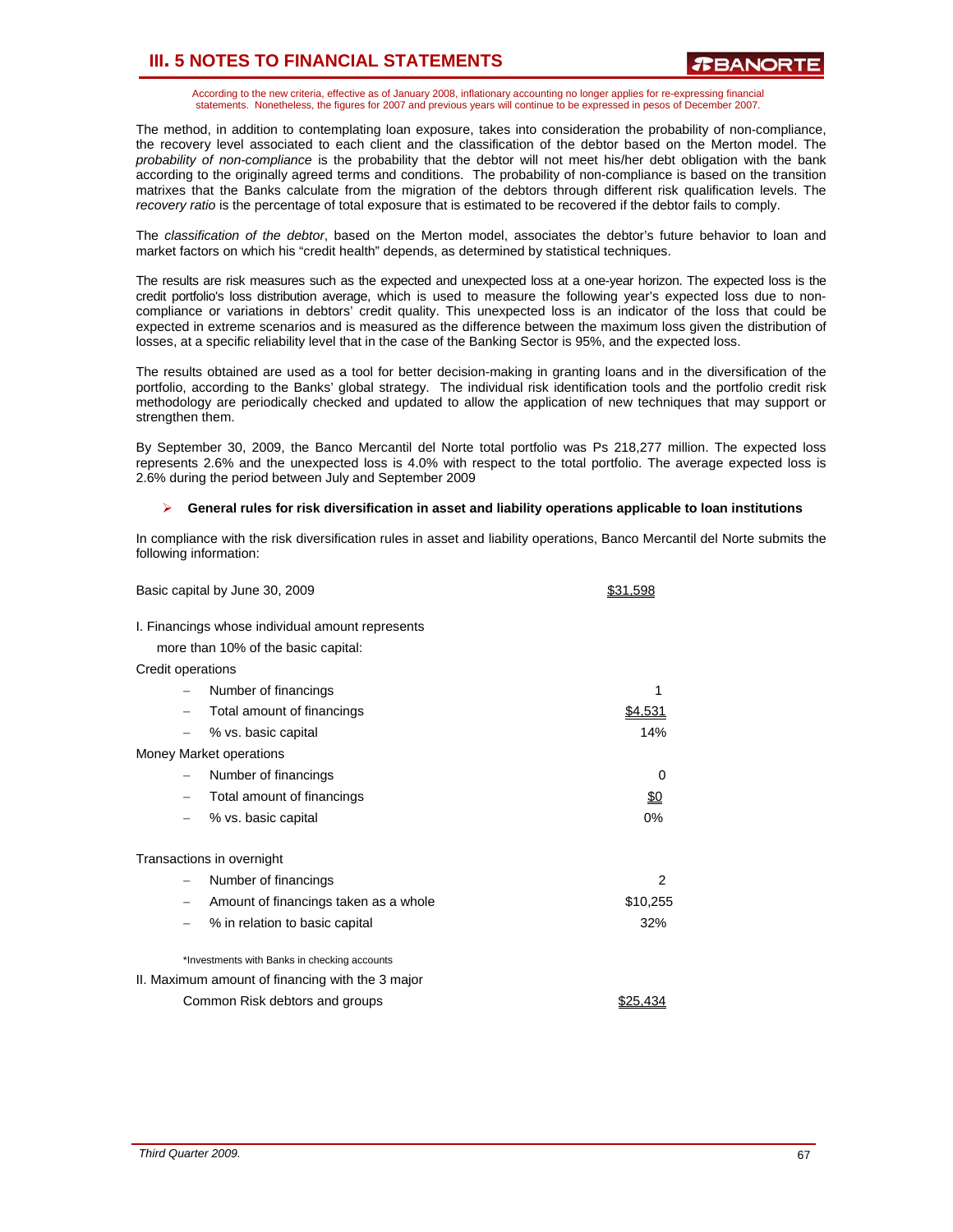According to the new criteria, effective as of January 2008, inflationary accounting no longer applies for re-expressing financial statements. Nonetheless, the figures for 2007 and previous years will continue to be expressed in pesos of December 2007.

#### ¾ **Market Risk**

#### ⋅ *Value at Risk*

The exposure to market risk is determined through the calculation of the Value at Risk ("VaR"). The meaning of the VaR under this method is the potential loss which could be generated in the valuation of the portfolios at a given date. This methodology is used both for the calculation of market risk and for the establishment and control of internal limits.

In order to calculate the Value at Risk (VaR), the Institution applies the nonparametric historical simulation method, considering for such purpose a 99% confidence level, using the 500 immediate historical scenarios, multiplying the result by a security factor that fluctuates between 3 and 4 depending on the annual Back Testing results calculated up to the previous quarter, also considering 10 days to break up the risk portfolio in question. These measures make it possible to insure considering unforeseen volatilities in the main risk factors that affect such portfolios.

Such methodology is applied to all financial instrument portfolios within and beyond the balance, including money market and treasury transactions, capital, foreign-exchange and derivatives held for trading and hedging purposes, which are exposed to variations in their value due to changes in the risk factors affecting their market valuation (domestic and foreign interest rates, exchange rates and indexes, among others).

The average VaR for the July – September 2009 quarter for the portfolio is Ps 3,154 million.

| <b>Million Pesos</b>   | 3Q08   | 4Q08   | <b>1Q09</b> | <b>2Q09</b> | <b>3Q09</b> |
|------------------------|--------|--------|-------------|-------------|-------------|
| Total Var <sup>*</sup> | 2.210  | 2.447  | 2.376       | 2.887       | 3.154       |
| Net Capital **         | 46,410 | 44.149 | 45.113      | 46,933      | 47.972      |
| VaR/Net Capital        | 4.76%  | 5.54%  | 5.27%       | 6.15%       | 6.57%       |

\* Quarter Average of Bank and Brokerage House \*\* Net capital of the Banking Sector is the arithmetic sum of the net capitals of Bank and Brokerage House.

Moreover, the average Value at Risk per risk factor of the portfolio of instruments described for the Bank and Brokerage House, during the third quarter of 2009 is shown below:

| <b>Risk Factor</b>                    | <b>VaR</b> |
|---------------------------------------|------------|
| Domestic interest rate                | 3,251      |
| Foreign interest rate                 | 759        |
| Exchange rate                         | 576        |
| Capitals                              | 137        |
| Total VaR of Bank and Brokerage House | 3,154      |

The VaR for each of the risk factors shown is determined by simulating 500 historical scenarios of the variables that make up each of such factors, maintaining constant the variables that affect the other risk factors mentioned above. Similarly, the consolidated Value at Risk for the Bank and Brokerage House considers the correlations of all the risk factors that affect portfolio valuation. That is why the arithmetic sum of the Value at Risk per Risk Factor does not match.

#### ⋅ *Backtesting Analysis*

In order to validate the daily VaR calculation measurement effectiveness, as a measure of market risk, the Backtesting analysis is updated weekly. This analysis makes it possible to compare the results estimated by VaR with the actual results.

#### ⋅ *Sensitivity Analysis and Extreme Conditions Test*

To enrich the analysis and to obtain the desired impact that movements on risk factors may have on positions, sensitivity analizes and tests under extreme conditions are periodically implemented. These analizes prevent the Institution from negative situations that could arise in which extraordinary losses result from the valuation of financial instruments in position.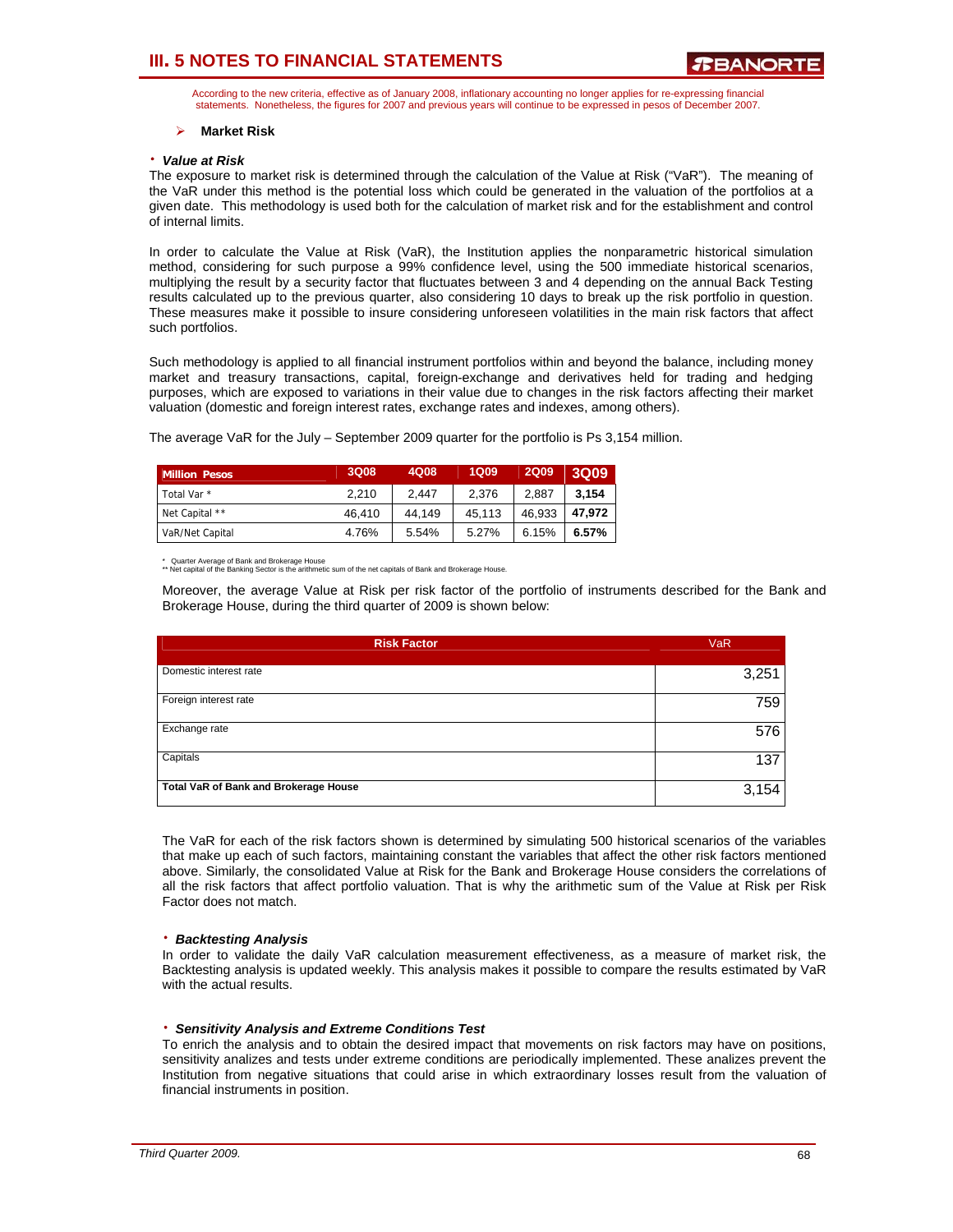According to the new criteria, effective as of January 2008, inflationary accounting no longer applies for re-expressing financial statements. Nonetheless, the figures for 2007 and previous years will continue to be expressed in pesos of December 2007.

### ¾ **Liquidity Risk and Balance**

In response to the Banking Sector's need to measure Liquidity Risk and to have consistent follow-up, the Banks us financial ratios, such as the Liquidity Ratios (Liquid Assets / Liquid Liabilities). Liquid Assets include availabilities, securities to negotiate and securities available for sale. Liquid Liabilities include demand deposits, demand interbanking loans and short-term interbanking loans.

For liquidity risk quantification and follow-up, the Banking Sector uses for the dollar portfolios, the criteria that the Bank of Mexico established for developing the Liquidity Coefficient, which makes it possible to evaluate the differentials between asset and liability flows in different periods of time. This promotes a healthier distribution of terms for these assets.

Moreover, to prevent the risk of concentrating terms and re-appreciation date for each of the Banks in the Banking Sector, a Gap Analysis is made to face the resources with sources of funding, detecting any concentration in advance. These analyses are made separately per currency (domestic, foreign, and udis).

The structural risk of the Balance is evaluated using the analysis of balance simulation, among others, which allows the evaluation of future static or dynamic behavior in the Balance Sheet. It analyzes sensitivity to movements in domestic, foreign and real rates obtaining the impact that they have on the Economic Value and on the Net Interest Income. Likewise, tests are conducted under extreme conditions wherein the result of extreme changes is evaluated on rates, funding and exchange rates.

Projections are periodically compared with real data as a measure of evaluation of the effectiveness of the simulation model. These tests make it possible to evaluate the suppositions and methodology used, and if necessary, adjust them.

With the objective of strengthening follow-up of risk, early detection alarms have been determined, which allow the anticipation of problems and if necessary, put contingency plans into action.

### ¾ **Operational Risk**

As of January 2003, GFNorte established a formal operational risk department called the "Operational Risk Management Department" (ARO) within the General Directorship of Risk Management.

Our institution defines Operational Risk as the potential loss due to failures or deficiencies in the internal controls, errors in operation processing and storing or in data transmitting, as well as to adverse administrative and judicial rulings, fraud or theft (this definition includes Technological and Legal risk).

The objectives of the Operational Risk Management are: a) To allow and support the organization to reach its institutional objectives through the prevention and management of operational risks; b) To insure that the existing operational risks and the required controls are duly identified, assessed and in line with the risk strategy established by the organization; and c) To insure that the operational risks are duly quantified in order to make the proper capital allocation per operational risk.

#### **Pillars of Operational Risk Management**

#### **I. Policies, Objectives and Guidelines**

As part of the institutional regulations, there are documented policies, objectives, guidelines, methodologies and responsible areas in Operating Risk management.

The Operating Risk Directorship maintains close communication and coordination with the Regulatory Comptrollership in order to facilitate effective Internal Control in which the proper procedures and controls are established that will mitigate Operating Risk in the processes, and provide follow up through the Internal Audit Department.

The Regulatory Comptrollership, as part of the Internal Control System, carries out the following activities to mitigate risk: a) Internal control validations; b) Institutional regulations management and control; c) Monitoring of operating processes' internal control by means of control indicators reports, that are reported by the process comptrollers in the various areas; d) Money Laundering Prevention process management; e) Control and follow up of the regulatory provisions; f) Analysis and assessment of the operating processes and projects with the participation of the responsible directors of each process in order to insure adequate internal control.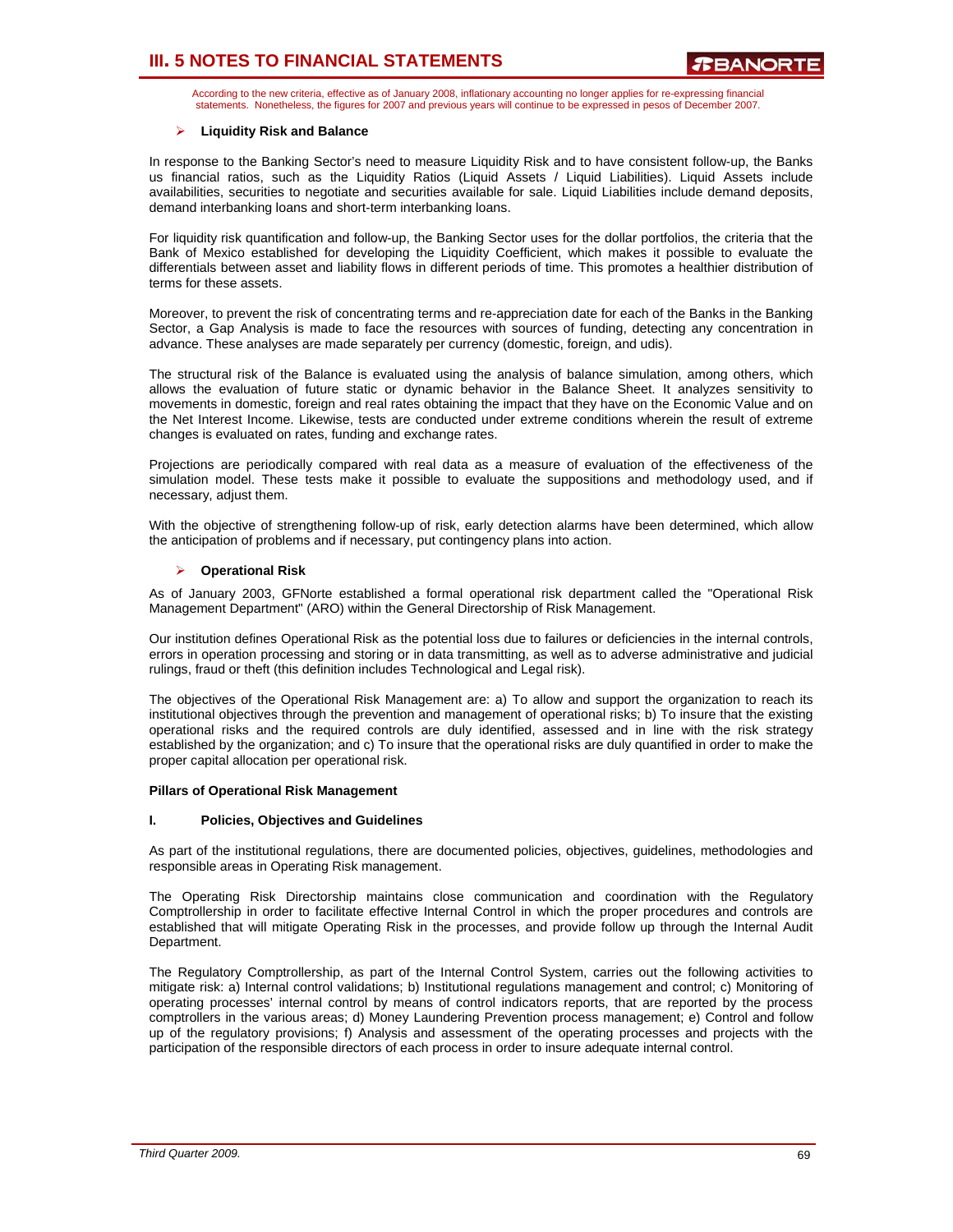According to the new criteria, effective as of January 2008, inflationary accounting no longer applies for re-expressing financial statements. Nonetheless, the figures for 2007 and previous years will continue to be expressed in pesos of December 2007.

### **II. Quantitative and Qualitative Measuring Tools**

#### Operating Losses Database

To record operating loss events, a system has been developed internally known as the "Operating Loss and Events Capture System" (SCERO). This system enables the central information supplier areas to directly record such events online, which are classified by Type of Event in accordance with the following categories:

| <b>Types of Events</b>                                    | <b>Description</b>                                                                                                                                                                                                                   |
|-----------------------------------------------------------|--------------------------------------------------------------------------------------------------------------------------------------------------------------------------------------------------------------------------------------|
| Internal Fraud                                            | Losses derived from a type of action intended to defraud, unlawfully take goods or sidestep<br>regulations, laws or company policies (excluding diversity/discrimination events) in which at least<br>one company party is involved. |
| <b>External Fraud</b>                                     | Losses derived from a type of action intended to defraud, unlawfully take goods or sidestep the<br>laws, caused by a third party.                                                                                                    |
| Labor Relations and Safety in<br>the Workplace            | Losses caused by acts that are incompatible with the legislation or labor agreements regarding<br>hygiene or safety, the payment of personal damage claims, or cases associated with<br>diversity/discrimination.                    |
| Customers, Products &<br><b>Business Practices</b>        | Losses caused by involuntary noncompliance or negligence of a professional obligation to specific<br>customers (including fiduciary and adjustment requirements), or due to the nature or design of a<br>product.                    |
| Natural Disasters and Other<br>Events                     | Losses caused by damage or harm to material assets as a consequence of natural disasters or<br>other events.                                                                                                                         |
| Incidences in the Business and<br><b>Systems Failures</b> | Losses caused by incidences in the business and systems failures                                                                                                                                                                     |
| Process Execution, Delivery<br>and Management             | Losses caused by errors in operations processing or management, as well as the relations with<br>commercial counterparties and providers.                                                                                            |

This historical Database provides the statistics of the operating events in which the institution has incurred so as to be able to determine their trends, frequencies, impact and distribution. Moreover, the Database will make it possible in the future to have enough information to calculate the capital requirements per Advances Models.

#### ⋅ *Legal and Fiscal Contingencies Database*

For the recording and follow-up of legal, administrative and tax issues that may arise from adverse unappealable ruling, an internal system called "Legal Risk Issues Monitoring System" (SMARL) was developed. This system enables the central data supplying areas to record such events directly and on-line, which are then classified by company, sector and legal issue, among others.

As part of GFNorte's legal risk management, legal and fiscal contingencies are estimated by the attorneys that process the issues based on an internal methodology. This makes it possible to create the necessary book reserve to face such estimated contingencies.

#### ⋅ *Risk Management Model*

GFNorte has defined objectives, which are achieved through different plans, programs and projects. Compliance with such objectives may be adversely affected due to operating risks, for which reason a methodology must be in place to manage them within the organization. Consequently, operating risk management is now an institutional policy defined and supported by senior management.

To perform Operating Risk Management, each of the operating risks involved in the processes must be identified in order to analyze them. In this regard, the risks identified by the Regulatory Comptrollership are recorded in a risk matrix and processed in order to eliminate or mitigate them (seeking to reduce their severity or frequency) by defining tolerance levels, as the case may be. At present, work is being done on developing a new Institution Operating Risk Management Model and the technological tools needed to implement it.

#### **III. Required Capital Calculation**

As of November 2007, the Official Gazette of the Federation published the Capitalization Rules for Operation Risk, establishing the use of a Basic Model, which is periodically calculated and reported to the authority.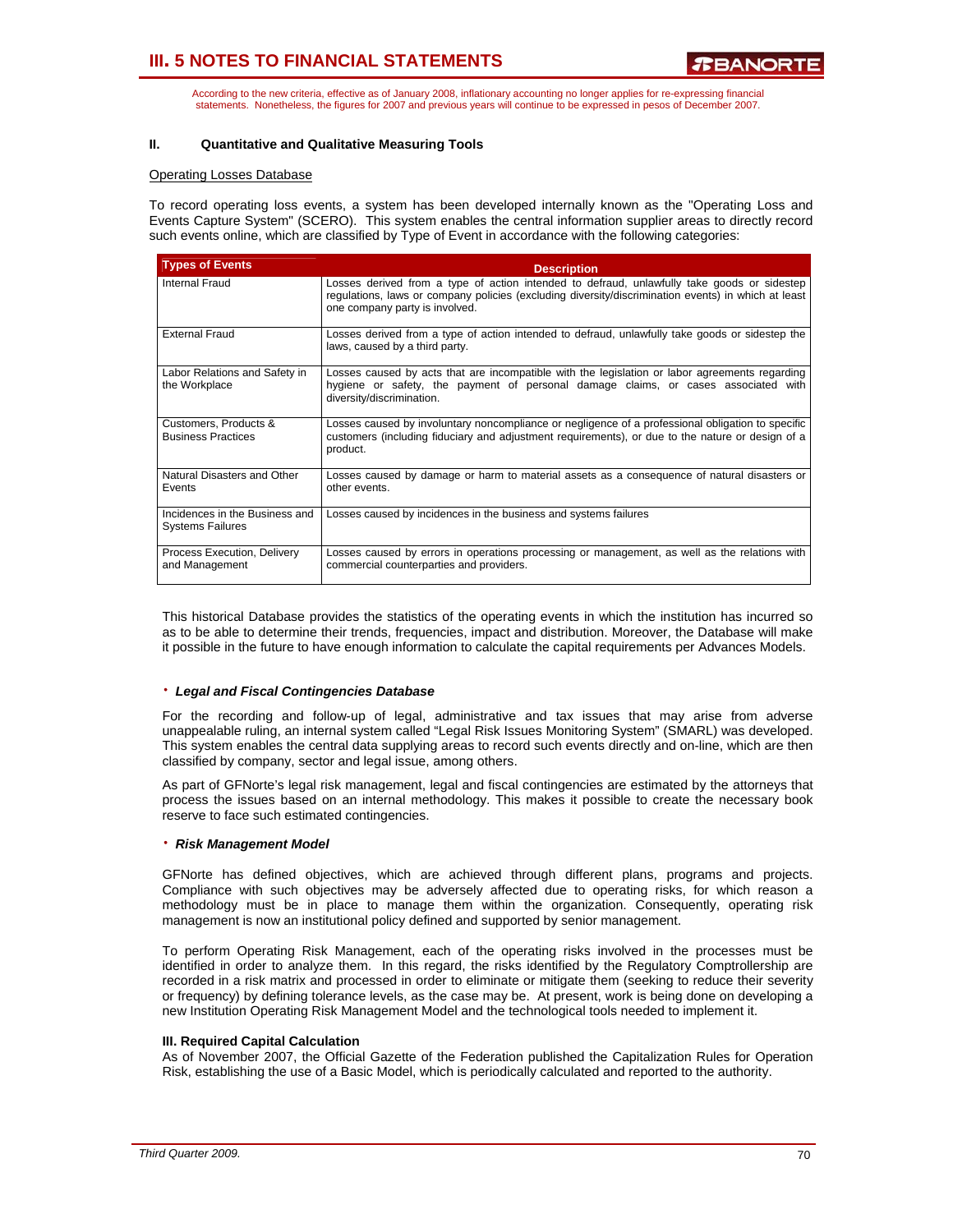According to the new criteria, effective as of January 2008, inflationary accounting no longer applies for re-expressing financial statements. Nonetheless, the figures for 2007 and previous years will continue to be expressed in pesos of December 2007.

### **IV. Information and Reporting**

The information generated by the Database and the Management Model is processes periodically to report to the Risk Policies Committee and the Board of Directors regarding the main operating events that were detected, the trends, identified risks (risk matrix) and their mitigating strategies. Reporting is also done on the status of the main Operating Risk mitigation initiatives implemented by the various areas of the organization.

### ¾ **Technology risk**

Technological Risk is defined in our institution as all potential losses from damage, interruption, alteration or failures derived from the use of or dependence on hardware, software, systems, applications, networks and any other information distribution channel in the rendering of banking services to the customers.. This risk forms an inherent part of Operating Risk, which is why its management is handled collectively throughout the entire organization.

To address the Operating Risk associated with information integrity, and "Integrity Committee" has been created. Its objectives are to align security and information control efforts under a prevention focus, to define new strategies, policies, processes or procedures and to provide solutions to information security issues that affect or may affect the Institutional patrimony.

The functions established by the CNBV or Technology Risk Management are performed by the Institution under institution regulatory and Integrity Committee guidelines.

To address the Operating Risk caused by high impact external events, GFNorte has a Business Continuity Plan (BCP) and Disaster Recovery Plan (DRP) based on a same-time data replication system at an alternate computer site. All the above cover the back up and recovery of the Institution's critical applications in the event or any relevant operating contingency.

#### ¾ **Legal risk**

Legal Risk is defined as the potential loss from failure to comply with the applicable legal and administrative provisions, the issuance of indisputable unfavorable court rulings and the application of penalties regarding the operations that the institution performs.

The Legal Risk must be measured as an inherent part of Operating Risk in order to understand and estimate its impact. Therefore, those legal issues which result in actual operating losses of the SMARL system are later recorded in the SCERO in accordance with a predetermined classification.

Based on the statistics of the current legal issues and real loss events, the Institution can identify specific legal or operating risks, which are analyzed in order to eliminate or mitigate them in an attempt to reduce or limit their future occurrence or impact.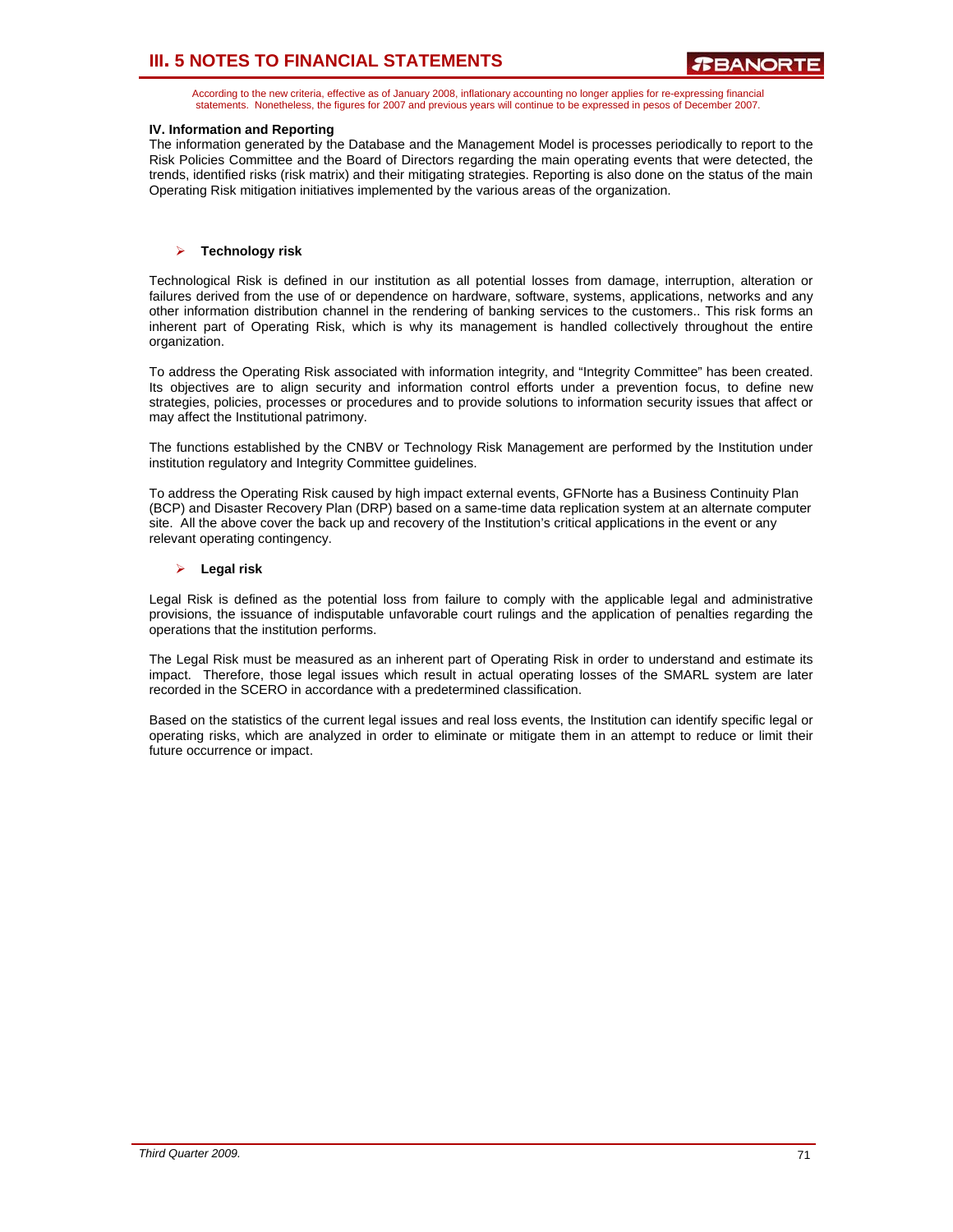According to the new criteria, effective as of January 2008, inflationary accounting no longer applies for re-expressing financial statements. Nonetheless, the figures for 2007 and previous years will continue to be expressed in pesos of December 2007.

### • **Internal Control**

The companies that make up GFNorte has an Internal Control System (SCI) that has been structured according to the guidelines set forth by its Board of Directors and that addresses the requirements indicated by the regulating authorities.

The SCI's mission is to help in the operation of an adequate internal control in the operation and in data generating and recording. It is made up of various elements:

- A. Board of Directors with the support of the Risk Policies Committee and the Audit and Corporate Practices Committee (CAPS).
- B. CEO and the direct reports, such as the Risk Management Unit (UAIR), Legal and Controlling Departments who are responsible for enforcing the proper control and risk levels in the Group's operations.
- C. Internal Audit, External Audit and Commissary (The Commissary applies only to GFNorte subsidiaries) as additional support structures to check how the Internal Control System functions and provide reasonable assurance regarding the reliability of the generated data.
- D. The Executive Group as those mainly responsible for SCI assurance according to the functions and responsibilities assigned to them. In addition to promoting the enforcement of the regulations established for the Institution and the strategies set forth by the CEO GFNorte.
- E. Documents that establish the general control criteria that should be followed in the operation and reporting of transactions; in optimizing human, material and technological resources; in the use, security, timeliness and reliability of the information; and in the due compliance with the external and internal regulations. Code of Conduct that regulates the behavior that each advisor, officer or employee of the Group should assume while performing their activities.
- F. Policy and procedure manuals that regulate documentation, recording and liquidation operations that the Institution carries out and establish the control points that should be observed, assuring the separation of functions, clear assigning of responsibilities, safekeeping of information and prevention of unlawful acts.

During 3Q09, SCI continued to work properly developing activities associated with strengthening risk control, assessment and management, establishing and monitoring controls, and insuring information quality.

- A. The various Corporate Governance Committees have had the required financial, economic, accounting and/or legal information for proper decision-making.
- B. The policy and procedure manuals have been updated as per the changes in external regulations, new products, and changes in the Institution's processes or improvements to internal controls. Additionally, there has been continuous follow-up of the improvement actions regarding the observations made by the different members of the SCI.
- C. The Supervisory Authorities' requirements have been addressed and the information required by the external regulations has been submitted.

### • **Treasury Policy**

GFNorte's Banking Sector Treasury is the central unit in charge of balancing its resource needs, monitoring and managing the regulatory levels, eliminating the rate risk of fixed-rate placement operations by using coverage and implementing arbitrage strategies.

The cash currencies and investment in securities are in Mexican pesos and U.S. dollars.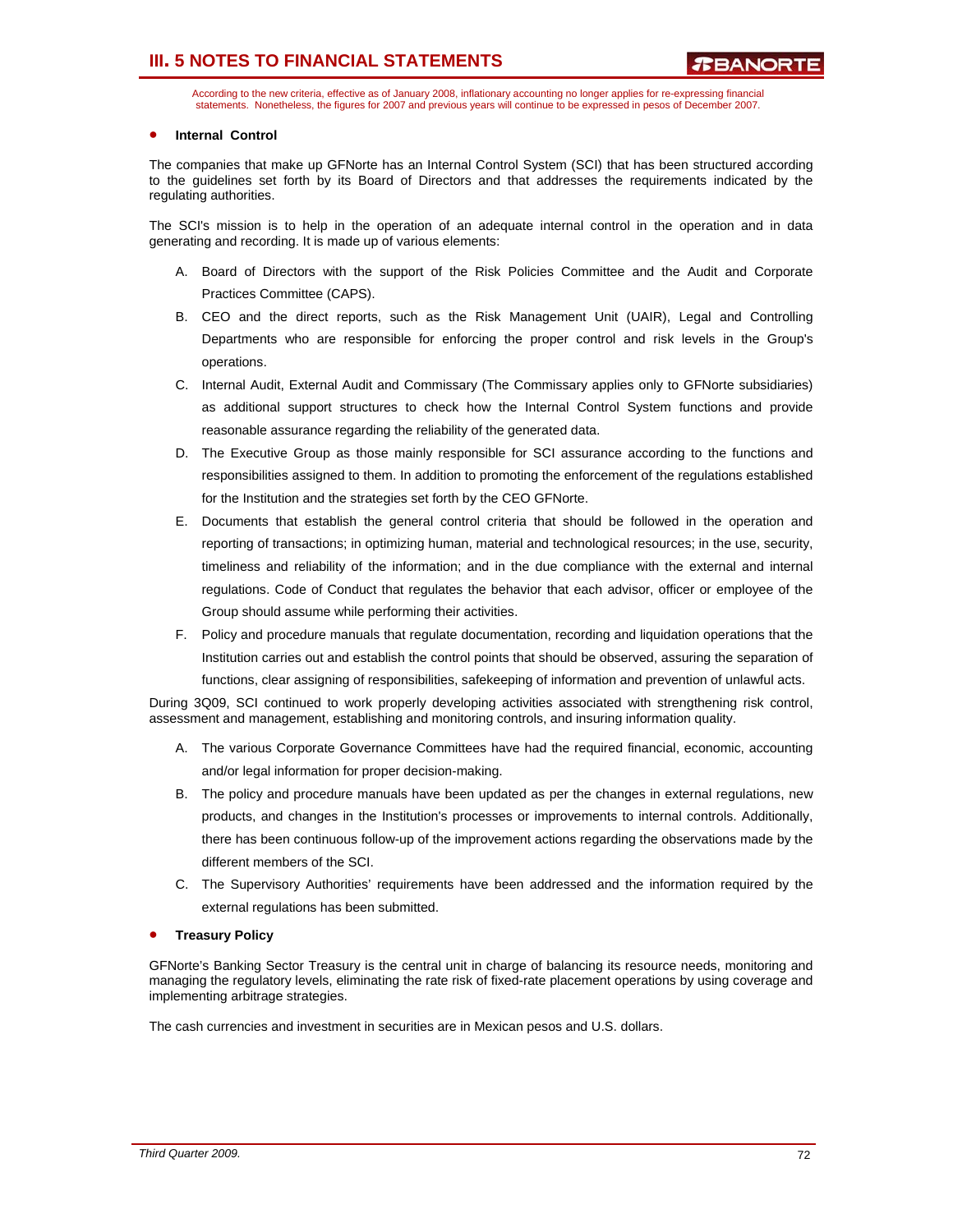# **III. 5 NOTES TO FINANCIAL STATEMENTS**

According to the new criteria, effective as of January 2008, inflationary accounting no longer applies for re-expressing financial statements. Nonetheless, the figures for 2007 and previous years will continue to be expressed in pesos of December 2007.

#### • **Internal and External Liquidity Sources**

The internal liquidity sources, in local as well as foreign currency, come from the various deposit products that the institution offers its customers, that is checking accounts and term deposits. Another source is the sales of the institution's assets.

External liquidity sources include various mechanisms to access the debt and capital markets. For instance, issuing credit titles, loans from other institution including the Central Bank and international agencies, as well as issuing subordinate debts. This concept also considers the liquidity that the bank obtains by reporting the securities the institution has that are feasible for this type of operation.

Another alternative for getting resources is by issuing capital shares.

#### • **Dividend Policy**

During the April 30, 2003 session, the Board of Directors approved a dividend payment policy in which it will propose to the General Ordinary Stockholders' Meeting a dividend payment consisting of at least 15% of the Partnership's net recurring profit, providing that there is no legal impediment and that market conditions and the Partnership's financial situation allow it.

#### • **Related Parties Loans**

At GFNorte, the amount of the loans performed with related individuals and companies, does not exceed the established limit of 50% of the Tier 1 capital. As of September 30, 2009 and June 30, 2009, the loans granted to related parties totaled Ps \$6,940 million and Ps \$8,318 million, respectively.

### • **People in Charge**

The undersigned represent under oath that, within the scope of our respective functions, we have drawn up the information relative to Grupo Financiero Banorte contained in this report, which, to the best of our knowledge, reasonably reflects its situation.

Dr. Alejandro Valenzuela del Río Chief Executive Officer of Grupo Financiero Banorte, S. A. B. de C. V.

Ing. Sergio García Robles Gil Chief Financial Officer

C.P. Román Martínez Méndez Managing Director Audit

Lic. Jorge Eduardo Vega Camargo Executive Director Comptrollership

C.P. Nora Elia Cantú Suárez Executive Director Accounting